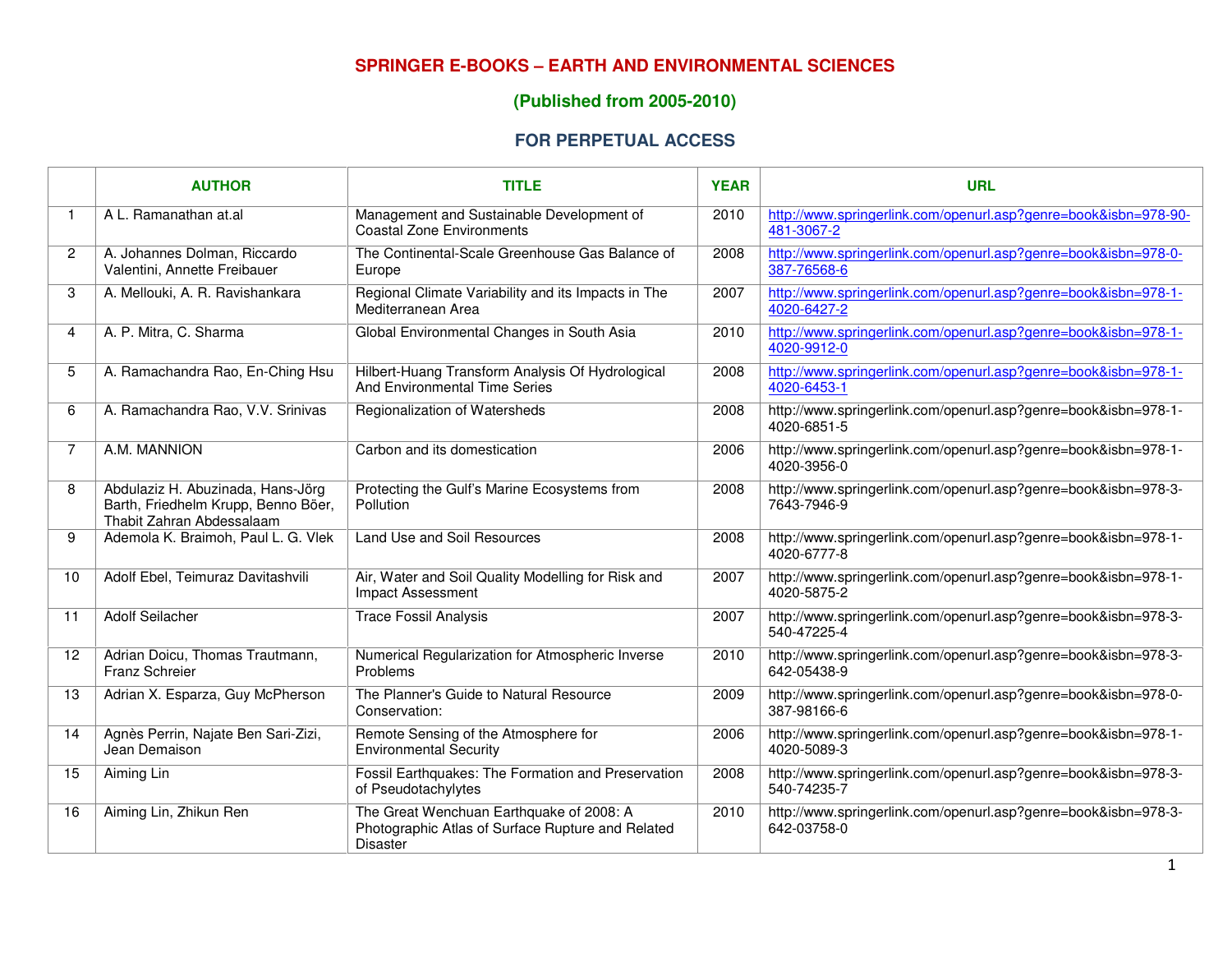| 17 | Aixiang Wu, Yezhi Sun                                                       | Granular Dynamic Theory and Its Applications                                                 | 2008 | http://www.springerlink.com/openurl.asp?genre=book&isbn=978-3-<br>540-75821-1 |
|----|-----------------------------------------------------------------------------|----------------------------------------------------------------------------------------------|------|-------------------------------------------------------------------------------|
| 18 | Ajit Varma, Francois Buscot                                                 | Microorganisms in Soils: Roles in Genesis and<br><b>Functions</b>                            | 2005 | http://www.springerlink.com/openurl.asp?genre=book&isbn=978-3-<br>540-22220-0 |
| 19 | Akimasa Sumi, Kensuke Fukushi, Ai<br>Hiramatsu                              | Adaptation and Mitigation Strategies for Climate<br>Change                                   | 2010 | http://www.springerlink.com/openurl.asp?genre=book&isbn=978-4-<br>431-99797-9 |
| 20 | Alain Haurie, Laurent Viguier                                               | The Coupling of Climate and Economic Dynamics                                                | 2005 | http://www.springerlink.com/openurl.asp?genre=book&isbn=978-1-<br>4020-3424-4 |
| 21 | Alain Meunier                                                               | Clays                                                                                        | 2005 | http://www.springerlink.com/openurl.asp?genre=book&isbn=978-3-<br>540-21667-4 |
| 22 | Alain Saliot                                                                | The Mediterranean Sea                                                                        | 2005 | http://www.springerlink.com/openurl.asp?genre=book&isbn=978-3-<br>540-25018-0 |
| 23 | Alain Tremblay, Louis Varfalvy,<br>Charlotte Roehm, Michelle Garneau        | Greenhouse Gas Emissions - Fluxes and<br>Processes                                           | 2005 | http://www.springerlink.com/openurl.asp?genre=book&isbn=978-3-<br>540-23455-5 |
| 24 | Alan Desbonnet, Barry A. Costa-<br>Pierce                                   | Science for Ecosystem-based Management                                                       | 2008 | http://www.springerlink.com/openurl.asp?genre=book&isbn=978-0-<br>387-35298-5 |
| 25 | Alan Reid, Bjarne Bruun Jensen,<br>Jutta Nikel, Venka Simovska              | Participation and Learning                                                                   | 2008 | http://www.springerlink.com/openurl.asp?genre=book&isbn=978-1-<br>4020-6415-9 |
| 26 | Albert K. W. Yeung, G. Brent Hall                                           | <b>Spatial Database Systems</b>                                                              | 2007 | http://www.springerlink.com/openurl.asp?genre=book&isbn=978-1-<br>4020-5391-7 |
| 27 | Alberto Brugnoli                                                            | Dangerous Materials: Control, Risk Prevention and<br>Crisis Management                       | 2010 | http://www.springerlink.com/openurl.asp?genre=book&isbn=978-90-<br>481-9731-6 |
| 28 | Alberto Marini, Mohamed Talbi                                               | Desertification and Risk Analysis Using High and<br><b>Medium Resolution Satellite Data</b>  | 2009 | http://www.springerlink.com/openurl.asp?genre=book&isbn=978-1-<br>4020-8936-7 |
| 29 | Alberto Troccoli                                                            | Management of Weather and Climate Risk in the<br><b>Energy Industry</b>                      | 2010 | http://www.springerlink.com/openurl.asp?genre=book&isbn=978-90-<br>481-3691-9 |
| 30 | Alberto Troccoli, Mike Harrison,<br>David L. T. Anderson, Simon J.<br>Mason | Seasonal Climate: Forecasting and Managing Risk                                              | 2008 | http://www.springerlink.com/openurl.asp?genre=book&isbn=978-1-<br>4020-6990-1 |
| 31 | Aldemaro Romero, Sarah E. West                                              | Environmental Issues in Latin America and the<br>Caribbean                                   | 2005 | http://www.springerlink.com/openurl.asp?genre=book&isbn=978-1-<br>4020-3773-3 |
| 32 | Aldo lacomelli                                                              | Renewable Energies for Central Asia Countries:<br>Economic, Environmental and Social Impacts | 2005 | http://www.springerlink.com/openurl.asp?genre=book&isbn=978-1-<br>4020-3924-9 |
| 33 | Alessandra Celletti                                                         | Stability and Chaos in Celestial Mechanics                                                   | 2010 | http://www.springerlink.com/openurl.asp?genre=book&isbn=978-3-<br>540-85145-5 |
| 34 | Alessandro Capra, Reinhard Dietrich                                         | Geodetic and Geophysical Observations in Antarctica                                          | 2008 | http://www.springerlink.com/openurl.asp?genre=book&isbn=978-3-<br>540-74881-6 |
| 35 | Alessandro Tarantino, Enrique<br>Romero, Yu-Jun Cui                         | Laboratory and Field Testing of Unsaturated Soils                                            | 2009 | http://www.springerlink.com/openurl.asp?genre=book&isbn=978-1-<br>4020-8818-6 |
| 36 | Alexander A. Chukhlantsev                                                   | Microwave radiometry of vegetation canopies                                                  | 2006 | http://www.springerlink.com/openurl.asp?genre=book&isbn=978-1-<br>4020-4681-0 |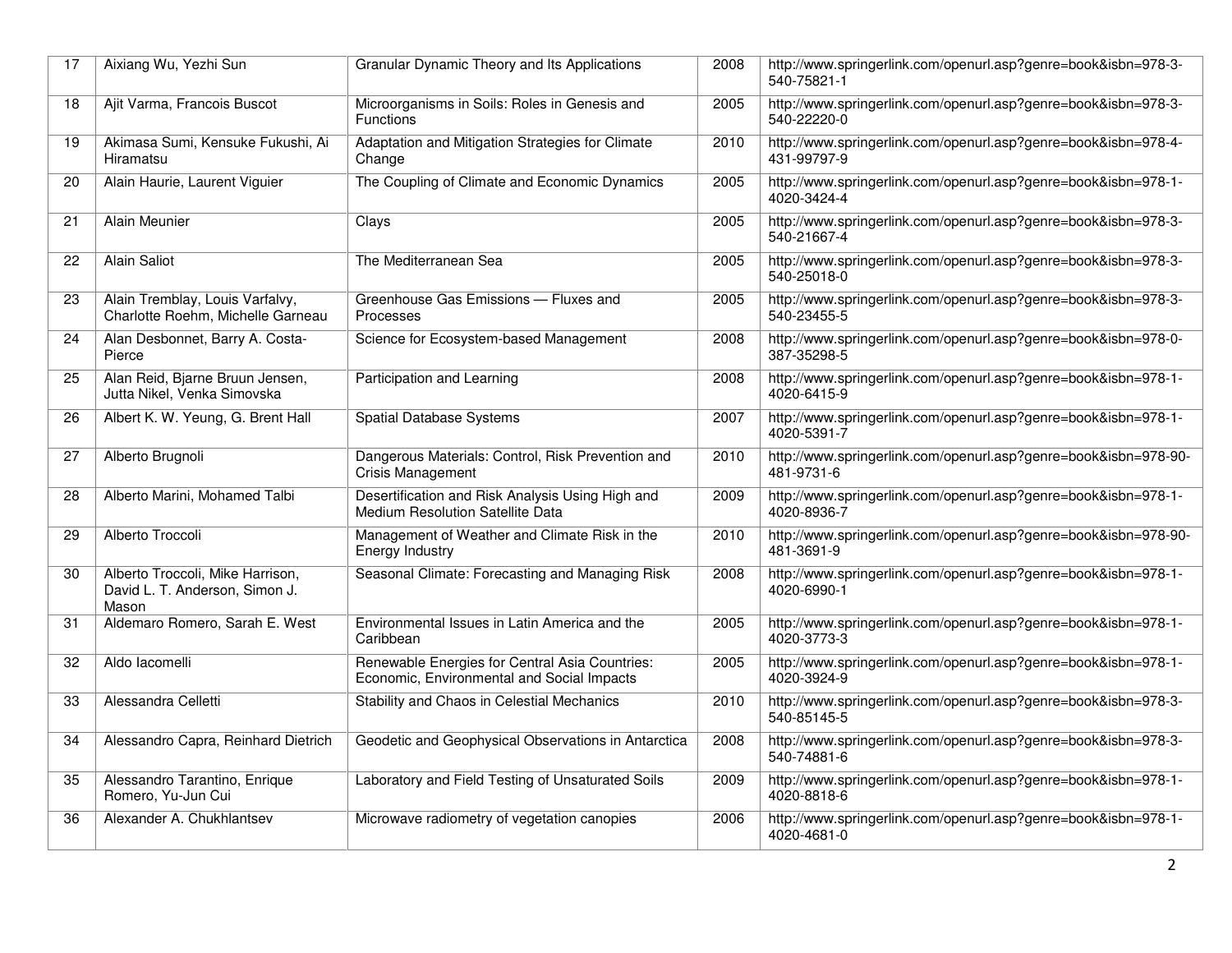| 37 | Alexander A. Kokhanovsky                                                      | <b>Aerosol Optics</b>                                                               | 2008 | http://www.springerlink.com/openurl.asp?genre=book&isbn=978-3-<br>540-23734-1 |
|----|-------------------------------------------------------------------------------|-------------------------------------------------------------------------------------|------|-------------------------------------------------------------------------------|
| 38 | Alexander A. Kokhanovsky                                                      | <b>Cloud Optics</b>                                                                 | 2006 | http://www.springerlink.com/openurl.asp?genre=book&isbn=978-1-<br>4020-3955-3 |
| 39 | Alexander A. Kokhanovsky                                                      | <b>Light Scattering Reviews</b>                                                     | 2006 | http://www.springerlink.com/openurl.asp?genre=book&isbn=978-3-<br>540-25315-0 |
| 40 | Alexander A. Kokhanovsky                                                      | <b>Light Scattering Reviews 2</b>                                                   | 2007 | http://www.springerlink.com/openurl.asp?genre=book&isbn=978-3-<br>540-30932-1 |
| 41 | Alexander A. Kokhanovsky                                                      | <b>Light Scattering Reviews 3</b>                                                   | 2008 | http://www.springerlink.com/openurl.asp?genre=book&isbn=978-3-<br>540-48305-2 |
| 42 | Alexander A. Kokhanovsky                                                      | <b>Light Scattering Reviews 4</b>                                                   | 2009 | http://www.springerlink.com/openurl.asp?genre=book&isbn=978-3-<br>540-74275-3 |
| 43 | Alexander A. Kokhanovsky                                                      | <b>Light Scattering Reviews 5</b>                                                   | 2010 | http://www.springerlink.com/openurl.asp?genre=book&isbn=978-3-<br>642-10335-3 |
| 44 | Alexander A. Kokhanovsky, Gerrit<br>Leeuw                                     | Satellite Aerosol Remote Sensing over Land                                          | 2009 | http://www.springerlink.com/openurl.asp?genre=book&isbn=978-3-<br>540-69396-3 |
| 45 | Alexander Baklanov, Branko<br>Grisogono                                       | <b>Atmospheric Boundary Layers</b>                                                  | 2007 | http://www.springerlink.com/openurl.asp?genre=book&isbn=978-0-<br>387-74318-9 |
| 46 | Alexander Baklanov, Grimmond Sue,<br>Mahura Alexander, Maria<br>Athanassiadou | Meteorological and Air Quality Models for Urban<br>Areas                            | 2009 | http://www.springerlink.com/openurl.asp?genre=book&isbn=978-3-<br>642-00297-7 |
| 47 | Alexander Grankov, Alexander<br>Milshin                                       | Microwave Radiation of the Ocean-Atmosphere                                         | 2010 | http://www.springerlink.com/openurl.asp?genre=book&isbn=978-90-<br>481-3205-8 |
| 48 | Alexander Marshak, Anthony Davis                                              | 3D Radiative Transfer in Cloudy Atmospheres                                         | 2005 | http://www.springerlink.com/openurl.asp?genre=book&isbn=978-3-<br>540-23958-1 |
| 49 | Alexander Omelchenko, Alexander A.<br>Pivovarov, W. Jim Swindall              | Modern Tools and Methods of Water Treatment for<br>Improving Living Standards       | 2005 | http://www.springerlink.com/openurl.asp?genre=book&isbn=978-1-<br>4020-3114-4 |
| 50 | Alexander Soloviev, Roger Lukas                                               | The Near-Surface Layer of the Ocean                                                 | 2006 | http://www.springerlink.com/openurl.asp?genre=book&isbn=978-1-<br>4020-4052-8 |
| 51 | Alexander V. Ereskovsky                                                       | The Comparative Embryology of Sponges                                               | 2010 | http://www.springerlink.com/openurl.asp?genre=book&isbn=978-90-<br>481-8574-0 |
| 52 | ALEXIA STOKES, IOANNIS<br>SPANOS, JOANNE E. NORRIS,<br><b>ERIK CAMMERAAT</b>  | Eco-and Ground Bio-Engineering: The Use of<br>Vegetation to Improve Slope Stability | 2007 | http://www.springerlink.com/openurl.asp?genre=book&isbn=978-1-<br>4020-5592-8 |
| 53 | Alexis Le Pichon, Elisabeth Blanc,<br>Alain Hauchecorne                       | Infrasound Monitoring for Atmospheric Studies                                       | 2009 | http://www.springerlink.com/openurl.asp?genre=book&isbn=978-1-<br>4020-9507-8 |
| 54 | Alfred E. Hartemink, Alex McBratney,<br>Maria de Lourdes Mendonça-Santos      | Digital Soil Mapping with Limited Data                                              | 2008 | http://www.springerlink.com/openurl.asp?genre=book&isbn=978-1-<br>4020-8591-8 |
| 55 | <b>Alfred Traverse</b>                                                        | Paleopalynology                                                                     | 2007 | http://www.springerlink.com/openurl.asp?genre=book&isbn=978-1-<br>4020-6684-9 |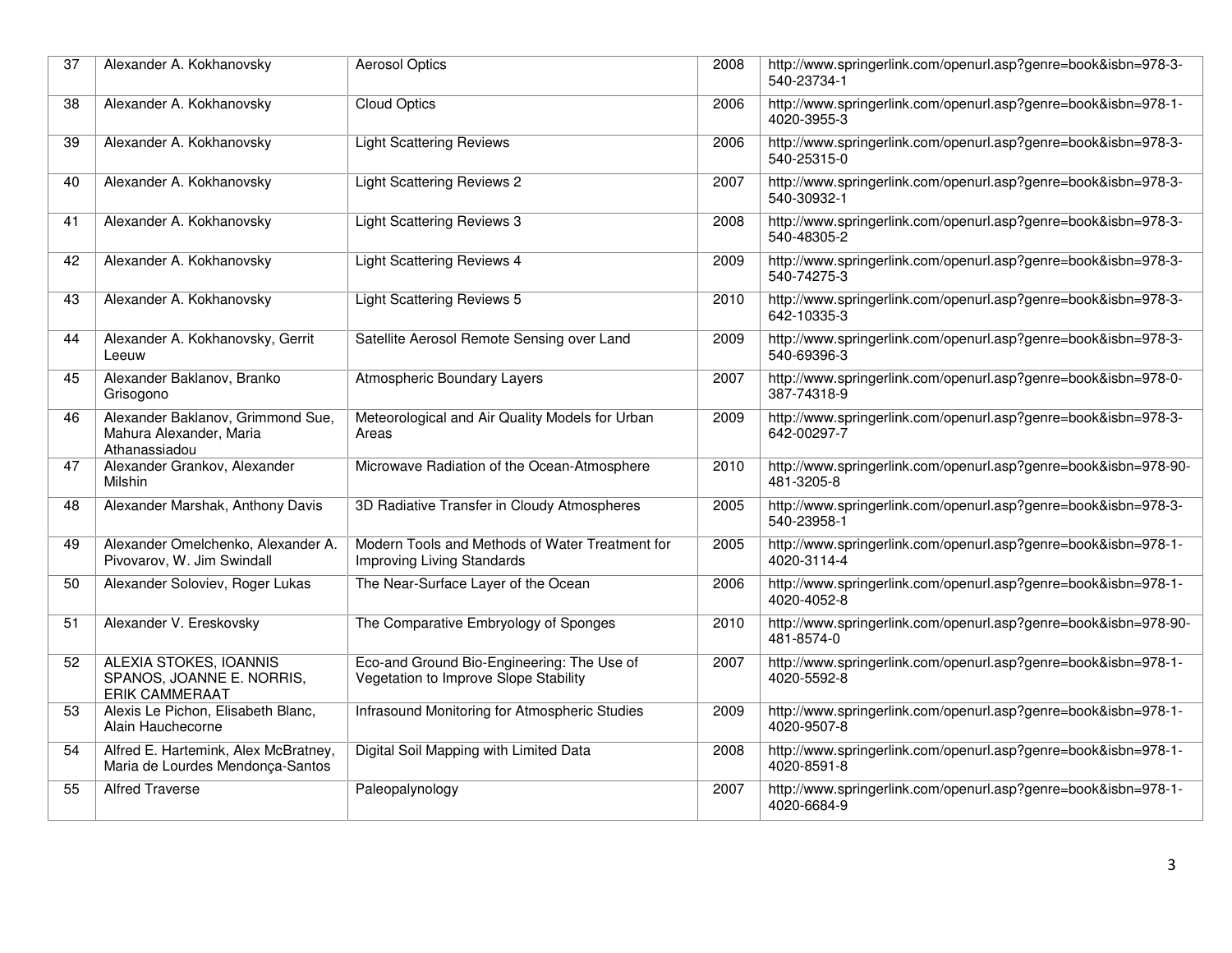| 56              | Ali Müfit Bahadir, Gheorghe Duca                                                             | The Role of Ecological Chemistry in Pollution<br>Research and Sustainable Development      | 2009 | http://www.springerlink.com/openurl.asp?genre=book&isbn=978-90-<br>481-2901-0 |
|-----------------|----------------------------------------------------------------------------------------------|--------------------------------------------------------------------------------------------|------|-------------------------------------------------------------------------------|
| 57              | Alias Abdul-Rahman, Morakot Pilouk                                                           | Spatial Data Modelling for 3D GIS                                                          | 2008 | http://www.springerlink.com/openurl.asp?genre=book&isbn=978-3-<br>540-74166-4 |
| 58              | Alias Abdul-Rahman, Sisi Zlatanova,<br><b>Volker Coors</b>                                   | Innovations in 3D Geo Information Systems                                                  | 2006 | http://www.springerlink.com/openurl.asp?genre=book&isbn=978-3-<br>540-36997-4 |
| 59              | Alina Kabata-Pendias, Arun B.<br>Mukherjee                                                   | Trace Elements from Soil to Human                                                          | 2007 | http://www.springerlink.com/openurl.asp?genre=book&isbn=978-3-<br>540-32713-4 |
| 60              | Alison Ord, Bruce E. Hobbs,<br>Chongbin Zhao                                                 | Fundamentals of Computational Geoscience                                                   | 2009 | http://www.springerlink.com/openurl.asp?genre=book&isbn=978-3-<br>540-89742-2 |
| 61              | Alistair B. A. Boxall                                                                        | Transformation Products of Synthetic Chemicals in<br>the Environment                       | 2009 | http://www.springerlink.com/openurl.asp?genre=book&isbn=978-3-<br>540-88272-5 |
| 62              | Allan Pentecost                                                                              | Travertine                                                                                 | 2005 | http://www.springerlink.com/openurl.asp?genre=book&isbn=978-1-<br>4020-3523-4 |
| 63              | Alok K. Gupta, Somnath Dasgupta                                                              | Physics and Chemistry of the Earth's Interior                                              | 2009 | http://www.springerlink.com/openurl.asp?genre=book&isbn=978-1-<br>4419-0344-0 |
| 64              | Alper Baba, Ken W. F. Howard,<br>Orhan Gunduz                                                | Groundwater and Ecosystems                                                                 | 2006 | http://www.springerlink.com/openurl.asp?genre=book&isbn=978-1-<br>4020-4736-7 |
| 65              | Alvin Lee Young                                                                              | The History, Use, Disposition and Environmental Fate<br>of Agent Orange                    | 2009 | http://www.springerlink.com/openurl.asp?genre=book&isbn=978-0-<br>387-87485-2 |
| 66              | Amílcar Soares, Maria João Pereira,<br>Roussos Dimitrakopoulos                               | geoENV VI - Geostatistics for Environmental<br>Applications                                | 2008 | http://www.springerlink.com/openurl.asp?genre=book&isbn=978-1-<br>4020-6447-0 |
| 67              | Amy Pruden, Laurence S. Shore                                                                | Hormones and Pharmaceuticals Generated by<br><b>Concentrated Animal Feeding Operations</b> | 2009 | http://www.springerlink.com/openurl.asp?genre=book&isbn=978-0-<br>387-92833-3 |
| 68              | Ana Iglesias, Antonino Cancelliere,<br>Donald A. Wilhite, Luis Garrote,<br>Francisco Cubillo | Coping with Drought Risk in Agriculture and Water<br><b>Supply Systems</b>                 | 2009 | http://www.springerlink.com/openurl.asp?genre=book&isbn=978-1-<br>4020-9044-8 |
| 69              | Anastasios A. Tsonis, James B.<br>Elsner                                                     | Nonlinear Dynamics in Geosciences                                                          | 2007 | http://www.springerlink.com/openurl.asp?genre=book&isbn=978-0-<br>387-34917-6 |
| $\overline{70}$ | Anders Hjort-af-Ornas                                                                        | <b>Turning Hydropower Social</b>                                                           | 2008 | http://www.springerlink.com/openurl.asp?genre=book&isbn=978-3-<br>540-74453-5 |
| 71              | André Freiwald, J. Murray Roberts                                                            | Cold-Water Corals and Ecosystems                                                           | 2005 | http://www.springerlink.com/openurl.asp?genre=book&isbn=978-3-<br>540-24136-2 |
| 72              | André Michard, Omar Saddiqi,<br>Ahmed Chalouan, Dominique Frizon<br>de Lamotte               | Continental Evolution: The Geology of Morocco                                              | 2008 | http://www.springerlink.com/openurl.asp?genre=book&isbn=978-3-<br>540-77075-6 |
| 73              | Andrea Caiti, N. Ross Chapman,<br>Jean-Pierre Hermand, Sérgio M.<br>Jesus                    | Acoustic Sensing Techniques for the Shallow Water<br>Environment                           | 2006 | http://www.springerlink.com/openurl.asp?genre=book&isbn=978-1-<br>4020-4372-7 |
| 74              | Andrea Steiner, Barbara Pirscher,<br>Ulrich Foelsche, Gottfried<br>Kirchengast               | New Horizons in Occultation Research                                                       | 2009 | http://www.springerlink.com/openurl.asp?genre=book&isbn=978-3-<br>642-00320-2 |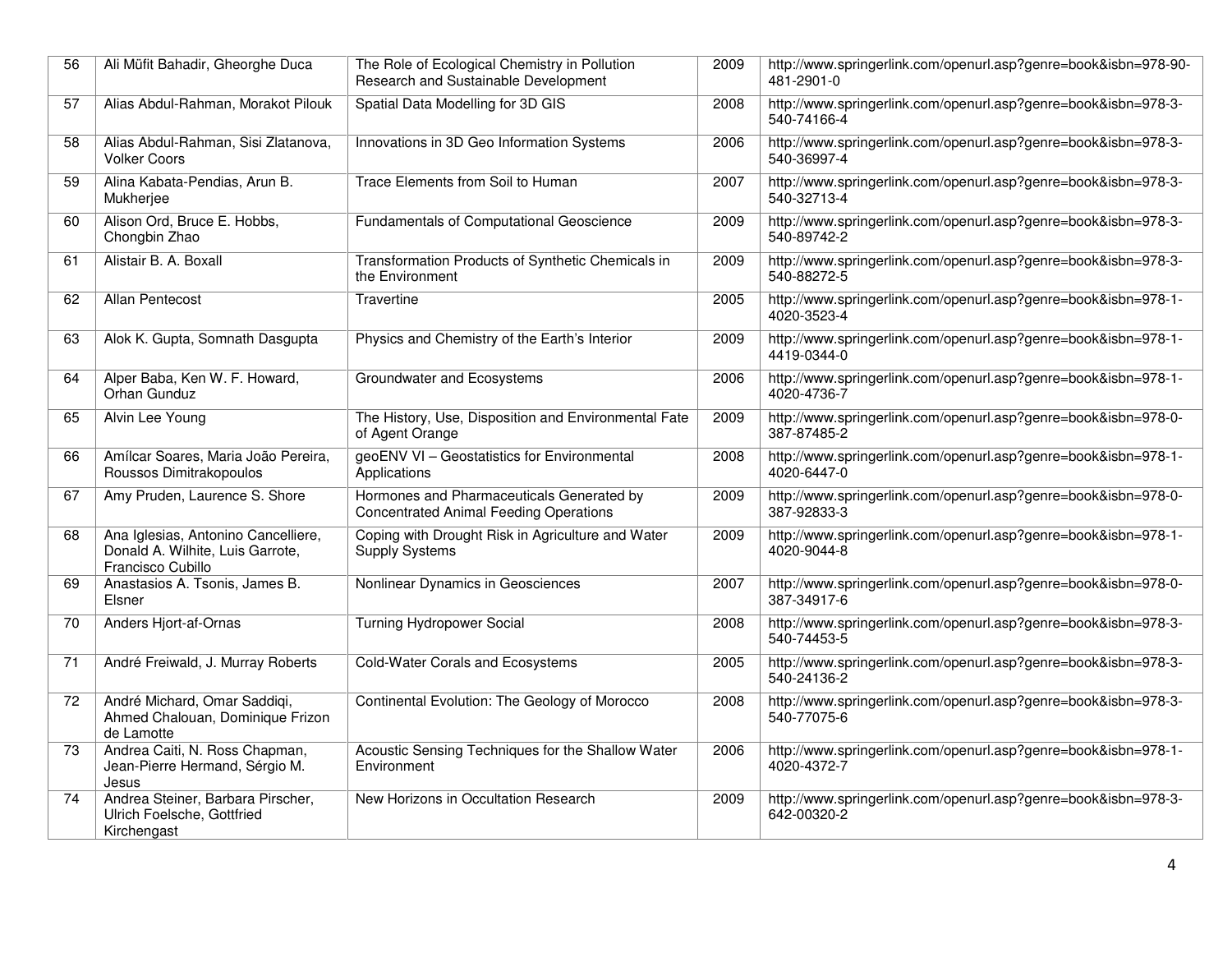| 75 | Andreas Hauptmann                                                                                                 | The Archaeometallurgy of Copper                                         | 2007 | http://www.springerlink.com/openurl.asp?genre=book&isbn=978-3-<br>540-72237-3 |
|----|-------------------------------------------------------------------------------------------------------------------|-------------------------------------------------------------------------|------|-------------------------------------------------------------------------------|
| 76 | Andreas Riedl, Wolfgang Kainz,<br>Gregory A. Elmes                                                                | Progress in Spatial Data Handling                                       | 2006 | http://www.springerlink.com/openurl.asp?genre=book&isbn=978-3-<br>540-35588-5 |
| 77 | Andrew D. Miall                                                                                                   | The Geology of Stratigraphic Sequences                                  | 2010 | http://www.springerlink.com/openurl.asp?genre=book&isbn=978-3-<br>642-05026-8 |
| 78 | Andrew Dawson                                                                                                     | Water in Road Structures                                                | 2009 | http://www.springerlink.com/openurl.asp?genre=book&isbn=978-1-<br>4020-8561-1 |
| 79 | Andrew F. Nagy, André Balogh,<br>Thomas E. Cravens, Michael<br>Mendillo, Ingo Mueller-Wodarg                      | <b>Comparative Aeronomy</b>                                             | 2009 | http://www.springerlink.com/openurl.asp?genre=book&isbn=978-0-<br>387-87824-9 |
| 80 | Andrew S. Goudie, Nicholas J.<br>Middleton                                                                        | Desert Dust in the Global System                                        | 2006 | http://www.springerlink.com/openurl.asp?genre=book&isbn=978-3-<br>540-32354-9 |
| 81 | Andrey G. Kostianoy, Aleksey N.<br>Kosarev                                                                        | The Aral Sea Environment                                                | 2010 | http://www.springerlink.com/openurl.asp?genre=book&isbn=978-3-<br>540-88276-3 |
| 82 | Andrey G. Kostianoy, Aleksey N.<br>Kosarev                                                                        | The Black Sea Environment                                               | 2008 | http://www.springerlink.com/openurl.asp?genre=book&isbn=978-3-<br>540-74291-3 |
| 83 | Andrey G. Kostianoy, Aleksey N.<br>Kosarev                                                                        | The Caspian Sea Environment                                             | 2005 | http://www.springerlink.com/openurl.asp?genre=book&isbn=978-3-<br>540-28281-5 |
| 84 | Angelo Peccerillo                                                                                                 | Plio-Quaternary Volcanism in Italy                                      | 2005 | http://www.springerlink.com/openurl.asp?genre=book&isbn=978-3-<br>540-25885-8 |
| 85 | Anjan Kundu                                                                                                       | <b>Tsunami and Nonlinear Waves</b>                                      | 2007 | http://www.springerlink.com/openurl.asp?genre=book&isbn=978-3-<br>540-71255-8 |
| 86 | Anne Ruas, Christopher Gold                                                                                       | Headway in Spatial Data Handling                                        | 2008 | http://www.springerlink.com/openurl.asp?genre=book&isbn=978-3-<br>540-68565-4 |
| 87 | Annette Piorr, Klaus Müller                                                                                       | Rural Landscapes and Agricultural Policies in Europe                    | 2009 | http://www.springerlink.com/openurl.asp?genre=book&isbn=978-3-<br>540-79469-1 |
| 88 | Anthony J. Parsons, Athol D.<br>Abrahams                                                                          | Geomorphology of Desert Environments                                    | 2009 | http://www.springerlink.com/openurl.asp?genre=book&isbn=978-1-<br>4020-5718-2 |
| 89 | Anthony R. Turton, Hanlie J.<br>Hattingh, Gillian A. Maree, Dirk J.<br>Roux, Marius Claassen, Wilma F.<br>Strydom | Governance as a Trialogue: Government-Society-<br>Science in Transition | 2007 | http://www.springerlink.com/openurl.asp?genre=book&isbn=978-3-<br>540-46265-1 |
| 90 | Anton Zaicenco, Iolanda Craifaleanu,<br>Ivanka Paskaleva                                                          | Harmonization of Seismic Hazard in Vrancea Zone                         | 2009 | http://www.springerlink.com/openurl.asp?genre=book&isbn=978-1-<br>4020-9241-1 |
| 91 | Antoni Moore, Igor Drecki                                                                                         | <b>Geospatial Vision</b>                                                | 2008 | http://www.springerlink.com/openurl.asp?genre=book&isbn=978-3-<br>540-70967-1 |
| 92 | Antonio G. Camacho, Jesús I. Díaz,<br>José Fernández                                                              | Earth Sciences and Mathematics                                          | 2008 | http://www.springerlink.com/openurl.asp?genre=book&isbn=978-3-<br>7643-8906-2 |
| 93 | Antonio G. Camacho, Jesús I. Díaz,<br>José Fernändez                                                              | Earth Sciences and Mathematics                                          | 2009 | http://www.springerlink.com/openurl.asp?genre=book&isbn=978-3-<br>7643-9963-4 |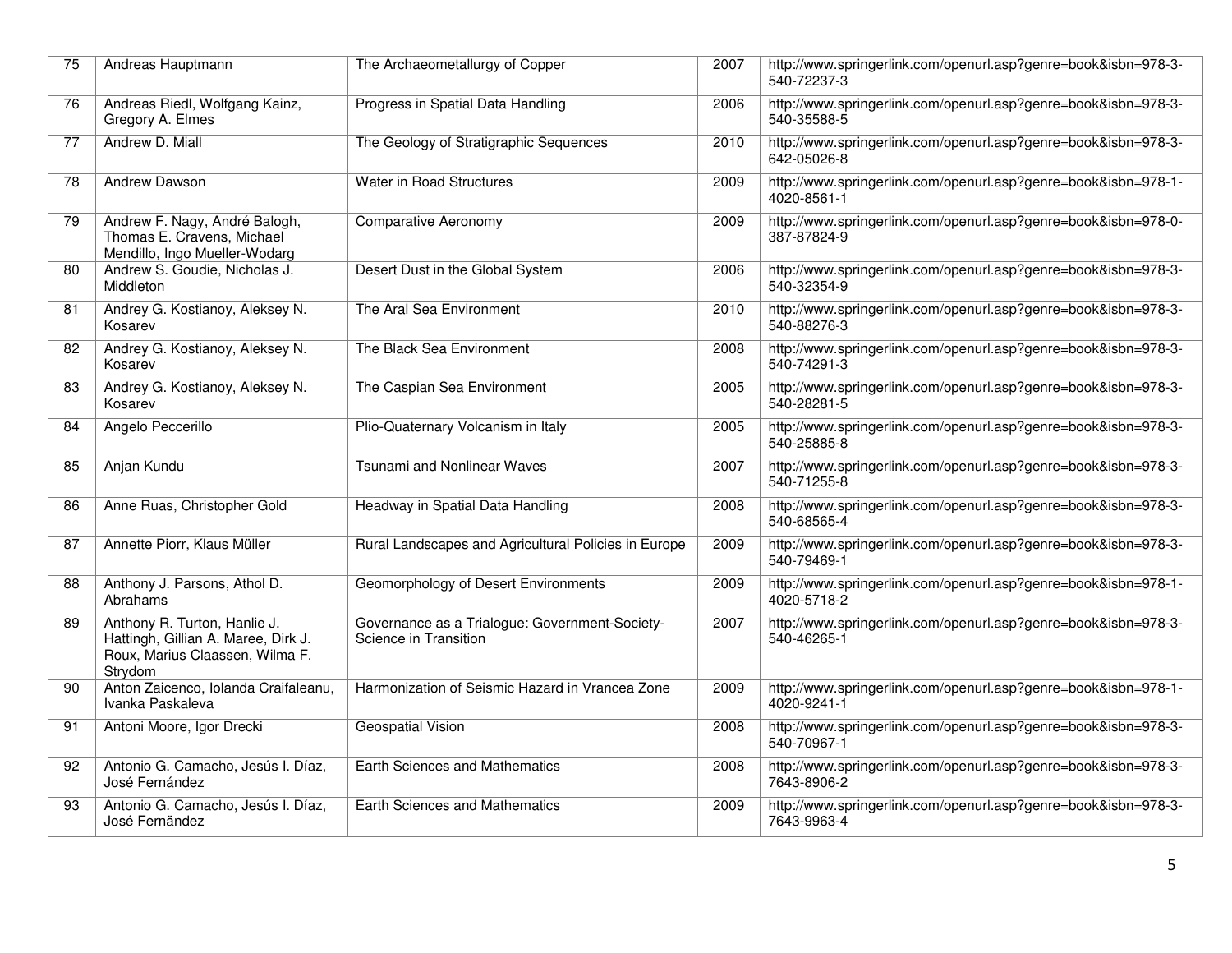| 94  | Antonio Marcomini, Glenn Walter<br>Suter II. Andrea Critto       | Decision Support Systems for Risk-Based<br>Management of Contaminated Sites   | 2009 | http://www.springerlink.com/openurl.asp?genre=book&isbn=978-0-<br>387-09721-3 |
|-----|------------------------------------------------------------------|-------------------------------------------------------------------------------|------|-------------------------------------------------------------------------------|
| 95  | Antonio Navarra, Valeria Simoncini                               | A Guide to Empirical Orthogonal Functions for<br><b>Climate Data Analysis</b> | 2010 | http://www.springerlink.com/openurl.asp?genre=book&isbn=978-90-<br>481-3701-5 |
| 96  | Arie S. Issar                                                    | <b>Progressive Development</b>                                                | 2010 | http://www.springerlink.com/openurl.asp?genre=book&isbn=978-3-<br>642-10639-2 |
| 97  | Arie S. Issar, Mattanyah Zohar                                   | Climate Change -                                                              | 2007 | http://www.springerlink.com/openurl.asp?genre=book&isbn=978-3-<br>540-69851-7 |
| 98  | <b>Arieh Singer</b>                                              | The Soils of Israel                                                           | 2007 | http://www.springerlink.com/openurl.asp?genre=book&isbn=978-3-<br>540-71731-7 |
| 99  | Armin I. Kauerauf, Thomas Hantschel                              | Fundamentals of Basin and Petroleum Systems<br>Modeling                       | 2009 | http://www.springerlink.com/openurl.asp?genre=book&isbn=978-3-<br>540-72317-2 |
| 100 | Arnim Gleich, Robert U. Ayres,<br>Stefan Gößling-Reisemann       | Sustainable Metals Management                                                 | 2006 | http://www.springerlink.com/openurl.asp?genre=book&isbn=978-1-<br>4020-4007-8 |
| 101 | Arno Zang, Ove Stephansson                                       | Stress Field of the Earth's Crust                                             | 2010 | http://www.springerlink.com/openurl.asp?genre=book&isbn=978-1-<br>4020-8443-0 |
| 102 | Arno Zang, Ove Stephansson, Georg<br>Dresen                      | Rock Damage and Fluid Transport, Part II                                      | 2006 | http://www.springerlink.com/openurl.asp?genre=book&isbn=978-3-<br>7643-7993-3 |
| 103 | Arnold Gucsik                                                    | Cathodoluminescence and its Application in the<br><b>Planetary Sciences</b>   | 2009 | http://www.springerlink.com/openurl.asp?genre=book&isbn=978-3-<br>540-87528-4 |
| 104 | <b>Arnold HansImeier</b>                                         | Habitability and Cosmic Catastrophes                                          | 2009 | http://www.springerlink.com/openurl.asp?genre=book&isbn=978-3-<br>540-76944-6 |
| 105 | Arnold Verruijt                                                  | An Introduction to Soil Dynamics                                              | 2010 | http://www.springerlink.com/openurl.asp?genre=book&isbn=978-90-<br>481-3440-3 |
| 106 | Arrigo A. Cigna, Marco Durante                                   | Radiation Risk Estimates in Normal and Emergency<br><b>Situations</b>         | 2006 | http://www.springerlink.com/openurl.asp?genre=book&isbn=978-1-<br>4020-4954-5 |
| 107 | Artem S. Sarkisyan, Jürgen E.<br>Sündermann                      | Modelling Ocean Climate Variability                                           | 2009 | http://www.springerlink.com/openurl.asp?genre=book&isbn=978-1-<br>4020-9207-7 |
| 108 | Arthur P. Cracknell, Costas A.<br>Varotsos, Vladimir F. Krapivin | Global Climatology and Ecodynamics                                            | 2008 | http://www.springerlink.com/openurl.asp?genre=book&isbn=978-3-<br>540-78208-7 |
| 109 | Ashley Morris, Svitlana Kokhan                                   | Geographic Uncertainty in Environmental Security                              | 2007 | http://www.springerlink.com/openurl.asp?genre=book&isbn=978-1-<br>4020-6436-4 |
| 110 | Ashraf M. T. Elewa                                               | <b>Migration of Organisms</b>                                                 | 2005 | http://www.springerlink.com/openurl.asp?genre=book&isbn=978-3-<br>540-26603-7 |
| 111 | Ashraf M. T. Elewa                                               | Predation in Organisms                                                        | 2007 | http://www.springerlink.com/openurl.asp?genre=book&isbn=978-3-<br>540-46044-2 |
| 112 | Ashraf M.T. Elewa                                                | <b>Mass Extinction</b>                                                        | 2008 | http://www.springerlink.com/openurl.asp?genre=book&isbn=978-3-<br>540-75915-7 |
| 113 | Ashraf M.T. Elewa                                                | Morphometrics for Nonmorphometricians                                         | 2010 | http://www.springerlink.com/openurl.asp?genre=book&isbn=978-3-<br>540-95852-9 |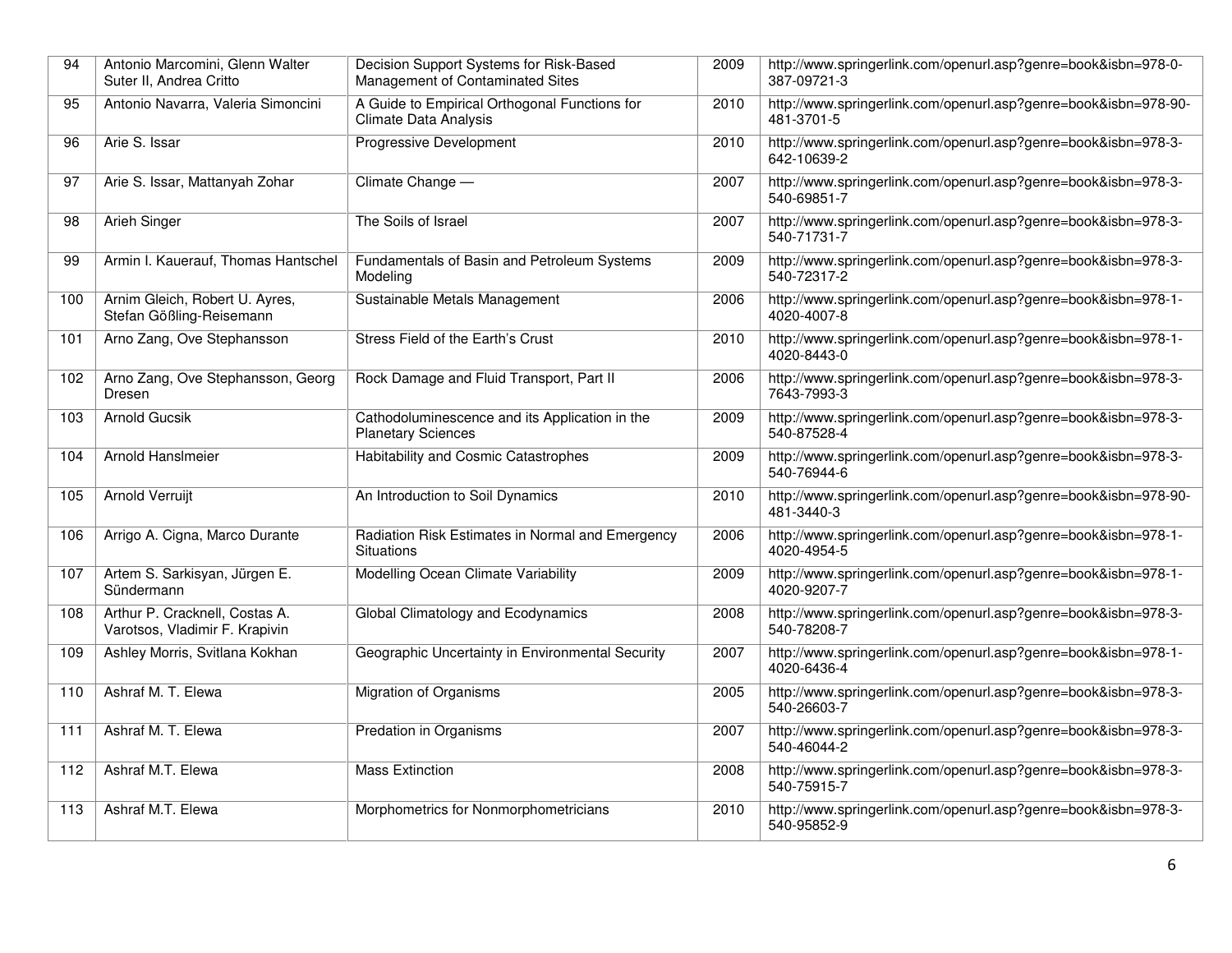| 114 | Asit K. Biswas, Benedito Braga,<br>Cecilia Tortajada, Diego J. Rodriguez        | Water Quality Management in the Americas                                                   | 2006 | http://www.springerlink.com/openurl.asp?genre=book&isbn=978-3-<br>540-24290-1 |
|-----|---------------------------------------------------------------------------------|--------------------------------------------------------------------------------------------|------|-------------------------------------------------------------------------------|
| 115 | Asit K. Biswas, Cecilia Tortajada                                               | Impacts of Megaconferences on the Water Sector                                             | 2009 | http://www.springerlink.com/openurl.asp?genre=book&isbn=978-3-<br>540-37223-3 |
| 116 | Asit K. Biswas, Cecilia Tortajada,<br>Rafael Izquierdo                          | Water Management in 2020 and Beyond                                                        | 2009 | http://www.springerlink.com/openurl.asp?genre=book&isbn=978-3-<br>540-89345-5 |
| 117 | Asko Noormets                                                                   | Phenology of Ecosystem Processes                                                           | 2009 | http://www.springerlink.com/openurl.asp?genre=book&isbn=978-1-<br>4419-0025-8 |
| 118 | <b>Austin Woods</b>                                                             | Medium-Range Weather Prediction                                                            | 2006 | http://www.springerlink.com/openurl.asp?genre=book&isbn=978-0-<br>387-26928-3 |
| 119 | Axel Bronstert, Jesus Carrera, Pavel<br>Kabat, Sabine Lütkemeier                | Coupled Models for the Hydrological Cycle                                                  | 2005 | http://www.springerlink.com/openurl.asp?genre=book&isbn=978-3-<br>540-22371-9 |
| 120 | B.B.S. Singhal, R.P. Gupta                                                      | Applied Hydrogeology of Fractured Rocks                                                    | 2010 | http://www.springerlink.com/openurl.asp?genre=book&isbn=978-90-<br>481-8798-0 |
| 121 | B.H.G. Brady, E.T. Brown                                                        | Rock Mechanics for underground mining                                                      | 2006 | http://www.springerlink.com/openurl.asp?genre=book&isbn=978-1-<br>4020-2064-3 |
| 122 | Baohua Gu, John D. Coates                                                       | Perchlorate                                                                                | 2006 | http://www.springerlink.com/openurl.asp?genre=book&isbn=978-0-<br>387-31114-2 |
| 123 | Barry T. Hargrave                                                               | Environmental Effects of Marine Finfish Aquaculture                                        | 2005 | http://www.springerlink.com/openurl.asp?genre=book&isbn=978-3-<br>540-25269-6 |
| 124 | Bartolomé Andreo, Francisco<br>Carrasco, Juan José Durán, James<br>W. LaMoreaux | Advances in Research in Karst Media                                                        | 2010 | http://www.springerlink.com/openurl.asp?genre=book&isbn=978-3-<br>642-12485-3 |
| 125 | Baruch Rinkevich, Valeria Matranga                                              | Stem Cells in Marine Organisms                                                             | 2009 | http://www.springerlink.com/openurl.asp?genre=book&isbn=978-90-<br>481-2766-5 |
| 126 | <b>Basudeb Bhatta</b>                                                           | Analysis of Urban Growth and Sprawl from Remote<br>Sensing Data                            | 2010 | http://www.springerlink.com/openurl.asp?genre=book&isbn=978-3-<br>642-05298-9 |
| 127 | Ben Evans                                                                       | Escaping the Bonds of Earth                                                                | 2009 | http://www.springerlink.com/openurl.asp?genre=book&isbn=978-0-<br>387-79093-0 |
| 128 | Benjamin K. Sovacool, Marilyn A.<br><b>Brown</b>                                | Energy and American Society - Thirteen Myths                                               | 2007 | http://www.springerlink.com/openurl.asp?genre=book&isbn=978-1-<br>4020-5563-8 |
| 129 | Benoit Morel, Igor Linkov                                                       | <b>Environmental Security and Environmental</b><br>Management: The Role of Risk Assessment | 2006 | http://www.springerlink.com/openurl.asp?genre=book&isbn=978-1-<br>4020-3891-4 |
| 130 | Bernard J. Geurts, Herman Clercx,<br>Wim Uijttewaal                             | Particle-Laden Flow                                                                        | 2007 | http://www.springerlink.com/openurl.asp?genre=book&isbn=978-1-<br>4020-6217-9 |
| 131 | Bernd G. Lottermoser                                                            | <b>Mine Wastes</b>                                                                         | 2007 | http://www.springerlink.com/openurl.asp?genre=book&isbn=978-3-<br>540-48629-9 |
| 132 | <b>Bernd Lottermoser</b>                                                        | Mine Wastes                                                                                | 2010 | http://www.springerlink.com/openurl.asp?genre=book&isbn=978-3-<br>642-12418-1 |
| 133 | Bernhard Hofmann-Wellenhof,<br><b>Helmut Moritz</b>                             | <b>Physical Geodesy</b>                                                                    | 2005 | http://www.springerlink.com/openurl.asp?genre=book&isbn=978-3-<br>211-23584-3 |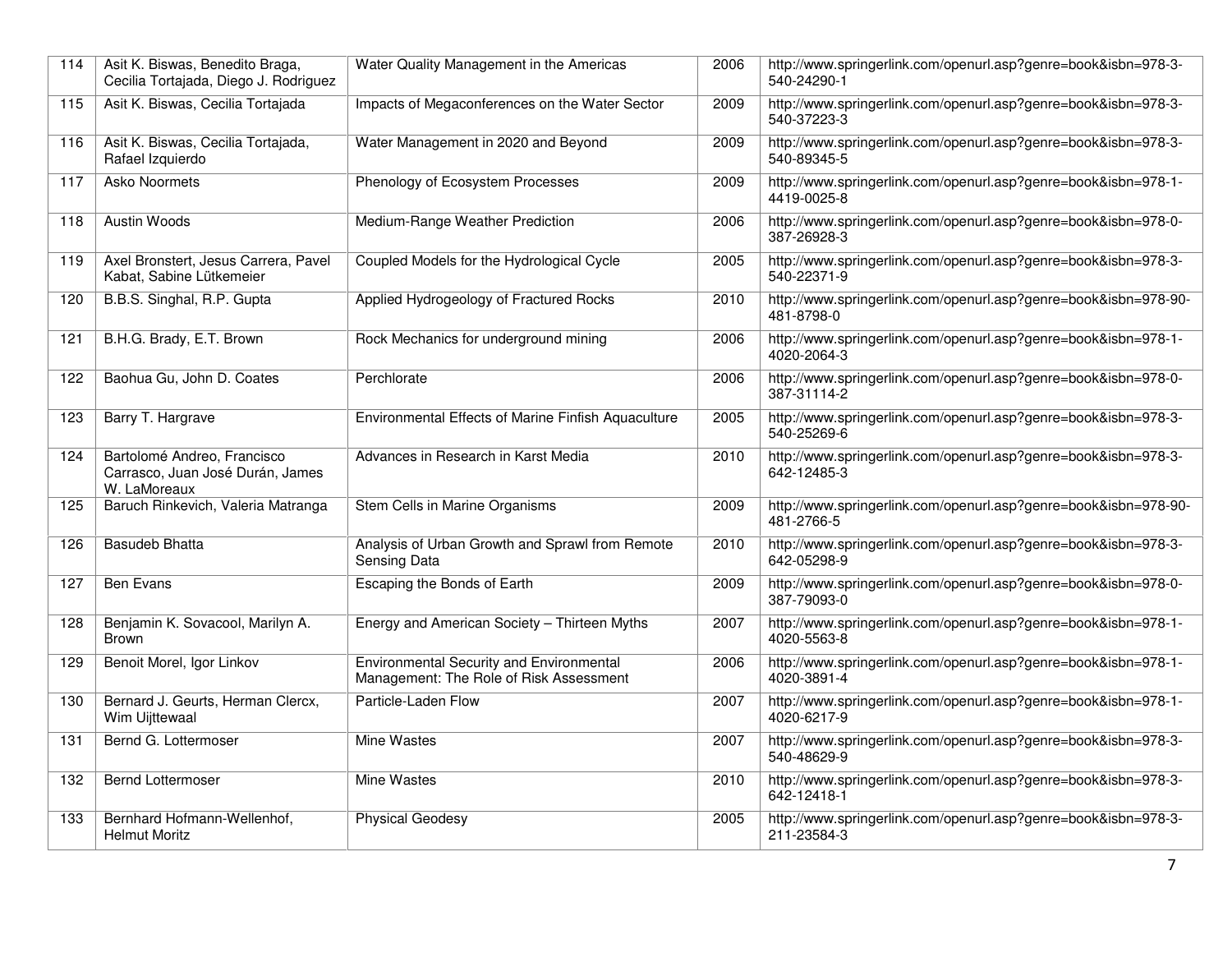| 134 | Bernhard Hofmann-Wellenhof,<br><b>Helmut Moritz</b>                        | <b>Physical Geodesy</b>                                       | 2006 | http://www.springerlink.com/openurl.asp?genre=book&isbn=978-3-<br>211-33544-4 |
|-----|----------------------------------------------------------------------------|---------------------------------------------------------------|------|-------------------------------------------------------------------------------|
| 135 | Bernhard Hofmann-Wellenhof,<br>Herbert Lichtenegger, Elmar Wasle           | <b>GNSS</b> - Global Navigation Satellite Systems             | 2008 | http://www.springerlink.com/openurl.asp?genre=book&isbn=978-3-<br>211-73012-6 |
| 136 | Bernhard M. Riegl, Richard E. Dodge                                        | Coral Reefs of the USA                                        | 2008 | http://www.springerlink.com/openurl.asp?genre=book&isbn=978-1-<br>4020-6846-1 |
| 137 | Bernhard Müller, Maroš Finka, Gerd<br>Lintz                                | Rise and Decline of Industry in Central and Eastern<br>Europe | 2005 | http://www.springerlink.com/openurl.asp?genre=book&isbn=978-3-<br>540-40478-1 |
| 138 | Bernhard Westrich, Ulrich Förstner                                         | Sediment Dynamics and Pollutant Mobility in Rivers            | 2007 | http://www.springerlink.com/openurl.asp?genre=book&isbn=978-3-<br>540-34782-8 |
| 139 | Bert M. Kampes                                                             | Radar interferometry                                          | 2006 | http://www.springerlink.com/openurl.asp?genre=book&isbn=978-1-<br>4020-4576-9 |
| 140 | Bhavanath Jha, C. R. K. Reddy,<br>Mukund C. Thakur, M.<br>Umamaheswara Rao | Seaweeds of India                                             | 2009 | http://www.springerlink.com/openurl.asp?genre=book&isbn=978-90-<br>481-2487-9 |
| 141 | Bhupendra Jasani, Martino Pesaresi,<br>Stefan Schneiderbauer, Gunter Zeug  | Remote Sensing from Space                                     | 2009 | http://www.springerlink.com/openurl.asp?genre=book&isbn=978-1-<br>4020-8483-6 |
| 142 | <b>Bin Wang</b>                                                            | The Asian Monsoon                                             | 2006 | http://www.springerlink.com/openurl.asp?genre=book&isbn=978-3-<br>540-40610-5 |
| 143 | Bipal K. Jana, Mrinmoy Majumder                                            | Impact of Climate Change on Natural Resource<br>Management    | 2010 | http://www.springerlink.com/openurl.asp?genre=book&isbn=978-90-<br>481-3580-6 |
| 144 | Bob Martens, Andre Brown                                                   | Computer Aided Architectural Design Futures 2005              | 2005 | http://www.springerlink.com/openurl.asp?genre=book&isbn=978-1-<br>4020-3460-2 |
| 145 | Bogdan Wozniak, Jerzy Dera                                                 | Light Absorption in Sea Water                                 | 2007 | http://www.springerlink.com/openurl.asp?genre=book&isbn=978-0-<br>387-30753-4 |
| 146 | Boris Dorschel, Andrew J. Wheeler,<br>Xavier Monteys, Koen Verbruggen      | Atlas of the Deep-Water Seabed                                | 2010 | http://www.springerlink.com/openurl.asp?genre=book&isbn=978-90-<br>481-9375-2 |
| 147 | Boris Levin, Mikhail Nosov                                                 | Physics of Tsunamis                                           | 2009 | http://www.springerlink.com/openurl.asp?genre=book&isbn=978-1-<br>4020-8855-1 |
| 148 | Brian Berkowitz, Ishai Dror, Bruno<br>Yaron                                | <b>Contaminant Geochemistry</b>                               | 2008 | http://www.springerlink.com/openurl.asp?genre=book&isbn=978-3-<br>540-74381-1 |
| 149 | Brian Kronvang, Jadran Faganeli,<br>Nives Ogrinc                           | The Interactions Between Sediments and Water                  | 2006 | http://www.springerlink.com/openurl.asp?genre=book&isbn=978-1-<br>4020-5477-8 |
| 150 | Brigitte Markner-Jäger                                                     | <b>Technical English for Geosciences</b>                      | 2008 | http://www.springerlink.com/openurl.asp?genre=book&isbn=978-3-<br>540-68614-9 |
| 151 | Broder J. Merkel, Andrea Hasche-<br>Berger                                 | Uranium in the Environment                                    | 2006 | http://www.springerlink.com/openurl.asp?genre=book&isbn=978-3-<br>540-28363-8 |
| 152 | Broder J. Merkel, Andrea Hasche-<br>Berger                                 | Uranium, Mining and Hydrogeology                              | 2008 | http://www.springerlink.com/openurl.asp?genre=book&isbn=978-3-<br>540-87745-5 |
| 153 | Broder J. Merkel, Britta Planer-<br>Friedrich                              | <b>Groundwater Geochemistry</b>                               | 2005 | http://www.springerlink.com/openurl.asp?genre=book&isbn=978-3-<br>540-24195-9 |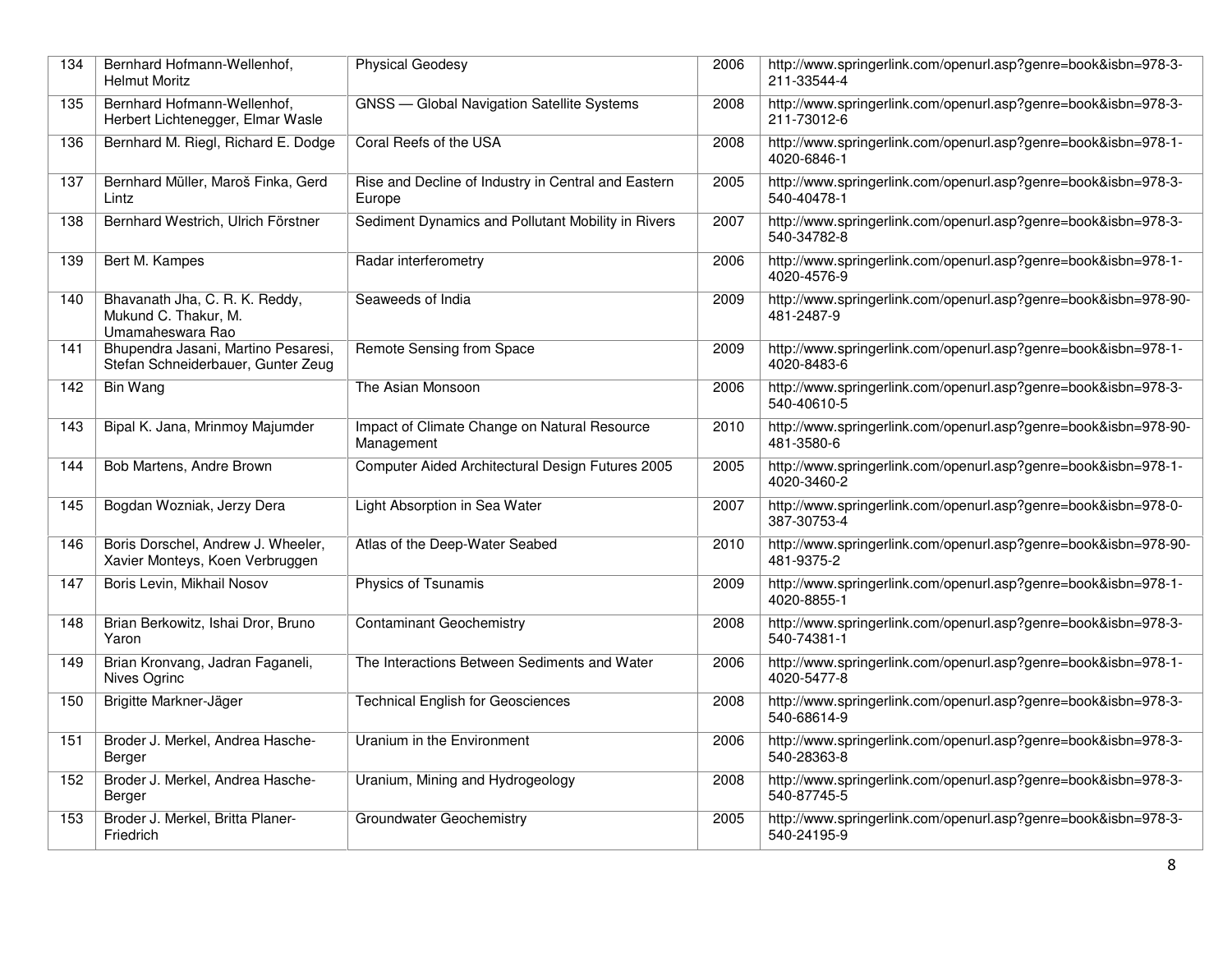| 154 | Broder J. Merkel, Britta Planer-<br>Friedrich                                                                                     | Groundwater Geochemistry                                                          | 2008 | http://www.springerlink.com/openurl.asp?genre=book&isbn=978-3-<br>540-74667-6 |
|-----|-----------------------------------------------------------------------------------------------------------------------------------|-----------------------------------------------------------------------------------|------|-------------------------------------------------------------------------------|
| 155 | Bruce C. Forbes, Manfred Bölter,<br>Ludger Müller-Wille, Janne Hukkinen,<br>Felix Müller, Nicolas Gunslay, Yulian<br>Konstantinov | Reindeer Management in Northernmost Europe                                        | 2006 | http://www.springerlink.com/openurl.asp?genre=book&isbn=978-3-<br>540-26087-5 |
| 156 | Bruce Velde, Alain Meunier                                                                                                        | The Origin of Clay Minerals in Soils and Weathered<br>Rocks                       | 2008 | http://www.springerlink.com/openurl.asp?genre=book&isbn=978-3-<br>540-75633-0 |
| 157 | <b>Bruno Sportisse</b>                                                                                                            | Fundamentals in Air Pollution                                                     | 2010 | http://www.springerlink.com/openurl.asp?genre=book&isbn=978-90-<br>481-2969-0 |
| 158 | C. B. Dissanayake, Rohana<br>Chandrajith                                                                                          | Introduction to Medical Geology                                                   | 2009 | http://www.springerlink.com/openurl.asp?genre=book&isbn=978-3-<br>642-00484-1 |
| 159 | C. Emdad Haque                                                                                                                    | Mitigation of Natural Hazards and Disasters:<br><b>International Perspectives</b> | 2005 | http://www.springerlink.com/openurl.asp?genre=book&isbn=978-1-<br>4020-3112-0 |
| 160 | C. Pharino                                                                                                                        | Sustainable Water Quality Management Policy                                       | 2007 | http://www.springerlink.com/openurl.asp?genre=book&isbn=978-1-<br>4020-5862-2 |
| 161 | C. R. Murthy, P. C. Sinha, Y. R. Rao                                                                                              | Modelling and Monitoring of Coastal Marine<br>Processes                           | 2008 | http://www.springerlink.com/openurl.asp?genre=book&isbn=978-1-<br>4020-8326-6 |
| 162 | Carl Folke, Gary P. Kofinas, F. Stuart<br>Chapin                                                                                  | Principles of Ecosystem Stewardship                                               | 2009 | http://www.springerlink.com/openurl.asp?genre=book&isbn=978-0-<br>387-73032-5 |
| 163 | Carlos Borrego, Ana Isabel Miranda                                                                                                | Air Pollution Modeling and Its Application XIX                                    | 2008 | http://www.springerlink.com/openurl.asp?genre=book&isbn=978-1-<br>4020-8452-2 |
| 164 | Carlos Borrego, Ann-Lise Norman                                                                                                   | Air Pollution Modeling and Its Application XVII                                   | 2007 | http://www.springerlink.com/openurl.asp?genre=book&isbn=978-0-<br>387-28255-8 |
| 165 | Carlos Sousa Oliveira, Antoni Roca,<br>Xavier Goula                                                                               | Assessing and Managing Earthquake Risk                                            | 2006 | http://www.springerlink.com/openurl.asp?genre=book&isbn=978-1-<br>4020-3524-1 |
| 166 | Carmel Mothersill, Irma Mosse, Colin<br>Seymour                                                                                   | Multiple Stressors: A Challenge for the Future                                    | 2007 | http://www.springerlink.com/openurl.asp?genre=book&isbn=978-1-<br>4020-6333-6 |
| 167 | Carol E. Aziz Et.al                                                                                                               | In Situ Bioremediation of Perchlorate in Groundwater                              | 2009 | http://www.springerlink.com/openurl.asp?genre=book&isbn=978-0-<br>387-84920-1 |
| 168 | Catherine M. Tucker                                                                                                               | <b>Changing Forests</b>                                                           | 2008 | http://www.springerlink.com/openurl.asp?genre=book&isbn=978-1-<br>4020-6976-5 |
| 169 | Cathy Lee, Thomas Schaaf                                                                                                          | The Future of Drylands                                                            | 2009 | http://www.springerlink.com/openurl.asp?genre=book&isbn=978-1-<br>4020-6969-7 |
| 170 | Cecil Konijnendijk, Kjell Nilsson,<br>Thomas Randrup, Jasper Schipperijn                                                          | <b>Urban Forests and Trees</b>                                                    | 2005 | http://www.springerlink.com/openurl.asp?genre=book&isbn=978-3-<br>540-25126-2 |
| 171 | Cees W. Passchier, R. A. J. Trouw                                                                                                 | Microtectonics                                                                    | 2005 | http://www.springerlink.com/openurl.asp?genre=book&isbn=978-3-<br>540-64003-5 |
| 172 | Charles Cockell, Iain Gilmour,<br><b>Christian Koeberl</b>                                                                        | <b>Biological Processes Associated with Impact Events</b>                         | 2006 | http://www.springerlink.com/openurl.asp?genre=book&isbn=978-3-<br>540-25735-6 |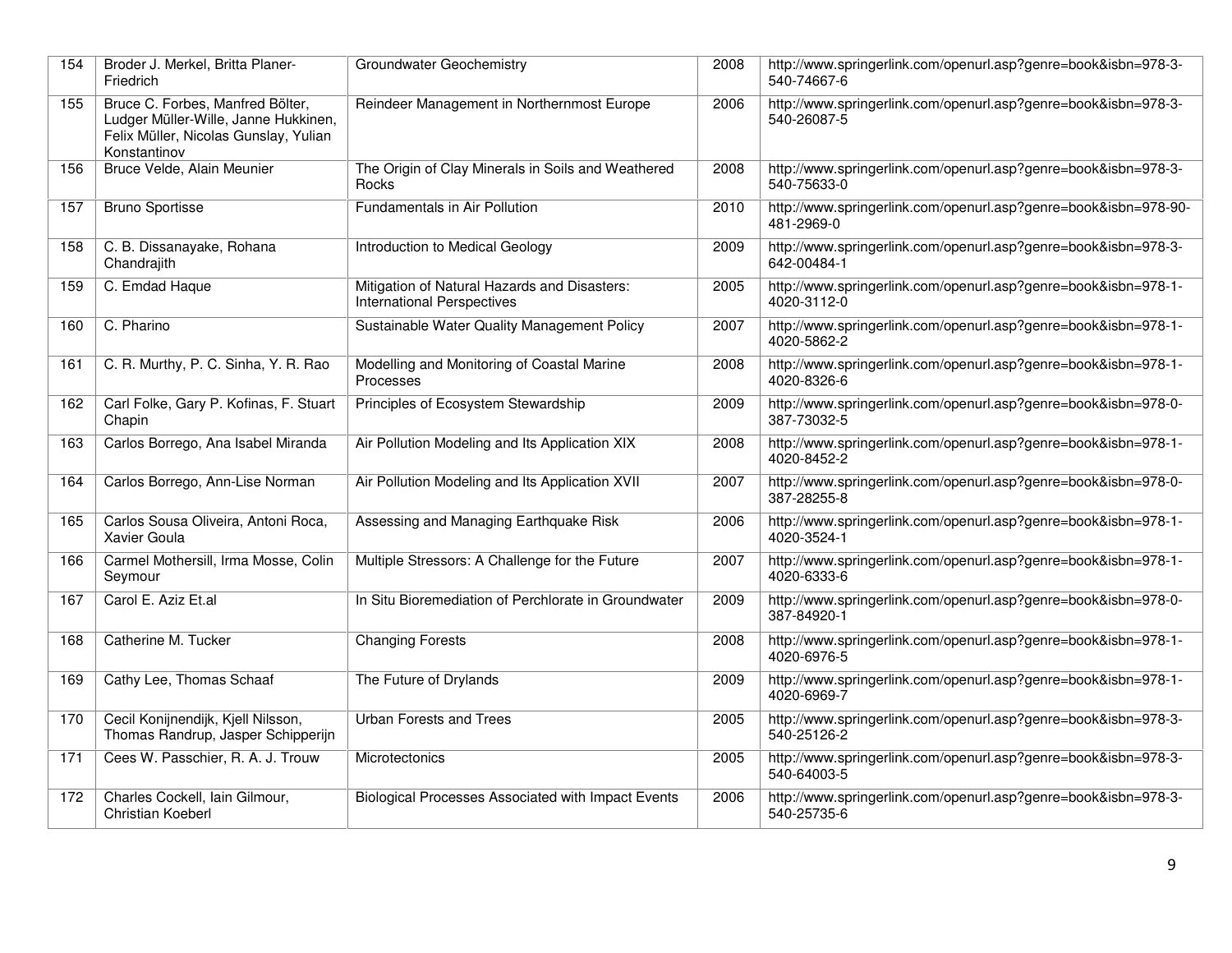| 173 | Charles E.M. Pearce, F. M. Pearce                                                                                                | Oceanic Migration                                                     | 2010 | http://www.springerlink.com/openurl.asp?genre=book&isbn=978-90-<br>481-3825-8 |
|-----|----------------------------------------------------------------------------------------------------------------------------------|-----------------------------------------------------------------------|------|-------------------------------------------------------------------------------|
| 174 | Charles F. Hutchinson, Stefanie M.<br>Herrmann                                                                                   | The Future of Arid Lands - Revisited                                  | 2008 | http://www.springerlink.com/openurl.asp?genre=book&isbn=978-1-<br>4020-6688-7 |
| 175 | Chennat Gopalakrishnan, Asit K.<br>Biswas, Cecilia Tortajada                                                                     | Water Institutions: Policies, Performance and<br>Prospects            | 2005 | http://www.springerlink.com/openurl.asp?genre=book&isbn=978-3-<br>540-23811-9 |
| 176 | Chi-yuen Wang, Michael Manga                                                                                                     | Earthquakes and Water                                                 | 2009 | http://www.springerlink.com/openurl.asp?genre=book&isbn=978-3-<br>642-00809-2 |
| 177 | Chongbin Zhao                                                                                                                    | Dynamic and Transient Infinite Elements                               | 2009 | http://www.springerlink.com/openurl.asp?genre=book&isbn=978-3-<br>642-00845-0 |
| 178 | Chongbin Zhao, Bruce E. Hobbs,<br>Alison Ord                                                                                     | Convective and Advective Heat Transfer in<br>Geological Systems       | 2008 | http://www.springerlink.com/openurl.asp?genre=book&isbn=978-3-<br>540-79510-0 |
| 179 | Christian Blaise, Jean-François<br>Férard                                                                                        | <b>Small-scale Freshwater Toxicity Investigations</b>                 | 2005 | http://www.springerlink.com/openurl.asp?genre=book&isbn=978-1-<br>4020-3119-9 |
| 180 | Christian Blaise, Jean-François<br>Férard                                                                                        | Small-scale Freshwater Toxicity Investigations                        | 2005 | http://www.springerlink.com/openurl.asp?genre=book&isbn=978-1-<br>4020-3543-2 |
| 181 | Christian Kharif, Efim Pelinovsky,<br>Alexey Slunyaev                                                                            | Rogue Waves in the Ocean                                              | 2009 | http://www.springerlink.com/openurl.asp?genre=book&isbn=978-3-<br>540-88418-7 |
| 182 | Christian Koeberl, Herbert Henkel                                                                                                | <b>Impact Tectonics</b>                                               | 2005 | http://www.springerlink.com/openurl.asp?genre=book&isbn=978-3-<br>540-24181-2 |
| 183 | Christian Wolkersdorfer                                                                                                          | Water Management at Abandoned Flooded<br><b>Underground Mines</b>     | 2008 | http://www.springerlink.com/openurl.asp?genre=book&isbn=978-3-<br>540-77330-6 |
| 184 | <b>Christine Semeniuk</b>                                                                                                        | The Becher Wetlands - A Ramsar Site                                   | 2007 | http://www.springerlink.com/openurl.asp?genre=book&isbn=978-1-<br>4020-4671-1 |
| 185 | Christoph Reigber, Hermann Lühr,<br>Peter Schwintzer, Jens Wickert                                                               | Earth Observation with CHAMP                                          | 2005 | http://www.springerlink.com/openurl.asp?genre=book&isbn=978-3-<br>540-22804-2 |
| 186 | Christoph S. Garbe, Robert A.<br>Handler, Bernd Jähne                                                                            | Transport at the Air-Sea Interface                                    | 2007 | http://www.springerlink.com/openurl.asp?genre=book&isbn=978-3-<br>540-36904-2 |
| 187 | Christophe J. G. Darnault                                                                                                        | Overexploitation and Contamination of Shared<br>Groundwater Resources | 2008 | http://www.springerlink.com/openurl.asp?genre=book&isbn=978-1-<br>4020-6983-3 |
| 188 | Christopher J. Crossland, Hartwig H.<br>Kremer, Han J. Lindeboom, Janet I.<br>Marshall Crossland, Martin D. A.<br><b>Tissier</b> | Coastal Fluxes in the Anthropocene                                    | 2005 | http://www.springerlink.com/openurl.asp?genre=book&isbn=978-3-<br>540-25450-8 |
| 189 | Christopher Jekeli, Luisa Bastos,<br>Joana Fernandes                                                                             | Gravity, Geoid and Space Missions                                     | 2005 | http://www.springerlink.com/openurl.asp?genre=book&isbn=978-3-<br>540-26930-4 |
| 190 | Christopher Pettit, William Cartwright,<br>Ian Bishop, Kim Lowell, David Pullar,<br>David Duncan                                 | Landscape Analysis and Visualisation                                  | 2008 | http://www.springerlink.com/openurl.asp?genre=book&isbn=978-3-<br>540-69167-9 |
| 191 | Christos Zerefos, Georgios<br>Contopoulos, Gregory Skalkeas                                                                      | Twenty Years of Ozone Decline                                         | 2009 | http://www.springerlink.com/openurl.asp?genre=book&isbn=978-90-<br>481-2468-8 |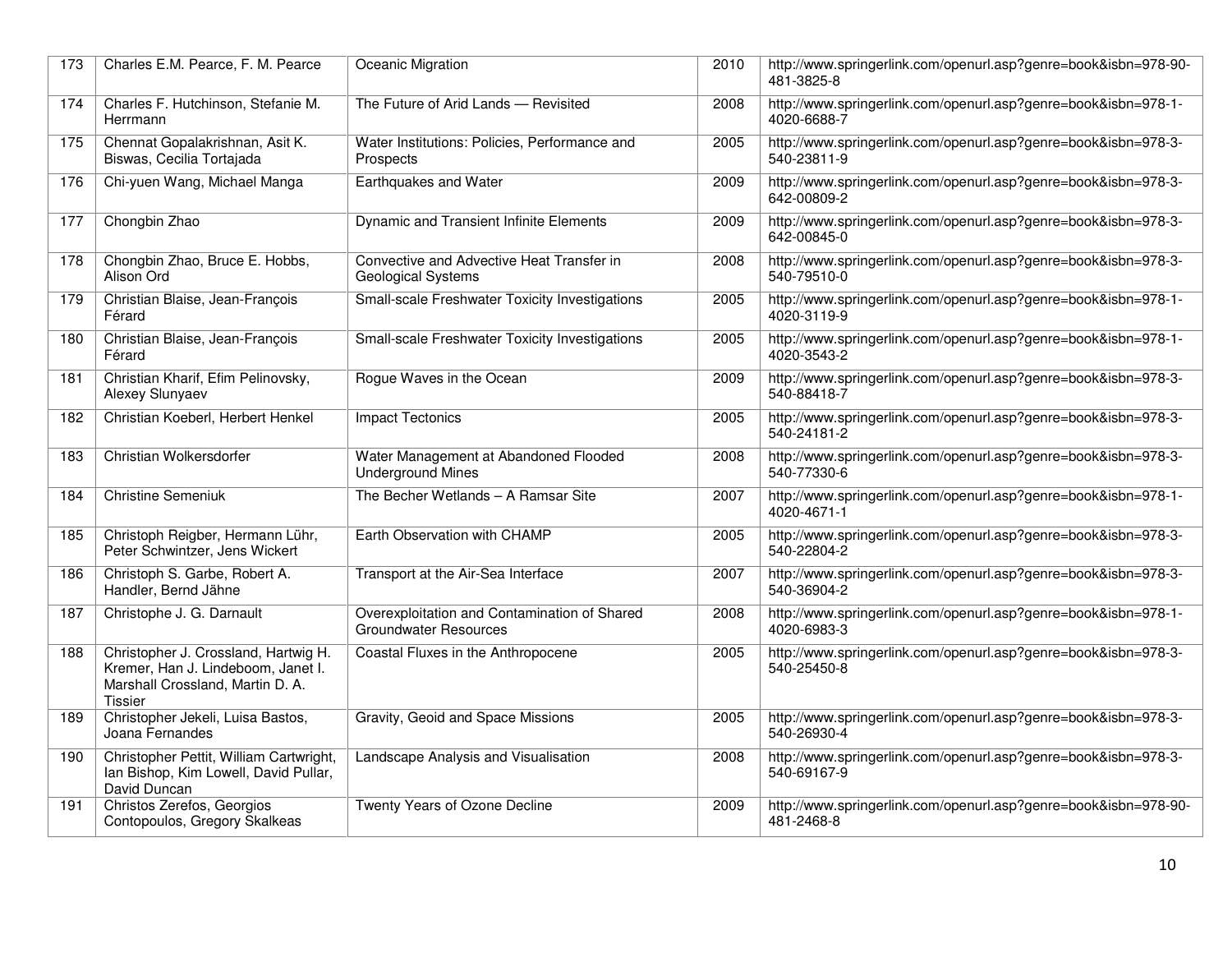| 192 | Claudia Pahl-Wostl, Pavel Kabat,<br>Jörn Möltgen                        | Adaptive and Integrated Water Management                                 | 2008 | http://www.springerlink.com/openurl.asp?genre=book&isbn=978-3-<br>540-75940-9 |
|-----|-------------------------------------------------------------------------|--------------------------------------------------------------------------|------|-------------------------------------------------------------------------------|
| 193 | Claudia Ringler, Asit K. Biswas,<br>Sarah Cline                         | Global Change: Impacts on Water and food Security                        | 2010 | http://www.springerlink.com/openurl.asp?genre=book&isbn=978-3-<br>642-04614-8 |
| 194 | Clive Lipchin, Deborah Sandler,<br>Emily Cushman                        | The Jordan River and Dead Sea Basin                                      | 2009 | http://www.springerlink.com/openurl.asp?genre=book&isbn=978-90-<br>481-2988-1 |
| 195 | Clive Lipchin, Eric Pallant, Danielle<br>Saranga, Allyson Amster        | Integrated Water Resources Management and<br>Security in the Middle East | 2007 | http://www.springerlink.com/openurl.asp?genre=book&isbn=978-1-<br>4020-5984-1 |
| 196 | Clodoveu Augusto Davis, Antônio<br>Miguel Vieira Monteiro               | Advances in Geoinformatics                                               | 2007 | http://www.springerlink.com/openurl.asp?genre=book&isbn=978-3-<br>540-73413-0 |
| 197 | <b>Colette Lewiner</b>                                                  | European Energy Markets Observatory                                      | 2010 | http://www.springerlink.com/openurl.asp?genre=book&isbn=978-94-<br>007-0091-8 |
| 198 | <b>Colette Lewiner</b>                                                  | European Energy Markets Observatory                                      | 2010 | http://www.springerlink.com/openurl.asp?genre=book&isbn=978-94-<br>007-0101-4 |
| 199 | <b>Colette Lewiner</b>                                                  | European Energy Markets Observatory                                      | 2010 | http://www.springerlink.com/openurl.asp?genre=book&isbn=978-94-<br>007-0102-1 |
| 200 | Congbin Fu, Zhihong Jiang,<br>Zhaoyong Guan, Jinhai He,<br>Zhongfeng Xu | Regional Climate Studies of China                                        | 2008 | http://www.springerlink.com/openurl.asp?genre=book&isbn=978-3-<br>540-79241-3 |
| 201 | Corrado Clini, Ignazio Musu, Maria<br>Lodovica Gullino                  | Sustainable Development and Environmental<br>Management                  | 2008 | http://www.springerlink.com/openurl.asp?genre=book&isbn=978-1-<br>4020-6597-2 |
| 202 | D. D. Sarma                                                             | Geostatistics with Applications in Earth Sciences                        | 2009 | http://www.springerlink.com/openurl.asp?genre=book&isbn=978-1-<br>4020-9379-1 |
| 203 | D. M. Bergstrom, P. Convey, A. H. L.<br><b>Huiskes</b>                  | Trends in Antarctic Terrestrial and Limnetic<br>Ecosystems               | 2006 | http://www.springerlink.com/openurl.asp?genre=book&isbn=978-1-<br>4020-5276-7 |
| 204 | D. V. Griffiths, Gordon. A. Fenton                                      | Probabilistic Methods in Geotechnical Engineering                        | 2007 | http://www.springerlink.com/openurl.asp?genre=book&isbn=978-3-<br>211-73365-3 |
| 205 | D.B. Das, S.M. Hassanizadeh                                             | Upscaling Multiphase Flow in Porous Media                                | 2005 | http://www.springerlink.com/openurl.asp?genre=book&isbn=978-1-<br>4020-3513-5 |
| 206 | D.R. Green                                                              | <b>Coastal and Marine Geospatial Technologies</b>                        | 2010 | http://www.springerlink.com/openurl.asp?genre=book&isbn=978-1-<br>4020-9719-5 |
| 207 | Damià Barceló                                                           | <b>Water Pollution</b>                                                   | 2005 | http://www.springerlink.com/openurl.asp?genre=book&isbn=978-3-<br>540-22229-3 |
| 208 | Damià Barceló, Mira Petrovic                                            | Emerging Contaminants from Industrial and Municipal<br>Waste             | 2008 | http://www.springerlink.com/openurl.asp?genre=book&isbn=978-3-<br>540-74793-2 |
| 209 | Damià Barceló, Mira Petrovic                                            | Emerging Contaminants from Industrial and Municipal<br>Waste             | 2008 | http://www.springerlink.com/openurl.asp?genre=book&isbn=978-3-<br>540-79209-3 |
| 210 | Damià Barceló, Peter-Diedrich<br>Hansen                                 | Biosensors for Environmental Monitoring of Aquatic<br>Systems            | 2009 | http://www.springerlink.com/openurl.asp?genre=book&isbn=978-3-<br>540-00278-9 |
| 211 | Dan Gafta, John Akeroyd                                                 | <b>Nature Conservation</b>                                               | 2006 | http://www.springerlink.com/openurl.asp?genre=book&isbn=978-3-<br>540-47228-5 |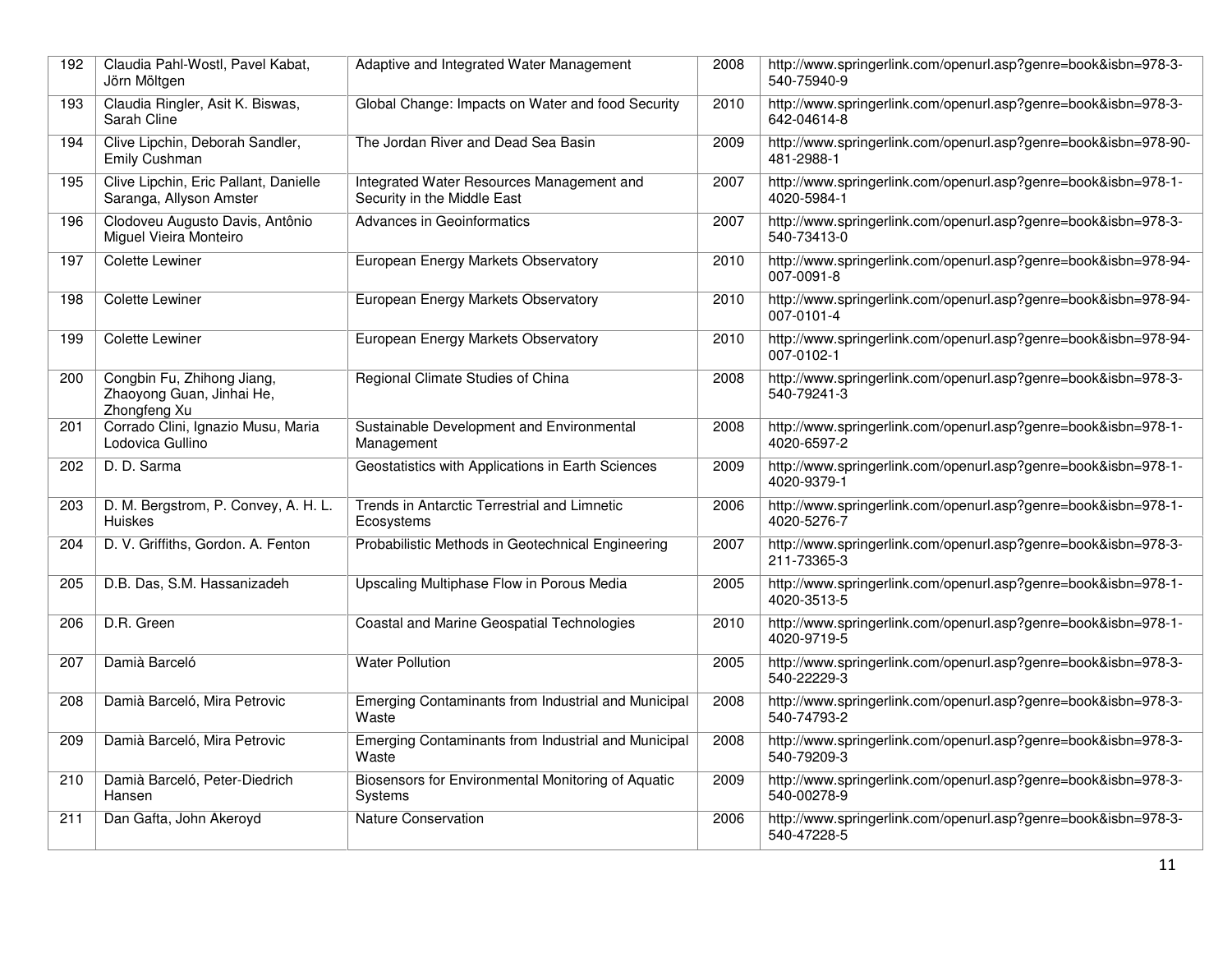| 212 | Dan Lubin, Robert Massom                                                                                                             | <b>Polar Remote Sensing</b>                                                                   | 2006 | http://www.springerlink.com/openurl.asp?genre=book&isbn=978-3-<br>540-43097-1 |
|-----|--------------------------------------------------------------------------------------------------------------------------------------|-----------------------------------------------------------------------------------------------|------|-------------------------------------------------------------------------------|
| 213 | Daniel Dzurisin                                                                                                                      | <b>Volcano Deformation</b>                                                                    | 2006 | http://www.springerlink.com/openurl.asp?genre=book&isbn=978-3-<br>642-51763-1 |
| 214 | Daniel Lieberman, Matthias Jonas,<br>Zbigniew Nahorski, Sten Nilsson                                                                 | Accounting for Climate Change                                                                 | 2007 | http://www.springerlink.com/openurl.asp?genre=book&isbn=978-1-<br>4020-5929-2 |
| 215 | Daniel R. Lynch                                                                                                                      | Numerical Partial Differential Equations for<br><b>Environmental Scientists and Engineers</b> | 2005 | http://www.springerlink.com/openurl.asp?genre=book&isbn=978-0-<br>387-23619-3 |
| 216 | Daniel Z. Sui                                                                                                                        | Geospatial Technologies and Homeland Security                                                 | 2008 | http://www.springerlink.com/openurl.asp?genre=book&isbn=978-1-<br>4020-8339-6 |
| 217 | Danny Reible, Tomas Lanczos                                                                                                          | Assessment and Remediation of Contaminated<br>Sediments                                       | 2006 | http://www.springerlink.com/openurl.asp?genre=book&isbn=978-1-<br>4020-4957-6 |
| 218 | Darwin V. Ellis, Julian M. Singer                                                                                                    | Well Logging for Earth Scientists                                                             | 2007 | http://www.springerlink.com/openurl.asp?genre=book&isbn=978-1-<br>4020-3738-2 |
| 219 | Dave Doody                                                                                                                           | Deep Space Craft                                                                              | 2009 | http://www.springerlink.com/openurl.asp?genre=book&isbn=978-3-<br>540-89509-1 |
| 220 | David A. Yuen, Shigenori Maruyama,<br>Shun-Ichiro Karato, Brian F. Windley                                                           | Superplumes: Beyond Plate Tectonics                                                           | 2007 | http://www.springerlink.com/openurl.asp?genre=book&isbn=978-1-<br>4020-5749-6 |
| 221 | David C. Mosher, R. Craig Shipp,<br>Lorena Moscardelli, Jason D.<br>Chaytor, Christopher D. P. Baxter,<br>Homa J. Lee, Roger Urgeles | Submarine Mass Movements and Their<br>Consequences                                            | 2010 | http://www.springerlink.com/openurl.asp?genre=book&isbn=978-90-<br>481-3070-2 |
| 222 | David F. Parkhurst                                                                                                                   | Introduction to Applied Mathematics for<br><b>Environmental Science</b>                       | 2006 | http://www.springerlink.com/openurl.asp?genre=book&isbn=978-0-<br>387-34227-6 |
| 223 | David Gubbins, Emilio Herrero-<br>Bervera                                                                                            | Encyclopedia of Geomagnetism and Paleomagnetism                                               | 2007 | http://www.springerlink.com/openurl.asp?genre=book&isbn=978-1-<br>4020-3992-8 |
| 224 | David L. G. Noakes, Aldemaro<br>Romero, Yahui Zhao, Yinggi Zhou                                                                      | <b>Chinese Fishes</b>                                                                         | 2009 | http://www.springerlink.com/openurl.asp?genre=book&isbn=978-90-<br>481-3457-1 |
| 225 | David Lobell, Marshall Burke                                                                                                         | Climate Change and Food Security                                                              | 2010 | http://www.springerlink.com/openurl.asp?genre=book&isbn=978-90-<br>481-2952-2 |
| 226 | David M. Whitacre                                                                                                                    | Reviews of Environmental Contamination and<br>Toxicology                                      | 2009 | http://www.springerlink.com/openurl.asp?genre=book&isbn=978-0-<br>387-09646-9 |
| 227 | David M. Whitacre                                                                                                                    | Reviews of Environmental Contamination and<br>Toxicology                                      | 2008 | http://www.springerlink.com/openurl.asp?genre=book&isbn=978-0-<br>387-71723-4 |
| 228 | David M. Whitacre                                                                                                                    | Reviews of Environmental Contamination and<br>Toxicology                                      | 2008 | http://www.springerlink.com/openurl.asp?genre=book&isbn=978-0-<br>387-73162-9 |
| 229 | David M. Whitacre                                                                                                                    | Reviews of Environmental Contamination and<br>Toxicology                                      | 2008 | http://www.springerlink.com/openurl.asp?genre=book&isbn=978-0-<br>387-74815-3 |
| 230 | David M. Whitacre                                                                                                                    | Reviews of Environmental Contamination and<br>Toxicology                                      | 2008 | http://www.springerlink.com/openurl.asp?genre=book&isbn=978-0-<br>387-77029-1 |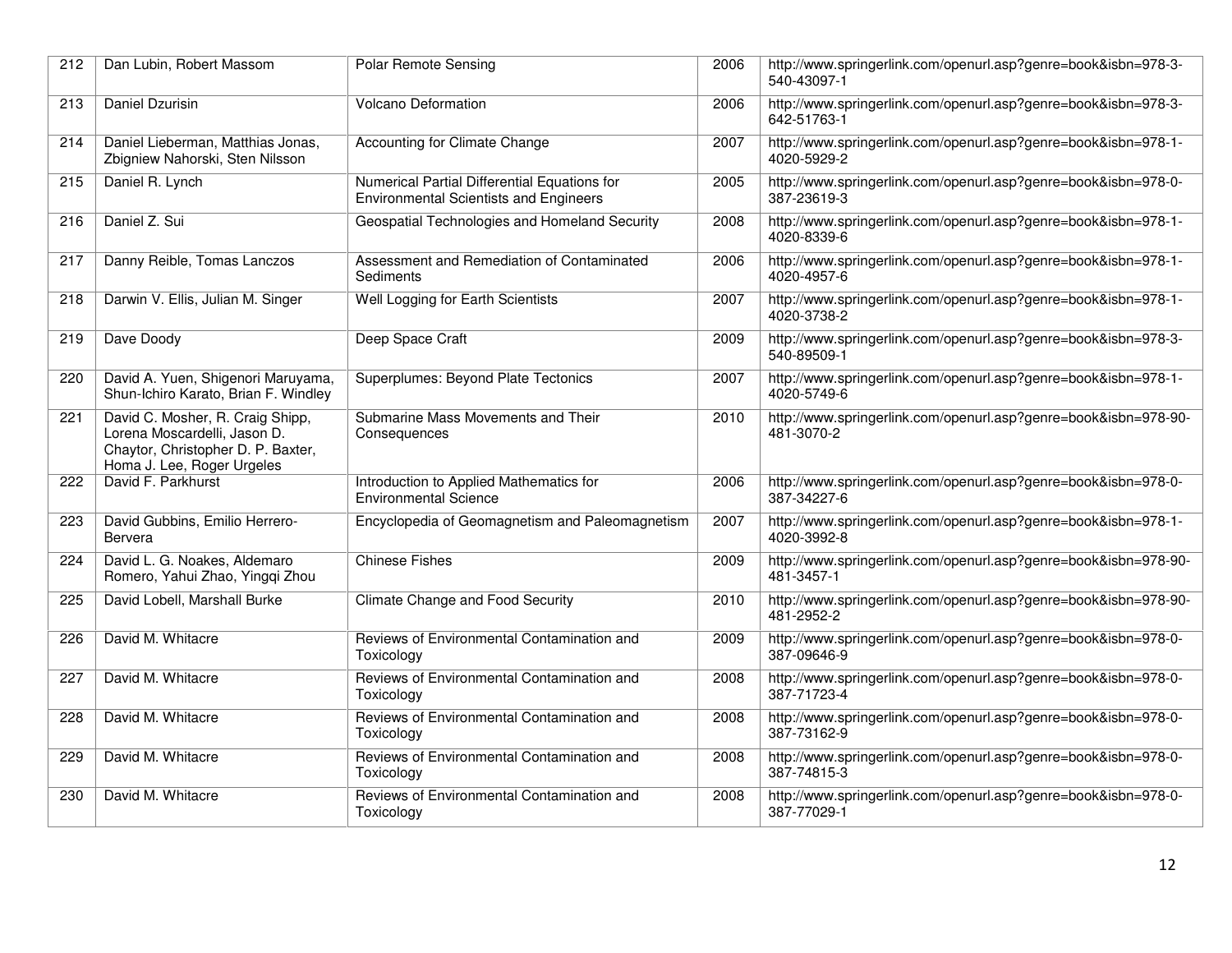| 231 | David M. Whitacre                                                                                                                                                                                                                                                                  | Reviews of Environmental Contamination and<br>Toxicology                   | 2010 | http://www.springerlink.com/openurl.asp?genre=book&isbn=978-1-<br>4419-1156-8 |
|-----|------------------------------------------------------------------------------------------------------------------------------------------------------------------------------------------------------------------------------------------------------------------------------------|----------------------------------------------------------------------------|------|-------------------------------------------------------------------------------|
| 232 | David M. Whitacre                                                                                                                                                                                                                                                                  | Reviews of Environmental Contamination and<br>Toxicology                   | 2010 | http://www.springerlink.com/openurl.asp?genre=book&isbn=978-1-<br>4419-1351-7 |
| 233 | David M. Whitacre                                                                                                                                                                                                                                                                  | Reviews of Environmental Contamination and<br>Toxicology                   | 2010 | http://www.springerlink.com/openurl.asp?genre=book&isbn=978-1-<br>4419-1439-2 |
| 234 | David M. Whitacre                                                                                                                                                                                                                                                                  | Reviews of Environmental Contamination and<br>Toxicology Vol 196           | 2008 | http://www.springerlink.com/openurl.asp?genre=book&isbn=978-0-<br>387-78443-4 |
| 235 | David M. Whitacre                                                                                                                                                                                                                                                                  | Reviews of Environmental Contamination and<br>Toxicology Vol 200           | 2009 | http://www.springerlink.com/openurl.asp?genre=book&isbn=978-1-<br>4419-0027-2 |
| 236 | David M. Whitacre                                                                                                                                                                                                                                                                  | Reviews of Environmental Contamination and<br>Toxicology Vol 201           | 2009 | http://www.springerlink.com/openurl.asp?genre=book&isbn=978-1-<br>4419-0031-9 |
| 237 | David M. Whitacre                                                                                                                                                                                                                                                                  | Reviews of Environmental Contamination and<br><b>Toxicology Volume 199</b> | 2009 | http://www.springerlink.com/openurl.asp?genre=book&isbn=978-0-<br>387-09807-4 |
| 238 | David M. Whitacre                                                                                                                                                                                                                                                                  | Reviews of Environmental Contamination and<br><b>Toxicology Volume 205</b> | 2010 | http://www.springerlink.com/openurl.asp?genre=book&isbn=978-1-<br>4419-5622-4 |
| 239 | David M. Whitacre                                                                                                                                                                                                                                                                  | Reviews of Environmental Contamination and<br>Toxicology Volume 206        | 2010 | http://www.springerlink.com/openurl.asp?genre=book&isbn=978-1-<br>4419-6259-1 |
| 240 | David M. Whitacre                                                                                                                                                                                                                                                                  | Reviews of Environmental Contamination and<br><b>Toxicology Volume 207</b> | 2010 | http://www.springerlink.com/openurl.asp?genre=book&isbn=978-1-<br>4419-6405-2 |
| 241 | David M. Whitacre                                                                                                                                                                                                                                                                  | Reviews of Environmental Contamination and<br>Toxicology Volume 209        | 2010 | http://www.springerlink.com/openurl.asp?genre=book&isbn=978-1-<br>4419-6882-1 |
| 242 | David M. Whitacre, George W. Ware,<br>Herbert N. Nigg, Daniel R. Doerge,<br>Lilia A. Albert, Pim Voogt, Charles P.<br>Gerba, O. Hutzinger, James B.<br>Knaak, Foster L. Mayer, D. P.<br>Morgan, Douglas L. Park, Ronald S.<br>Tjeerdema, Raymond S. H. Yang,<br>Francis A. Gunther | Reviews of Environmental Contamination and<br>Toxicology                   | 2007 | http://www.springerlink.com/openurl.asp?genre=book&isbn=978-0-<br>387-35367-8 |
| 243 | David Pimentel                                                                                                                                                                                                                                                                     | Biofuels, Solar and Wind as Renewable Energy<br>Systems                    | 2008 | http://www.springerlink.com/openurl.asp?genre=book&isbn=978-1-<br>4020-8653-3 |
| 244 | David R. Brooks                                                                                                                                                                                                                                                                    | Bringing the Sun Down to Earth                                             | 2008 | http://www.springerlink.com/openurl.asp?genre=book&isbn=978-1-<br>4020-8693-9 |
| 245 | David Wacey                                                                                                                                                                                                                                                                        | Early Life on Earth                                                        | 2009 | http://www.springerlink.com/openurl.asp?genre=book&isbn=978-1-<br>4020-9388-3 |
| 246 | Deborah H. Oughton, Valery<br>Kashparov                                                                                                                                                                                                                                            | Radioactive Particles in the Environment                                   | 2009 | http://www.springerlink.com/openurl.asp?genre=book&isbn=978-90-<br>481-2947-8 |
| 247 | Derek Armitage, Ryan Plummer                                                                                                                                                                                                                                                       | Adaptive Capacity and Environmental Governance                             | 2010 | http://www.springerlink.com/openurl.asp?genre=book&isbn=978-3-<br>642-12193-7 |
| 248 | Deren Li, Jie Shan, Jianya Gong                                                                                                                                                                                                                                                    | Geospatial Technology for Earth Observation                                | 2009 | http://www.springerlink.com/openurl.asp?genre=book&isbn=978-1-<br>4419-0049-4 |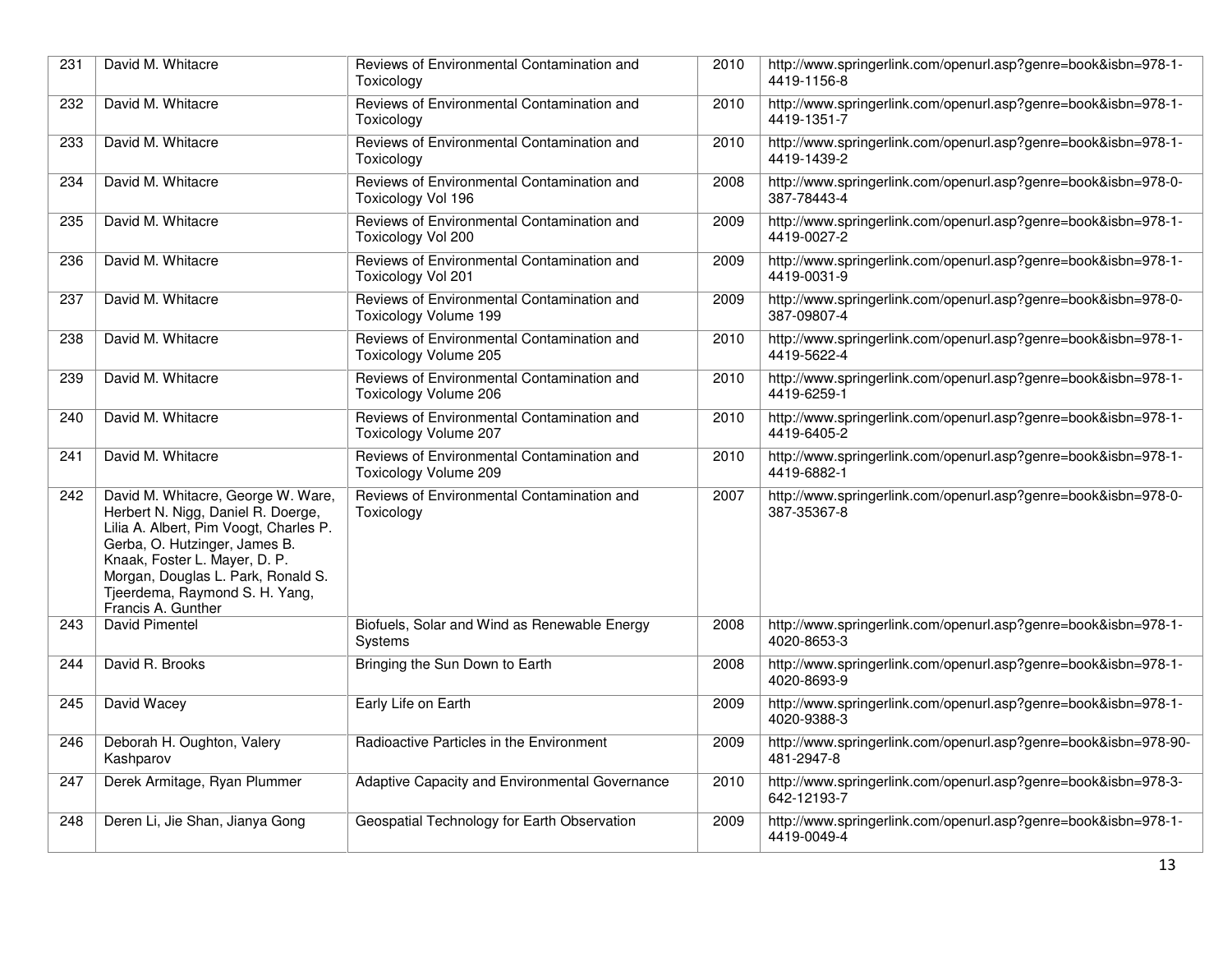| 249 | Despo Fatta-Kassinos, Kai Bester,<br>Klaus Kümmerer                                             | Xenobiotics in the Urban Water Cycle                                                                | 2010 | http://www.springerlink.com/openurl.asp?genre=book&isbn=978-90-<br>481-3508-0 |
|-----|-------------------------------------------------------------------------------------------------|-----------------------------------------------------------------------------------------------------|------|-------------------------------------------------------------------------------|
| 250 | Detlef Wolf, José Fernández                                                                     | Deformation and Gravity Change: Indicators of<br>Isostasy, Tectonics, Volcanism, and Climate Change | 2007 | http://www.springerlink.com/openurl.asp?genre=book&isbn=978-3-<br>7643-8416-6 |
| 251 | Dieter Karl Fütterer, Detlef Damaske,<br>Georg Kleinschmidt, Hubert Miller,<br>Franz Tessensohn | Antarctica                                                                                          | 2006 | http://www.springerlink.com/openurl.asp?genre=book&isbn=978-3-<br>540-30673-3 |
| 252 | Dietmar Scholich                                                                                | <b>Territorial Cohesion</b>                                                                         | 2007 | http://www.springerlink.com/openurl.asp?genre=book&isbn=978-3-<br>540-71745-4 |
| 253 | Dimitrios Kolymbas                                                                              | <b>Tunnelling and Tunnel Mechanics</b>                                                              | 2005 | http://www.springerlink.com/openurl.asp?genre=book&isbn=978-3-<br>540-25196-5 |
| 254 | Dirk Schulze-Makuch, Louis N. Irwin                                                             | Life in the Universe                                                                                | 2008 | http://www.springerlink.com/openurl.asp?genre=book&isbn=978-3-<br>540-76816-6 |
| 255 | Domenico Cimini, Guido Visconti,<br>Frank S. Marzano                                            | Integrated Ground-Based Observing Systems                                                           | 2010 | http://www.springerlink.com/openurl.asp?genre=book&isbn=978-3-<br>642-12967-4 |
| 256 | Donald Rapp                                                                                     | Assessing Climate Change                                                                            | 2008 | http://www.springerlink.com/openurl.asp?genre=book&isbn=978-3-<br>540-76586-8 |
| 257 | Donald Rapp                                                                                     | Ice Ages and Interglacials                                                                          | 2009 | http://www.springerlink.com/openurl.asp?genre=book&isbn=978-3-<br>540-89679-1 |
| 258 | Douglas J. Spieles                                                                              | <b>Protected Land</b>                                                                               | 2010 | http://www.springerlink.com/openurl.asp?genre=book&isbn=978-1-<br>4419-6812-8 |
| 259 | Douw G. Steyn, S. T. Rao                                                                        | Air Pollution Modeling and its Application XX                                                       | 2010 | http://www.springerlink.com/openurl.asp?genre=book&isbn=978-90-<br>481-3810-4 |
| 260 | Dov Bahat, Avinoam Rabinovitch,<br>Vladimir Frid                                                | Tensile Fracturing in Rocks                                                                         | 2005 | http://www.springerlink.com/openurl.asp?genre=book&isbn=978-3-<br>540-21456-4 |
| 261 | Duncan M. FitzGerald, Jasper Knight                                                             | High Resolution Morphodynamics and Sedimentary<br>Evolution of Estuaries                            | 2005 | http://www.springerlink.com/openurl.asp?genre=book&isbn=978-1-<br>4020-3295-0 |
| 262 | Dwarika N. Dhungel, Santa B. Pun                                                                | The Nepal-India Water Relationship: Challenges                                                      | 2009 | http://www.springerlink.com/openurl.asp?genre=book&isbn=978-1-<br>4020-8402-7 |
| 263 | E. Carina H. Keskitalo                                                                          | Developing Adaptation Policy and Practice in Europe:<br>Multi-level Governance of Climate Change    | 2010 | http://www.springerlink.com/openurl.asp?genre=book&isbn=978-90-<br>481-9324-0 |
| 264 | E. Marian Scott, Andrey Yu.<br>Alekseev, Ganna Zaitseva                                         | Impact of the Environment on Human Migration in<br>Eurasia                                          | 2005 | http://www.springerlink.com/openurl.asp?genre=book&isbn=978-1-<br>4020-2655-3 |
| 265 | E. N. Bernard                                                                                   | Developing Tsunami-Resilient Communities                                                            | 2005 | http://www.springerlink.com/openurl.asp?genre=book&isbn=978-1-<br>4020-3353-7 |
| 266 | Ebru Mehmetli, Bogdana Koumanova                                                                | The Fate of Persistent Organic Pollutants in the<br>Environment                                     | 2008 | http://www.springerlink.com/openurl.asp?genre=book&isbn=978-1-<br>4020-6640-5 |
| 267 | Eckart Ehlers, Thomas Krafft                                                                    | Earth System Science in the Anthropocene                                                            | 2006 | http://www.springerlink.com/openurl.asp?genre=book&isbn=978-3-<br>540-26588-7 |
| 268 | Eduardo A. M. Koutsoukos                                                                        | Applied Stratigraphy                                                                                | 2005 | http://www.springerlink.com/openurl.asp?genre=book&isbn=978-1-<br>4020-2632-4 |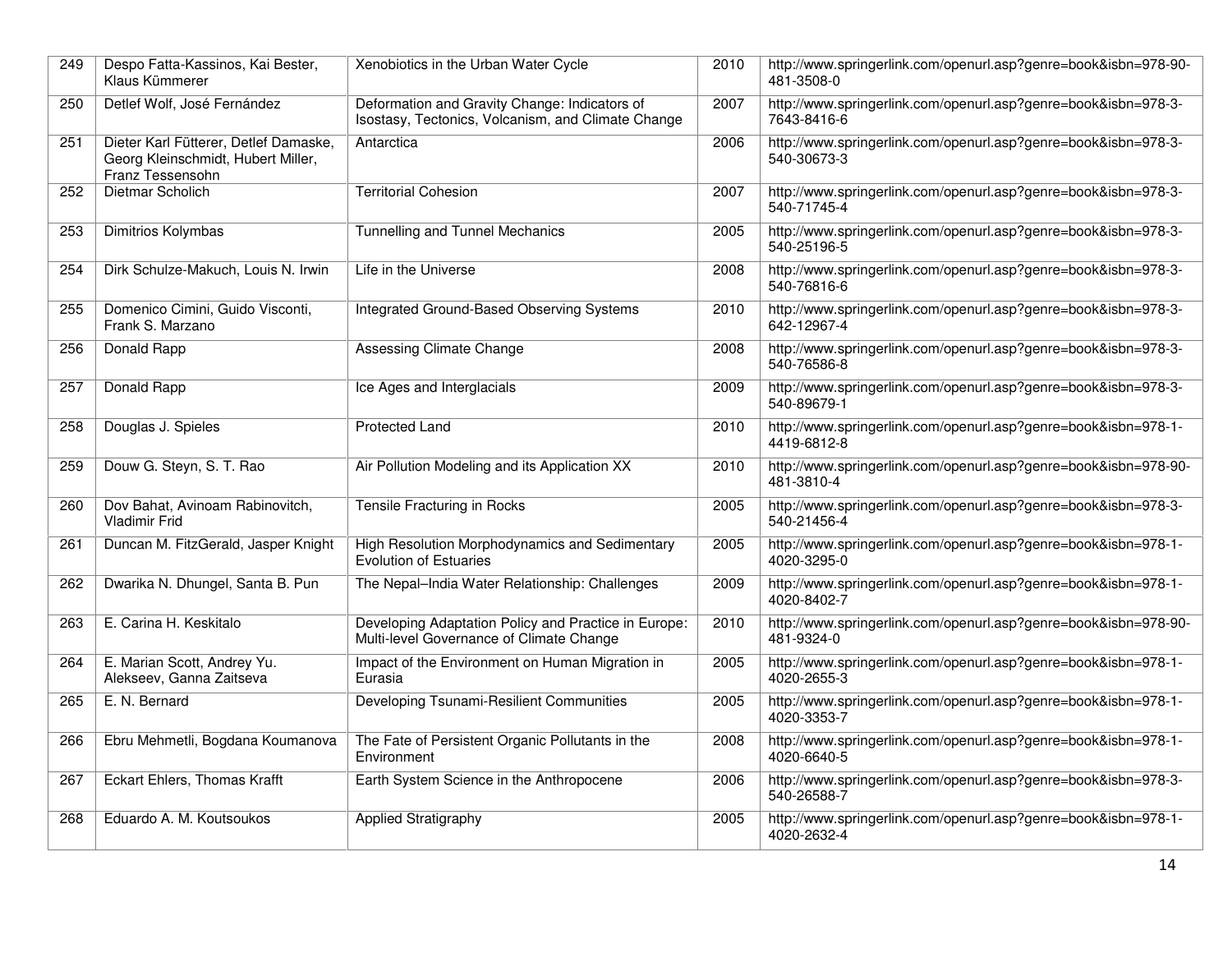| 269 | <b>Edward Bryant</b>                                                                                                                     | Tsunami                                                                                | 2008 | http://www.springerlink.com/openurl.asp?genre=book&isbn=978-3-<br>540-74273-9 |
|-----|------------------------------------------------------------------------------------------------------------------------------------------|----------------------------------------------------------------------------------------|------|-------------------------------------------------------------------------------|
| 270 | Edward Heske, Timothy R. Deelen,<br>Adrian P. Wydeven                                                                                    | Recovery of Gray Wolves in the Great Lakes Region<br>of the United States              | 2009 | http://www.springerlink.com/openurl.asp?genre=book&isbn=978-0-<br>387-85951-4 |
| 271 | Edward J. Calabrese, Paul T.<br>Kostecki, James Dragun                                                                                   | Contaminated Soils, Sediments and Water                                                | 2005 | http://www.springerlink.com/openurl.asp?genre=book&isbn=978-0-<br>387-23036-8 |
| 272 | Edward J. Calabrese, Paul T.<br>Kostecki, James Dragun                                                                                   | Contaminated Soils, Sediments and Water                                                | 2006 | http://www.springerlink.com/openurl.asp?genre=book&isbn=978-0-<br>387-28322-7 |
| 273 | Efim Pelinovsky, Christian Kharif                                                                                                        | <b>Extreme Ocean Waves</b>                                                             | 2008 | http://www.springerlink.com/openurl.asp?genre=book&isbn=978-1-<br>4020-8313-6 |
| 274 | Einar Beheim, Govind S. Rajwar,<br>Martin J. Haigh, Josef Kreček                                                                         | Integrated Watershed Management                                                        | 2010 | http://www.springerlink.com/openurl.asp?genre=book&isbn=978-90-<br>481-3768-8 |
| 275 | <b>Ekkehard Holzbecher</b>                                                                                                               | <b>Environmental Modeling</b>                                                          | 2007 | http://www.springerlink.com/openurl.asp?genre=book&isbn=978-3-<br>540-72936-5 |
| 276 | Elena Ivanova                                                                                                                            | The Global Thermohaline Paleocirculation                                               | 2009 | http://www.springerlink.com/openurl.asp?genre=book&isbn=978-90-<br>481-2414-5 |
| 277 | Ellen Wiegandt                                                                                                                           | Mountains: Sources of Water, Sources of Knowledge                                      | 2008 | http://www.springerlink.com/openurl.asp?genre=book&isbn=978-1-<br>4020-6747-1 |
| 278 | Emelyan M. Emelyanov                                                                                                                     | The Barrier Zones in the Ocean                                                         | 2005 | http://www.springerlink.com/openurl.asp?genre=book&isbn=978-3-<br>540-25391-4 |
| 279 | Emilio Chuvieco                                                                                                                          | Earth Observation of Global Change                                                     | 2008 | http://www.springerlink.com/openurl.asp?genre=book&isbn=978-1-<br>4020-6357-2 |
| 280 | Emilio Chuvieco                                                                                                                          | Earth Observation of Wildland Fires in Mediterranean<br>Ecosystems                     | 2009 | http://www.springerlink.com/openurl.asp?genre=book&isbn=978-3-<br>642-01753-7 |
| 281 | Emilio Chuvieco, Jonathan Li,<br>Xiaojun Yang                                                                                            | Advances in Earth Observation of Global Change                                         | 2010 | http://www.springerlink.com/openurl.asp?genre=book&isbn=978-90-<br>481-9084-3 |
| 282 | Emmanuel Nzewi, Gudigopuram<br>Reddy, Stephanie Luster-Teasley,<br>Vinayak Kabadi, Shoou-Yuh Chang,<br>Keith Schimmel, Godfrey Uzochukwu | Proceedings of the 2007 National Conference on<br>Environmental Science and Technology | 2009 | http://www.springerlink.com/openurl.asp?genre=book&isbn=978-0-<br>387-88482-0 |
| 283 | Emmanuel Stefanakis, Michael P.<br>Peterson, Costas Armenakis, Vasilis<br><b>Delis</b>                                                   | Geographic Hypermedia                                                                  | 2006 | http://www.springerlink.com/openurl.asp?genre=book&isbn=978-3-<br>540-34237-3 |
| 284 | Eran Razin, Martin Dijst, Carmen<br>VÁZquez                                                                                              | Employment Deconcentration in European<br>Metropolitan Areas                           | 2007 | http://www.springerlink.com/openurl.asp?genre=book&isbn=978-1-<br>4020-5761-8 |
| 285 | Eric C. F. Bird                                                                                                                          | Encyclopedia of the World's Coastal Landforms                                          | 2010 | http://www.springerlink.com/openurl.asp?genre=book&isbn=978-1-<br>4020-8638-0 |
| 286 | Eric Craswell, Mike Bonnell, Deborah<br>Bossio, Siegfried Demuth, Nick<br>Giesen                                                         | Integrated Assessment of Water Resources and<br>Global Change                          | 2007 | http://www.springerlink.com/openurl.asp?genre=book&isbn=978-1-<br>4020-5590-4 |
| 287 | Eric F. Lambin, Helmut Geist                                                                                                             | Land-Use and Land-Cover Change                                                         | 2006 | http://www.springerlink.com/openurl.asp?genre=book&isbn=978-3-<br>540-32201-6 |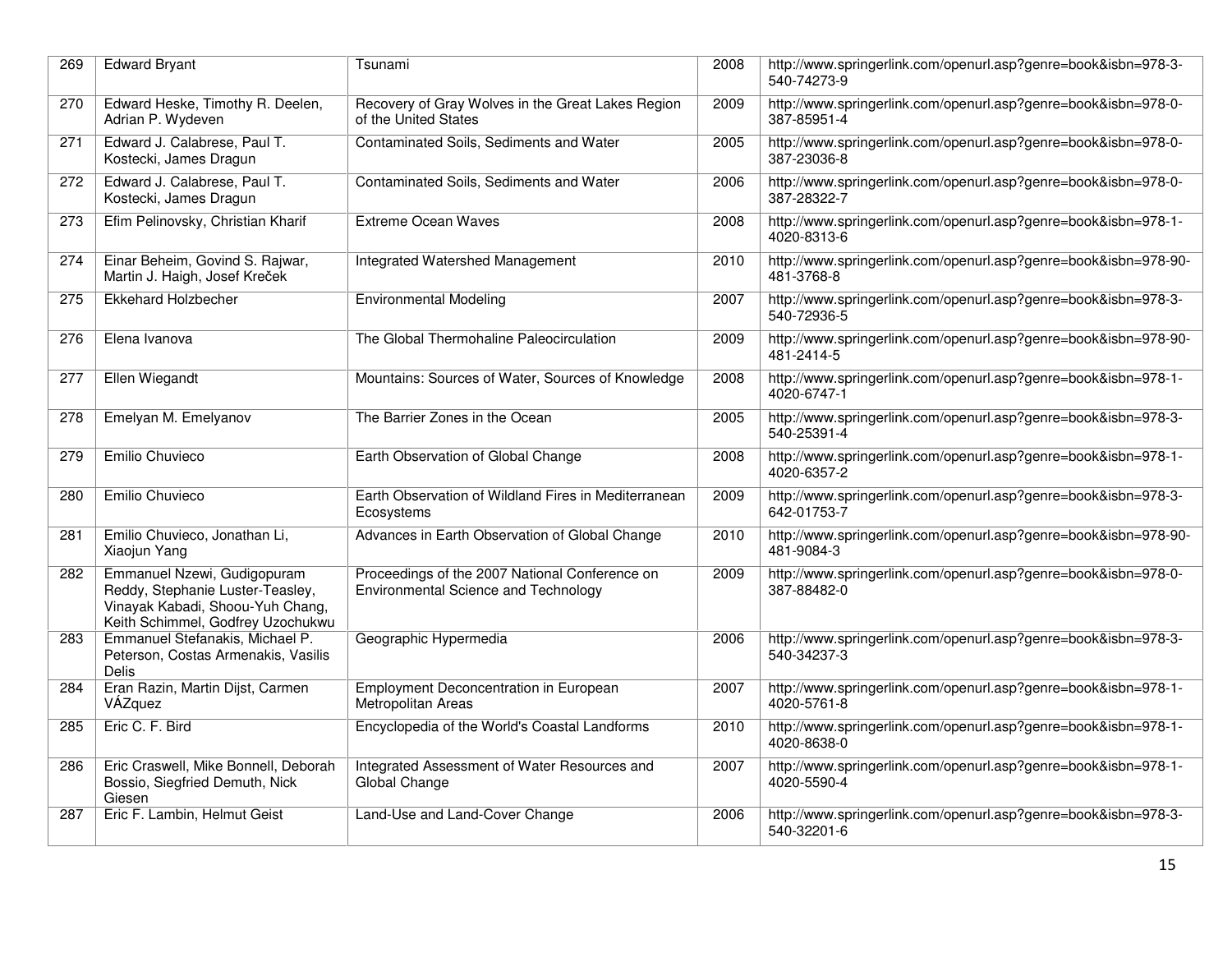| 288 | Eric Koomen, John Stillwell, Aldrik<br>Bakema, Henk J. Scholten                       | Modelling Land-Use Change                                                                                     | 2007 | http://www.springerlink.com/openurl.asp?genre=book&isbn=978-1-<br>4020-6484-5 |
|-----|---------------------------------------------------------------------------------------|---------------------------------------------------------------------------------------------------------------|------|-------------------------------------------------------------------------------|
| 289 | Eric Lichtfouse, Jan Schwarzbauer,<br>Didier Robert                                   | <b>Environmental Chemistry</b>                                                                                | 2005 | http://www.springerlink.com/openurl.asp?genre=book&isbn=978-3-<br>540-22860-8 |
| 290 | Eric P. Chassignet, Jacques Verron                                                    | Ocean Weather Forecasting                                                                                     | 2006 | http://www.springerlink.com/openurl.asp?genre=book&isbn=978-1-<br>4020-3981-2 |
| 291 | Eric Veulliet, Stötter Johann,<br>Hannelore Weck-Hannemann                            | Sustainable Natural Hazard Management in Alpine<br>Environments                                               | 2009 | http://www.springerlink.com/openurl.asp?genre=book&isbn=978-3-<br>642-03228-8 |
| 292 | Eric Wolanski                                                                         | The Environment in Asia Pacific Harbours                                                                      | 2006 | http://www.springerlink.com/openurl.asp?genre=book&isbn=978-1-<br>4020-3654-5 |
| 293 | Erik Flügel                                                                           | Microfacies of Carbonate Rocks                                                                                | 2010 | http://www.springerlink.com/openurl.asp?genre=book&isbn=978-3-<br>642-03795-5 |
| 294 | Erik Rifkin, Edward Bouwer                                                            | The Illusion of Certainty                                                                                     | 2007 | http://www.springerlink.com/openurl.asp?genre=book&isbn=978-0-<br>387-48570-6 |
| 295 | Erik Seedhouse                                                                        | <b>Martian Outpost</b>                                                                                        | 2009 | http://www.springerlink.com/openurl.asp?genre=book&isbn=978-0-<br>387-98190-1 |
| 296 | Erik Seedhouse                                                                        | The New Space Race                                                                                            | 2010 | http://www.springerlink.com/openurl.asp?genre=book&isbn=978-1-<br>4419-0879-7 |
| 297 | Erik W. Grafarend, Friedrich W.<br>Krumm                                              | <b>Map Projections</b>                                                                                        | 2006 | http://www.springerlink.com/openurl.asp?genre=book&isbn=978-3-<br>540-36701-7 |
| 298 | Ernest K. Yanful                                                                      | Appropriate Technologies for Environmental<br>Protection in the Developing World                              | 2009 | http://www.springerlink.com/openurl.asp?genre=book&isbn=978-1-<br>4020-9138-4 |
| 299 | Eugene A. Sharkov                                                                     | <b>Breaking Ocean Waves</b>                                                                                   | 2007 | http://www.springerlink.com/openurl.asp?genre=book&isbn=978-3-<br>540-29827-4 |
| 300 | Eugene G. Morozov, Alexander N.<br>Demidov, Roman Y. Tarakanov,<br><b>Walter Zenk</b> | Abyssal Channels in the Atlantic Ocean                                                                        | 2010 | http://www.springerlink.com/openurl.asp?genre=book&isbn=978-90-<br>481-9357-8 |
| 301 | Eugene Levner, Igor Linkov, Jean-<br>Marie Proth                                      | <b>Strategic Management of Marine Ecosystems</b>                                                              | 2005 | http://www.springerlink.com/openurl.asp?genre=book&isbn=978-1-<br>4020-3157-1 |
| 302 | Evgeny G. Gurvich                                                                     | Metalliferous Sediments of the World Ocean                                                                    | 2006 | http://www.springerlink.com/openurl.asp?genre=book&isbn=978-3-<br>540-27869-6 |
| 303 | Eystein S. Husebye                                                                    | Earthquake Monitoring and Seismic Hazard<br>Mitigation in Balkan Countries                                    | 2008 | http://www.springerlink.com/openurl.asp?genre=book&isbn=978-1-<br>4020-6813-3 |
| 304 | F. Bréchignac, G. Desmet                                                              | Equidosimetry - Ecological Standardization and<br>Equidosimetry for Radioecology and Environmental<br>Ecology | 2005 | http://www.springerlink.com/openurl.asp?genre=book&isbn=978-1-<br>4020-3648-4 |
| 305 | F. Jerry Lucia                                                                        | Carbonate Reservoir Characterization                                                                          | 2007 | http://www.springerlink.com/openurl.asp?genre=book&isbn=978-3-<br>540-72740-8 |
| 306 | F. Zereini, H. Hötzl                                                                  | Climatic Changes and Water Resources in the Middle<br>East and North Africa                                   | 2008 | http://www.springerlink.com/openurl.asp?genre=book&isbn=978-3-<br>540-85046-5 |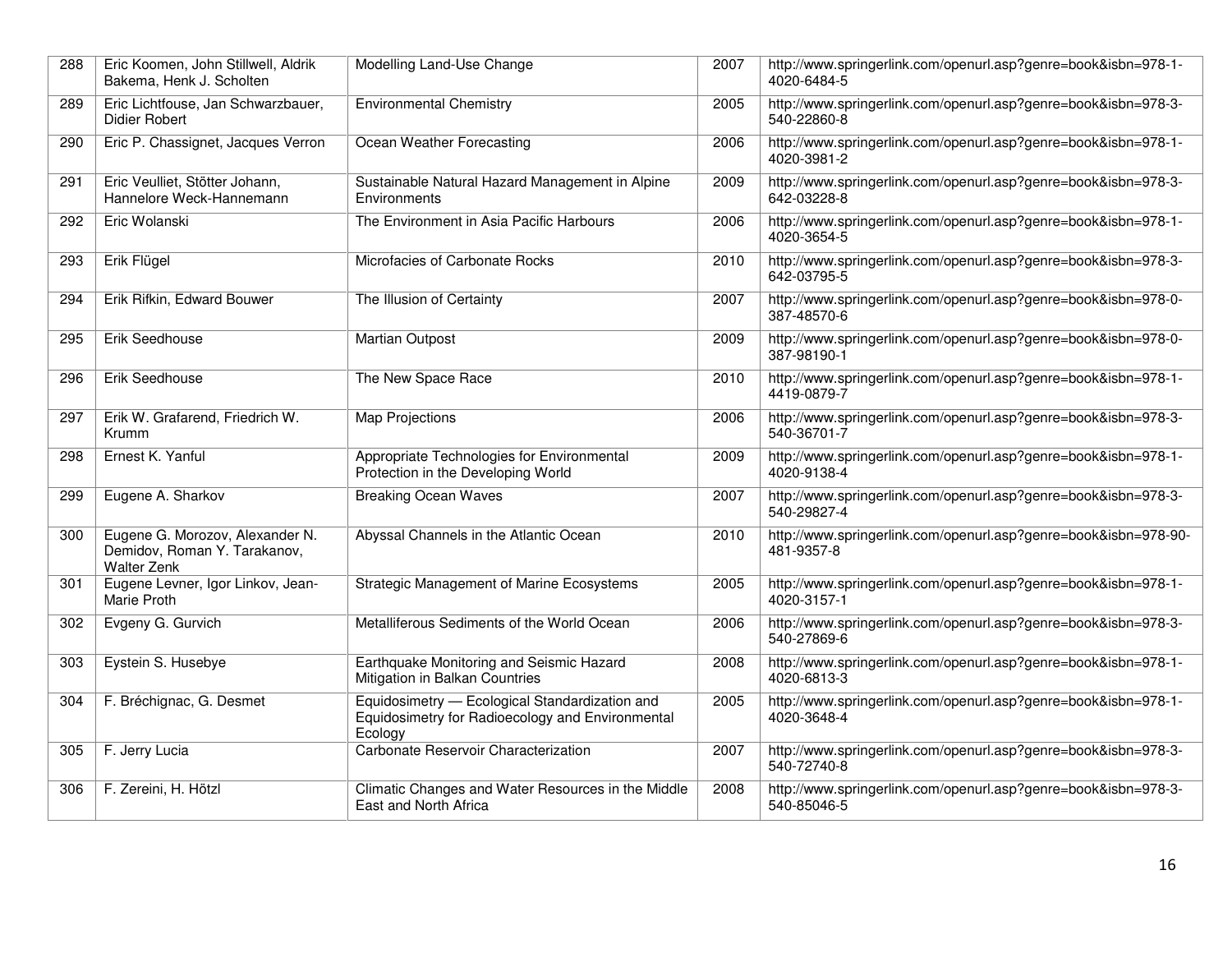| 307 | Fakhry A. Assaad                                                                                                                                                           | Field Methods for Petroleum Geologists                                                     | 2009 | http://www.springerlink.com/openurl.asp?genre=book&isbn=978-3-<br>540-78836-2 |
|-----|----------------------------------------------------------------------------------------------------------------------------------------------------------------------------|--------------------------------------------------------------------------------------------|------|-------------------------------------------------------------------------------|
| 308 | Fathi Zereini, Friedrich Alt                                                                                                                                               | Palladium Emissions in the Environment                                                     | 2006 | http://www.springerlink.com/openurl.asp?genre=book&isbn=978-3-<br>540-29219-7 |
| 309 | Fawu Wang, Tonglu Li                                                                                                                                                       | Landslide Disaster Mitigation in Three Gorges<br>Reservoir, China                          | 2009 | http://www.springerlink.com/openurl.asp?genre=book&isbn=978-3-<br>642-00131-4 |
| 310 | Felicita Scapini, Gabriele Ciampi                                                                                                                                          | Coastal Water Bodies                                                                       | 2010 | http://www.springerlink.com/openurl.asp?genre=book&isbn=978-90-<br>481-8853-6 |
| 311 | Felipe Bravo, Robert Jandl, Valerie<br>LeMay, Klaus Gadow                                                                                                                  | Managing Forest Ecosystems: The Challenge of<br>Climate Change                             | 2008 | http://www.springerlink.com/openurl.asp?genre=book&isbn=978-1-<br>4020-8342-6 |
| 312 | Felix Müller, Cornelia Baessler,<br>Hendrik Schubert, Stefan Klotz                                                                                                         | Long-Term Ecological Research                                                              | 2010 | http://www.springerlink.com/openurl.asp?genre=book&isbn=978-90-<br>481-8781-2 |
| 313 | Fengxiang X. Han, Arieh Singer                                                                                                                                             | Biogeochemistry of Trace Elements in Arid<br>Environments                                  | 2007 | http://www.springerlink.com/openurl.asp?genre=book&isbn=978-1-<br>4020-6023-6 |
| 314 | Fernando Sansò                                                                                                                                                             | A Window on the Future of Geodesy                                                          | 2005 | http://www.springerlink.com/openurl.asp?genre=book&isbn=978-3-<br>540-24055-6 |
| 315 | Fernando Sansò, Antonio J. Gil                                                                                                                                             | Geodetic Deformation Monitoring: From Geophysical<br>to Engineering Roles                  | 2006 | http://www.springerlink.com/openurl.asp?genre=book&isbn=978-3-<br>540-38595-0 |
| 316 | Filippos Tsikalas, Henning Dypvik,<br><b>Morten Smelror</b>                                                                                                                | The Mjølnir Impact Event and its Consequences                                              | 2010 | http://www.springerlink.com/openurl.asp?genre=book&isbn=978-3-<br>540-88259-6 |
| 317 | Floor Brouwer, Bruce A. McCarl                                                                                                                                             | Agriculture and climate beyond 2015                                                        | 2006 | http://www.springerlink.com/openurl.asp?genre=book&isbn=978-1-<br>4020-4063-4 |
| 318 | Folkert Jong                                                                                                                                                               | Marine Eutrophication in Perspective                                                       | 2006 | http://www.springerlink.com/openurl.asp?genre=book&isbn=978-3-<br>540-33647-1 |
| 319 | Francesco Ghetti, Giovanni<br>Checcucci, Janet F. Bornman                                                                                                                  | Environmental UV Radiation: Impact on Ecosystems<br>and Human Health and Predictive Models | 2006 | http://www.springerlink.com/openurl.asp?genre=book&isbn=978-1-<br>4020-3695-8 |
| 320 | Francisco J. Tapiador                                                                                                                                                      | Rural Analysis and Management                                                              | 2008 | http://www.springerlink.com/openurl.asp?genre=book&isbn=978-3-<br>540-73342-3 |
| 321 | Francisco J. Vega, Torrey G. Nyborg,<br>María Del Carmen Perrilliat, Marisol<br>Montellano-Ballesteros, Sergio R. S.<br>Cevallos-Ferriz, Sara A. Quiroz-<br><b>Barroso</b> | <b>Studies on Mexican Paleontology</b>                                                     | 2006 | http://www.springerlink.com/openurl.asp?genre=book&isbn=978-1-<br>4020-3882-2 |
| 322 | Franco Foresta Martin, Geppi<br>Calcara                                                                                                                                    | Per una storia della geofisica italiana                                                    | 2010 | http://www.springerlink.com/openurl.asp?genre=book&isbn=978-88-<br>470-1577-7 |
| 323 | Franco Pirajno                                                                                                                                                             | Hydrothermal Processes and Mineral Systems                                                 | 2009 | http://www.springerlink.com/openurl.asp?genre=book&isbn=978-1-<br>4020-8612-0 |
| 324 | Francoise Vimeux, Florence<br>Sylvestre, Myriam Khodri                                                                                                                     | Past Climate Variability in South America and<br><b>Surrounding Regions</b>                | 2009 | http://www.springerlink.com/openurl.asp?genre=book&isbn=978-90-<br>481-2671-2 |
| 325 | Frank Ahlhorn                                                                                                                                                              | Long-term Perspective in Coastal Zone Development                                          | 2009 | http://www.springerlink.com/openurl.asp?genre=book&isbn=978-3-<br>642-01773-5 |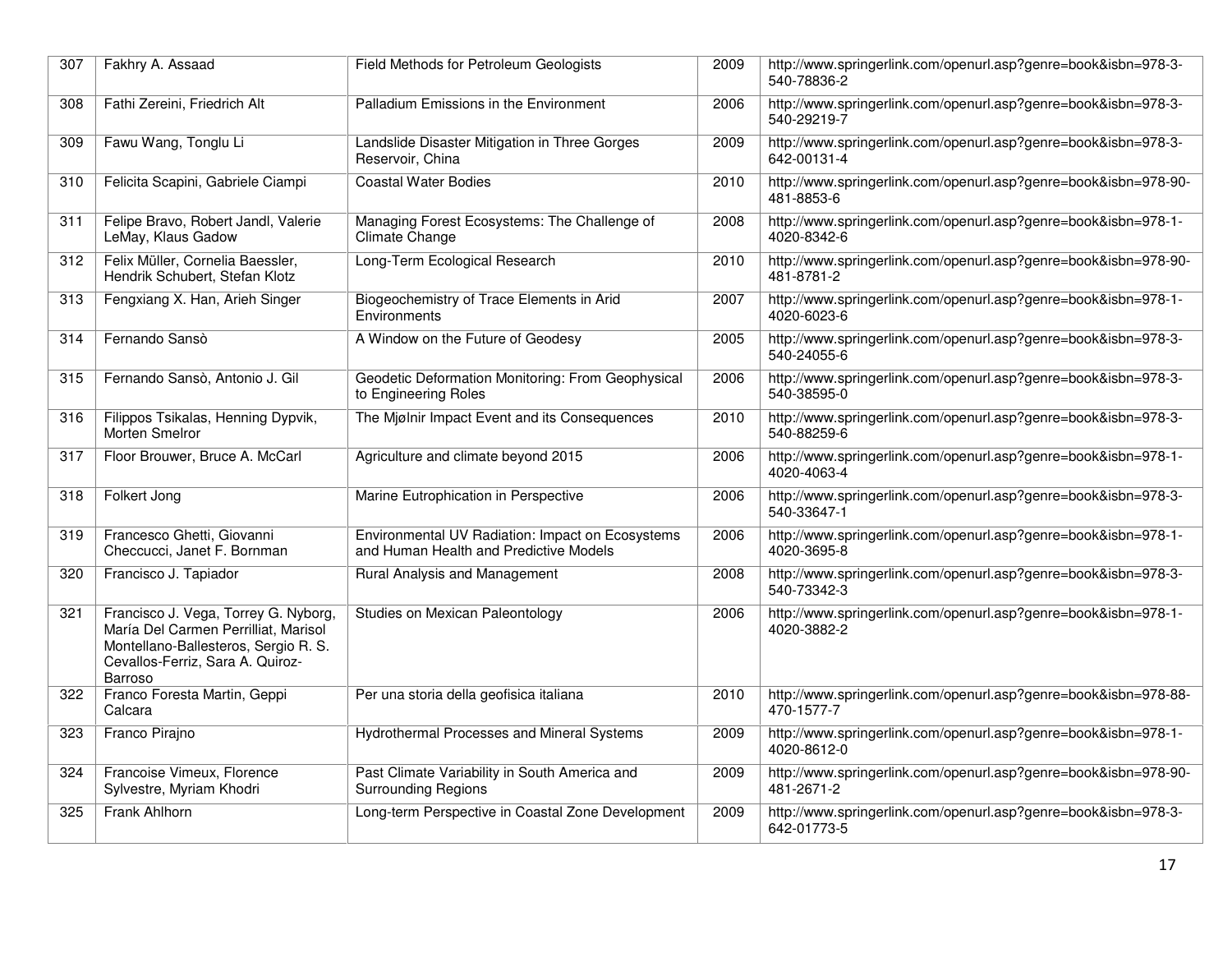| 326 | Frank Bothmann, Rudolf<br>Kerndlmaier, Albert I. Koffeman,<br>Klaus Mandel, Sarah Wallbank                                         | A Guidebook for Riverside Regeneration                             | 2006 | http://www.springerlink.com/openurl.asp?genre=book&isbn=978-3-<br>540-36725-3 |
|-----|------------------------------------------------------------------------------------------------------------------------------------|--------------------------------------------------------------------|------|-------------------------------------------------------------------------------|
| 327 | Frank M. Flechtner, Thomas Gruber,<br>Andreas Güntner, M. Mandea,<br>Markus Rothacher, Tilo Schöne, Jens<br>Wickert                | System Earth via Geodetic-Geophysical Space<br><b>Techniques</b>   | 2010 | http://www.springerlink.com/openurl.asp?genre=book&isbn=978-3-<br>642-10227-1 |
| 328 | <b>Frank Maes</b>                                                                                                                  | Marine Resource Damage Assessment                                  | 2005 | http://www.springerlink.com/openurl.asp?genre=book&isbn=978-1-<br>4020-3369-8 |
| 329 | Frank O'Brien                                                                                                                      | The Apollo Guidance Computer                                       | 2010 | http://www.springerlink.com/openurl.asp?genre=book&isbn=978-1-<br>4419-0876-6 |
| 330 | Frano Barbir, Sergio Ulgiati                                                                                                       | <b>Energy Options Impact on Regional Security</b>                  | 2010 | http://www.springerlink.com/openurl.asp?genre=book&isbn=978-90-<br>481-9564-0 |
| 331 | Frans H. J. M. Coenen                                                                                                              | Public Participation and Better Environmental<br>Decisions         | 2009 | http://www.springerlink.com/openurl.asp?genre=book&isbn=978-1-<br>4020-9324-1 |
| 332 | Franz Heidhues, Ludger Herrmann,<br>Andreas Neef, Sybille Neidhart, Jens<br>Pape, Valle Zárate, Pittaya Sruamsiri,<br>Dao Chao Thu | Sustainable Land Use in Mountainous Regions of<br>Southeast Asia   | 2007 | http://www.springerlink.com/openurl.asp?genre=book&isbn=978-3-<br>540-71221-3 |
| 333 | Franz J. Dahlkamp                                                                                                                  | Uranium Deposits of the World                                      | 2009 | http://www.springerlink.com/openurl.asp?genre=book&isbn=978-3-<br>540-78557-6 |
| 334 | Franz J. Dahlkamp                                                                                                                  | Uranium Deposits of the World                                      | 2010 | http://www.springerlink.com/openurl.asp?genre=book&isbn=978-3-<br>540-78555-2 |
| 335 | Fred T. Mackenzie, Abraham Lerman                                                                                                  | Carbon in the Geobiosphere - Earth's Outer Shell -                 | 2006 | http://www.springerlink.com/openurl.asp?genre=book&isbn=978-1-<br>4020-4044-3 |
| 336 | Frederic R. Siegel                                                                                                                 | Demands of Expanding Populations and<br>Development Planning       | 2008 | http://www.springerlink.com/openurl.asp?genre=book&isbn=978-3-<br>540-78806-5 |
| 337 | Frederick E. Petry, Vincent B.<br>Robinson, Maria A. Cobb                                                                          | Fuzzy Modeling with Spatial Information for<br>Geographic Problems | 2005 | http://www.springerlink.com/openurl.asp?genre=book&isbn=978-3-<br>540-23713-6 |
| 338 | Freysteinn Sigmundsson                                                                                                             | <b>Iceland Geodynamics</b>                                         | 2006 | http://www.springerlink.com/openurl.asp?genre=book&isbn=978-3-<br>540-24165-2 |
| 339 | Friedemann Wenzel                                                                                                                  | Perspectives in Modern Seismology                                  | 2005 | http://www.springerlink.com/openurl.asp?genre=book&isbn=978-3-<br>540-23712-9 |
| 340 | Friedrich Recknagel                                                                                                                | <b>Ecological Informatics</b>                                      | 2006 | http://www.springerlink.com/openurl.asp?genre=book&isbn=978-3-<br>540-28383-6 |
| 341 | Friedrich-Wilhelm Wellmer, Manfred<br>Dalheimer, Markus Wagner                                                                     | Economic Evaluations in Exploration                                | 2008 | http://www.springerlink.com/openurl.asp?genre=book&isbn=978-3-<br>540-73557-1 |
| 342 | Fritz H. Frimmel, Frank Kammer,<br>Hans-Curt Flemming                                                                              | Colloidal Transport in Porous Media                                | 2007 | http://www.springerlink.com/openurl.asp?genre=book&isbn=978-3-<br>540-71338-8 |
| 343 | Fritz H. Frimmel, R. Niessner                                                                                                      | Nanoparticles in the Water Cycle                                   | 2010 | http://www.springerlink.com/openurl.asp?genre=book&isbn=978-3-<br>642-10317-9 |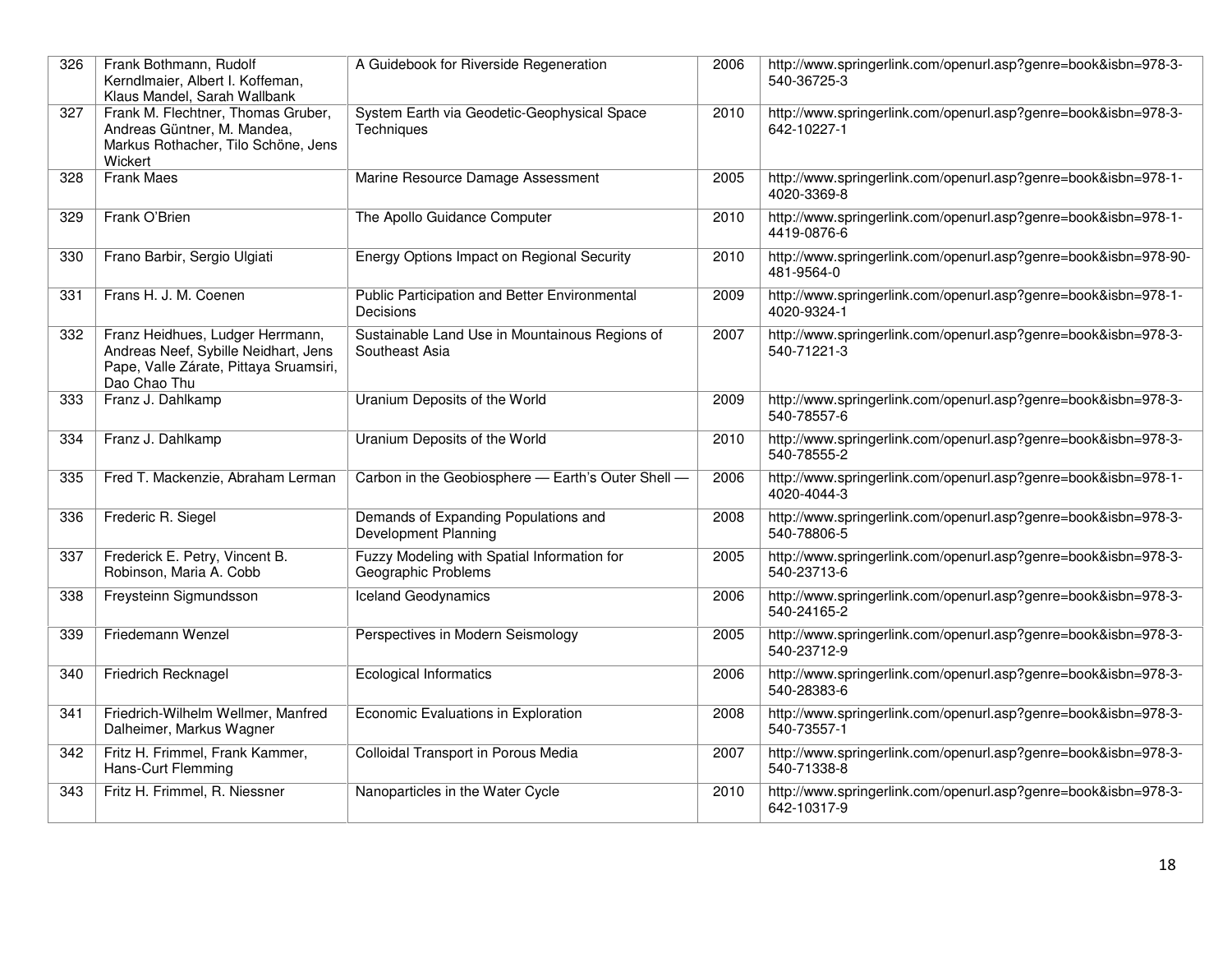| 344 | G. Brent Hall, Michael G. Leahy                                                                                                                                                                                                              | Open Source Approaches in Spatial Data Handling                                              | 2008 | http://www.springerlink.com/openurl.asp?genre=book&isbn=978-3-<br>540-74830-4 |
|-----|----------------------------------------------------------------------------------------------------------------------------------------------------------------------------------------------------------------------------------------------|----------------------------------------------------------------------------------------------|------|-------------------------------------------------------------------------------|
| 345 | Gabriele Broll, Beate Keplin                                                                                                                                                                                                                 | Mountain Ecosystems                                                                          | 2005 | http://www.springerlink.com/openurl.asp?genre=book&isbn=978-3-<br>540-24325-0 |
| 346 | Gary Haynes                                                                                                                                                                                                                                  | American Megafaunal Extinctions at the End of the<br>Pleistocene                             | 2009 | http://www.springerlink.com/openurl.asp?genre=book&isbn=978-1-<br>4020-8792-9 |
| 347 | Geir Evensen                                                                                                                                                                                                                                 | Data Assimilation                                                                            | 2007 | http://www.springerlink.com/openurl.asp?genre=book&isbn=978-3-<br>540-38300-0 |
| 348 | Geir Evensen                                                                                                                                                                                                                                 | Data Assimilation                                                                            | 2009 | http://www.springerlink.com/openurl.asp?genre=book&isbn=978-3-<br>642-03710-8 |
| 349 | Georg Dresen, Arno Zang, Ove<br>Stephansson                                                                                                                                                                                                  | Rock Damage and Fluid Transport, Part I                                                      | 2006 | http://www.springerlink.com/openurl.asp?genre=book&isbn=978-3-<br>7643-7711-3 |
| 350 | Georg Gartner, Felix Ortag                                                                                                                                                                                                                   | Cartography in Central and Eastern Europe                                                    | 2010 | http://www.springerlink.com/openurl.asp?genre=book&isbn=978-3-<br>642-03293-6 |
| 351 | Georg Gartner, Karl Rehrl                                                                                                                                                                                                                    | Location Based Services and TeleCartography II                                               | 2009 | http://www.springerlink.com/openurl.asp?genre=book&isbn=978-3-<br>540-87392-1 |
| 352 | Georg Gartner, William Cartwright,<br>Michael P. Peterson                                                                                                                                                                                    | Location Based Services and TeleCartography                                                  | 2007 | http://www.springerlink.com/openurl.asp?genre=book&isbn=978-3-<br>540-36727-7 |
| 353 | Georg Mandl                                                                                                                                                                                                                                  | Rock Joints                                                                                  | 2005 | http://www.springerlink.com/openurl.asp?genre=book&isbn=978-3-<br>540-24553-7 |
| 354 | Georg Will                                                                                                                                                                                                                                   | <b>Powder Diffraction</b>                                                                    | 2006 | http://www.springerlink.com/openurl.asp?genre=book&isbn=978-3-<br>540-27985-3 |
| 355 | George Christakos, Ricardo A. Olea,<br>Marc L. Serre, Hwa-Lung Yu, Lin-Lin<br>Wang                                                                                                                                                           | Interdisciplinary Public Health Reasoning and<br>Epidemic Modelling: The Case of Black Death | 2005 | http://www.springerlink.com/openurl.asp?genre=book&isbn=978-3-<br>540-25794-3 |
| 356 | George E. Exadaktylos, Ioannis G.<br>Vardoulakis                                                                                                                                                                                             | Bifurcations, Instabilities, Degradation in<br>Geomechanics                                  | 2007 | http://www.springerlink.com/openurl.asp?genre=book&isbn=978-3-<br>540-49341-9 |
| 357 | George Rapp                                                                                                                                                                                                                                  | Archaeomineralogy                                                                            | 2009 | http://www.springerlink.com/openurl.asp?genre=book&isbn=978-3-<br>540-78593-4 |
| 358 | George W. Ware, David M. Whitacre,<br>Francis A. Gunther, Lilia A. Albert,<br>Pim Voogt, Charles P. Gerba, O.<br>Hutzinger, James B. Knaak, Foster L.<br>Mayer, D. P. Morgan, Douglas L.<br>Park, Ronald S. Tjeerdema,<br>Raymond S. H. Yang | Reviews of Environmental Contamination and<br>Toxicology                                     | 2007 | http://www.springerlink.com/openurl.asp?genre=book&isbn=978-0-<br>387-69162-6 |
| 359 | George W. Ware, David M. Whitacre,<br>Lilia A. Albert, Pim Voogt, Charles P.<br>Gerba, O. Hutzinger, James B.<br>Knaak, Foster L. Mayer, D.P.<br>Morgan, Douglas L. Park, Ronald S.<br>Tjeerdema, Raymond S. H. Yang,<br>Francis A. Gunther  | Reviews of Environmental Contamination and<br>Toxicology                                     | 2006 | http://www.springerlink.com/openurl.asp?genre=book&isbn=978-0-<br>387-31911-7 |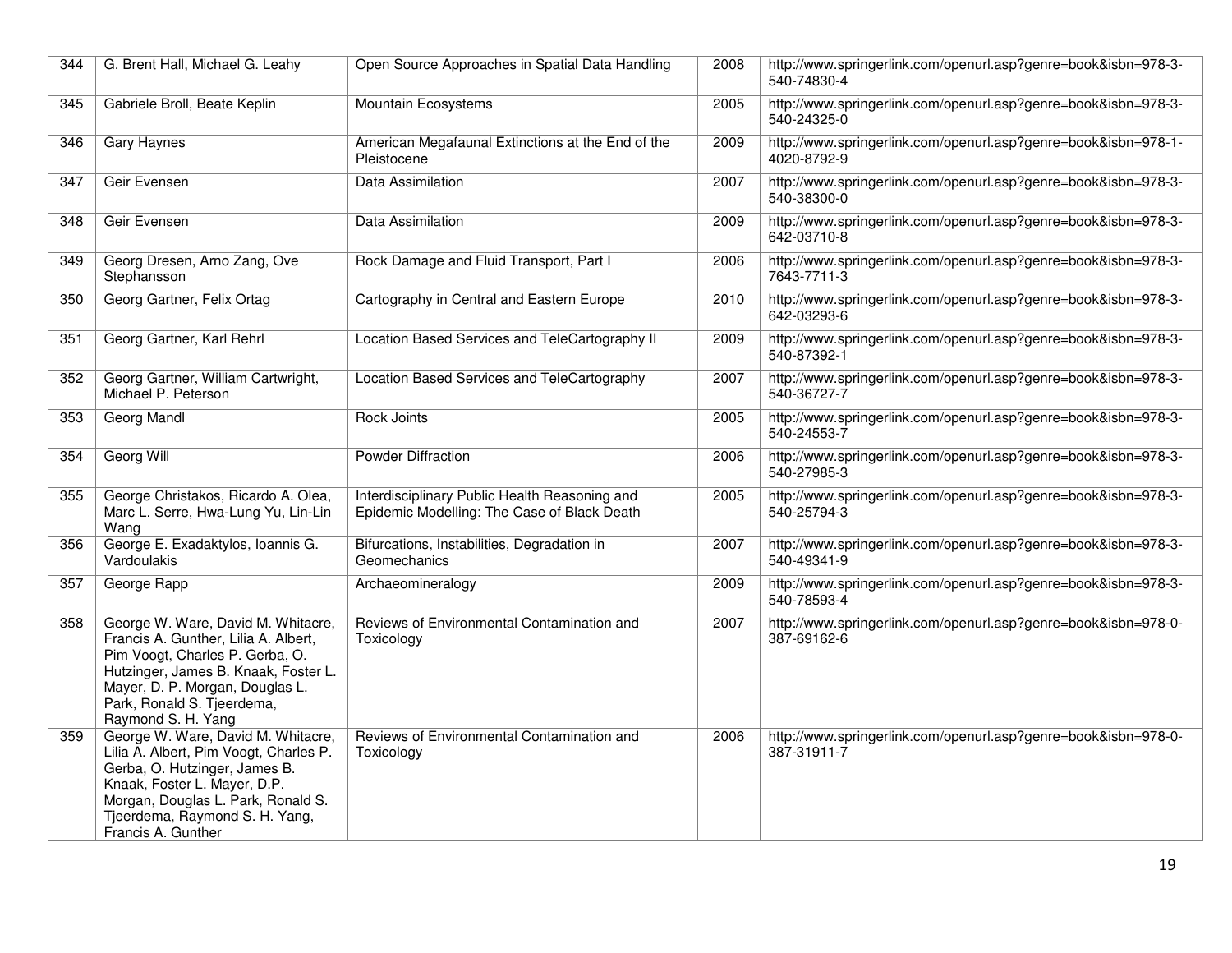| 360 | Gerald R. Visgilio, Diana M. Whitelaw                                                                                                                                      | Acid in the Environment                                                    | 2007 | http://www.springerlink.com/openurl.asp?genre=book&isbn=978-0-<br>387-37561-8 |
|-----|----------------------------------------------------------------------------------------------------------------------------------------------------------------------------|----------------------------------------------------------------------------|------|-------------------------------------------------------------------------------|
| 361 | Gerassimos Arapis, Nadezhda<br>Goncharova, Philippe Baveye                                                                                                                 | Ecotoxicology, Ecological Risk Assessment and<br><b>Multiple Stressors</b> | 2006 | http://www.springerlink.com/openurl.asp?genre=book&isbn=978-1-<br>4020-4474-8 |
| 362 | <b>Gerhard Navratil</b>                                                                                                                                                    | Research Trends in Geographic Information Science                          | 2009 | http://www.springerlink.com/openurl.asp?genre=book&isbn=978-3-<br>540-88243-5 |
| 363 | German MAB National Committee                                                                                                                                              | Full of Life                                                               | 2005 | http://www.springerlink.com/openurl.asp?genre=book&isbn=978-3-<br>540-20077-2 |
| 364 | Gertrude Hirsch Hadorn, Holger<br>Hoffmann-Riem, Susette Biber-<br>Klemm, Walter Grossenbacher-<br>Mansuy, Dominique Joye, Christian<br>Pohl, Urs Wiesmann, Elisabeth Zemp | Handbook of Transdisciplinary Research                                     | 2008 | http://www.springerlink.com/openurl.asp?genre=book&isbn=978-1-<br>4020-6698-6 |
| 365 | Giacomo Lorenzini, Cristina Nali                                                                                                                                           | Le piante e l'inquinamento dell'aria                                       | 2005 | http://www.springerlink.com/openurl.asp?genre=book&isbn=978-88-<br>470-0321-7 |
| 366 | Gianfausto Salvadori, Carlo De<br>Michele, Nathabandu T. Kottegoda,<br>Renzo Rosso                                                                                         | <b>Extremes in Nature</b>                                                  | 2007 | http://www.springerlink.com/openurl.asp?genre=book&isbn=978-1-<br>4020-4414-4 |
| 367 | Giles M. Marion, Jeffrey S. Kargel                                                                                                                                         | Cold Aqueous Planetary Geochemistry with<br><b>FREZCHEM</b>                | 2008 | http://www.springerlink.com/openurl.asp?genre=book&isbn=978-3-<br>540-75678-1 |
| 368 | Giovanni Maciocco                                                                                                                                                          | Fundamental Trends in City Development                                     | 2008 | http://www.springerlink.com/openurl.asp?genre=book&isbn=978-3-<br>540-74178-7 |
| 369 | Giovanni Maciocco                                                                                                                                                          | The Territorial Future of the City                                         | 2008 | http://www.springerlink.com/openurl.asp?genre=book&isbn=978-3-<br>540-77513-3 |
| 370 | Giovanni Maciocco                                                                                                                                                          | Urban Landscape Perspectives                                               | 2008 | http://www.springerlink.com/openurl.asp?genre=book&isbn=978-3-<br>540-76798-5 |
| 371 | Giovanni Maciocco, Silvano<br>Tagliagambe                                                                                                                                  | People and Space                                                           | 2009 | http://www.springerlink.com/openurl.asp?genre=book&isbn=978-1-<br>4020-9878-9 |
| 372 | Giovanni Martinelli, Behrouz Panahi                                                                                                                                        | Mud Volcanoes, Geodynamics and Seismicity                                  | 2005 | http://www.springerlink.com/openurl.asp?genre=book&isbn=978-1-<br>4020-3202-8 |
| 373 | Giuseppe Rossi, Teodoro Vega,<br>Brunella Bonaccorso                                                                                                                       | Methods and Tools for Drought Analysis and<br>Management                   | 2007 | http://www.springerlink.com/openurl.asp?genre=book&isbn=978-1-<br>4020-5923-0 |
| 374 | Gjalt Huppes, Masanobu Ishikawa                                                                                                                                            | Quantified Eco-Efficiency                                                  | 2007 | http://www.springerlink.com/openurl.asp?genre=book&isbn=978-1-<br>4020-5398-6 |
| 375 | Glen George                                                                                                                                                                | The Impact of Climate Change on European Lakes                             | 2010 | http://www.springerlink.com/openurl.asp?genre=book&isbn=978-90-<br>481-2944-7 |
| 376 | Gorden Videen, Yaroslav Yatskiv,<br>Michael Mishchenko                                                                                                                     | Photopolarimetry in Remote Sensing                                         | 2005 | http://www.springerlink.com/openurl.asp?genre=book&isbn=978-1-<br>4020-2366-8 |
| 377 | Graciela Schneier-Madanes, Marie-<br><b>Francoise Courel</b>                                                                                                               | Water and Sustainability in Arid Regions                                   | 2010 | http://www.springerlink.com/openurl.asp?genre=book&isbn=978-90-<br>481-2775-7 |
| 378 | Graeme Bonham-Carter, Qiuming<br>Cheng                                                                                                                                     | Progress in Geomathematics                                                 | 2008 | http://www.springerlink.com/openurl.asp?genre=book&isbn=978-3-<br>540-69495-3 |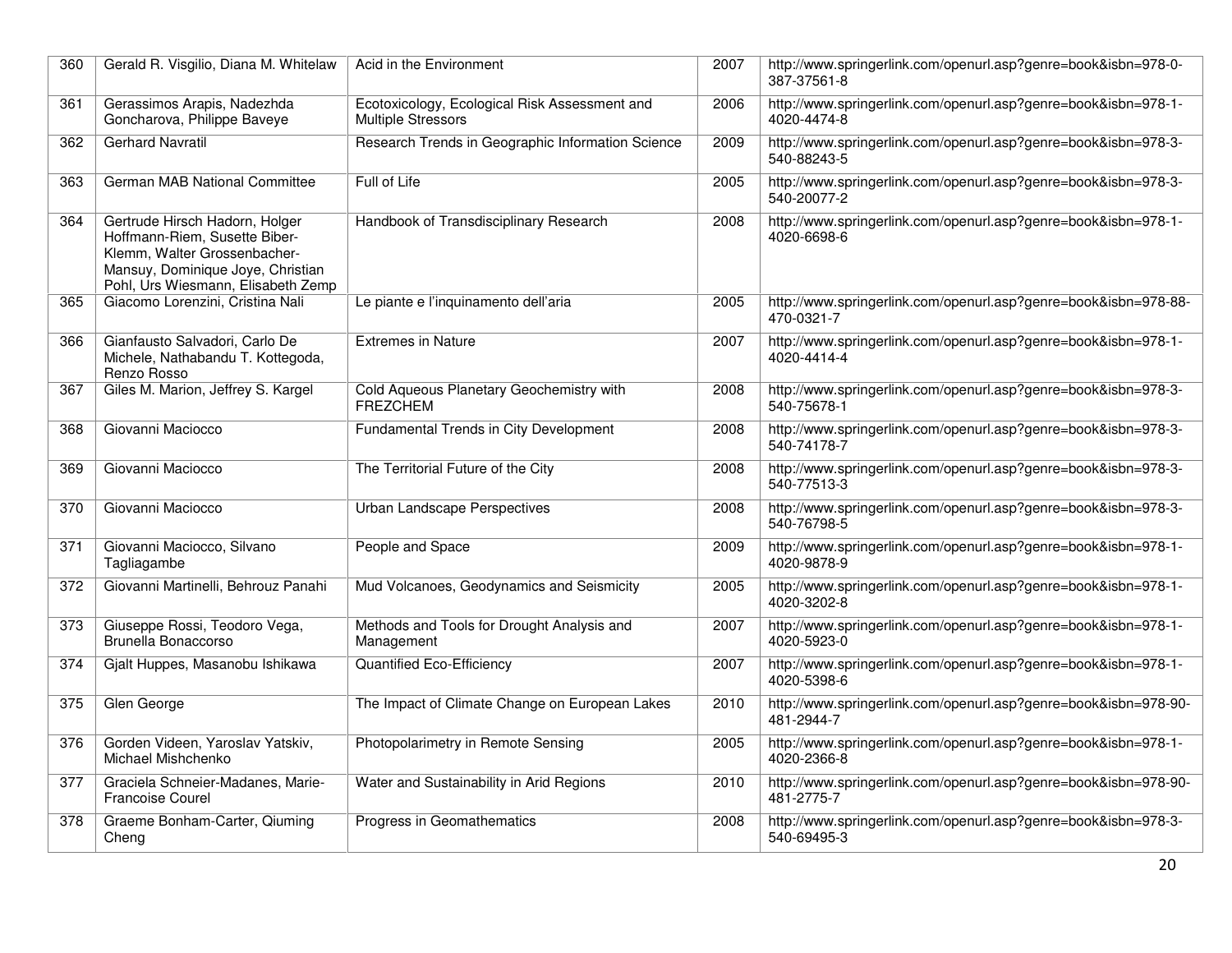| 379 | Gregg P. Macey, Jonathan Z.<br>Cannon                                                  | Reclaiming the Land                                                                      | 2007 | http://www.springerlink.com/openurl.asp?genre=book&isbn=978-0-<br>387-48856-1 |
|-----|----------------------------------------------------------------------------------------|------------------------------------------------------------------------------------------|------|-------------------------------------------------------------------------------|
| 380 | Gregory M. Morrison, Sébastien<br>Rauch                                                | Highway and Urban Environment                                                            | 2007 | http://www.springerlink.com/openurl.asp?genre=book&isbn=978-1-<br>4020-6009-0 |
| 381 | Grete K. Hovelsrud, Barry Smit                                                         | Community Adaptation and Vulnerability in Arctic<br>Regions                              | 2010 | http://www.springerlink.com/openurl.asp?genre=book&isbn=978-90-<br>481-9173-4 |
| 382 | Guido Visconti, Piero Di Carlo,<br>William H. Brune, Andreas Wahner,<br>Mark Schoeberl | Observing Systems for Atmospheric Composition                                            | 2007 | http://www.springerlink.com/openurl.asp?genre=book&isbn=978-0-<br>387-30719-0 |
| 383 | <b>Gul Asiye Aycik</b>                                                                 | New Techniques for the Detection of Nuclear and<br>Radioactive Agents                    | 2009 | http://www.springerlink.com/openurl.asp?genre=book&isbn=978-1-<br>4020-9598-6 |
| 384 | Gunilla Jönson, Emin Tengström                                                         | <b>Urban Transport Development</b>                                                       | 2005 | http://www.springerlink.com/openurl.asp?genre=book&isbn=978-3-<br>540-25376-1 |
| 385 | Gunnar Nützmann, Paolo Viotti, Per<br>Aagaard                                          | Reactive Transport in Soil and Groundwater                                               | 2005 | http://www.springerlink.com/openurl.asp?genre=book&isbn=978-3-<br>540-26744-7 |
| 386 | Gunter Faure, Teresa M. Mensing                                                        | Introduction to Planetary Science                                                        | 2007 | http://www.springerlink.com/openurl.asp?genre=book&isbn=978-1-<br>4020-5233-0 |
| 387 | Gunter Faure, Teresa M. Mensing                                                        | The Transantarctic Mountains                                                             | 2010 | http://www.springerlink.com/openurl.asp?genre=book&isbn=978-1-<br>4020-8406-5 |
| 388 | Guochang Xu                                                                            | <b>GPS</b>                                                                               | 2007 | http://www.springerlink.com/openurl.asp?genre=book&isbn=978-3-<br>540-72714-9 |
| 389 | Guochang Xu                                                                            | Orbits                                                                                   | 2008 | http://www.springerlink.com/openurl.asp?genre=book&isbn=978-3-<br>540-78521-7 |
| 390 | Guochang Xu                                                                            | Sciences of Geodesy - I                                                                  | 2010 | http://www.springerlink.com/openurl.asp?genre=book&isbn=978-3-<br>642-11740-4 |
| 391 | Guo-Neng Chen, Rodney Grapes                                                           | Granite Genesis: In Situ Melting and Crustal<br>Evolution                                | 2007 | http://www.springerlink.com/openurl.asp?genre=book&isbn=978-1-<br>4020-5890-5 |
| 392 | Guy P. Brasseur, Susan Solomon                                                         | Aeronomy of the Middle Atmosphere                                                        | 2005 | http://www.springerlink.com/openurl.asp?genre=book&isbn=978-1-<br>4020-3284-4 |
| 393 | Gyula Dura, Veska Kambourova,<br>Fina Simeonova                                        | Management of Intentional and Accidental Water<br>Pollution                              | 2006 | http://www.springerlink.com/openurl.asp?genre=book&isbn=978-1-<br>4020-4798-5 |
| 394 | H. Furumai, S. Sato, M. Kamata, K.<br>Yamamoto                                         | Advanced Monitoring and Numerical Analysis of<br>Coastal Water and Urban Air Environment | 2010 | http://www.springerlink.com/openurl.asp?genre=book&isbn=978-4-<br>431-99719-1 |
| 395 | H. Gonca Coskun, H. Kerem<br>Cigizoglu, M. Derya Maktav                                | Integration of Information for Environmental Security                                    | 2008 | http://www.springerlink.com/openurl.asp?genre=book&isbn=978-1-<br>4020-6574-3 |
| 396 | H. Stewart Edgell                                                                      | <b>Arabian Deserts</b>                                                                   | 2006 | http://www.springerlink.com/openurl.asp?genre=book&isbn=978-1-<br>4020-3969-0 |
| 397 | H.F. Stroo, C.H. Ward                                                                  | In Situ Remediation of Chlorinated Solvent Plumes                                        | 2010 | http://www.springerlink.com/openurl.asp?genre=book&isbn=978-1-<br>4419-1400-2 |
| 398 | H.R. Pruppacher, J.D. Klett                                                            | Microphysics of Clouds and Precipitation                                                 | 2010 | http://www.springerlink.com/openurl.asp?genre=book&isbn=978-0-<br>7923-4211-3 |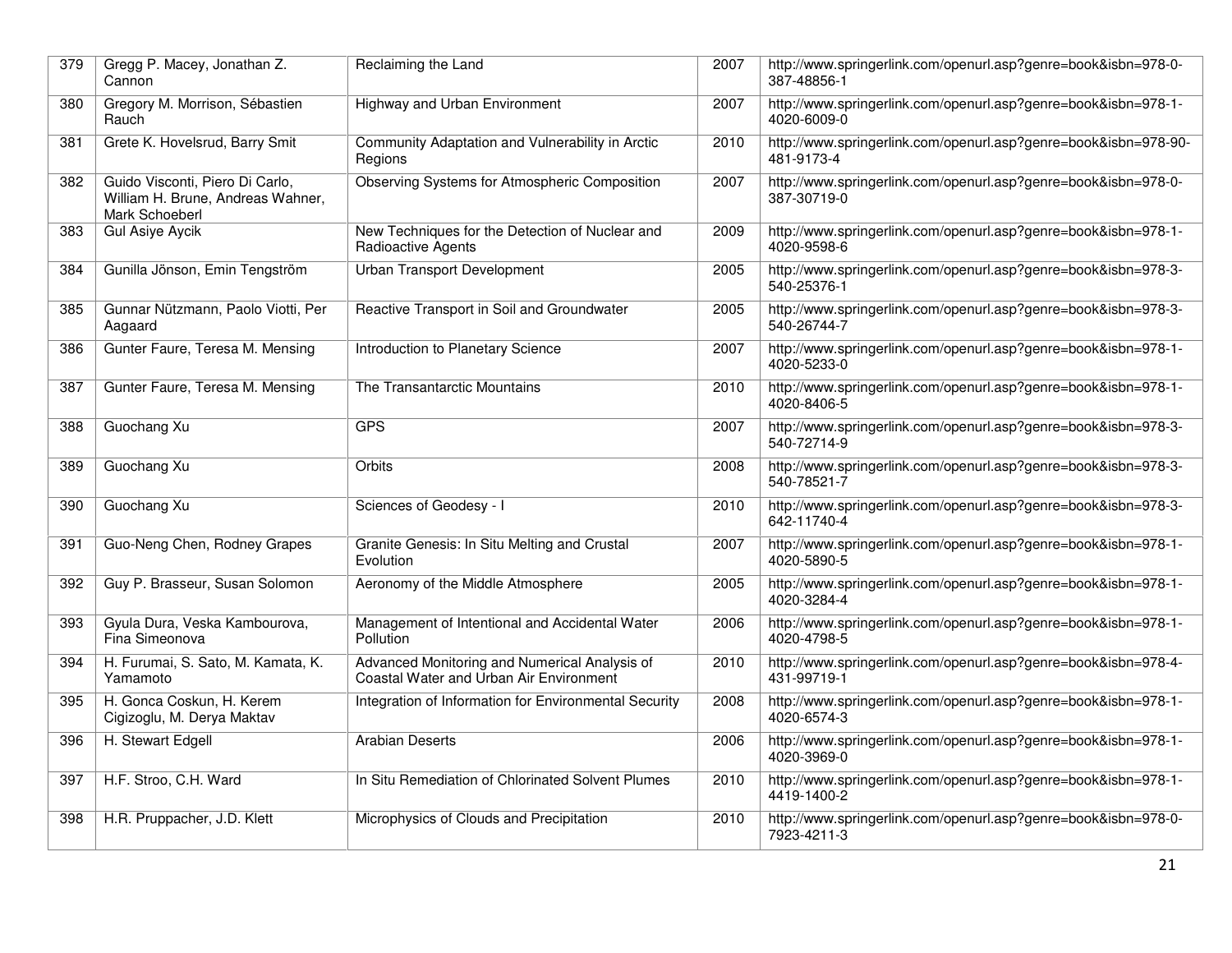| 399 | Hai-Sui Yu                                                                                                                                                                                           | <b>Plasticity and Geotechnics</b>                                      | 2006 | http://www.springerlink.com/openurl.asp?genre=book&isbn=978-0-<br>387-33597-1 |
|-----|------------------------------------------------------------------------------------------------------------------------------------------------------------------------------------------------------|------------------------------------------------------------------------|------|-------------------------------------------------------------------------------|
| 400 | Hami Alpas, Beyazit Çırakoğlu                                                                                                                                                                        | <b>Food Chain Security</b>                                             | 2010 | http://www.springerlink.com/openurl.asp?genre=book&isbn=978-90-<br>481-9557-2 |
| 401 | Hanlong Liu, An Deng, Jian Chu                                                                                                                                                                       | Geotechnical Engineering for Disaster Mitigation and<br>Rehabilitation | 2008 | http://www.springerlink.com/openurl.asp?genre=book&isbn=978-3-<br>540-79845-3 |
| 402 | Hannes Descamps, Robin Slabbinck,<br>Hubert Bocken                                                                                                                                                   | International Documents on Environmental Liability                     | 2008 | http://www.springerlink.com/openurl.asp?genre=book&isbn=978-1-<br>4020-8366-2 |
| 403 | Hans Dieter Betz, Ulrich Schumann,<br>Pierre Laroche                                                                                                                                                 | Lightning: Principles, Instruments and Applications                    | 2009 | http://www.springerlink.com/openurl.asp?genre=book&isbn=978-1-<br>4020-9078-3 |
| 404 | Hans Gilgen                                                                                                                                                                                          | Univariate Time Series in Geosciences                                  | 2006 | http://www.springerlink.com/openurl.asp?genre=book&isbn=978-3-<br>540-23810-2 |
| 405 | Hans Günter Brauch, Úrsula Oswald<br>Spring, Czeslaw Mesjasz, John Grin,<br>Pál Dunay, Navnita Chadha Behera,<br>Béchir Chourou, Patricia Kameri-<br>Mbote, P. H. Liotta                             | Globalization and Environmental Challenges                             | 2008 | http://www.springerlink.com/openurl.asp?genre=book&isbn=978-3-<br>540-75976-8 |
| 406 | Hans Günter Brauch, Úrsula Oswald<br>Spring, John Grin, Czeslaw Mesjasz,<br>Patricia Kameri-Mbote, Navnita<br>Chadha Behera, Béchir Chourou,<br>Heinz Krummenacher                                   | <b>Facing Global Environmental Change</b>                              | 2009 | http://www.springerlink.com/openurl.asp?genre=book&isbn=978-3-<br>540-68487-9 |
| 407 | Hans Storch, Klaus Hasselmann                                                                                                                                                                        | Seventy Years of Exploration in Oceanography                           | 2010 | http://www.springerlink.com/openurl.asp?genre=book&isbn=978-3-<br>642-12086-2 |
| 408 | Hans Storch, Richard S. J. Tol, Götz<br>Flöser                                                                                                                                                       | <b>Environmental Crises</b>                                            | 2008 | http://www.springerlink.com/openurl.asp?genre=book&isbn=978-3-<br>540-75895-2 |
| 409 | Hans-Georg Kempfert, Berhane<br>Gebreselassie                                                                                                                                                        | Excavations and Foundations in Soft Soils                              | 2006 | http://www.springerlink.com/openurl.asp?genre=book&isbn=978-3-<br>540-32894-0 |
| 410 | Hans-Jürgen Bolle, Matthias Eckardt,<br>Dirk Koslowsky, Fabio Maselli,<br>Joaquín Meliá Miralles, Massimo<br>Menenti, Folke-Sören Olesen, Ljiljana<br>Petkov, Ichtiaque Rasool, Adriaan A.<br>Griend | Mediterranean Landsurface Processes Assessed<br>From Space             | 2006 | http://www.springerlink.com/openurl.asp?genre=book&isbn=978-3-<br>540-40151-3 |
| 411 | Hans-Peter Plag, Michael Pearlman                                                                                                                                                                    | Global Geodetic Observing System                                       | 2009 | http://www.springerlink.com/openurl.asp?genre=book&isbn=978-3-<br>642-02686-7 |
| 412 | Harald Plachter, Ulrich Hampicke                                                                                                                                                                     | Large-scale Livestock Grazing                                          | 2010 | http://www.springerlink.com/openurl.asp?genre=book&isbn=978-3-<br>540-68666-8 |
| 413 | Harinder P.S. Makkar, Philip E.<br>Vercoe                                                                                                                                                            | Measuring Methane Production From Ruminants                            | 2007 | http://www.springerlink.com/openurl.asp?genre=book&isbn=978-1-<br>4020-6132-5 |
| 414 | Harry Aiking, Joop Boer, Johan<br>Vereijken                                                                                                                                                          | Sustainable Protein Production and Consumption:<br>Pigs or Peas?       | 2006 | http://www.springerlink.com/openurl.asp?genre=book&isbn=978-1-<br>4020-4062-7 |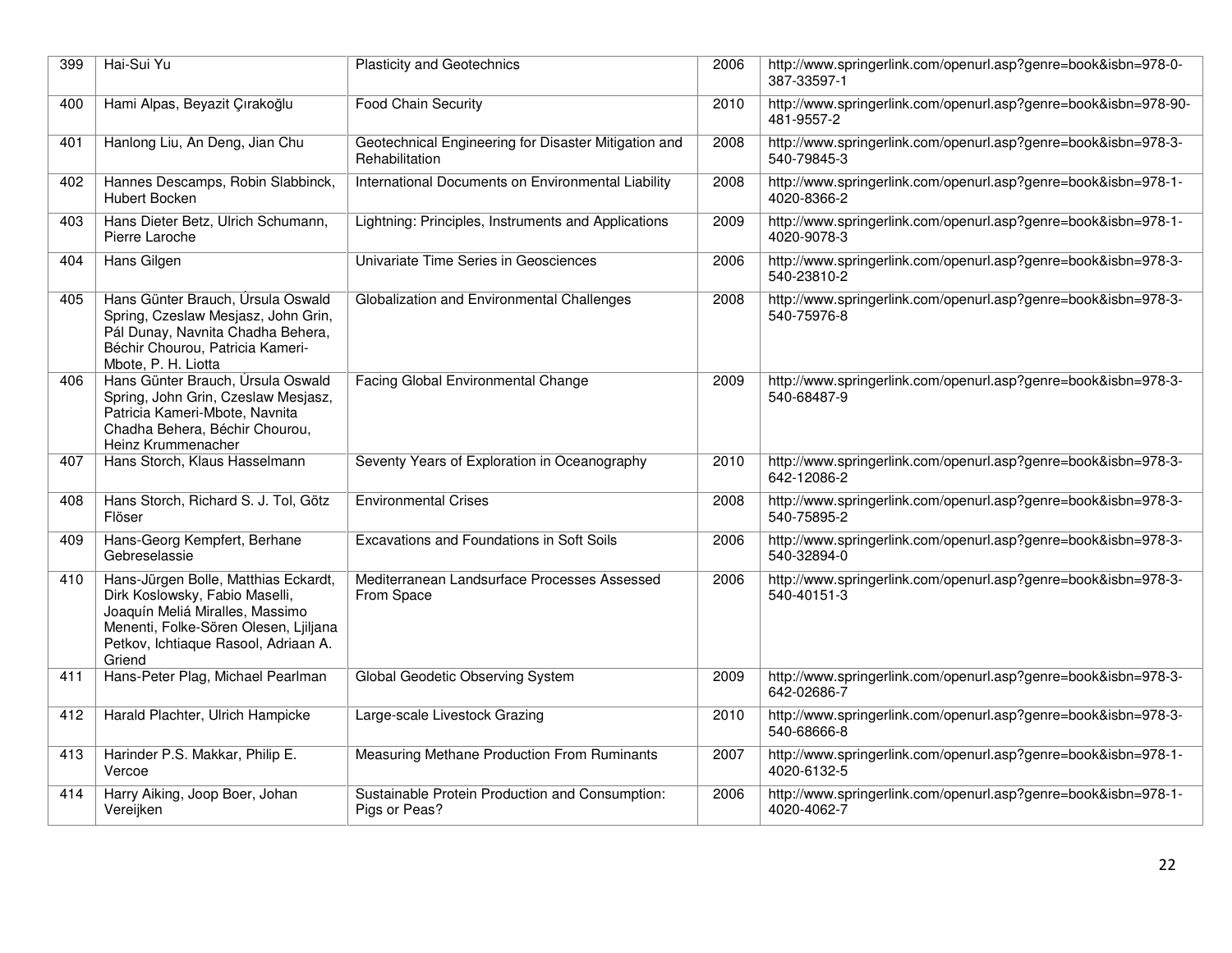| 415 | Harry Vereecken, Andrew Binley,<br>Giorgio Cassiani, Andre Revil,<br>Konstantin Titov | Applied Hydrogeophysics                                                                     | 2006 | http://www.springerlink.com/openurl.asp?genre=book&isbn=978-1-<br>4020-4910-1 |
|-----|---------------------------------------------------------------------------------------|---------------------------------------------------------------------------------------------|------|-------------------------------------------------------------------------------|
| 416 | Hartmut Vogtmann, Nikolai<br>Dobretsov                                                | Environmental Security and Sustainable Land Use -<br>with special reference to Central Asia | 2006 | http://www.springerlink.com/openurl.asp?genre=book&isbn=978-1-<br>4020-4491-5 |
| 417 | Hartmut Vogtmann, Nikolai<br>Dobretsov                                                | Transboundary Water Resources: Strategies for<br>Regional Security and Ecological Stability | 2005 | http://www.springerlink.com/openurl.asp?genre=book&isbn=978-1-<br>4020-3080-2 |
| 418 | Haruo Sato, Michael C. Fehler                                                         | Seismic Wave Propagation and Scattering in the<br>Heterogeneous Earth                       | 2009 | http://www.springerlink.com/openurl.asp?genre=book&isbn=978-3-<br>540-89622-7 |
| 419 | Harvey J. Miller                                                                      | Societies and Cities in the Age of Instant Access                                           | 2007 | http://www.springerlink.com/openurl.asp?genre=book&isbn=978-1-<br>4020-5426-6 |
| 420 | Hatice Atacag Erkurt                                                                  | <b>Biodegradation of Azo Dyes</b>                                                           | 2010 | http://www.springerlink.com/openurl.asp?genre=book&isbn=978-3-<br>642-11846-3 |
| 421 | Heiderose Kilper                                                                      | German Annual of Spatial Research and Policy 2009                                           | 2009 | http://www.springerlink.com/openurl.asp?genre=book&isbn=978-3-<br>642-03401-5 |
| 422 | Heiko Balzter                                                                         | Environmental Change in Siberia                                                             | 2010 | http://www.springerlink.com/openurl.asp?genre=book&isbn=978-90-<br>481-8640-2 |
| 423 | Heinz Hötzl, Peter Möller, Eliahu<br>Rosenthal                                        | The Water of the Jordan Valley                                                              | 2009 | http://www.springerlink.com/openurl.asp?genre=book&isbn=978-3-<br>540-77756-4 |
| 424 | Heinz Wanner, Martin Grosjean,<br>Regine Röthlisberger, Elena Xoplaki                 | Climate Variability, Predictability and Climate Risks                                       | 2006 | http://www.springerlink.com/openurl.asp?genre=book&isbn=978-1-<br>4020-5713-7 |
| 425 | <b>Helmut Meuser</b>                                                                  | <b>Contaminated Urban Soils</b>                                                             | 2010 | http://www.springerlink.com/openurl.asp?genre=book&isbn=978-90-<br>481-9327-1 |
| 426 | Hendrik M. Aken                                                                       | The Oceanic Thermohaline Circulation: An<br>Introduction                                    | 2007 | http://www.springerlink.com/openurl.asp?genre=book&isbn=978-0-<br>387-36637-1 |
| 427 | Henk A. Dijkstra                                                                      | Dynamical Oceanography                                                                      | 2008 | http://www.springerlink.com/openurl.asp?genre=book&isbn=978-3-<br>540-76375-8 |
| 428 | Henk A. Dijkstra                                                                      | Nonlinear Physical Oceanography                                                             | 2005 | http://www.springerlink.com/openurl.asp?genre=book&isbn=978-1-<br>4020-2262-3 |
| 429 | Henk J. Scholten, Rob Velde, Niels<br>Manen                                           | Geospatial Technology and the Role of Location in<br>Science                                | 2009 | http://www.springerlink.com/openurl.asp?genre=book&isbn=978-90-<br>481-2619-4 |
| 430 | Henning Nordheim, Dieter Boedeker,<br>Jochen C. Krause                                | Progress in Marine Conservation in Europe                                                   | 2006 | http://www.springerlink.com/openurl.asp?genre=book&isbn=978-3-<br>540-33290-9 |
| 431 | Henry Noël Houérou                                                                    | Bioclimatology and Biogeography of Africa                                                   | 2009 | http://www.springerlink.com/openurl.asp?genre=book&isbn=978-3-<br>540-85191-2 |
| 432 | <b>Hermann Drewes</b>                                                                 | Geodetic Reference Frames                                                                   | 2009 | http://www.springerlink.com/openurl.asp?genre=book&isbn=978-3-<br>642-00859-7 |
| 433 | Hermann J. Heipieper                                                                  | Bioremediation of Soils Contaminated with Aromatic<br>Compounds                             | 2007 | http://www.springerlink.com/openurl.asp?genre=book&isbn=978-1-<br>4020-5691-8 |
| 434 | Hildegard Westphal, Bernhard Riegl,<br>Gregor P. Eberli                               | <b>Carbonate Depositional Systems: Assessing</b><br>Dimensions and Controlling Parameters   | 2010 | http://www.springerlink.com/openurl.asp?genre=book&isbn=978-90-<br>481-9363-9 |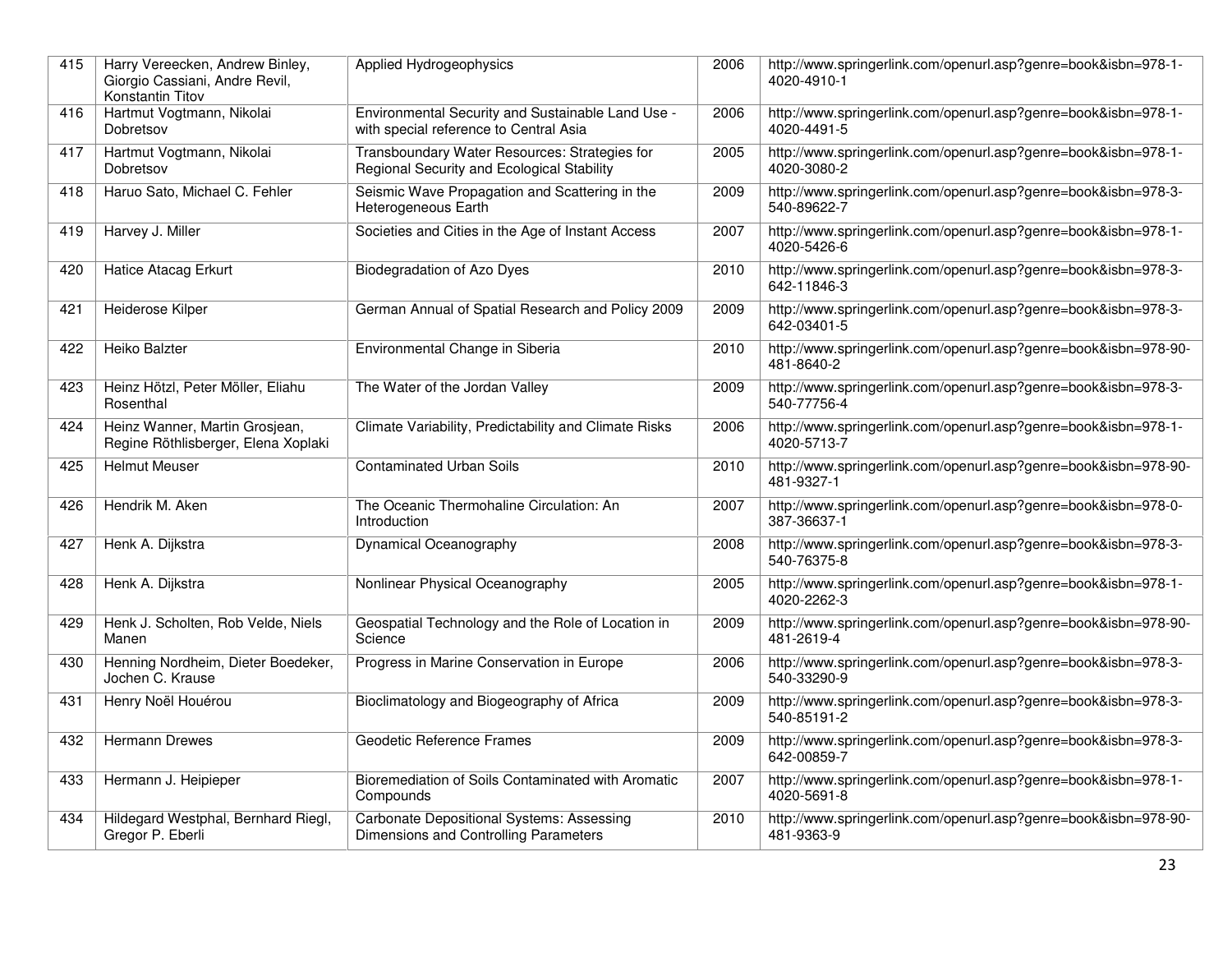| 435 | Hillel Shuval, Hassan Dweik                                                                          | Water Resources in the Middle East                                                         | 2007 | http://www.springerlink.com/openurl.asp?genre=book&isbn=978-3-<br>540-69508-0 |
|-----|------------------------------------------------------------------------------------------------------|--------------------------------------------------------------------------------------------|------|-------------------------------------------------------------------------------|
| 436 | Hiroshi Komiyama, Steven Kraines                                                                     | Vision 2050                                                                                | 2008 | http://www.springerlink.com/openurl.asp?genre=book&isbn=978-4-<br>431-09430-2 |
| 437 | Hitoshi leda                                                                                         | Sustainable Urban Transport in an Asian Context                                            | 2010 | http://www.springerlink.com/openurl.asp?genre=book&isbn=978-4-<br>431-93953-5 |
| 438 | Horst D. Schulz, Matthias Zabel                                                                      | <b>Marine Geochemistry</b>                                                                 | 2006 | http://www.springerlink.com/openurl.asp?genre=book&isbn=978-3-<br>540-32143-9 |
| 439 | Hubert Wiggering, Hans-Peter Ende,<br>Andrea Knierim, Marina Pintar                                  | Innovations in European Rural Landscapes                                                   | 2010 | http://www.springerlink.com/openurl.asp?genre=book&isbn=978-3-<br>642-04171-6 |
| 440 | Huilin Xing                                                                                          | Advances in Geocomputing                                                                   | 2009 | http://www.springerlink.com/openurl.asp?genre=book&isbn=978-3-<br>540-85877-5 |
| 441 | Humberto Blanco-Canqui, Rattan Lal                                                                   | Principles of Soil Conservation and Management                                             | 2010 | http://www.springerlink.com/openurl.asp?genre=book&isbn=978-90-<br>481-8529-0 |
| 442 | I. Barnes, M. M. Kharytonov                                                                          | Simulation and Assessment of Chemical Processes<br>in a Multiphase Environment             | 2008 | http://www.springerlink.com/openurl.asp?genre=book&isbn=978-1-<br>4020-8845-2 |
| 443 | Ethem Gönenç, Angheluta<br>Vadineanu, John P. Wolflin,<br>Rosemarie C. Russo                         | Sustainable Use and Development of Watersheds                                              | 2008 | http://www.springerlink.com/openurl.asp?genre=book&isbn=978-1-<br>4020-8557-4 |
| 444 | I. Ethem Gonenc, Vladimir G.<br>Koutitonsky, Brenda Rashleigh,<br>Robert B. Ambrose, John P. Wolflin | Assessment of the Fate and Effects of Toxic Agents<br>on Water Resources                   | 2007 | http://www.springerlink.com/openurl.asp?genre=book&isbn=978-1-<br>4020-5526-3 |
| 445 | Ian Barnes, Krzysztof J. Rudzinski                                                                   | Environmental Simulation Chambers: Application to<br><b>Atmospheric Chemical Processes</b> | 2006 | http://www.springerlink.com/openurl.asp?genre=book&isbn=978-1-<br>4020-4230-0 |
| 446 | Ian Lerche, Walter Glaesser                                                                          | <b>Environmental Risk Assessment</b>                                                       | 2006 | http://www.springerlink.com/openurl.asp?genre=book&isbn=978-3-<br>540-26249-7 |
| 447 | lan S. Robinson                                                                                      | Discovering the Ocean from Space                                                           | 2010 | http://www.springerlink.com/openurl.asp?genre=book&isbn=978-3-<br>540-24430-1 |
| 448 | Ibrahim A. Mirsal                                                                                    | Soil Pollution                                                                             | 2008 | http://www.springerlink.com/openurl.asp?genre=book&isbn=978-3-<br>540-70775-2 |
| 449 | Igor A. Zotikov                                                                                      | The Antarctic Subglacial Lake Vostok                                                       | 2006 | http://www.springerlink.com/openurl.asp?genre=book&isbn=978-3-<br>540-42649-3 |
| 450 | Igor Linkov, Abou Bakr Ramadan                                                                       | Comparative Risk Assessment and Environmental<br><b>Decision Making</b>                    | 2005 | http://www.springerlink.com/openurl.asp?genre=book&isbn=978-1-<br>4020-1895-4 |
| 451 | Igor Linkov, Elizabeth Ferguson,<br>Victor S. Magar                                                  | Real-Time and Deliberative Decision Making                                                 | 2009 | http://www.springerlink.com/openurl.asp?genre=book&isbn=978-1-<br>4020-9025-7 |
| 452 | Igor Linkov, Gregory A. Kiker,<br>Richard J. Wenning                                                 | Environmental Security in Harbors and Coastal Areas                                        | 2007 | http://www.springerlink.com/openurl.asp?genre=book&isbn=978-1-<br>4020-5800-4 |
| 453 | Igor Linkov, Richard J. Wenning,<br>Gregory A. Kiker                                                 | Managing Critical Infrastructure Risks                                                     | 2007 | http://www.springerlink.com/openurl.asp?genre=book&isbn=978-1-<br>4020-6383-1 |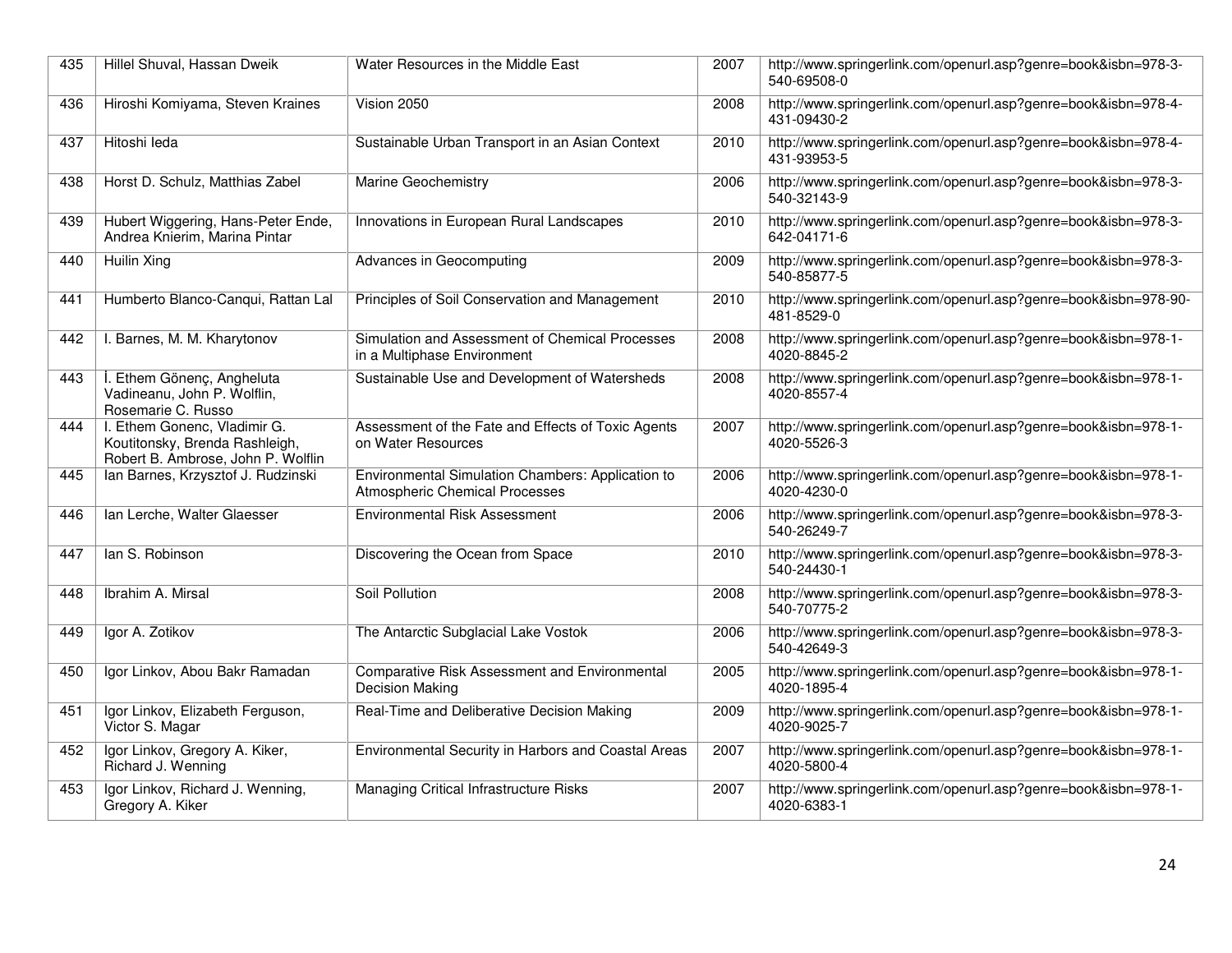| 454 | Igor S. Zektser, Brian Marker, John<br>Ridgway, Liliya Rogachevskaya,<br>Genrikh Vartanyan                   | Geology and Ecosystems                                                                 | 2006 | http://www.springerlink.com/openurl.asp?genre=book&isbn=978-0-<br>387-29292-2 |
|-----|--------------------------------------------------------------------------------------------------------------|----------------------------------------------------------------------------------------|------|-------------------------------------------------------------------------------|
| 455 | Igor S. Zonn, Andrey G. Kostianoy,<br>Aleksey N. Kosarev, Michael H.<br>Glantz                               | The Caspian Sea Encyclopedia                                                           | 2010 | http://www.springerlink.com/openurl.asp?genre=book&isbn=978-3-<br>642-11523-3 |
| 456 | Igor S. Zonn, Michael H. Glantz,<br>Andrey G. Kostianoy, Aleksey N.<br>Kosarev                               | The Aral Sea Encyclopedia                                                              | 2009 | http://www.springerlink.com/openurl.asp?genre=book&isbn=978-3-<br>540-85086-1 |
| 457 | Ingo Kowarik, Stefan Körner                                                                                  | Wild Urban Woodlands                                                                   | 2005 | http://www.springerlink.com/openurl.asp?genre=book&isbn=978-3-<br>540-23912-3 |
| 458 | Ioannis K. Konstantinou                                                                                      | <b>Antifouling Paint Biocides</b>                                                      | 2006 | http://www.springerlink.com/openurl.asp?genre=book&isbn=978-3-<br>540-31404-2 |
| 459 | Ioannis N. Athanasiadis, Andrea E.<br>Rizzoli, Pericles A. Mitkas, Jorge<br>Marx Gómez                       | Information Technologies in Environmental<br>Engineering                               | 2009 | http://www.springerlink.com/openurl.asp?genre=book&isbn=978-3-<br>540-88350-0 |
| 460 | Ira D. Sasowsky, John Mylroie                                                                                | <b>Studies of Cave Sediments</b>                                                       | 2007 | http://www.springerlink.com/openurl.asp?genre=book&isbn=978-1-<br>4020-5326-9 |
| 461 | Irena Twardowska, Herbert E. Allen,<br>Max M. Häggblom, Sebastian<br>Stefaniak                               | Soil and Water Pollution Monitoring, Protection and<br>Remediation                     | 2006 | http://www.springerlink.com/openurl.asp?genre=book&isbn=978-1-<br>4020-4726-8 |
| 462 | Irina N. Melnikova, Alexander V.<br>Vasilyev                                                                 | Short-Wave Solar Radiation in the Earth's<br>Atmosphere                                | 2005 | http://www.springerlink.com/openurl.asp?genre=book&isbn=978-3-<br>540-21452-6 |
| 463 | Irina V. Perminova, Kirk Hatfield,<br>Norbert Hertkorn                                                       | Use of Humic Substances to Remediate Polluted<br>Environments: From Theory to Practice | 2005 | http://www.springerlink.com/openurl.asp?genre=book&isbn=978-1-<br>4020-3250-9 |
| 464 | Isaac N. Luginaah, Ernest K. Yanful                                                                          | Environment and Health in Sub-Saharan Africa:<br>Managing an Emerging Crisis           | 2009 | http://www.springerlink.com/openurl.asp?genre=book&isbn=978-1-<br>4020-9381-4 |
| 465 | Ismail Al Baz, Ralf Otterpohl, Claudia<br>Wendland                                                           | <b>Efficient Management of Wastewater</b>                                              | 2008 | http://www.springerlink.com/openurl.asp?genre=book&isbn=978-3-<br>540-74491-7 |
| 466 | Ismail Gultepe                                                                                               | Fog and Boundary Layer Clouds: Fog Visibility and<br>Forecasting                       | 2007 | http://www.springerlink.com/openurl.asp?genre=book&isbn=978-3-<br>7643-8418-0 |
| 467 | István Faragó, Krassimir Georgiev,<br>Ágnes Havasi                                                           | Advances in Air Pollution Modeling for Environmental<br>Security                       | 2005 | http://www.springerlink.com/openurl.asp?genre=book&isbn=978-1-<br>4020-3349-0 |
| 468 | Ivan E. Frolov, Zalman M. Gudkovich,<br>Valery P. Karklin, Evgeny G. Kovalev,<br>Vasily M. Smolyanitsky      | Climate Change in Eurasian Arctic Shelf Seas                                           | 2009 | http://www.springerlink.com/openurl.asp?genre=book&isbn=978-3-<br>540-85874-4 |
| 469 | Ivan E. Frolov, Zalman M. Gudkovich,<br>Vladimir F. Radionov, Alexander V.<br>Shirochkov, Leonid A. Timokhov | The Arctic Basin                                                                       | 2005 | http://www.springerlink.com/openurl.asp?genre=book&isbn=978-3-<br>540-24142-3 |
| 470 | Ivan Nagelkerken                                                                                             | Ecological Connectivity among Tropical Coastal<br>Ecosystems                           | 2009 | http://www.springerlink.com/openurl.asp?genre=book&isbn=978-90-<br>481-2405-3 |
| 471 | Ivan Vaníček, Martin Vaníček                                                                                 | <b>Earth Structures</b>                                                                | 2008 | http://www.springerlink.com/openurl.asp?genre=book&isbn=978-1-<br>4020-3963-8 |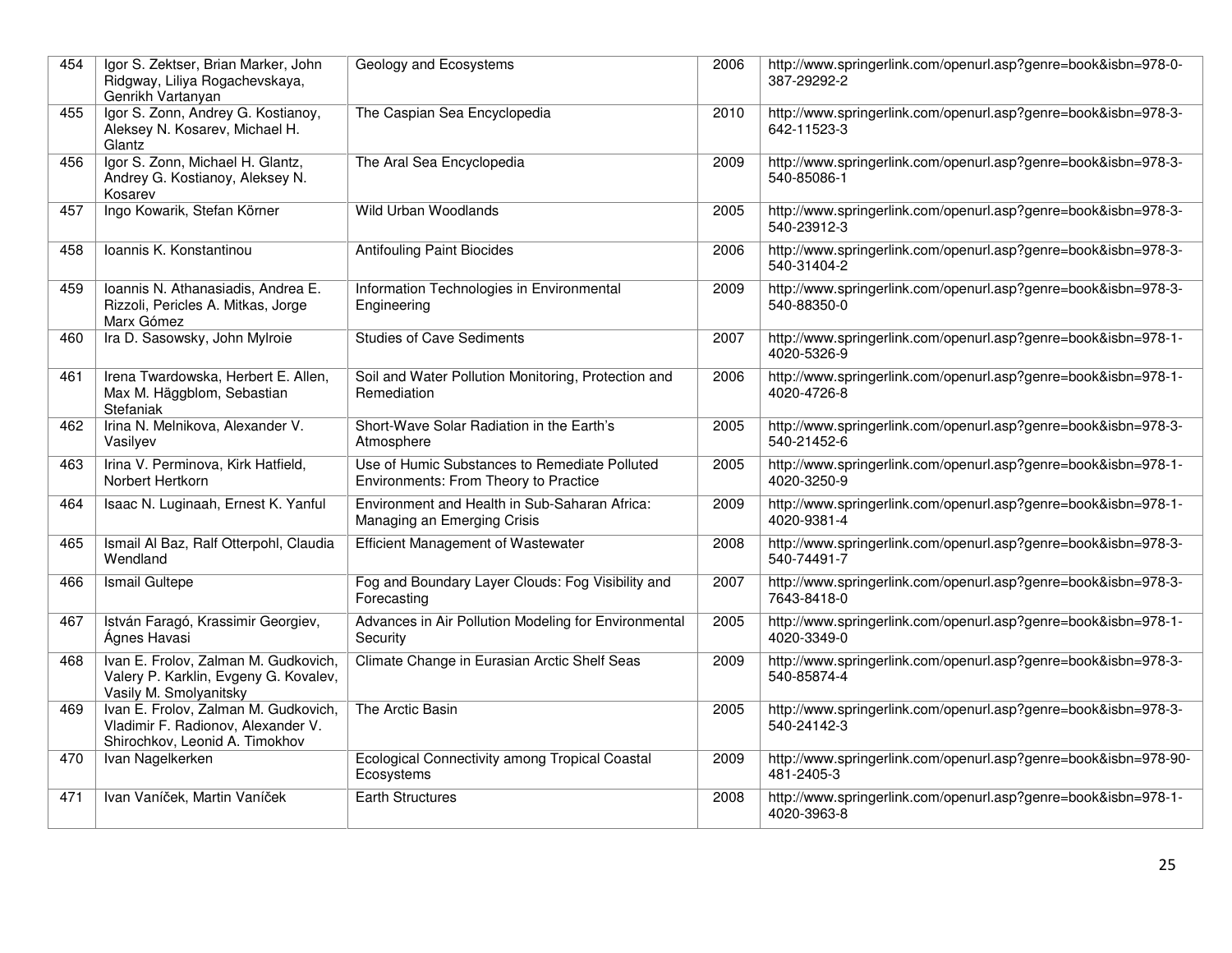| 472 | J. Anthony A. Jones, Trahel G.<br>Vardanian, Christina Hakopian                 | Threats to Global Water Security                                                           | 2009 | http://www.springerlink.com/openurl.asp?genre=book&isbn=978-90-<br>481-2343-8 |
|-----|---------------------------------------------------------------------------------|--------------------------------------------------------------------------------------------|------|-------------------------------------------------------------------------------|
| 473 | J. Flury, R. Rummel, C. Reigber, M.<br>Rothacher, G. Boedecker, U.<br>Schreiber | Observation of the Earth System from Space                                                 | 2006 | http://www.springerlink.com/openurl.asp?genre=book&isbn=978-3-<br>540-29520-4 |
| 474 | J. Patrick Doody                                                                | Saltmarsh Conservation, Management and<br>Restoration                                      | 2008 | http://www.springerlink.com/openurl.asp?genre=book&isbn=978-1-<br>4020-4603-2 |
| 475 | J. R. Kayal                                                                     | Microearthquake Seismology and Seismotectonics of<br>South Asia                            | 2008 | http://www.springerlink.com/openurl.asp?genre=book&isbn=978-1-<br>4020-8179-8 |
| 476 | Jaap J. Gruijter, Marc F. P. Bierkens,<br>Dick J. Brus, Martin Knotters         | Sampling for Natural Resource Monitoring                                                   | 2006 | http://www.springerlink.com/openurl.asp?genre=book&isbn=978-3-<br>540-22486-0 |
| 477 | Jacob Bear, Alexander H.-D. Cheng                                               | Modeling Groundwater Flow and Contaminant<br>Transport                                     | 2010 | http://www.springerlink.com/openurl.asp?genre=book&isbn=978-1-<br>4020-6681-8 |
| 478 | Jacob Boer                                                                      | <b>Chlorinated Paraffins</b>                                                               | 2010 | http://www.springerlink.com/openurl.asp?genre=book&isbn=978-3-<br>642-10760-3 |
| 479 | Jacques C. J. Nihoul, Andrey G.<br>Kostianov                                    | Influence of Climate Change on the Changing Arctic<br>and Sub-Arctic Conditions            | 2009 | http://www.springerlink.com/openurl.asp?genre=book&isbn=978-1-<br>4020-9458-3 |
| 480 | James B. Elsner, Robert E. Hodges,<br>Jill C. Malmstadt, Kelsey N. Scheitlin    | Hurricanes and Climate Change                                                              | 2010 | http://www.springerlink.com/openurl.asp?genre=book&isbn=978-90-<br>481-9509-1 |
| 481 | James B. Elsner, Thomas H. Jagger                                               | Hurricanes and Climate Change                                                              | 2009 | http://www.springerlink.com/openurl.asp?genre=book&isbn=978-0-<br>387-09409-0 |
| 482 | <b>James Devillers</b>                                                          | <b>Ecotoxicology Modeling</b>                                                              | 2009 | http://www.springerlink.com/openurl.asp?genre=book&isbn=978-1-<br>4419-0196-5 |
| 483 | James P. Terry                                                                  | <b>Tropical Cyclones</b>                                                                   | 2007 | http://www.springerlink.com/openurl.asp?genre=book&isbn=978-0-<br>387-71542-1 |
| 484 | James S. Cannon, Daniel Sperling                                                | Reducing Climate Impacts in the Transportation<br>Sector                                   | 2009 | http://www.springerlink.com/openurl.asp?genre=book&isbn=978-1-<br>4020-6978-9 |
| 485 | James Salinger, M.V.K. Sivakumar,<br>Raymond P. Motha                           | Increasing Climate Variability and Change                                                  | 2005 | http://www.springerlink.com/openurl.asp?genre=book&isbn=978-1-<br>4020-3354-4 |
| 486 | Jan J. Boersema, Lucas Reijnders                                                | Principles of Environmental Sciences                                                       | 2009 | http://www.springerlink.com/openurl.asp?genre=book&isbn=978-1-<br>4020-9157-5 |
| 487 | Jan Kozák, Vladimír Čermák                                                      | The Illustrated History of Natural Disasters                                               | 2010 | http://www.springerlink.com/openurl.asp?genre=book&isbn=978-90-<br>481-3324-6 |
| 488 | Jan Schwarzbauer                                                                | Organic Contaminants in Riverine and Groundwater<br>Systems                                | 2006 | http://www.springerlink.com/openurl.asp?genre=book&isbn=978-3-<br>540-31169-0 |
| 489 | Jan Vermaat, Wim Salomons,<br>Laurens Bouwer, Kerry Turner                      | <b>Managing European Coasts</b>                                                            | 2005 | http://www.springerlink.com/openurl.asp?genre=book&isbn=978-3-<br>540-23454-8 |
| 490 | Jan Vymazal                                                                     | Wastewater Treatment, Plant Dynamics and<br>Management in Constructed and Natural Wetlands | 2008 | http://www.springerlink.com/openurl.asp?genre=book&isbn=978-1-<br>4020-8234-4 |
| 491 | Jan Vymazal, Lenka Kröpfelová                                                   | Wastewater Treatment in Constructed Wetlands with<br>Horizontal Sub-Surface Flow           | 2008 | http://www.springerlink.com/openurl.asp?genre=book&isbn=978-1-<br>4020-8579-6 |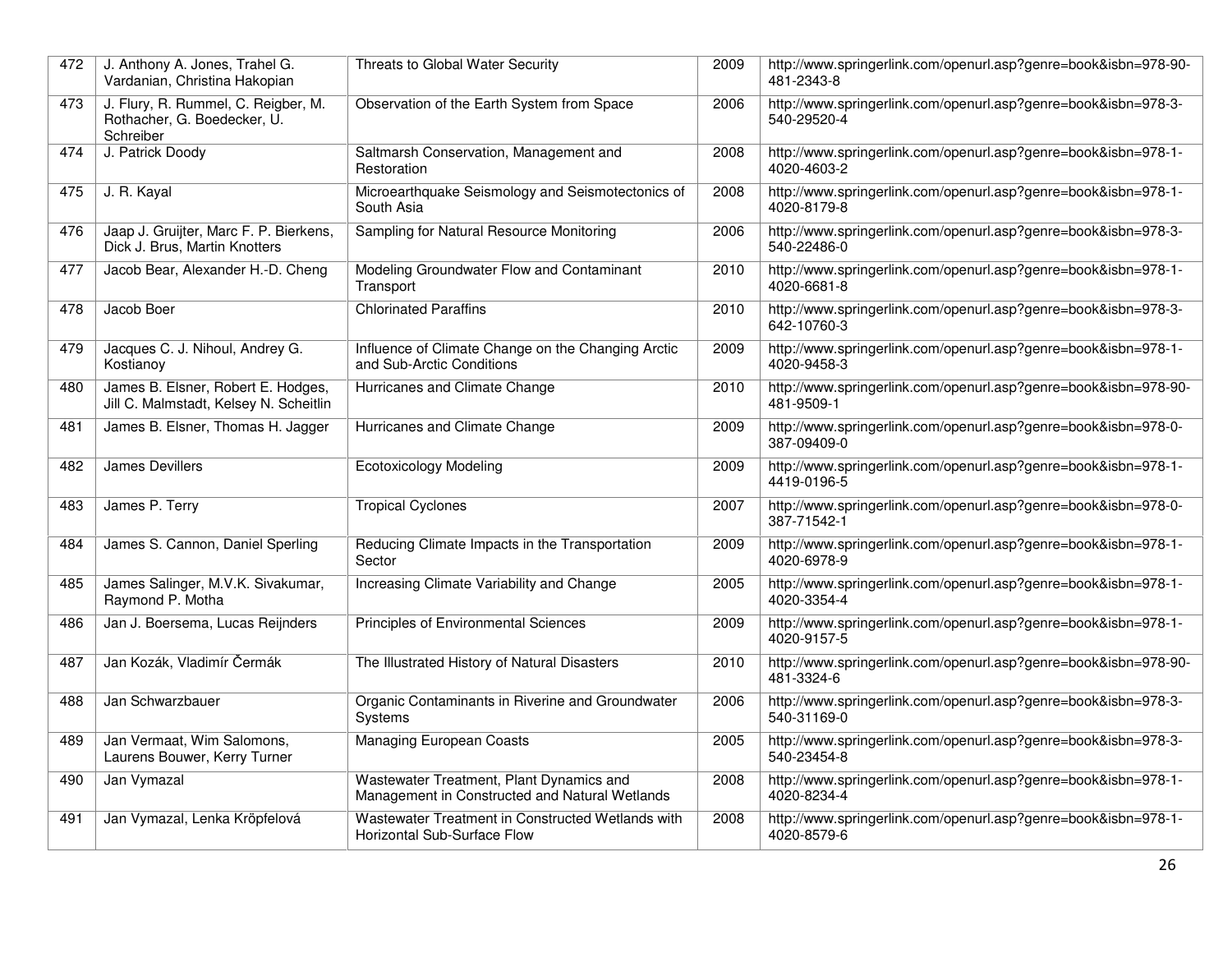| 492 | Jan-Christoph Otto, Richard Dikau                                                                      | Landform - Structure, Evolution, Process Control                                          | 2010 | http://www.springerlink.com/openurl.asp?genre=book&isbn=978-3-<br>540-75760-3 |
|-----|--------------------------------------------------------------------------------------------------------|-------------------------------------------------------------------------------------------|------|-------------------------------------------------------------------------------|
| 493 | Janis L. Boettinger, David W. Howell,<br>Amanda C. Moore, Alfred E.<br>Hartemink, Suzann Kienast-Brown | Digital Soil Mapping                                                                      | 2010 | http://www.springerlink.com/openurl.asp?genre=book&isbn=978-90-<br>481-8862-8 |
| 494 | Japan Environment Council (JEC)                                                                        | The State of the Environment in Asia                                                      | 2005 | http://www.springerlink.com/openurl.asp?genre=book&isbn=978-4-<br>431-25028-9 |
| 495 | Jaroslav Pollert, Bozidar Dedus                                                                        | Security of Water Supply Systems: from Source to<br>Tap                                   | 2006 | http://www.springerlink.com/openurl.asp?genre=book&isbn=978-1-<br>4020-4562-2 |
| 496 | Jason B. West, Gabriel J. Bowen,<br>Todd E. Dawson, Kevin P. Tu                                        | Isoscapes                                                                                 | 2010 | http://www.springerlink.com/openurl.asp?genre=book&isbn=978-90-<br>481-3353-6 |
| 497 | Javier Nogueras-Iso, F. Javier<br>Zarazaga-Soria, Pedro R. Muro-<br>Medrano                            | Geographic Information Metadata for Spatial Data<br><b>Infrastructures</b>                | 2005 | http://www.springerlink.com/openurl.asp?genre=book&isbn=978-3-<br>540-24464-6 |
| 498 | Jay D. Gatrell, Gregory D. Bierly,<br>Ryan R. Jensen                                                   | Research Design and Proposal Writing in Spatial<br>Science                                | 2005 | http://www.springerlink.com/openurl.asp?genre=book&isbn=978-3-<br>540-27952-5 |
| 499 | Jay D. Gatrell, Neil Reid                                                                              | <b>Enterprising Worlds</b>                                                                | 2006 | http://www.springerlink.com/openurl.asp?genre=book&isbn=978-1-<br>4020-5225-5 |
| 500 | Jay D. Gatrell, Ryan R. Jensen                                                                         | Planning and Socioeconomic Applications                                                   | 2009 | http://www.springerlink.com/openurl.asp?genre=book&isbn=978-1-<br>4020-9641-9 |
| 501 | Jean L. Rasson, Todor Delipetrov                                                                       | Geomagnetics for Aeronautical Safety                                                      | 2006 | http://www.springerlink.com/openurl.asp?genre=book&isbn=978-1-<br>4020-5023-7 |
| 502 | Jean-Philippe Uzan, Bénédicte<br>Leclercq                                                              | The Natural Laws of the Universe                                                          | 2008 | http://www.springerlink.com/openurl.asp?genre=book&isbn=978-0-<br>387-73454-5 |
| 503 | Jean-Pierre Henriet, Anneleen<br>Foubert                                                               | Nature and Significance of the Recent Carbonate<br>Mound Record                           | 2009 | http://www.springerlink.com/openurl.asp?genre=book&isbn=978-3-<br>642-00289-2 |
| 504 | Jenifer Huang McBeath, Jerry<br>McBeath                                                                | Environmental Change and Food Security in China                                           | 2010 | http://www.springerlink.com/openurl.asp?genre=book&isbn=978-1-<br>4020-9179-7 |
| 505 | Jens Havskov, Gerardo Alguacil                                                                         | Instrumentation in Earthquake Seismology                                                  | 2010 | http://www.springerlink.com/openurl.asp?genre=book&isbn=978-1-<br>4020-2968-4 |
| 506 | Jens Havskov, Lars Ottemoller                                                                          | Routine Data Processing in Earthquake Seismology                                          | 2010 | http://www.springerlink.com/openurl.asp?genre=book&isbn=978-90-<br>481-8696-9 |
| 507 | Jeremy Richards                                                                                        | Mining, Society, and a Sustainable World                                                  | 2010 | http://www.springerlink.com/openurl.asp?genre=book&isbn=978-3-<br>642-01102-3 |
| 508 | Jerry R. Miller, Suzanne M. Orbock<br>Miller                                                           | <b>Contaminated Rivers</b>                                                                | 2007 | http://www.springerlink.com/openurl.asp?genre=book&isbn=978-1-<br>4020-5286-6 |
| 509 | Jerry Yudelson                                                                                         | Sustainable Retail Development                                                            | 2010 | http://www.springerlink.com/openurl.asp?genre=book&isbn=978-90-<br>481-2781-8 |
| 510 | Jiaguo Qi, Kyle T. Evered                                                                              | Environmental Problems of Central Asia and their<br>Economic, Social and Security Impacts | 2008 | http://www.springerlink.com/openurl.asp?genre=book&isbn=978-1-<br>4020-8959-6 |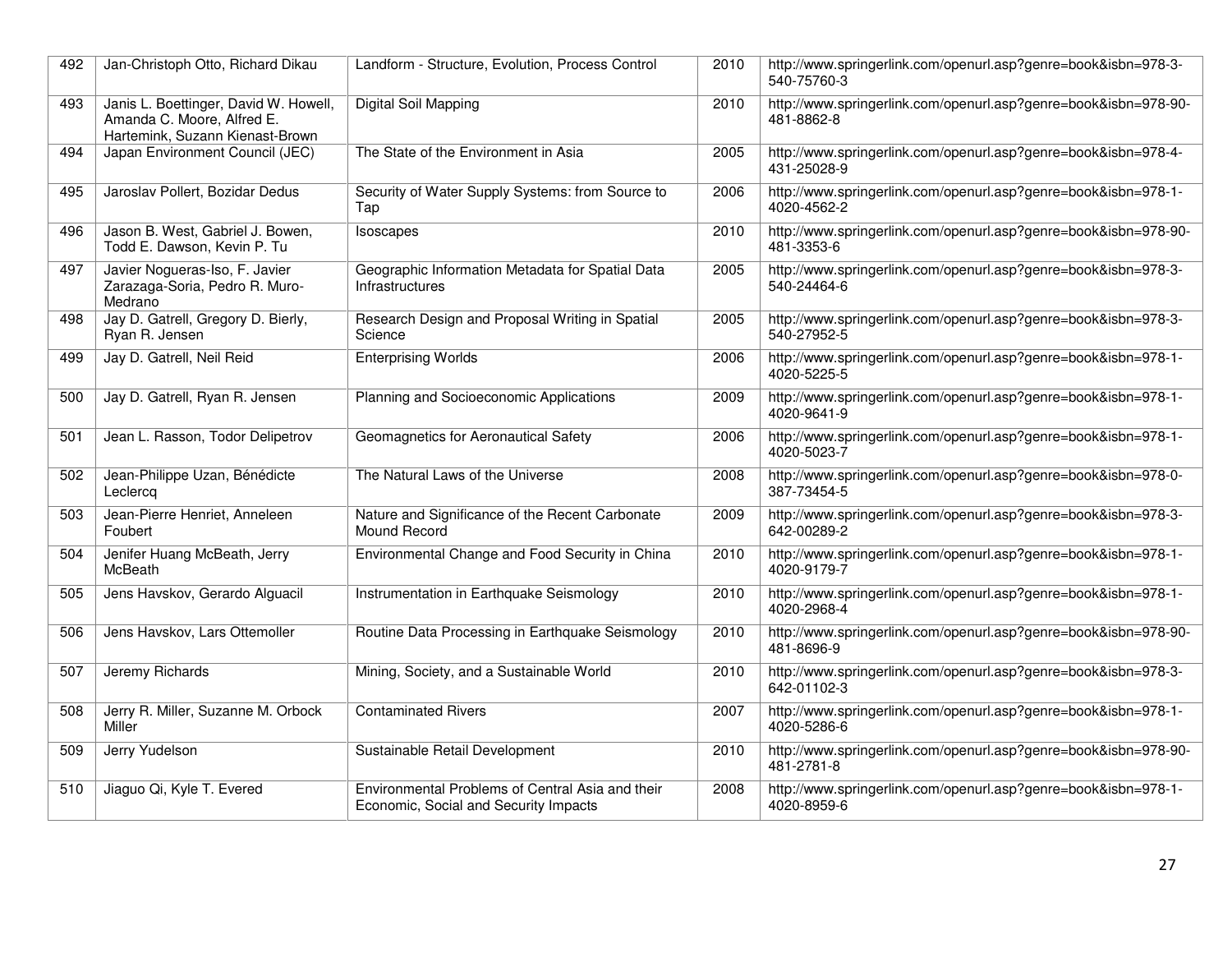| $\overline{511}$ | Jianming Xu, Pan Ming Huang                                                                                               | Molecular Environmental Soil Science at the<br>Interfaces in the Earth's Critical Zone | 2010 | http://www.springerlink.com/openurl.asp?genre=book&isbn=978-3-<br>642-05296-5 |
|------------------|---------------------------------------------------------------------------------------------------------------------------|----------------------------------------------------------------------------------------|------|-------------------------------------------------------------------------------|
| 512              | Jibamitra Ganguly                                                                                                         | Thermodynamics in Earth and Planetary Sciences                                         | 2008 | http://www.springerlink.com/openurl.asp?genre=book&isbn=978-3-<br>540-77305-4 |
| 513              | Jim Byrnes                                                                                                                | Unexploded Ordnance Detection and Mitigation                                           | 2009 | http://www.springerlink.com/openurl.asp?genre=book&isbn=978-1-<br>4020-9252-7 |
| 514              | Jim Byrnes, Gerald Ostheimer                                                                                              | Advances in Sensing with Security Applications                                         | 2006 | http://www.springerlink.com/openurl.asp?genre=book&isbn=978-1-<br>4020-4284-3 |
| 515              | Jim T. Smith, Nicholas A. Beresford                                                                                       | Chernobyl - Catastrophe and Consequences                                               | 2005 | http://www.springerlink.com/openurl.asp?genre=book&isbn=978-3-<br>540-23866-9 |
| 516              | Jingwen Mao, Frank P. Bierlein                                                                                            | Mineral Deposit Research: Meeting the Global<br>Challenge                              | 2005 | http://www.springerlink.com/openurl.asp?genre=book&isbn=978-3-<br>540-27945-7 |
| 517              | Jinming Song                                                                                                              | Biogeochemical Processes of Biogenic Elements in<br>China Marginal Seas                | 2010 | http://www.springerlink.com/openurl.asp?genre=book&isbn=978-3-<br>642-04059-7 |
| 518              | Jiri Marsalek, Daniel Sztruhar, Mario<br>Giulianelli, Ben Urbonas                                                         | Enhancing Urban Environment by Environmental<br><b>Upgrading and Restoration</b>       | 2005 | http://www.springerlink.com/openurl.asp?genre=book&isbn=978-1-<br>4020-2692-8 |
| 519              | Jiri Marsalek, Gheorghe Stancalie,<br><b>Gabor Balint</b>                                                                 | Transboundary Floods: Reducing Risks Through<br>Flood Management                       | 2006 | http://www.springerlink.com/openurl.asp?genre=book&isbn=978-1-<br>4020-4900-2 |
| 520              | Jitendra Behari                                                                                                           | Microwave Dielectric Behavior of Wet Soils                                             | 2005 | http://www.springerlink.com/openurl.asp?genre=book&isbn=978-1-<br>4020-3271-4 |
| 521              | Jiyeong Lee, Sisi Zlatanova                                                                                               | 3D Geo-Information Sciences                                                            | 2009 | http://www.springerlink.com/openurl.asp?genre=book&isbn=978-3-<br>540-87394-5 |
| 522              | Joachim R. R. Ritter, Ulrich R.<br>Christensen                                                                            | <b>Mantle Plumes</b>                                                                   | 2007 | http://www.springerlink.com/openurl.asp?genre=book&isbn=978-3-<br>540-68045-1 |
| 523              | Joanne E. Norris, Alexia Stokes,<br>Slobodan B. Mickovski, Erik<br>Cammeraat, Rens Beek, Bruce C.<br>Nicoll, Alexis Achim | Slope Stability and Erosion Control: Ecotechnological<br>Solutions                     | 2008 | http://www.springerlink.com/openurl.asp?genre=book&isbn=978-1-<br>4020-6675-7 |
| 524              | Jochen Hoefs                                                                                                              | Stable Isotope Geochemistry                                                            | 2009 | http://www.springerlink.com/openurl.asp?genre=book&isbn=978-3-<br>540-70703-5 |
| 525              | Jochen Kämpf                                                                                                              | <b>Advanced Ocean Modelling</b>                                                        | 2010 | http://www.springerlink.com/openurl.asp?genre=book&isbn=978-3-<br>642-10609-5 |
| 526              | Jochen Kämpf                                                                                                              | Ocean Modelling for Beginners                                                          | 2009 | http://www.springerlink.com/openurl.asp?genre=book&isbn=978-3-<br>642-00819-1 |
| 527              | Jochen Schanze, Evzen Zeman, Jiri<br>Marsalek                                                                             | Flood Risk Management: Hazards, Vulnerability and<br><b>Mitigation Measures</b>        | 2006 | http://www.springerlink.com/openurl.asp?genre=book&isbn=978-1-<br>4020-4596-7 |
| 528              | Johan Eriksson, Michael Gilek,<br>Christina Rudén                                                                         | <b>Regulating Chemical Risks</b>                                                       | 2010 | http://www.springerlink.com/openurl.asp?genre=book&isbn=978-90-<br>481-9427-8 |
| 529              | Johann R. E. Lutjeharms                                                                                                   | The Agulhas Current                                                                    | 2006 | http://www.springerlink.com/openurl.asp?genre=book&isbn=978-3-<br>540-42392-8 |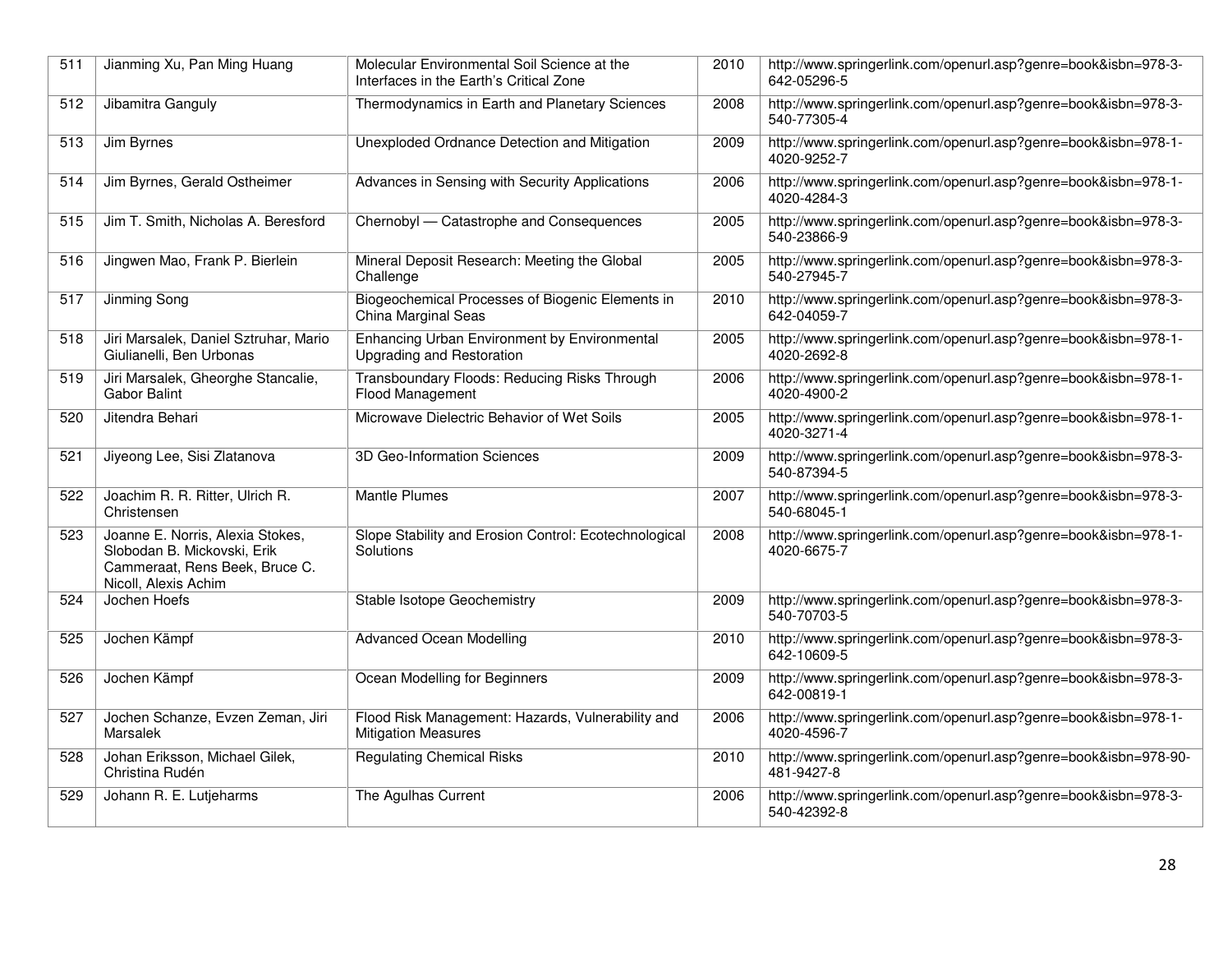| 530 | John Davenport, Julia L. Davenport                                                                                                        | The Ecology of Transportation: Managing Mobility for<br>the Environment                      | 2006 | http://www.springerlink.com/openurl.asp?genre=book&isbn=978-1-<br>4020-4503-5 |
|-----|-------------------------------------------------------------------------------------------------------------------------------------------|----------------------------------------------------------------------------------------------|------|-------------------------------------------------------------------------------|
| 531 | John Dodson                                                                                                                               | Changing Climates, Earth Systems and Society                                                 | 2010 | http://www.springerlink.com/openurl.asp?genre=book&isbn=978-90-<br>481-8715-7 |
| 532 | John E. Moerlins, Mikhail K.<br>Khankhasayev, Steven F. Leitman,<br>Ernazar J. Makhmudov                                                  | Transboundary Water Resources: A Foundation for<br>Regional Stability in Central Asia        | 2008 | http://www.springerlink.com/openurl.asp?genre=book&isbn=978-1-<br>4020-6734-1 |
| 533 | John E. Oliver                                                                                                                            | Encyclopedia of World Climatology                                                            | 2005 | http://www.springerlink.com/openurl.asp?genre=book&isbn=978-1-<br>4020-3264-6 |
| 534 | John H. Tellam, Michael O. Rivett,<br>Rauf G. Israfilov, Liam G.<br>Herringshaw                                                           | Urban Groundwater Management and Sustainability                                              | 2006 | http://www.springerlink.com/openurl.asp?genre=book&isbn=978-1-<br>4020-5173-9 |
| 535 | John J. Qu, Wei Gao, Menas<br>Kafatos, Robert E. Murphy, Vincent<br>V. Salomonson                                                         | Earth Science Satellite Remote Sensing                                                       | 2006 | http://www.springerlink.com/openurl.asp?genre=book&isbn=978-3-<br>540-35606-6 |
| 536 | John J. Qu, Wei Gao, Menas<br>Kafatos, Robert E. Murphy, Vincent<br>V. Salomonson                                                         | Earth Science Satellite Remote Sensing                                                       | 2006 | http://www.springerlink.com/openurl.asp?genre=book&isbn=978-3-<br>540-35630-1 |
| 537 | John K. Volkman                                                                                                                           | Marine Organic Matter: Biomarkers, Isotopes and<br><b>DNA</b>                                | 2006 | http://www.springerlink.com/openurl.asp?genre=book&isbn=978-3-<br>540-28401-7 |
| 538 | John K. Warren                                                                                                                            | Evaporites: Sediments, Resources and Hydrocarbons                                            | 2006 | http://www.springerlink.com/openurl.asp?genre=book&isbn=978-3-<br>540-26011-0 |
| 539 | John Lidstone, Lisa M. Dechano,<br>Joseph P. Stoltman                                                                                     | International Perspectives on Natural Disasters:<br>Occurrence, Mitigation, and Consequences | 2007 | http://www.springerlink.com/openurl.asp?genre=book&isbn=978-1-<br>4020-2850-2 |
| 540 | John Lidstone, Michael Williams                                                                                                           | Geographical Education in a Changing World                                                   | 2006 | http://www.springerlink.com/openurl.asp?genre=book&isbn=978-1-<br>4020-4806-7 |
| 541 | John M. Marzluff, Eric Shulenberger,<br>Wilfried Endlicher, Marina Alberti,<br>Gordon Bradley, Clare Ryan, Ute<br>Simon, Craig ZumBrunnen | Urban Ecology                                                                                | 2008 | http://www.springerlink.com/openurl.asp?genre=book&isbn=978-0-<br>387-73411-8 |
| 542 | John Oswin                                                                                                                                | A Field Guide to Geophysics in Archaeology                                                   | 2009 | http://www.springerlink.com/openurl.asp?genre=book&isbn=978-3-<br>540-76691-9 |
| 543 | John T. Sample, Kevin Shaw,<br>Shengru Tu, Mahdi Abdelguerfi                                                                              | Geospatial Services and Applications for the Internet                                        | 2008 | http://www.springerlink.com/openurl.asp?genre=book&isbn=978-0-<br>387-74673-9 |
| 544 | Jon Børre Ørbæk, Roland<br>Kallenborn, Ingunn Tombre, Else N.<br>Hegseth, Stig Falk-Petersen, Alf H.<br>Hoel                              | Arctic Alpine Ecosystems and People in a Changing<br>Environment                             | 2007 | http://www.springerlink.com/openurl.asp?genre=book&isbn=978-3-<br>540-48512-4 |
| 545 | Jonathan Adams                                                                                                                            | <b>Species Richness</b>                                                                      | 2009 | http://www.springerlink.com/openurl.asp?genre=book&isbn=978-3-<br>540-74277-7 |
| 546 | Jonathan Adams                                                                                                                            | Vegetation-Climate Interaction                                                               | 2007 | http://www.springerlink.com/openurl.asp?genre=book&isbn=978-3-<br>540-32491-1 |
| 547 | Jonathan Adams                                                                                                                            | Vegetation-Climate Interaction                                                               | 2010 | http://www.springerlink.com/openurl.asp?genre=book&isbn=978-3-<br>642-00880-1 |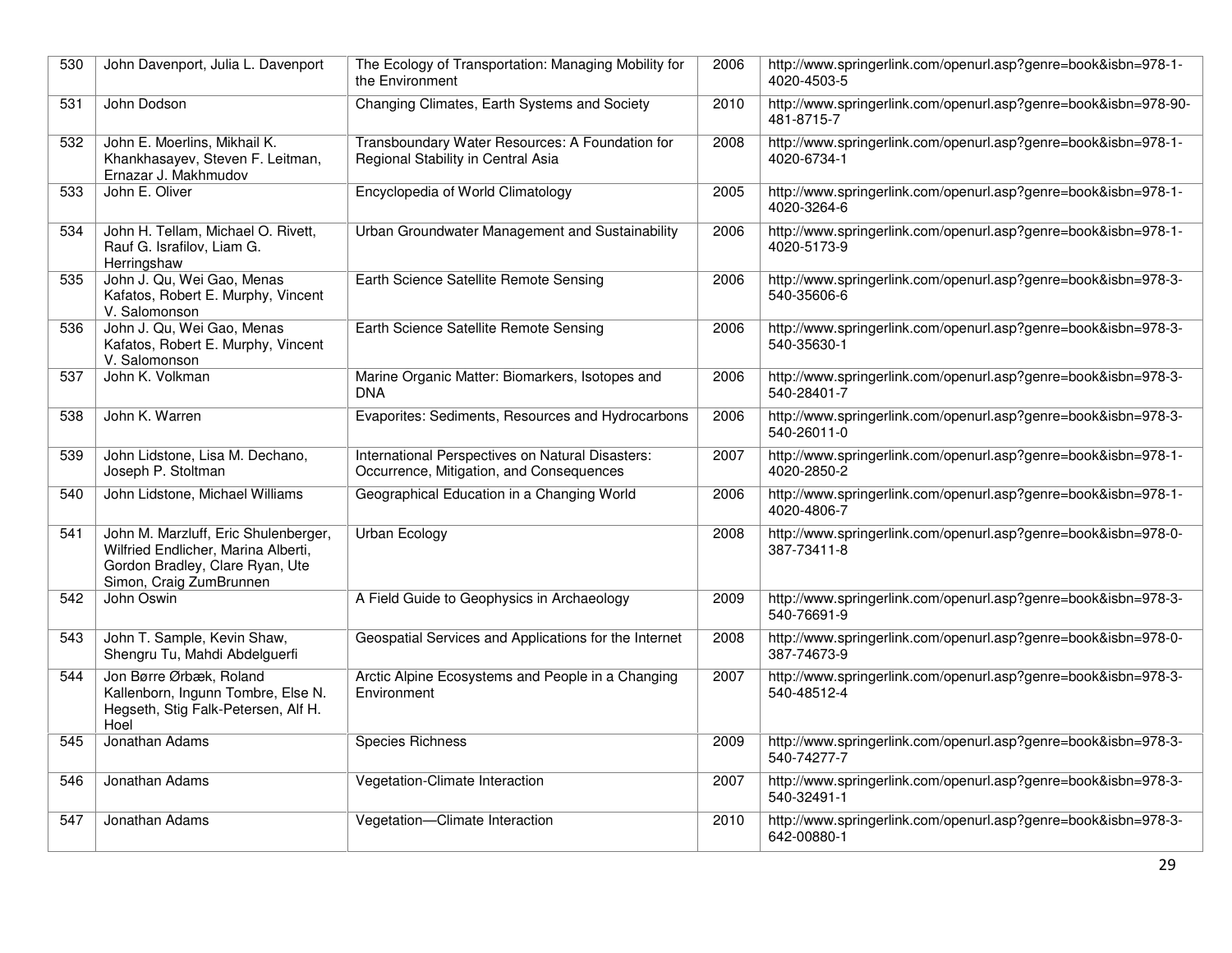| 548 | Jonathan Li, Sisi Zlatanova, Andrea<br>G. Fabbri                                               | Geomatics Solutions for Disaster Management                                         | 2007 | http://www.springerlink.com/openurl.asp?genre=book&isbn=978-3-<br>540-72106-2 |
|-----|------------------------------------------------------------------------------------------------|-------------------------------------------------------------------------------------|------|-------------------------------------------------------------------------------|
| 549 | Joop Ringelberg                                                                                | Diel Vertical Migration of Zooplankton in Lakes and<br>Oceans                       | 2010 | http://www.springerlink.com/openurl.asp?genre=book&isbn=978-90-<br>481-3092-4 |
| 550 | Jörg Römbke, Heidrun Moser                                                                     | Ecotoxicological Characterization of Waste                                          | 2009 | http://www.springerlink.com/openurl.asp?genre=book&isbn=978-0-<br>387-88958-0 |
| 551 | Jorge Marx Gómez, Michael<br>Sonnenschein, Martin Müller, Heinz<br>Welsch, Claus Rautenstrauch | Information Technologies in Environmental<br>Engineering                            | 2007 | http://www.springerlink.com/openurl.asp?genre=book&isbn=978-3-<br>540-71334-0 |
| 552 | Jos T. A. Verhoeven, Boudewijn<br>Beltman, Roland Bobbink, Dennis F.<br>Whigham                | Wetlands and Natural Resource Management                                            | 2006 | http://www.springerlink.com/openurl.asp?genre=book&isbn=978-3-<br>540-33186-5 |
| 553 | José L. Rubio, Uriel Safriel, Raul<br>Daussa, Winfried Blum, Fausto<br>Pedrazzini              | Water Scarcity, Land Degradation and Desertification<br>in the Mediterranean Region | 2009 | http://www.springerlink.com/openurl.asp?genre=book&isbn=978-90-<br>481-2525-8 |
| 554 | Josef Krecek, Martin Haigh                                                                     | Environmental Role of Wetlands in Headwaters                                        | 2006 | http://www.springerlink.com/openurl.asp?genre=book&isbn=978-1-<br>4020-4226-3 |
| 555 | Josefino Comiso                                                                                | Polar Oceans from Space                                                             | 2010 | http://www.springerlink.com/openurl.asp?genre=book&isbn=978-0-<br>387-36628-9 |
| 556 | Josep G. Canadell, Diane E. Pataki,<br>Louis F. Pitelka                                        | Terrestrial Ecosystems in a Changing World                                          | 2007 | http://www.springerlink.com/openurl.asp?genre=book&isbn=978-3-<br>540-32729-5 |
| 557 | Joseph L. Awange, Erik W.<br>Grafarend                                                         | Solving Algebraic Computational Problems in<br>Geodesy and Geoinformatics           | 2005 | http://www.springerlink.com/openurl.asp?genre=book&isbn=978-3-<br>540-23425-8 |
| 558 | Joseph L. Awange, Erik W.<br>Grafarend, Béla Paláncz, Piroska<br>Zaletnvik                     | Algebraic Geodesy and Geoinformatics                                                | 2010 | http://www.springerlink.com/openurl.asp?genre=book&isbn=978-3-<br>642-12123-4 |
| 559 | Joseph L. Awange, Obiero Ong'ang'a                                                             | Lake Victoria                                                                       | 2006 | http://www.springerlink.com/openurl.asp?genre=book&isbn=978-3-<br>540-32574-1 |
| 560 | Joseph Sarkis, James J. Cordeiro,<br>Diego Vazquez Brust                                       | Facilitating Sustainable Innovation through<br>Collaboration                        | 2010 | http://www.springerlink.com/openurl.asp?genre=book&isbn=978-90-<br>481-3158-7 |
| 561 | Joseph Seckbach                                                                                | Origins                                                                             | 2005 | http://www.springerlink.com/openurl.asp?genre=book&isbn=978-1-<br>4020-1813-8 |
| 562 | Joseph W. Dellapenna, Joyeeta<br>Gupta                                                         | The Evolution of the Law and Politics of Water                                      | 2009 | http://www.springerlink.com/openurl.asp?genre=book&isbn=978-1-<br>4020-9866-6 |
| 563 | Jozef Keulartz, Gilbert Leistra                                                                | Legitimacy In European Nature Conservation Policy                                   | 2008 | http://www.springerlink.com/openurl.asp?genre=book&isbn=978-1-<br>4020-6509-5 |
| 564 | József Szabó, Lóránt Dávid, Dénes<br>Lóczy                                                     | Anthropogenic Geomorphology                                                         | 2010 | http://www.springerlink.com/openurl.asp?genre=book&isbn=978-90-<br>481-3057-3 |
| 565 | Julien Fréchet, Mustapha Meghraoui,<br>Massimiliano Stucchi                                    | <b>Historical Seismology</b>                                                        | 2008 | http://www.springerlink.com/openurl.asp?genre=book&isbn=978-1-<br>4020-8221-4 |
| 566 | Jun Takada                                                                                     | Nuclear Hazards in the World                                                        | 2005 | http://www.springerlink.com/openurl.asp?genre=book&isbn=978-3-<br>540-25272-6 |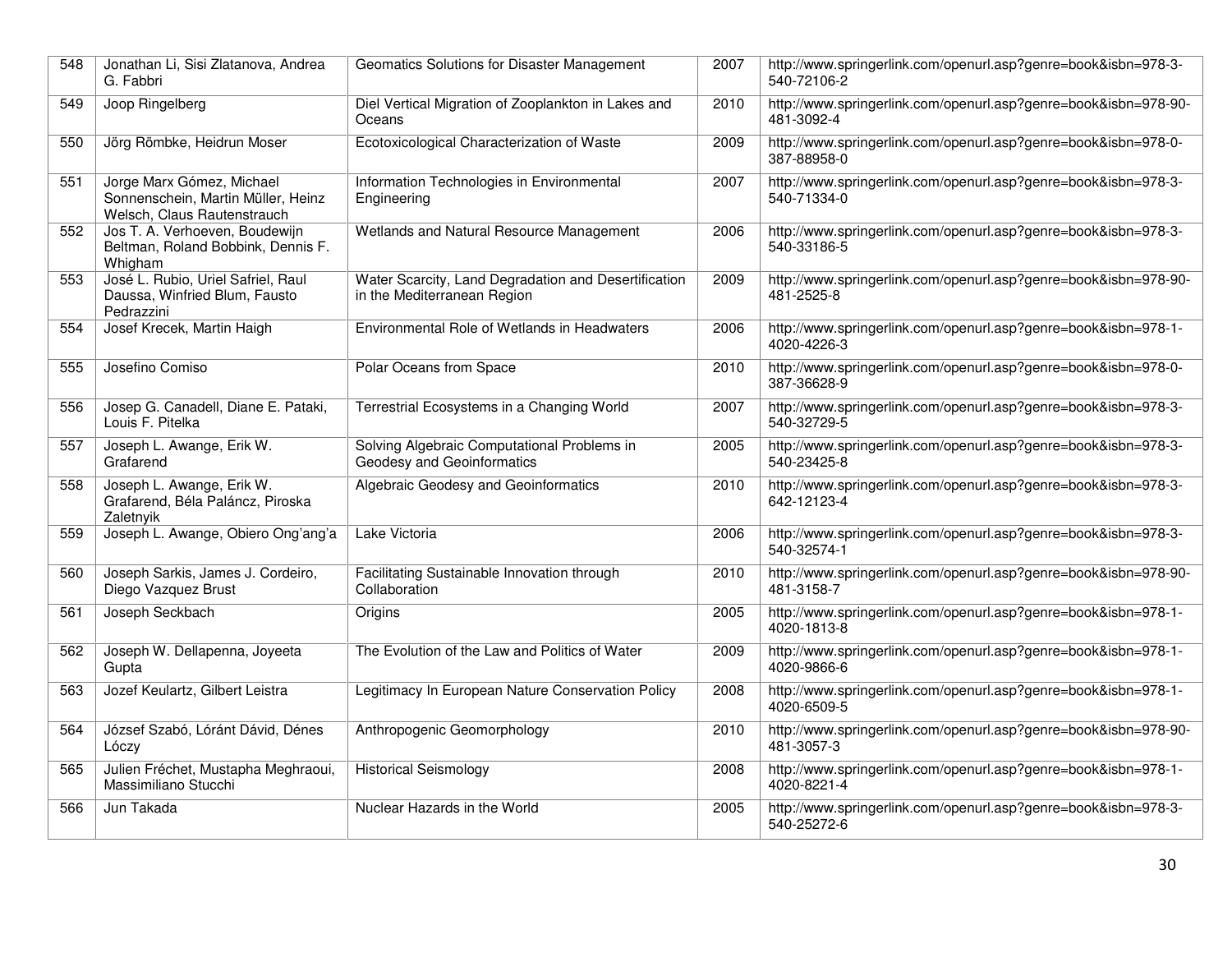| 567 | Jürgen Pilz                                                                                                                                 | Interfacing Geostatistics and GIS                                  | 2009 | http://www.springerlink.com/openurl.asp?genre=book&isbn=978-3-<br>540-33235-0 |
|-----|---------------------------------------------------------------------------------------------------------------------------------------------|--------------------------------------------------------------------|------|-------------------------------------------------------------------------------|
| 568 | Jürgen Schultz                                                                                                                              | The Ecozones of the World                                          | 2005 | http://www.springerlink.com/openurl.asp?genre=book&isbn=978-3-<br>540-20014-7 |
| 569 | Juval Portugali                                                                                                                             | <b>Complex Artificial Environments</b>                             | 2006 | http://www.springerlink.com/openurl.asp?genre=book&isbn=978-3-<br>540-25917-6 |
| 570 | K. C. Donnelly, Leslie H. Cizmas                                                                                                            | Environmental Health in Central and Eastern Europe                 | 2006 | http://www.springerlink.com/openurl.asp?genre=book&isbn=978-1-<br>4020-4844-9 |
| 571 | K. Mohanakumar                                                                                                                              | Stratosphere Troposphere Interactions                              | 2008 | http://www.springerlink.com/openurl.asp?genre=book&isbn=978-1-<br>4020-8216-0 |
| 572 | K.-P. Seiler, J.R. Gat                                                                                                                      | Groundwater Recharge from Run-Off, Infiltration and<br>Percolation | 2007 | http://www.springerlink.com/openurl.asp?genre=book&isbn=978-1-<br>4020-5305-4 |
| 573 | Kai Borre                                                                                                                                   | Mathematical Foundation of Geodesy                                 | 2006 | http://www.springerlink.com/openurl.asp?genre=book&isbn=978-3-<br>540-33765-2 |
| 574 | Kalyan Kumar Roy                                                                                                                            | Potential Theory in Applied Geophysics                             | 2008 | http://www.springerlink.com/openurl.asp?genre=book&isbn=978-3-<br>540-72089-8 |
| 575 | Karel Kriz, William Cartwright, Lorenz<br>Hurni                                                                                             | <b>Mapping Different Geographies</b>                               | 2010 | http://www.springerlink.com/openurl.asp?genre=book&isbn=978-3-<br>642-15536-9 |
| 576 | Karen H. Johannesson                                                                                                                        | Rare Earth Elements in Groundwater Flow Systems                    | 2005 | http://www.springerlink.com/openurl.asp?genre=book&isbn=978-1-<br>4020-3233-2 |
| 577 | Karin E. Kemper, Ariel Dinar, William<br>Blomquist                                                                                          | Integrated River Basin Management through<br>Decentralization      | 2007 | http://www.springerlink.com/openurl.asp?genre=book&isbn=978-3-<br>540-28354-6 |
| 578 | Karl-Heinz Glaßmeier, Heinrich<br>Soffel, Jörg F.W. Negendank                                                                               | Geomagnetic Field Variations                                       | 2009 | http://www.springerlink.com/openurl.asp?genre=book&isbn=978-3-<br>540-76938-5 |
| 579 | Karl-Rudolf Koch                                                                                                                            | Introduction to Bayesian Statistics                                | 2007 | http://www.springerlink.com/openurl.asp?genre=book&isbn=978-3-<br>540-72723-1 |
| 580 | Katarína Střelcová, Csaba Mátyás,<br>Axel Kleidon, Milan Lapin, František<br>Matejka, Miroslav Blaženec, Jaroslav<br>Škvarenina, Ján Holécy | Bioclimatology and Natural Hazards                                 | 2009 | http://www.springerlink.com/openurl.asp?genre=book&isbn=978-1-<br>4020-8875-9 |
| 581 | Katharina Helming, Marta Pérez-<br>Soba, Paul Tabbush                                                                                       | Sustainability Impact Assessment of Land Use<br>Changes            | 2008 | http://www.springerlink.com/openurl.asp?genre=book&isbn=978-3-<br>540-78647-4 |
| 582 | <b>Kees Stigter</b>                                                                                                                         | Applied Agrometeorology                                            | 2010 | http://www.springerlink.com/openurl.asp?genre=book&isbn=978-3-<br>540-74697-3 |
| 583 | Keisuke Hanaki                                                                                                                              | Urban Environmental Management and Technology                      | 2008 | http://www.springerlink.com/openurl.asp?genre=book&isbn=978-4-<br>431-78396-1 |
| 584 | Kenji Satake                                                                                                                                | Tsunamis                                                           | 2005 | http://www.springerlink.com/openurl.asp?genre=book&isbn=978-1-<br>4020-3326-1 |
| 585 | Kenji Satake, Emile A. Okal, José C.<br><b>Borrero</b>                                                                                      | Tsunami and Its Hazards in the Indian and Pacific<br>Oceans        | 2007 | http://www.springerlink.com/openurl.asp?genre=book&isbn=978-3-<br>7643-8363-3 |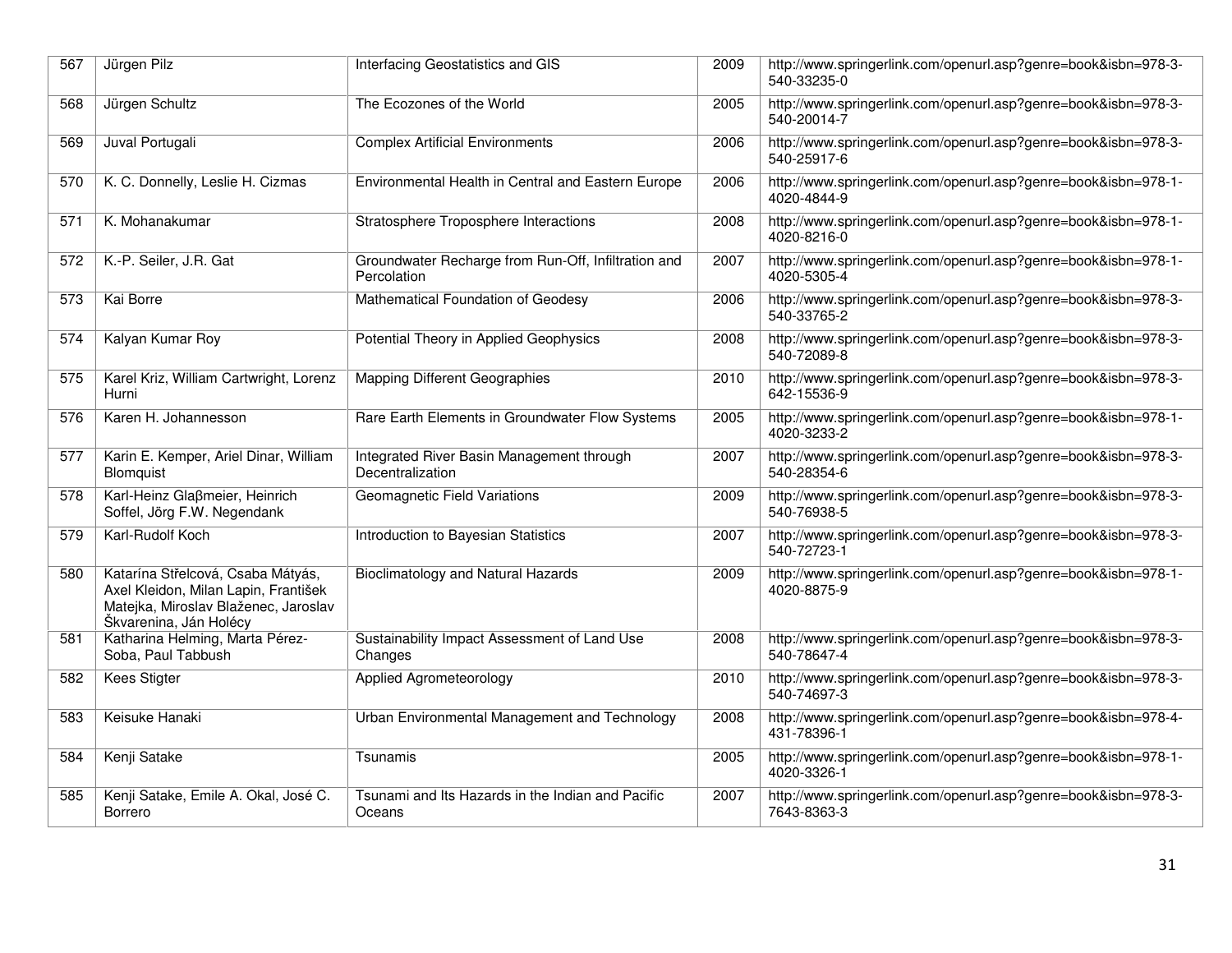| 586 | Kenneth S. Sajwan, Irena<br>Twardowska, Tracy Punshon, Ashok<br>K. Alva                                                                           | Coal Combustion Byproducts and Environmental<br><b>Issues</b>        | 2006 | http://www.springerlink.com/openurl.asp?genre=book&isbn=978-0-<br>387-25865-2 |
|-----|---------------------------------------------------------------------------------------------------------------------------------------------------|----------------------------------------------------------------------|------|-------------------------------------------------------------------------------|
| 587 | Keping Yan                                                                                                                                        | <b>Electrostatic Precipitation</b>                                   | 2009 | http://www.springerlink.com/openurl.asp?genre=book&isbn=978-3-<br>540-89250-2 |
| 588 | <b>Kerstin Press</b>                                                                                                                              | A Life Cycle for Clusters?                                           | 2006 | http://www.springerlink.com/openurl.asp?genre=book&isbn=978-3-<br>7908-1710-2 |
| 589 | Kevin Hamilton, Wataru Ohfuchi                                                                                                                    | High Resolution Numerical Modelling of the<br>Atmosphere and Ocean   | 2008 | http://www.springerlink.com/openurl.asp?genre=book&isbn=978-0-<br>387-36671-5 |
| 590 | Kevin Sene                                                                                                                                        | Flood Warning, Forecasting and Emergency<br>Response                 | 2008 | http://www.springerlink.com/openurl.asp?genre=book&isbn=978-3-<br>540-77852-3 |
| 591 | <b>Kevin Sene</b>                                                                                                                                 | Hydrometeorology                                                     | 2010 | http://www.springerlink.com/openurl.asp?genre=book&isbn=978-90-<br>481-3402-1 |
| 592 | Kiril Stanilov                                                                                                                                    | The Post-Socialist City                                              | 2007 | http://www.springerlink.com/openurl.asp?genre=book&isbn=978-1-<br>4020-6052-6 |
| 593 | Kirill Ya. Kondratyev, Costas A.<br>Varotsos, Vladimir F. Krapivin                                                                                | Natural Disasters as Interactive Components of<br>Global Ecodynamics | 2006 | http://www.springerlink.com/openurl.asp?genre=book&isbn=978-3-<br>540-31344-1 |
| 594 | Kirill Ya. Kondratyev, Lev S. Ivlev,<br>Vladimir F. Krapivin, Costas A.<br>Varotsos                                                               | <b>Atmospheric Aerosol Properties</b>                                | 2006 | http://www.springerlink.com/openurl.asp?genre=book&isbn=978-3-<br>540-26263-3 |
| 595 | Kjellrun Hiis Hauge, Douglas Clyde<br>Wilson                                                                                                      | <b>Comparative Evaluations of Innovative Fisheries</b><br>Management | 2009 | http://www.springerlink.com/openurl.asp?genre=book&isbn=978-90-<br>481-2662-0 |
| 596 | Klaus Gadow, Timo Pukkala                                                                                                                         | Designing Green Landscapes                                           | 2008 | http://www.springerlink.com/openurl.asp?genre=book&isbn=978-1-<br>4020-6758-7 |
| 597 | Klaus Knödel, Gerhard Lange, Hans-<br>Jürgen Voigt                                                                                                | <b>Environmental Geology</b>                                         | 2007 | http://www.springerlink.com/openurl.asp?genre=book&isbn=978-3-<br>540-74669-0 |
| 598 | Klaus Kümmerer                                                                                                                                    | Pharmaceuticals in the Environment                                   | 2008 | http://www.springerlink.com/openurl.asp?genre=book&isbn=978-3-<br>540-74663-8 |
| 599 | Klaus Kümmerer, Maximilian Hempel                                                                                                                 | Green and Sustainable Pharmacy                                       | 2010 | http://www.springerlink.com/openurl.asp?genre=book&isbn=978-3-<br>642-05198-2 |
| 600 | Klaus-Jürgen Evert, Edward B.<br>Ballard (deceased), David J.<br>Elsworth, Icíar Oquiñena, Jean-Marie<br>Schmerber, Robert E. Stipe<br>(deceased) | Encyclopedic Dictionary of Landscape and Urban<br>Planning           | 2010 | http://www.springerlink.com/openurl.asp?genre=book&isbn=978-3-<br>540-76455-7 |
| 601 | Knut Bjorlykke                                                                                                                                    | Petroleum Geoscience                                                 | 2010 | http://www.springerlink.com/openurl.asp?genre=book&isbn=978-3-<br>642-02331-6 |
| 602 | Knut Lehre Seip, Fred Wenstop                                                                                                                     | A Primer on Environmental Decision-Making                            | 2006 | http://www.springerlink.com/openurl.asp?genre=book&isbn=978-1-<br>4020-4073-3 |
| 603 | Kon-Kee Liu, Larry Atkinson, Renato<br>Quiñones, Liana Talaue-McManus                                                                             | Carbon and Nutrient Fluxes in Continental Margins                    | 2010 | http://www.springerlink.com/openurl.asp?genre=book&isbn=978-3-<br>540-92734-1 |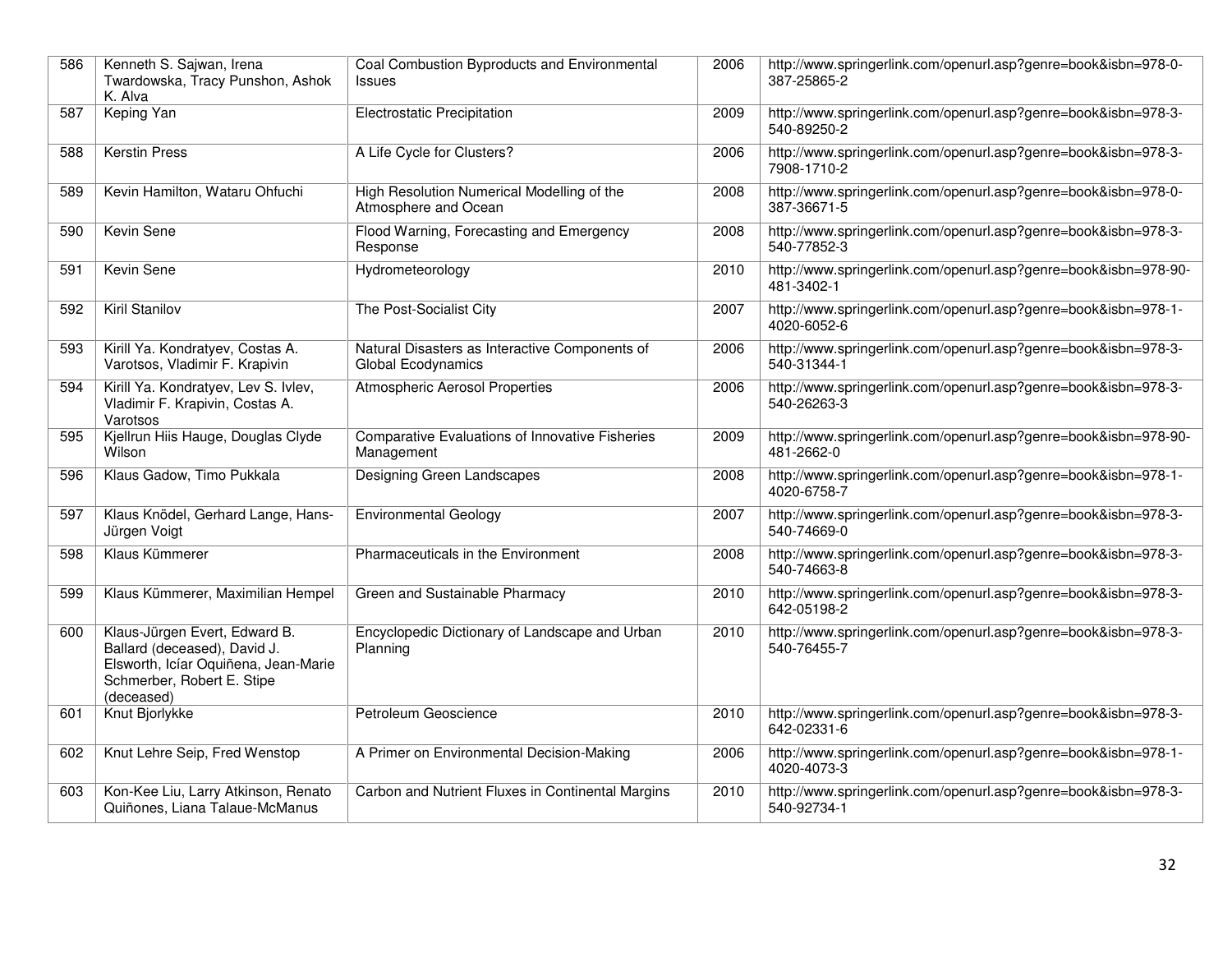| 604 | Konrad Soyez, Hartmut Graßl                                                               | Climate Change and Technological Options                           | 2008 | http://www.springerlink.com/openurl.asp?genre=book&isbn=978-3-<br>211-78202-6 |
|-----|-------------------------------------------------------------------------------------------|--------------------------------------------------------------------|------|-------------------------------------------------------------------------------|
| 605 | Kosmas Pavlopoulos, Niki Evelpidou,<br>Andreas Vassilopoulos                              | Mapping Geomorphological Environments                              | 2009 | http://www.springerlink.com/openurl.asp?genre=book&isbn=978-3-<br>642-01949-4 |
| 606 | Kristie L. Ebi, Ian Burton, Glenn R.<br>McGregor                                          | Biometeorology for Adaptation to Climate Variability<br>and Change | 2009 | http://www.springerlink.com/openurl.asp?genre=book&isbn=978-1-<br>4020-8920-6 |
| 607 | Kristy F. Tiampo, Dion K. Weatherley,<br>Stuart A. Weinstein                              | Earthquakes: Simulations, Sources and Tsunamis                     | 2008 | http://www.springerlink.com/openurl.asp?genre=book&isbn=978-3-<br>7643-8756-3 |
| 608 | Kshudiram Saha                                                                            | The Earth's Atmosphere                                             | 2008 | http://www.springerlink.com/openurl.asp?genre=book&isbn=978-3-<br>540-78426-5 |
| 609 | Kshudiram Saha                                                                            | <b>Tropical Circulation Systems and Monsoons</b>                   | 2010 | http://www.springerlink.com/openurl.asp?genre=book&isbn=978-3-<br>642-03372-8 |
| 610 | Kurt Christian Kersebaum, Jens-<br>Martin Hecker, Wilfried Mirschel,<br>Martin Wegehenkel | Modelling water and nutrient dynamics in soil-crop<br>systems      | 2007 | http://www.springerlink.com/openurl.asp?genre=book&isbn=978-1-<br>4020-4478-6 |
| 611 | Kurt Stüwe                                                                                | Geodynamics of the Lithosphere                                     | 2007 | http://www.springerlink.com/openurl.asp?genre=book&isbn=978-3-<br>540-71236-7 |
| 612 | Kyoji Sassa, Hiroshi Fukuoka, Fawu<br>Wang, Gonghui Wang                                  | Landslides                                                         | 2005 | http://www.springerlink.com/openurl.asp?genre=book&isbn=978-3-<br>540-28664-6 |
| 613 | Kyoji Sassa, Hiroshi Fukuoka, Fawu<br>Wang, Gonghui Wang                                  | Progress in Landslide Science                                      | 2007 | http://www.springerlink.com/openurl.asp?genre=book&isbn=978-3-<br>540-70964-0 |
| 614 | Kyoji Sassa, Paolo Canuti                                                                 | Landslides - Disaster Risk Reduction                               | 2009 | http://www.springerlink.com/openurl.asp?genre=book&isbn=978-3-<br>540-69966-8 |
| 615 | Kyriazis D. Pitilakis                                                                     | Earthquake Geotechnical Engineering                                | 2007 | http://www.springerlink.com/openurl.asp?genre=book&isbn=978-1-<br>4020-5892-9 |
| 616 | L. A. Rivard                                                                              | Geohazard-associated Geounits                                      | 2009 | http://www.springerlink.com/openurl.asp?genre=book&isbn=978-3-<br>540-20296-7 |
| 617 | L. Mays                                                                                   | Ancient Water Technologies                                         | 2010 | http://www.springerlink.com/openurl.asp?genre=book&isbn=978-90-<br>481-8631-0 |
| 618 | L. Meng, T. Reichenbacher, A. Zipf                                                        | Map-based Mobile Services                                          | 2005 | http://www.springerlink.com/openurl.asp?genre=book&isbn=978-3-<br>540-23055-7 |
| 619 | Ladislav Cemič                                                                            | Thermodynamics in Mineral Sciences                                 | 2005 | http://www.springerlink.com/openurl.asp?genre=book&isbn=978-3-<br>540-24364-9 |
| 620 | Larry J. Pratt, John A. Whitehead                                                         | <b>Rotating Hydraulics</b>                                         | 2007 | http://www.springerlink.com/openurl.asp?genre=book&isbn=978-0-<br>387-36639-5 |
| 621 | Lars Bernard, Anders Friis-<br>Christensen, Hardy Pundt                                   | The European Information Society                                   | 2008 | http://www.springerlink.com/openurl.asp?genre=book&isbn=978-3-<br>540-78945-1 |
| 622 | Lars Håkanson, Andreas C. Bryhn                                                           | Eutrophication in the Baltic Sea                                   | 2008 | http://www.springerlink.com/openurl.asp?genre=book&isbn=978-3-<br>540-70908-4 |
| 623 | Lars Håkanson, Andreas C. Bryhn                                                           | Tools and Criteria for Sustainable Coastal Ecosystem<br>Management | 2008 | http://www.springerlink.com/openurl.asp?genre=book&isbn=978-3-<br>540-78361-9 |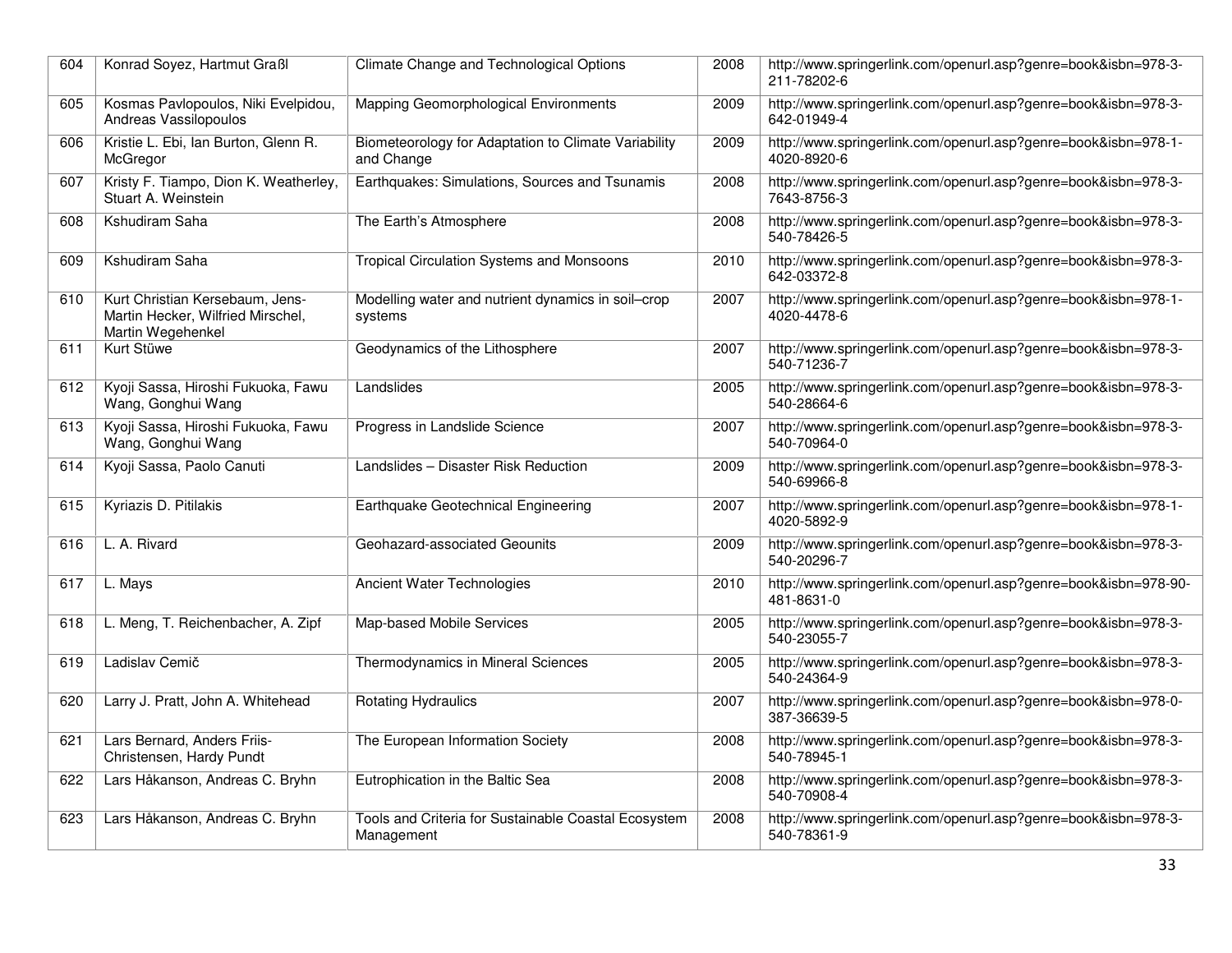| 624 | Lars Håkanson, Henrik Ragnarsson<br>Stabo, Andreas C. Bryhn | The Fish Production Potential of the Baltic Sea                | 2010 | http://www.springerlink.com/openurl.asp?genre=book&isbn=978-3-<br>642-11561-5 |
|-----|-------------------------------------------------------------|----------------------------------------------------------------|------|-------------------------------------------------------------------------------|
| 625 | Lars Landner, Rudolf Reuther                                | Metals in Society and in the Environment                       | 2005 | http://www.springerlink.com/openurl.asp?genre=book&isbn=978-1-<br>4020-2740-6 |
| 626 | Lars Schernikau                                             | Economics of the International Coal Trade                      | 2010 | http://www.springerlink.com/openurl.asp?genre=book&isbn=978-90-<br>481-9239-7 |
| 627 | Laura A. German, Joshua J.<br>Ramisch. Ritu Verma           | Beyond the Biophysical                                         | 2010 | http://www.springerlink.com/openurl.asp?genre=book&isbn=978-90-<br>481-8825-3 |
| 628 | Laura Capdevila-Argüelles, Bernardo<br>Zilletti             | <b>Issues in Bioinvasion Science</b>                           | 2005 | http://www.springerlink.com/openurl.asp?genre=book&isbn=978-1-<br>4020-2902-8 |
| 629 | Laura Scesi, Paola Gattinoni                                | <b>Water Circulation in Rocks</b>                              | 2010 | http://www.springerlink.com/openurl.asp?genre=book&isbn=978-90-<br>481-2416-9 |
| 630 | LAURIE L. RICHARDSON,<br>ELLSWORTH F. LeDREW                | Remote sensing of aquatic coastal ecosystem<br>processes       | 2006 | http://www.springerlink.com/openurl.asp?genre=book&isbn=978-1-<br>4020-3967-6 |
| 631 | Lawrence A. Baker                                           | The Water Environment of Cities                                | 2009 | http://www.springerlink.com/openurl.asp?genre=book&isbn=978-0-<br>387-84890-7 |
| 632 | Lawrence K. Wang, Nazih K.<br>Shammas, Yung-Tse Hung        | <b>Biosolids Engineering and Management</b>                    | 2008 | http://www.springerlink.com/openurl.asp?genre=book&isbn=978-1-<br>58829-861-4 |
| 633 | Lawrence K. Wang, Norman C.<br>Pereira, Yung-Tse Hung       | Advanced Air and Noise Pollution Control                       | 2005 | http://www.springerlink.com/openurl.asp?genre=book&isbn=978-1-<br>58829-359-6 |
| 634 | Lawrence K. Wang, Norman C.<br>Pereira, Yung-Tse Hung       | <b>Biological Treatment Processes</b>                          | 2009 | http://www.springerlink.com/openurl.asp?genre=book&isbn=978-1-<br>58829-163-9 |
| 635 | Lawrence K. Wang, Yung-Tse Hung,<br>Nazih K. Shammas        | <b>Advanced Physicochemical Treatment Processes</b>            | 2006 | http://www.springerlink.com/openurl.asp?genre=book&isbn=978-1-<br>58829-361-9 |
| 636 | Lawrence K. Wang, Yung-Tse Hung,<br>Nazih K. Shammas        | <b>Physicochemical Treatment Processes</b>                     | 2005 | http://www.springerlink.com/openurl.asp?genre=book&isbn=978-1-<br>58829-165-3 |
| 637 | Laxmi Ramasubramanian                                       | Geographic Information Science and Public<br>Participation     | 2008 | http://www.springerlink.com/openurl.asp?genre=book&isbn=978-3-<br>540-75400-8 |
| 638 | Lehn                                                        | Cartography and Art                                            | 2009 | http://www.springerlink.com/openurl.asp?genre=book&isbn=978-3-<br>540-68567-8 |
| 639 | Leonid Rukhovets, Nikolai Filatov                           | Ladoga and Onego - Great European Lakes                        | 2010 | http://www.springerlink.com/openurl.asp?genre=book&isbn=978-3-<br>540-68144-1 |
| 640 | Lesley-Ann Dupigny-Giroux, Cary J.<br><b>Mock</b>           | Historical Climate Variability and Impacts in North<br>America | 2009 | http://www.springerlink.com/openurl.asp?genre=book&isbn=978-90-<br>481-2829-7 |
| 641 | Lev N. Neretin                                              | Past and Present Water Column Anoxia                           | 2006 | http://www.springerlink.com/openurl.asp?genre=book&isbn=978-1-<br>4020-4262-1 |
| 642 | Liam Leonard                                                | The Environmental Movement in Ireland                          | 2008 | http://www.springerlink.com/openurl.asp?genre=book&isbn=978-1-<br>4020-6811-9 |
| 643 | Lily Kong, Justin O'Connor                                  | <b>Creative Economies, Creative Cities</b>                     | 2009 | http://www.springerlink.com/openurl.asp?genre=book&isbn=978-1-<br>4020-9948-9 |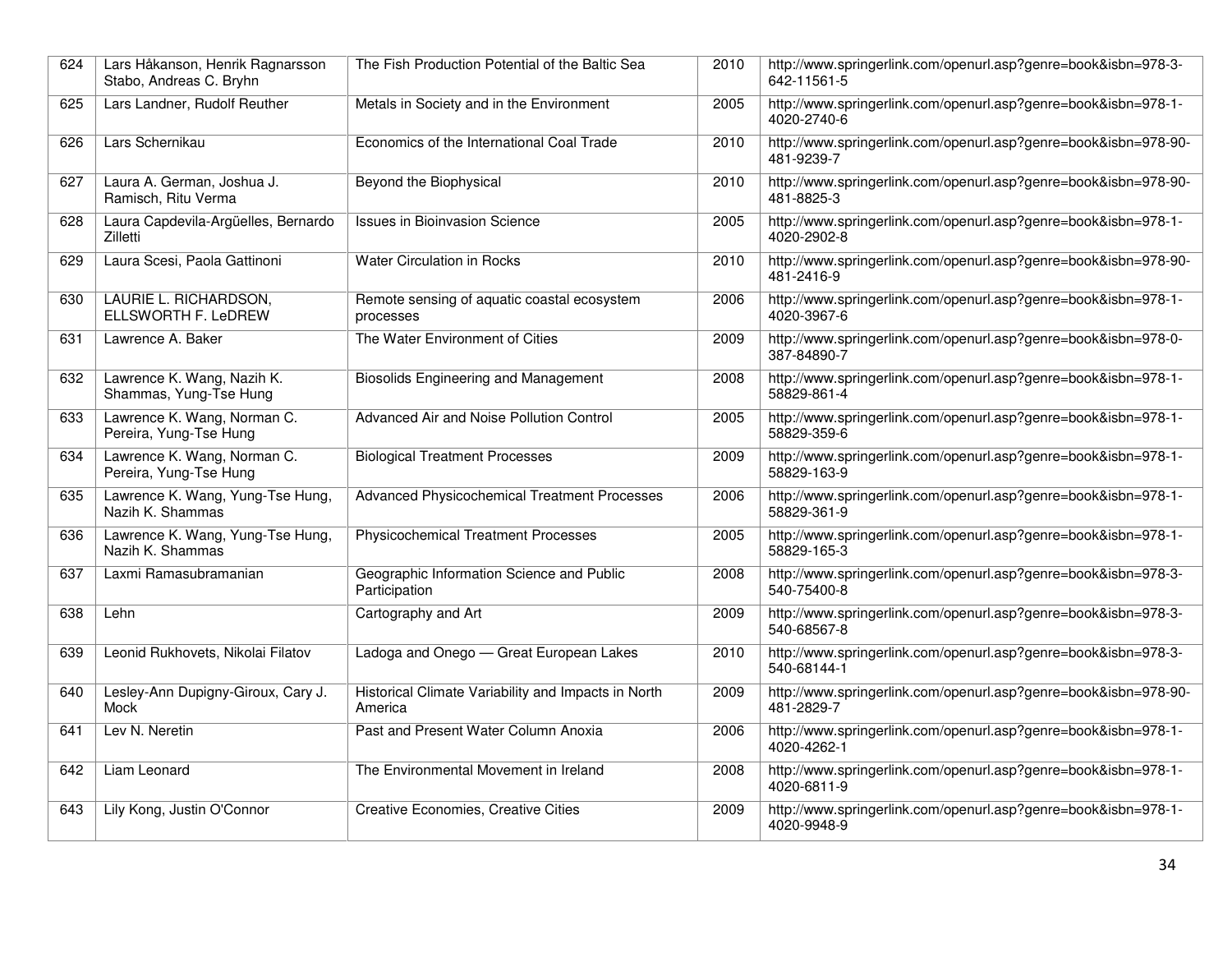| 644 | Linda Courtenay Botterill, Donald A.<br>Wilhite                                         | From Disaster Response to Risk Management                                               | 2005 | http://www.springerlink.com/openurl.asp?genre=book&isbn=978-1-<br>4020-3123-6 |
|-----|-----------------------------------------------------------------------------------------|-----------------------------------------------------------------------------------------|------|-------------------------------------------------------------------------------|
| 645 | Liping Di, H. K. Ramapriyan                                                             | Standard-Based Data and Information Systems for<br>Earth Observation                    | 2010 | http://www.springerlink.com/openurl.asp?genre=book&isbn=978-3-<br>540-88263-3 |
| 646 | Liqiu Meng, Alexander Zipf, Stephan<br>Winter                                           | Map-based Mobile Services                                                               | 2008 | http://www.springerlink.com/openurl.asp?genre=book&isbn=978-3-<br>540-37109-0 |
| 647 | Longjun Ci, Xiaohui Yang                                                                | Desertification and Its Control in China                                                | 2010 | http://www.springerlink.com/openurl.asp?genre=book&isbn=978-3-<br>642-01868-8 |
| 648 | Lorenzo Monaco                                                                          | Water trips                                                                             | 2010 | http://www.springerlink.com/openurl.asp?genre=book&isbn=978-88-<br>470-1368-1 |
| 649 | Louis Lebel, Sylvia Lorek, Rajesh<br>Daniel                                             | Sustainable Production Consumption Systems                                              | 2010 | http://www.springerlink.com/openurl.asp?genre=book&isbn=978-90-<br>481-3089-4 |
| 650 | Lubomir I. Simeonov, Mahmoud A.<br>Hassanien                                            | Exposure and Risk Assessment of Chemical Pollution<br>- Contemporary Methodology        | 2009 | http://www.springerlink.com/openurl.asp?genre=book&isbn=978-90-<br>481-2334-6 |
| 651 | Lubomir Simeonov, Vardan Sargsyan                                                       | Soil Chemical Pollution, Risk Assessment,<br>Remediation and Security                   | 2008 | http://www.springerlink.com/openurl.asp?genre=book&isbn=978-1-<br>4020-8255-9 |
| 652 | Luc Hens, Bhaskar Nath                                                                  | The World Summit on Sustainable Development                                             | 2005 | http://www.springerlink.com/openurl.asp?genre=book&isbn=978-1-<br>4020-3652-1 |
| 653 | Luis Santos Pereira, Ian Cordery,<br>lacovos lacovides                                  | Coping with Water Scarcity                                                              | 2009 | http://www.springerlink.com/openurl.asp?genre=book&isbn=978-1-<br>4020-9578-8 |
| 654 | Luiz A. Mendes-Victor, Carlos Sousa<br>Oliveira, João Azevedo, António<br>Ribeiro       | The 1755 Lisbon Earthquake: Revisited                                                   | 2009 | http://www.springerlink.com/openurl.asp?genre=book&isbn=978-1-<br>4020-8608-3 |
| 655 | Lukas Schneider, Kolumban Hutter                                                        | Solid-Fluid Mixtures of Frictional Materials in<br>Geophysical and Geotechnical Context | 2009 | http://www.springerlink.com/openurl.asp?genre=book&isbn=978-3-<br>642-02967-7 |
| 656 | Lutz Wicke                                                                              | Beyond Kyoto - A New Global Climate Certificate<br>System                               | 2005 | http://www.springerlink.com/openurl.asp?genre=book&isbn=978-3-<br>540-22482-2 |
| 657 | Lynette K. Abbott, Daniel V. Murphy                                                     | Soil Biological Fertility                                                               | 2007 | http://www.springerlink.com/openurl.asp?genre=book&isbn=978-1-<br>4020-6618-4 |
| 658 | M Horita, H Koizumi                                                                     | Innovations in Collaborative Urban Regeneration                                         | 2009 | http://www.springerlink.com/openurl.asp?genre=book&isbn=978-4-<br>431-99263-9 |
| 659 | M. A. Leeuwe, J. Stefels, S. Belviso,<br>C. Lancelot, P. G. Verity, W. W. C.<br>Gieskes | Phaeocystis, major link in the biogeochemical cycling<br>of climate-relevant elements   | 2007 | http://www.springerlink.com/openurl.asp?genre=book&isbn=978-1-<br>4020-6213-1 |
| 660 | M. A. Levitan, Yu A. Lavrushin                                                          | Sedimentation History in the Arctic Ocean and<br>Subarctic Seas for the Last 130 kyr    | 2009 | http://www.springerlink.com/openurl.asp?genre=book&isbn=978-3-<br>642-00287-8 |
| 661 | M. H. Ali                                                                               | Fundamentals of Irrigation and On-farm Water<br>Management: Volume 1                    | 2010 | http://www.springerlink.com/openurl.asp?genre=book&isbn=978-1-<br>4419-6334-5 |
| 662 | M. H. Fulekar                                                                           | <b>Bioremediation Technology</b>                                                        | 2010 | http://www.springerlink.com/openurl.asp?genre=book&isbn=978-90-<br>481-3677-3 |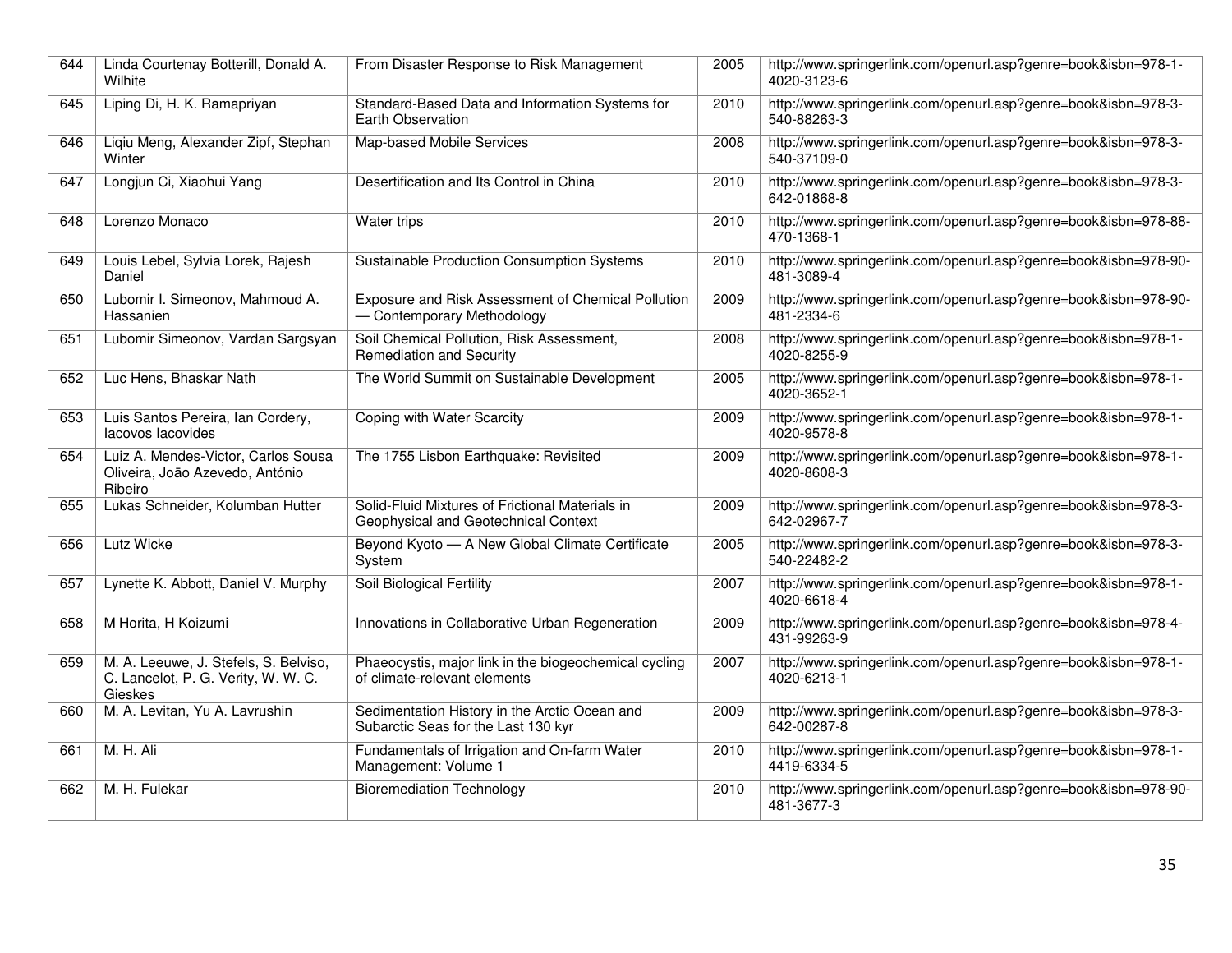| 663 | M. Monirul Qader Mirza                                       | The Ganges Water Diversion: Environmental Effects<br>and Implications                     | 2005 | http://www.springerlink.com/openurl.asp?genre=book&isbn=978-1-<br>4020-2479-5 |
|-----|--------------------------------------------------------------|-------------------------------------------------------------------------------------------|------|-------------------------------------------------------------------------------|
| 664 | M. Thangarajan                                               | Groundwater                                                                               | 2007 | http://www.springerlink.com/openurl.asp?genre=book&isbn=978-1-<br>4020-5728-1 |
| 665 | Maarten Hooijberg                                            | <b>Geometrical Geodesy</b>                                                                | 2008 | http://www.springerlink.com/openurl.asp?genre=book&isbn=978-3-<br>540-25449-2 |
| 666 | Madan Kumar Jha                                              | Natural and Anthropogenic Disasters                                                       | 2010 | http://www.springerlink.com/openurl.asp?genre=book&isbn=978-90-<br>481-2497-8 |
| 667 | Maik Netzband, William L. Stefanov,<br>Charles Redman        | Applied Remote Sensing for Urban Planning,<br>Governance and Sustainability               | 2007 | http://www.springerlink.com/openurl.asp?genre=book&isbn=978-3-<br>540-25546-8 |
| 668 | Maithili Sharan, Sethu Raman                                 | Atmospheric and Oceanic                                                                   | 2007 | http://www.springerlink.com/openurl.asp?genre=book&isbn=978-3-<br>7643-8492-0 |
| 669 | Malgorzata K. Sneve, Mikhail F.<br>Kiselev                   | Challenges in Radiation Protection and Nuclear<br>Safety Regulation of the Nuclear Legacy | 2008 | http://www.springerlink.com/openurl.asp?genre=book&isbn=978-1-<br>4020-8633-5 |
| 670 | Mamdouh R. Gadallah, Ray Fisher                              | <b>Exploration Geophysics</b>                                                             | 2009 | http://www.springerlink.com/openurl.asp?genre=book&isbn=978-3-<br>540-85159-2 |
| 671 | Mamdouh Shahin                                               | Water Resources and Hydrometeorology of the Arab<br>Region                                | 2007 | http://www.springerlink.com/openurl.asp?genre=book&isbn=978-1-<br>4020-4577-6 |
| 672 | Manfred M. Fischer                                           | Innovation, Networks, and Knowledge Spillovers                                            | 2006 | http://www.springerlink.com/openurl.asp?genre=book&isbn=978-3-<br>540-35980-7 |
| 673 | <b>Manfred Mudelsee</b>                                      | <b>Climate Time Series Analysis</b>                                                       | 2010 | http://www.springerlink.com/openurl.asp?genre=book&isbn=978-90-<br>481-9481-0 |
| 674 | Mannava V. K. Sivakumar, James<br>Hansen                     | <b>Climate Prediction and Agriculture</b>                                                 | 2007 | http://www.springerlink.com/openurl.asp?genre=book&isbn=978-3-<br>540-44649-1 |
| 675 | Mannava V. K. Sivakumar, Ndegwa<br>Ndiang'ui                 | Climate and Land Degradation                                                              | 2007 | http://www.springerlink.com/openurl.asp?genre=book&isbn=978-3-<br>540-72437-7 |
| 676 | Mannava V. K. Sivakumar, Raymond<br>P. Motha                 | Managing Weather and Climate Risks in Agriculture                                         | 2007 | http://www.springerlink.com/openurl.asp?genre=book&isbn=978-3-<br>540-72744-6 |
| 677 | Mannava V.K. Sivakumar, Raymond<br>P. Motha, Haripada P. Das | Natural Disasters and Extreme Events in Agriculture                                       | 2005 | http://www.springerlink.com/openurl.asp?genre=book&isbn=978-3-<br>540-22490-7 |
| 678 | Marc Pansu, Jacques Gautheyrou                               | Handbook of Soil Analysis                                                                 | 2006 | http://www.springerlink.com/openurl.asp?genre=book&isbn=978-3-<br>540-31210-9 |
| 679 | <b>Marcel Leroux</b>                                         | Global Warming - Myth or Reality?                                                         | 2005 | http://www.springerlink.com/openurl.asp?genre=book&isbn=978-3-<br>540-23909-3 |
| 680 | Marco Grasso                                                 | Justice in Funding Adaptation under the International<br>Climate Change Regime            | 2010 | http://www.springerlink.com/openurl.asp?genre=book&isbn=978-90-<br>481-3438-0 |
| 681 | Marco Keiner                                                 | The Future of Sustainability                                                              | 2006 | http://www.springerlink.com/openurl.asp?genre=book&isbn=978-1-<br>4020-4734-3 |
| 682 | Marco Mucciarelli, Marijan Herak,<br>John Cassidy            | Increasing Seismic Safety by Combining Engineering<br>Technologies and Seismological Data | 2009 | http://www.springerlink.com/openurl.asp?genre=book&isbn=978-1-<br>4020-9194-0 |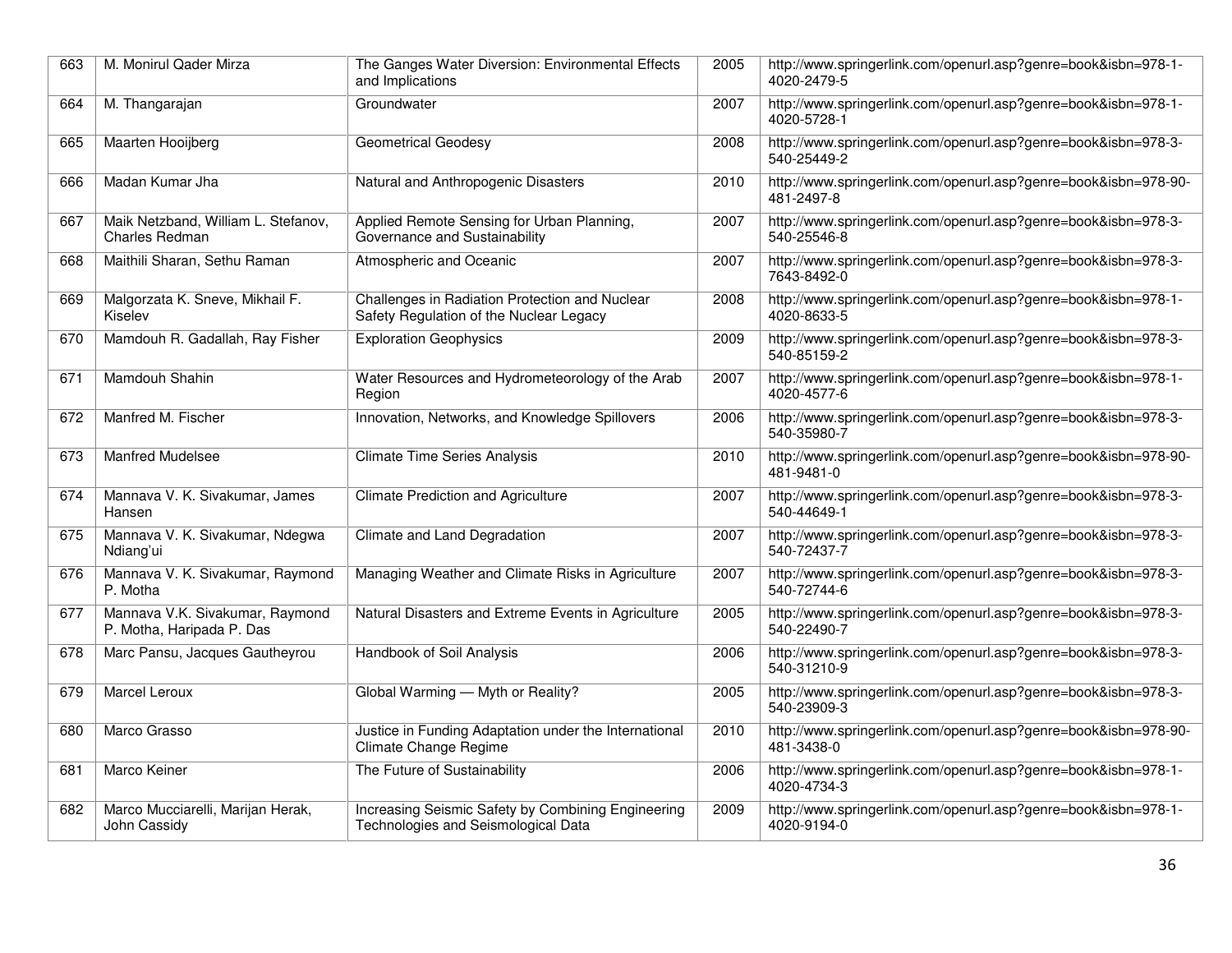| 683 | Marco Painho, Maribel Yasmina<br>Santos, Hardy Pundt                                                     | Geospatial Thinking                                                     | 2010 | http://www.springerlink.com/openurl.asp?genre=book&isbn=978-3-<br>642-12325-2 |
|-----|----------------------------------------------------------------------------------------------------------|-------------------------------------------------------------------------|------|-------------------------------------------------------------------------------|
| 684 | Maria Eugenia Ibarrarán, Roy Boyd                                                                        | Hacia el futuro                                                         | 2006 | http://www.springerlink.com/openurl.asp?genre=book&isbn=978-1-<br>4020-4770-1 |
| 685 | Marina Alberti                                                                                           | Advances in Urban Ecology                                               | 2008 | http://www.springerlink.com/openurl.asp?genre=book&isbn=978-0-<br>387-75509-0 |
| 686 | Mario A. Gomarasca                                                                                       | <b>Basics of Geomatics</b>                                              | 2009 | http://www.springerlink.com/openurl.asp?genre=book&isbn=978-1-<br>4020-9013-4 |
| 687 | <b>Marion Hersh</b>                                                                                      | Mathematical Modelling for Sustainable Development                      | 2006 | http://www.springerlink.com/openurl.asp?genre=book&isbn=978-3-<br>540-24216-1 |
| 688 | Mark A. Cochrane                                                                                         | <b>Tropical Fire Ecology</b>                                            | 2009 | http://www.springerlink.com/openurl.asp?genre=book&isbn=978-3-<br>540-77380-1 |
| 689 | Mark A. Sutton, Stefan Reis,<br>Samantha M.H. Baker                                                      | Atmospheric Ammonia                                                     | 2009 | http://www.springerlink.com/openurl.asp?genre=book&isbn=978-1-<br>4020-9120-9 |
| 690 | Mark B. Bush, John R. Flenley                                                                            | Tropical Rainforest Responses to Climatic Change                        | 2007 | http://www.springerlink.com/openurl.asp?genre=book&isbn=978-3-<br>540-23908-6 |
| 691 | Mark N. Berdichevsky, Vladimir I.<br>Dmitriev                                                            | Models and Methods of Magnetotellurics                                  | 2008 | http://www.springerlink.com/openurl.asp?genre=book&isbn=978-3-<br>540-77811-0 |
| 692 | Markus J Aschwanden                                                                                      | Physics of the Solar Corona                                             | 2005 | http://www.springerlink.com/openurl.asp?genre=book&isbn=978-3-<br>540-30765-5 |
| 693 | Markus Jobst                                                                                             | Preservation in Digital Cartography                                     | 2010 | http://www.springerlink.com/openurl.asp?genre=book&isbn=978-3-<br>642-12732-8 |
| 694 | Markus Jochum, Raghu Murtugudde                                                                          | Physical Oceanography                                                   | 2006 | http://www.springerlink.com/openurl.asp?genre=book&isbn=978-0-<br>387-30261-4 |
| 695 | Markus Leibenath, Ewa Korcelli-<br>Olejniczak, Robert Knippschild                                        | Cross-border Governance and Sustainable Spatial<br>Development          | 2008 | http://www.springerlink.com/openurl.asp?genre=book&isbn=978-3-<br>540-79243-7 |
| 696 | Markus Neteler, Helena Mitasova                                                                          | Open Source GIS                                                         | 2008 | http://www.springerlink.com/openurl.asp?genre=book&isbn=978-0-<br>387-35767-6 |
| 697 | Markus Stoffel, Michelle<br>Bollschweiler, David R. Butler, Brian<br>H. Luckman                          | Tree Rings and Natural Hazards                                          | 2010 | http://www.springerlink.com/openurl.asp?genre=book&isbn=978-90-<br>481-8735-5 |
| 698 | Martha K. Savage, David A.<br>Rhoades, Euan G. C. Smith, Matthew<br>C. Gerstenberger, David Vere-Jones   | Seismogenesis and Earthquake Forecasting: The<br>Frank Evison Volume II | 2010 | http://www.springerlink.com/openurl.asp?genre=book&isbn=978-3-<br>0346-0499-4 |
| 699 | <b>Martin Beniston</b>                                                                                   | Climatic Change and its Impacts                                         | 2005 | http://www.springerlink.com/openurl.asp?genre=book&isbn=978-1-<br>4020-2345-3 |
| 700 | Martin C. Th. Scholten, Edwin M.<br>Foekema, Henno P. Dokkum,<br>Nicolaas H.B.M. Kaag, Robbert G.<br>Jak | Eutrophication Management and Ecotoxicology                             | 2005 | http://www.springerlink.com/openurl.asp?genre=book&isbn=978-3-<br>540-22210-1 |
| 701 | Martin Gade, Heinrich Hühnerfuss,<br>Gerald M. Korenowski                                                | Marine Surface Films                                                    | 2006 | http://www.springerlink.com/openurl.asp?genre=book&isbn=978-3-<br>540-33270-1 |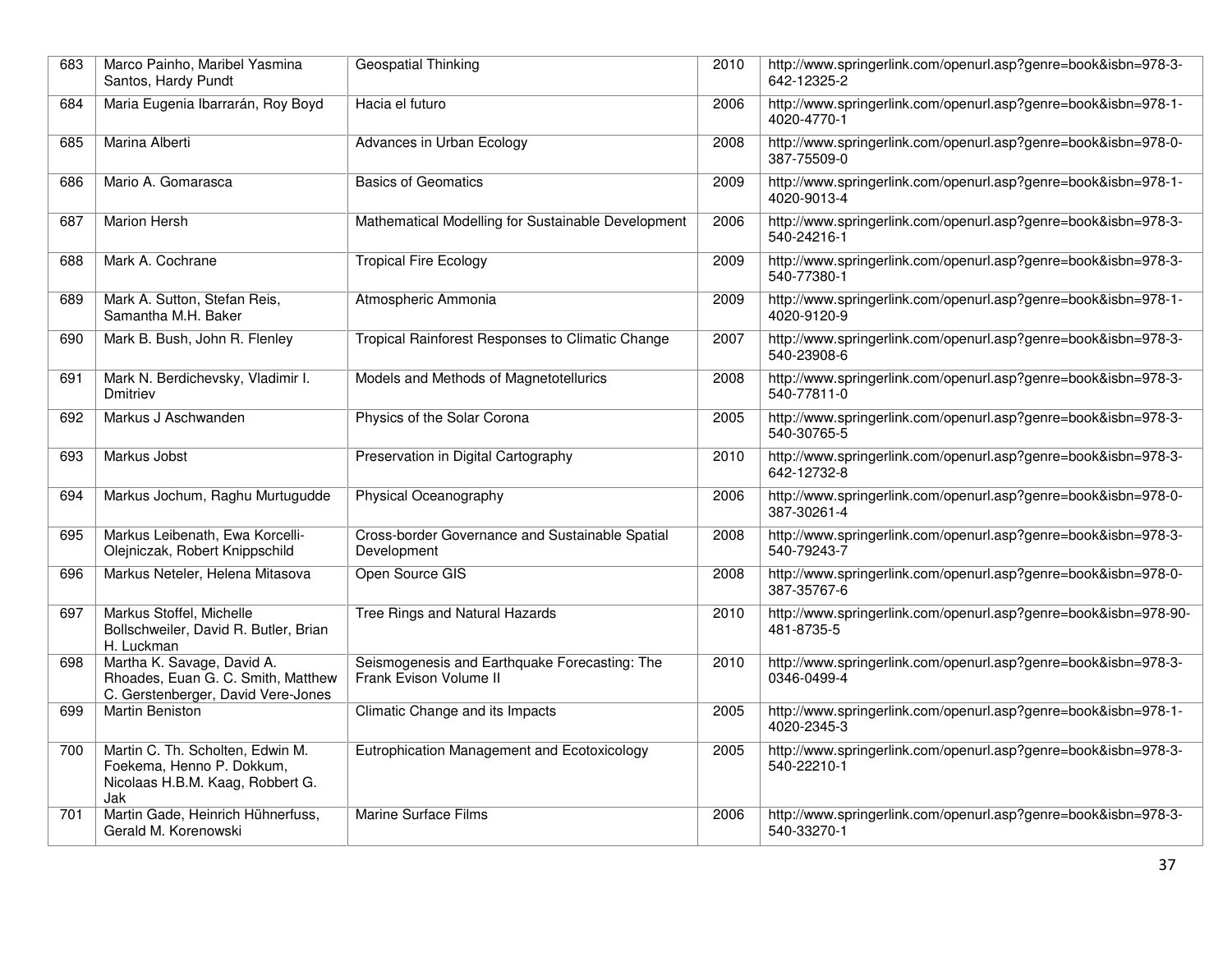| 702 | Martin H. Trauth                                           | MATLAB® Recipes for Earth Sciences                                   | 2006 | http://www.springerlink.com/openurl.asp?genre=book&isbn=978-3-<br>540-27983-9 |
|-----|------------------------------------------------------------|----------------------------------------------------------------------|------|-------------------------------------------------------------------------------|
| 703 | Martin H. Trauth                                           | MATLAB® Recipes for Earth Sciences                                   | 2007 | http://www.springerlink.com/openurl.asp?genre=book&isbn=978-3-<br>540-72748-4 |
| 704 | Martin H. Trauth                                           | MATLAB® Recipes for Earth Sciences                                   | 2010 | http://www.springerlink.com/openurl.asp?genre=book&isbn=978-3-<br>642-12761-8 |
| 705 | <b>Martin Hocking</b>                                      | Air Quality in Airplane Cabins and Similar Enclosed<br>Spaces        | 2005 | http://www.springerlink.com/openurl.asp?genre=book&isbn=978-3-<br>540-25019-7 |
| 706 | Martin Paegelow, María Teresa<br>Camacho Olmedo            | Modelling Environmental Dynamics                                     | 2008 | http://www.springerlink.com/openurl.asp?genre=book&isbn=978-3-<br>540-68489-3 |
| 707 | <b>Márton Veress</b>                                       | <b>Karst Environments</b>                                            | 2010 | http://www.springerlink.com/openurl.asp?genre=book&isbn=978-90-<br>481-3549-3 |
| 708 | Mary Beth Adams, David R. DeWalle,<br>John L. Hom          | The Fernow Watershed Acidification Study                             | 2006 | http://www.springerlink.com/openurl.asp?genre=book&isbn=978-1-<br>4020-4614-8 |
| 709 | Maryke van Staden, Francesco<br>Musco                      | Local Governments and Climate Change                                 | 2010 | http://www.springerlink.com/openurl.asp?genre=book&isbn=978-1-<br>4020-9530-6 |
| 710 | Mathew Kurian, Patricia McCarney                           | Peri-urban Water and Sanitation Services                             | 2010 | http://www.springerlink.com/openurl.asp?genre=book&isbn=978-90-<br>481-9424-7 |
| 711 | Matthias Jakob, Oldrich Hungr                              | Debris-flow Hazards and Related Phenomena                            | 2005 | http://www.springerlink.com/openurl.asp?genre=book&isbn=978-3-<br>540-20726-9 |
| 712 | Matti Leppäranta                                           | The Drift of Sea Ice                                                 | 2005 | http://www.springerlink.com/openurl.asp?genre=book&isbn=978-3-<br>540-40881-9 |
| 713 | Matti Leppäranta, Kai Myrberg                              | Physical Oceanography of the Baltic Sea                              | 2009 | http://www.springerlink.com/openurl.asp?genre=book&isbn=978-3-<br>540-79702-9 |
| 714 | Maurice L. Schwartz                                        | Encyclopedia of Coastal Science                                      | 2005 | http://www.springerlink.com/openurl.asp?genre=book&isbn=978-1-<br>4020-1903-6 |
| 715 | Max Wisshak                                                | High-Latitude Bioerosion: The Kosterfjord Experiment                 | 2006 | http://www.springerlink.com/openurl.asp?genre=book&isbn=978-3-<br>540-36848-9 |
| 716 | Max Wisshak, Leif Tapanila                                 | <b>Current Developments in Bioerosion</b>                            | 2008 | http://www.springerlink.com/openurl.asp?genre=book&isbn=978-3-<br>540-77597-3 |
| 717 | Mekonnen Gebremichael, Faisal<br>Hossain                   | Satellite Rainfall Applications for Surface Hydrology                | 2010 | http://www.springerlink.com/openurl.asp?genre=book&isbn=978-90-<br>481-2914-0 |
| 718 | Melanie J. Leng                                            | Isotopes in Palaeoenvironmental Research                             | 2006 | http://www.springerlink.com/openurl.asp?genre=book&isbn=978-1-<br>4020-2503-7 |
| 719 | Mervyn S. Paterson, Teng-fong<br>Wong                      | Experimental Rock Deformation - The Brittle Field                    | 2005 | http://www.springerlink.com/openurl.asp?genre=book&isbn=978-3-<br>540-24023-5 |
| 720 | <b>Michael Ainslie</b>                                     | Principles of Sonar Performance Modelling                            | 2010 | http://www.springerlink.com/openurl.asp?genre=book&isbn=978-3-<br>540-87661-8 |
| 721 | Michael Bell, Solmaz Haji<br>Hosseinloo, Urszula Kanturska | Security and Environmental Sustainability of<br>Multimodal Transport | 2010 | http://www.springerlink.com/openurl.asp?genre=book&isbn=978-90-<br>481-8561-0 |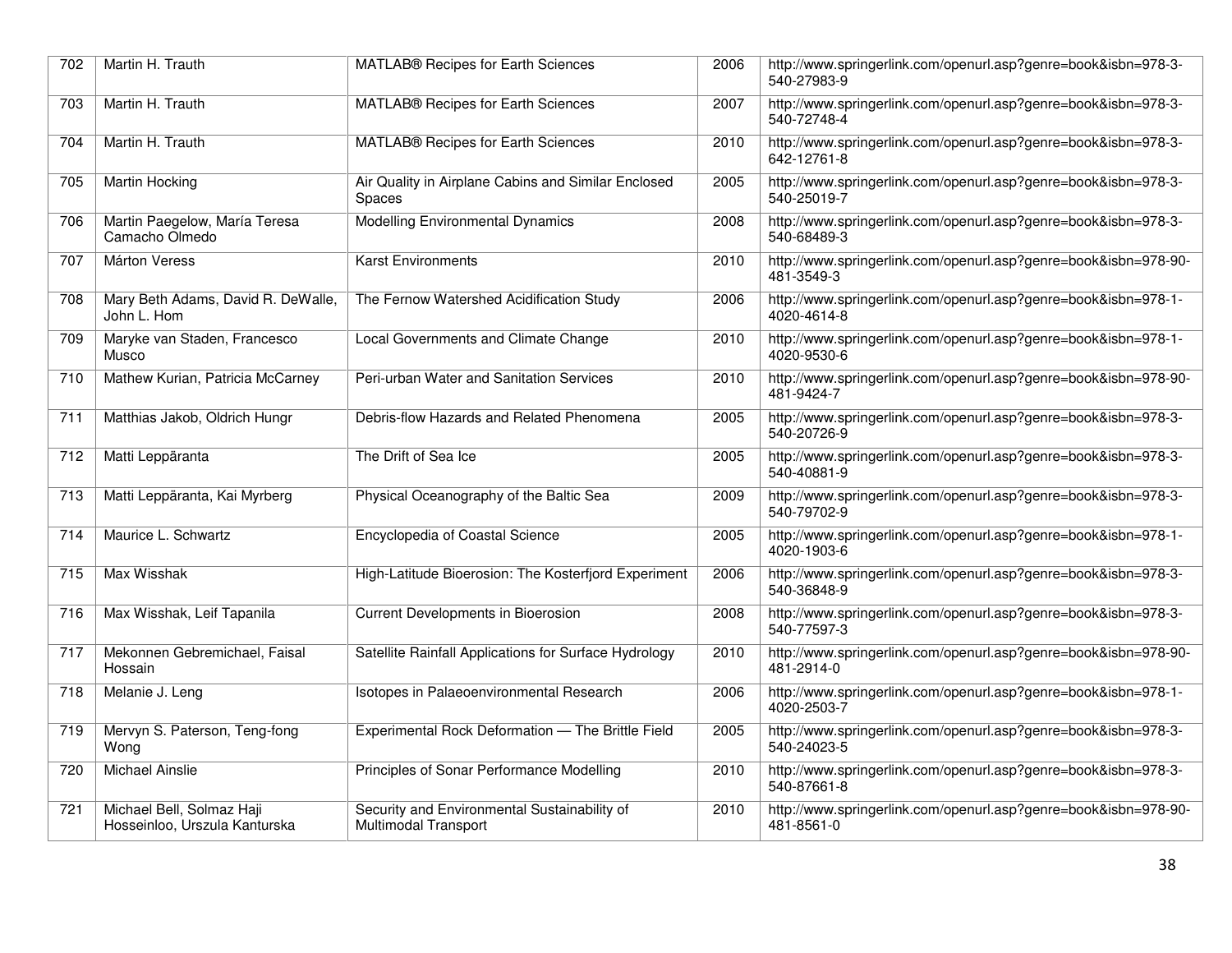| 722 | Michael C. Sukop, Daniel T. Thorne                                           | Lattice Boltzmann Modeling                                           | 2006 | http://www.springerlink.com/openurl.asp?genre=book&isbn=978-3-<br>540-27981-5 |
|-----|------------------------------------------------------------------------------|----------------------------------------------------------------------|------|-------------------------------------------------------------------------------|
| 723 | Michael D. Annable, Maria<br>Teodorescu, Petr Hlavinek, Ludo<br><b>Diels</b> | Methods and Techniques for Cleaning-up<br><b>Contaminated Sites</b>  | 2008 | http://www.springerlink.com/openurl.asp?genre=book&isbn=978-1-<br>4020-6873-7 |
| 724 | Michael D. Max, Arthur H. Johnson,<br>William P. Dillon                      | Economic Geology of Natural Gas Hydrate                              | 2006 | http://www.springerlink.com/openurl.asp?genre=book&isbn=978-1-<br>4020-3971-3 |
| 725 | Michael G Sideris                                                            | Observing our Changing Earth                                         | 2008 | http://www.springerlink.com/openurl.asp?genre=book&isbn=978-3-<br>540-85425-8 |
| 726 | Michael Gaft, Renata Reisfeld,<br>Gérard Panczer                             | Modern Luminescence Spectroscopy of Minerals and<br>Materials        | 2005 | http://www.springerlink.com/openurl.asp?genre=book&isbn=978-3-<br>540-21918-7 |
| 727 | Michael H. Freitas                                                           | <b>Engineering Geology</b>                                           | 2009 | http://www.springerlink.com/openurl.asp?genre=book&isbn=978-3-<br>540-29249-4 |
| 728 | Michael J. Manfredo                                                          | Who Cares About Wildlife?                                            | 2008 | http://www.springerlink.com/openurl.asp?genre=book&isbn=978-0-<br>387-77038-3 |
| 729 | Michael N. Fardis                                                            | Advances in Performance-Based Earthquake<br>Engineering              | 2010 | http://www.springerlink.com/openurl.asp?genre=book&isbn=978-90-<br>481-8745-4 |
| 730 | Michael P. Peterson                                                          | International Perspectives on Maps and the Internet                  | 2008 | http://www.springerlink.com/openurl.asp?genre=book&isbn=978-3-<br>540-72028-7 |
| 731 | Michael S. Wenk                                                              | The European Union's Eco-Management and Audit<br>Scheme (EMAS)       | 2005 | http://www.springerlink.com/openurl.asp?genre=book&isbn=978-1-<br>4020-3212-7 |
| 732 | Michael Schmidt, Elsa João, Eike<br>Albrecht                                 | Implementing Strategic Environmental Assessment                      | 2005 | http://www.springerlink.com/openurl.asp?genre=book&isbn=978-3-<br>540-20562-3 |
| 733 | Michael Schmidt, John Glasson, Lars<br>Emmelin, Hendrike Helbron             | Standards and Thresholds for Impact Assessment                       | 2008 | http://www.springerlink.com/openurl.asp?genre=book&isbn=978-3-<br>540-31140-9 |
| 734 | Michel Capderou                                                              | <b>Satellites</b>                                                    | 2005 | http://www.springerlink.com/openurl.asp?genre=book&isbn=978-2-<br>287-21317-5 |
| 735 | Michel De Lara, Luc Doyen                                                    | Sustainable Management of Natural Resources                          | 2008 | http://www.springerlink.com/openurl.asp?genre=book&isbn=978-3-<br>540-79073-0 |
| 736 | <b>Michel Maurette</b>                                                       | Micrometeorites and the Mysteries of Our Origins                     | 2006 | http://www.springerlink.com/openurl.asp?genre=book&isbn=978-3-<br>540-25816-2 |
| 737 | Michelle Norris, Declan Redmond                                              | Housing Contemporary Ireland                                         | 2007 | http://www.springerlink.com/openurl.asp?genre=book&isbn=978-1-<br>4020-5673-4 |
| 738 | Mihail Garevski, Atilla Ansal                                                | Earthquake Engineering in Europe                                     | 2010 | http://www.springerlink.com/openurl.asp?genre=book&isbn=978-90-<br>481-9543-5 |
| 739 | Mihalis Lazaridis, Ian Colbeck                                               | Human Exposure to Pollutants via Dermal Absorption<br>and Inhalation | 2010 | http://www.springerlink.com/openurl.asp?genre=book&isbn=978-90-<br>481-8662-4 |
| 740 | <b>Mike Alexander</b>                                                        | Management Planning for Nature Conservation                          | 2008 | http://www.springerlink.com/openurl.asp?genre=book&isbn=978-1-<br>4020-6580-4 |
| 741 | Mikhail Kozlov, Elena Zvereva, Vitali<br>Zverev                              | Impacts of Point Polluters on Terrestrial Biota                      | 2009 | http://www.springerlink.com/openurl.asp?genre=book&isbn=978-90-<br>481-2466-4 |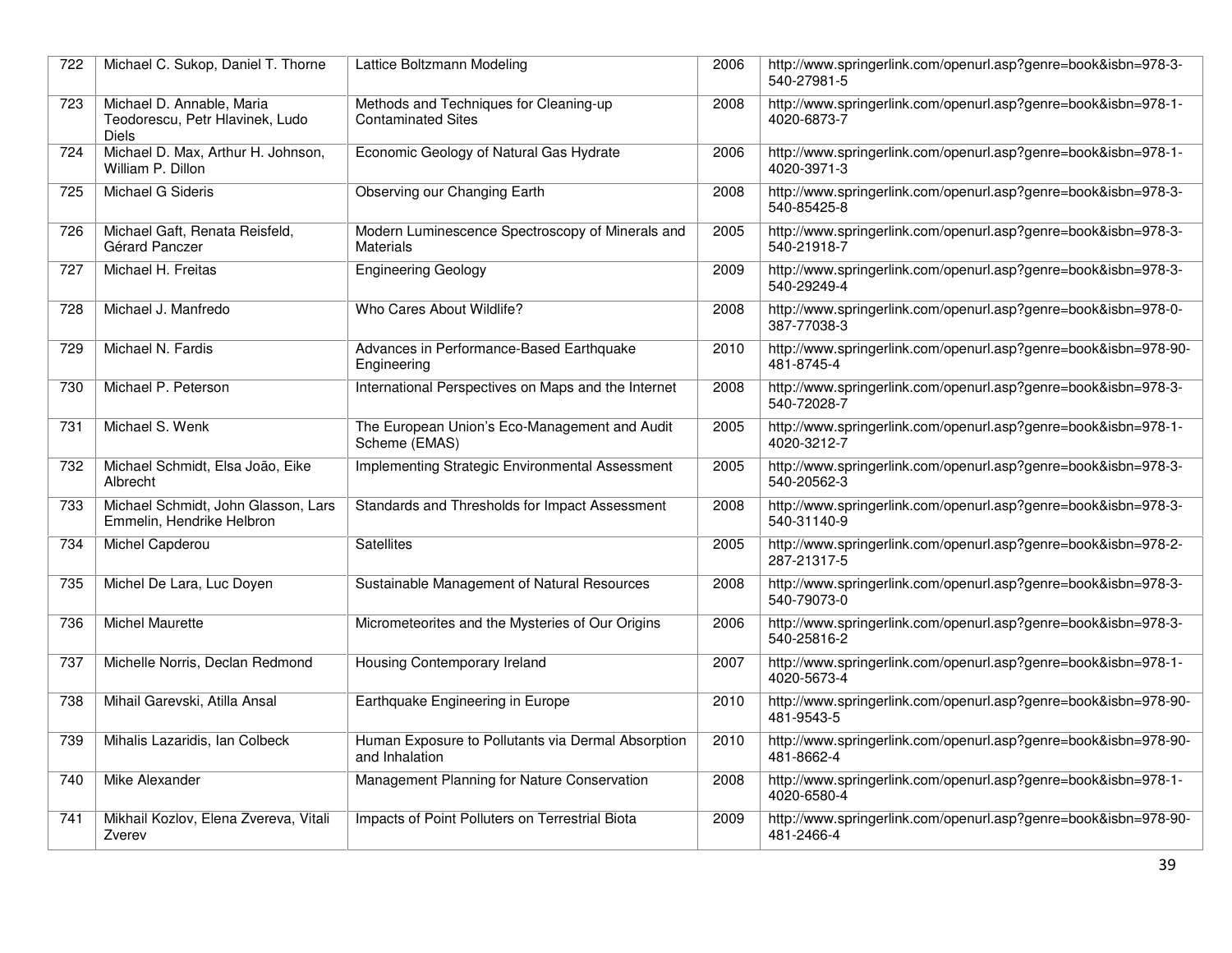| 742 | Milan Konecny, Sisi Zlatanova,<br>Temenoujka L. Bandrova                          | Geographic Information and Cartography for Risk and<br><b>Crisis Management</b>                                                  | 2010 | http://www.springerlink.com/openurl.asp?genre=book&isbn=978-3-<br>642-03441-1 |
|-----|-----------------------------------------------------------------------------------|----------------------------------------------------------------------------------------------------------------------------------|------|-------------------------------------------------------------------------------|
| 743 | <b>Miles McPhee</b>                                                               | Air-Ice-Ocean Interaction                                                                                                        | 2008 | http://www.springerlink.com/openurl.asp?genre=book&isbn=978-0-<br>387-78334-5 |
| 744 | <b>Milutin Srbulov</b>                                                            | Geotechnical Earthquake Engineering                                                                                              | 2009 | http://www.springerlink.com/openurl.asp?genre=book&isbn=978-1-<br>4020-8683-0 |
| 745 | <b>Milutin Srbulov</b>                                                            | <b>Ground Vibration Engineering</b>                                                                                              | 2010 | http://www.springerlink.com/openurl.asp?genre=book&isbn=978-90-<br>481-9081-2 |
| 746 | Ming-ko Woo                                                                       | Cold Region Atmospheric and Hydrologic Studies.<br>The Mackenzie GEWEX Experience                                                | 2008 | http://www.springerlink.com/openurl.asp?genre=book&isbn=978-3-<br>540-73935-7 |
| 747 | Ming-ko Woo                                                                       | Cold Region Atmospheric and Hydrologic Studies.<br>The Mackenzie GEWEX Experience                                                | 2008 | http://www.springerlink.com/openurl.asp?genre=book&isbn=978-3-<br>540-74927-1 |
| 748 | Miroslava Václavíková, Ksenija<br>Vitale, Georgios P. Gallios, Lucia<br>Ivaničová | Water Treatment Technologies for the Removal of<br><b>High-Toxicity Pollutants</b>                                               | 2010 | http://www.springerlink.com/openurl.asp?genre=book&isbn=978-90-<br>481-3495-3 |
| 749 | Mitja Brilly                                                                      | Hydrological Processes of the Danube River Basin                                                                                 | 2010 | http://www.springerlink.com/openurl.asp?genre=book&isbn=978-90-<br>481-3422-9 |
| 750 | Mohammed K. Zaidi                                                                 | Wastewater Reuse-Risk Assessment, Decision-<br>Making and Environmental Security                                                 | 2007 | http://www.springerlink.com/openurl.asp?genre=book&isbn=978-1-<br>4020-6026-7 |
| 751 | Mohsen Manutchehr-Danai                                                           | Dictionary of Gems and Gemology                                                                                                  | 2005 | http://www.springerlink.com/openurl.asp?genre=book&isbn=978-3-<br>540-23970-3 |
| 752 | Mohsen Manutchehr-Danai                                                           | Dictionary of Gems and Gemology                                                                                                  | 2009 | http://www.springerlink.com/openurl.asp?genre=book&isbn=978-3-<br>540-72795-8 |
| 753 | Molly E. Brown                                                                    | Famine Early Warning Systems and Remote Sensing<br>Data                                                                          | 2008 | http://www.springerlink.com/openurl.asp?genre=book&isbn=978-3-<br>540-75367-4 |
| 754 | Monika Sester, Lars Bernard, Volker<br>Paelke                                     | Advances in GIScience                                                                                                            | 2009 | http://www.springerlink.com/openurl.asp?genre=book&isbn=978-3-<br>642-00317-2 |
| 755 | Muriel Gargaud, Bernard Barbier,<br>Hervé Martin, Jacques Reisse                  | Lectures in Astrobiology                                                                                                         | 2005 | http://www.springerlink.com/openurl.asp?genre=book&isbn=978-3-<br>540-22315-3 |
| 756 | Muriel Gargaud, Hervé Martin,<br>Philippe Claeys                                  | Lectures in Astrobiology                                                                                                         | 2007 | http://www.springerlink.com/openurl.asp?genre=book&isbn=978-3-<br>540-33692-1 |
| 757 | Mustafa M. Aral                                                                   | Environmental Modeling and Health Risk Analysis<br>(Acts/Risk)                                                                   | 2010 | http://www.springerlink.com/openurl.asp?genre=book&isbn=978-90-<br>481-8607-5 |
| 758 | Mwinyikione Mwinyihija                                                            | Ecotoxicological Diagnosis in the Tanning Industry                                                                               | 2010 | http://www.springerlink.com/openurl.asp?genre=book&isbn=978-1-<br>4419-6265-2 |
| 759 | N. H. Ravindranath, Madelene<br>Ostwald                                           | Carbon Inventory Methods Handbook for<br>Greenhouse Gas Inventory, Carbon Mitigation and<br><b>Roundwood Production Projects</b> | 2007 | http://www.springerlink.com/openurl.asp?genre=book&isbn=978-1-<br>4020-6546-0 |
| 760 | Nan Chai                                                                          | Sustainability Performance Evaluation System in<br>Government                                                                    | 2009 | http://www.springerlink.com/openurl.asp?genre=book&isbn=978-90-<br>481-3011-5 |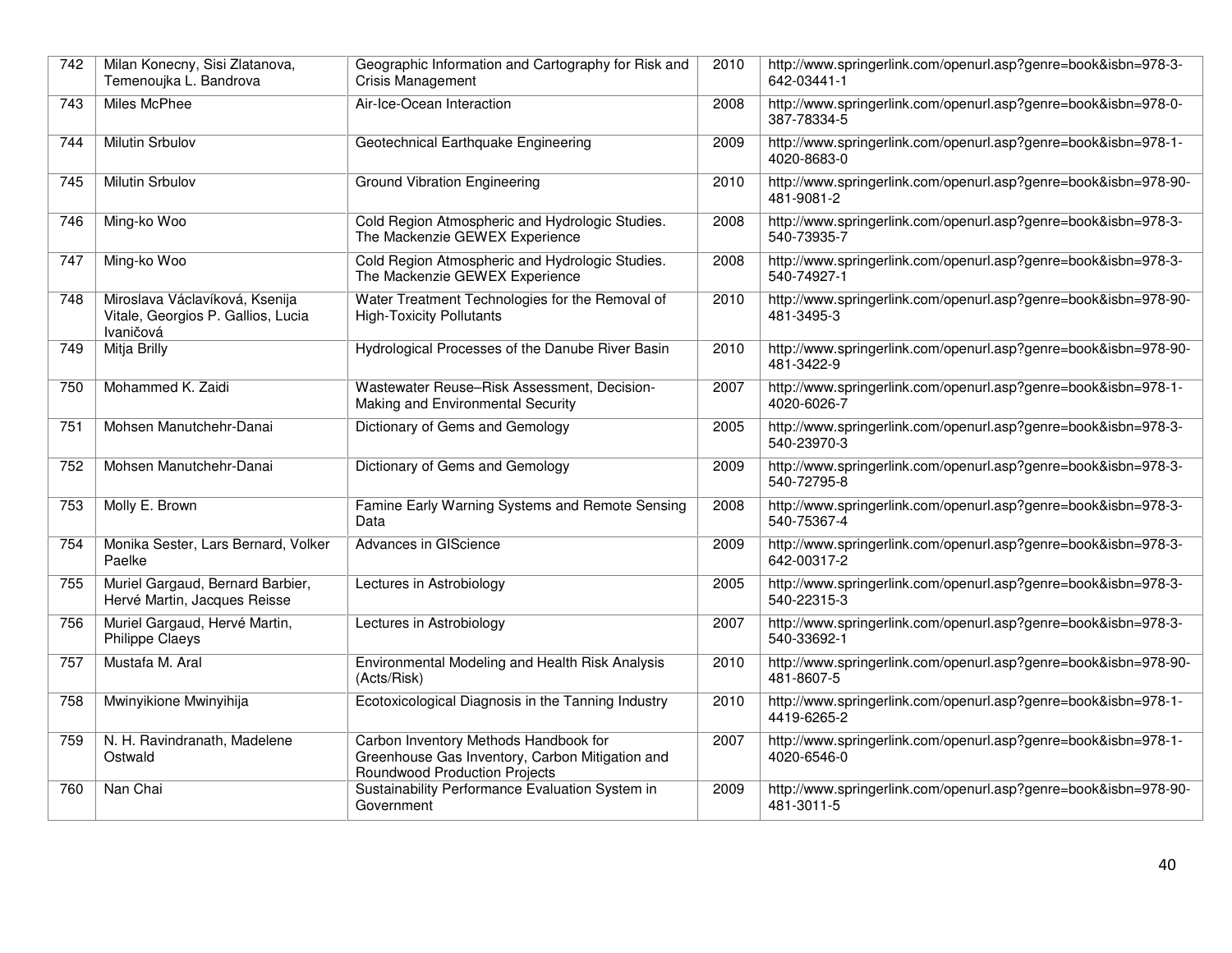| 761 | Nancy Hoalst-Pullen, Mark W.<br>Patterson                                                         | Geospatial Technologies in Environmental<br>Management                                                                             | 2010 | http://www.springerlink.com/openurl.asp?genre=book&isbn=978-90-<br>481-9524-4 |
|-----|---------------------------------------------------------------------------------------------------|------------------------------------------------------------------------------------------------------------------------------------|------|-------------------------------------------------------------------------------|
| 762 | Neil L. Rose                                                                                      | Lochnagar: The Natural History of a Mountain Lake                                                                                  | 2007 | http://www.springerlink.com/openurl.asp?genre=book&isbn=978-1-<br>4020-3900-3 |
| 763 | Nelson Marmiroli, Borys Samotokin,<br>Marta Marmiroli                                             | Advanced Science and Technology for Biological<br>Decontamination of Sites Affected by Chemical and<br>Radiological Nuclear Agents | 2007 | http://www.springerlink.com/openurl.asp?genre=book&isbn=978-1-<br>4020-5518-8 |
| 764 | Nemesio M. Pérez, Sergio Gurrieri,<br>Chi-Yu King, Yuri Taran                                     | Terrestrial Fluids, Earthquakes and Volcanoes: The<br>Hiroshi Wakita Volume II                                                     | 2008 | http://www.springerlink.com/openurl.asp?genre=book&isbn=978-3-<br>7643-8719-8 |
| 765 | Nemesio M. Pérez, Sergio Gurrieri,<br>Chi-Yu King, Yuri Taran                                     | Terrestrial Fluids, Earthquakes and Volcanoes: The<br>Hiroshi Wakita Volume III                                                    | 2008 | http://www.springerlink.com/openurl.asp?genre=book&isbn=978-3-<br>7643-8737-2 |
| 766 | Nicholas Pinter, Grenerczy Gyula,<br>John Weber, Seth Stein, Damir<br>Medak                       | The Adria Microplate: GPS Geodesy, Tectonics and<br>Hazards                                                                        | 2006 | http://www.springerlink.com/openurl.asp?genre=book&isbn=978-1-<br>4020-4233-1 |
| 767 | <b>Nick Harvey</b>                                                                                | Global Change and Integrated Coastal Management                                                                                    | 2006 | http://www.springerlink.com/openurl.asp?genre=book&isbn=978-1-<br>4020-3627-9 |
| 768 | Nicola Pirrone, Kathryn R. Mahaffey                                                               | Dynamics of Mercury Pollution on Regional and<br>Global Scales:                                                                    | 2005 | http://www.springerlink.com/openurl.asp?genre=book&isbn=978-0-<br>387-24493-8 |
| 769 | Niki Evelpidou, Tomás Figueiredo,<br>Francesco Mauro, Vahap Tecim,<br>Andreas Vassilopoulos       | Natural Heritage from East to West                                                                                                 | 2010 | http://www.springerlink.com/openurl.asp?genre=book&isbn=978-3-<br>642-01576-2 |
| 770 | Nikolai Filatov, Ola M. Johannessen,<br>Dmitry Pozdnyakov, Leonid P.<br>Bobylev, Lasse Pettersson | White Sea                                                                                                                          | 2005 | http://www.springerlink.com/openurl.asp?genre=book&isbn=978-3-<br>540-20541-8 |
| 771 | Nikolaus Froitzheim, Stefan M.<br>Schmid                                                          | Orogenic Processes in the Alpine Collision Zone                                                                                    | 2009 | http://www.springerlink.com/openurl.asp?genre=book&isbn=978-3-<br>7643-9951-1 |
| 772 | Nobuo Mimura                                                                                      | Asia-Pacific Coasts and Their Management                                                                                           | 2008 | http://www.springerlink.com/openurl.asp?genre=book&isbn=978-1-<br>4020-3626-2 |
| 773 | Nolberto Munier                                                                                   | Introduction to Sustainability                                                                                                     | 2005 | http://www.springerlink.com/openurl.asp?genre=book&isbn=978-1-<br>4020-3556-2 |
| 774 | Nora Noffke                                                                                       | Geobiology                                                                                                                         | 2010 | http://www.springerlink.com/openurl.asp?genre=book&isbn=978-3-<br>642-12771-7 |
| 775 | Norman J. Rosenberg                                                                               | A Biomass Future for the North American Great<br>Plains                                                                            | 2007 | http://www.springerlink.com/openurl.asp?genre=book&isbn=978-1-<br>4020-5600-0 |
| 776 | Norman J. Rosenberg, James A.<br>Edmonds                                                          | Climate Change Impacts for the Conterminous USA                                                                                    | 2005 | http://www.springerlink.com/openurl.asp?genre=book&isbn=978-1-<br>4020-3255-4 |
| 777 | Nuhu George Obaje                                                                                 | Geology and Mineral Resources of Nigeria                                                                                           | 2009 | http://www.springerlink.com/openurl.asp?genre=book&isbn=978-3-<br>540-92684-9 |
| 778 | Ó. Arnalds, H. Óskarsson, F. Bartoli,<br>P. Buurman, G. Stoops, E. García-<br>Rodeja              | Soils of Volcanic Regions in Europe                                                                                                | 2007 | http://www.springerlink.com/openurl.asp?genre=book&isbn=978-3-<br>540-48710-4 |
| 779 | Ola M. Johannessen, Vitaly Yu.<br>Alexandrov, Ivan Ye. Frolov, Stein                              | Remote Sensing of Sea Ice in the Northern Sea<br>Route                                                                             | 2007 | http://www.springerlink.com/openurl.asp?genre=book&isbn=978-3-<br>540-24448-6 |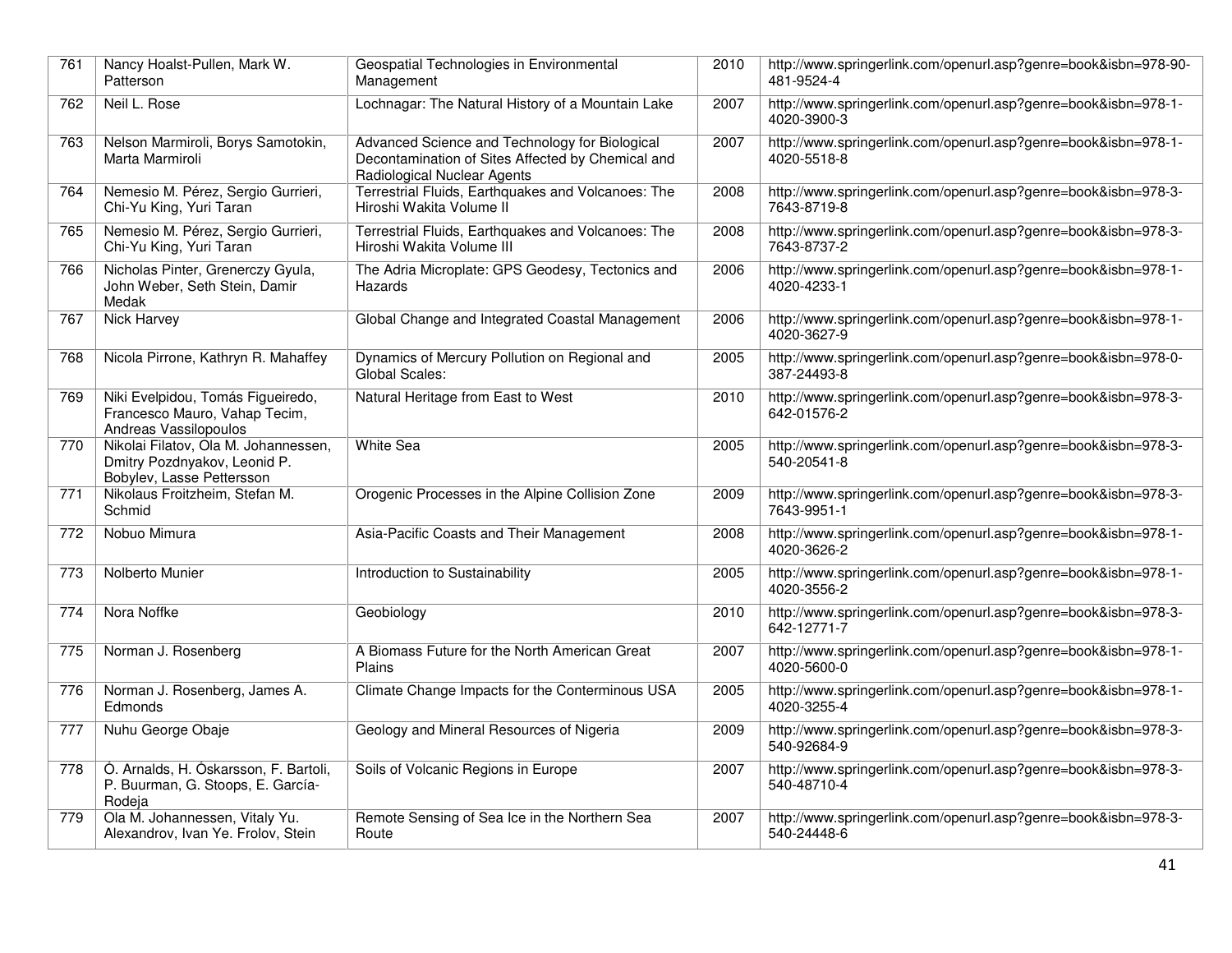|     | Sandven, Lasse H. Pettersson,<br>Leonid P. Bobylev, Kjell Kloster,<br>Vladimir G. Smirnov, Yevgeny U.<br>Mironov, Nikolay G. Babich                                                                                         |                                                                                      |      |                                                                               |
|-----|-----------------------------------------------------------------------------------------------------------------------------------------------------------------------------------------------------------------------------|--------------------------------------------------------------------------------------|------|-------------------------------------------------------------------------------|
| 780 | Ola M. Johannessen, Vladimir A.<br>Volkov, Lasse H. Pettersson, Vladimir<br>S. Maderich, Mark J. Zheleznyak,<br>Yongqi Gao, Leonid P. Bobylev,<br>Andrey V. Stepanov, Ivan A. Neelov,<br>Viktor P. Tishkov, Sven P. Nielsen | Radioactivity and Pollution in the Nordic Seas and<br><b>Arctic Region</b>           | 2010 | http://www.springerlink.com/openurl.asp?genre=book&isbn=978-3-<br>540-24232-1 |
| 781 | Olga Wälder                                                                                                                                                                                                                 | Mathematical Methods for Engineers and<br>Geoscientists                              | 2008 | http://www.springerlink.com/openurl.asp?genre=book&isbn=978-3-<br>540-75298-1 |
| 782 | Olivier Lacombe, François Roure,<br>Jérôme Lavé, Jaume Vergés                                                                                                                                                               | Thrust Belts and Foreland Basins                                                     | 2007 | http://www.springerlink.com/openurl.asp?genre=book&isbn=978-3-<br>540-69425-0 |
| 783 | Olle Selinus, Robert B. Finkelman,<br>Jose A. Centeno                                                                                                                                                                       | <b>Medical Geology</b>                                                               | 2010 | http://www.springerlink.com/openurl.asp?genre=book&isbn=978-90-<br>481-3429-8 |
| 784 | Olli Varis, Asit K. Biswas, Cecilia<br>Tortajada                                                                                                                                                                            | Management of Transboundary Rivers and Lakes                                         | 2008 | http://www.springerlink.com/openurl.asp?genre=book&isbn=978-3-<br>540-74926-4 |
| 785 | Onno Oncken, Guillermo Chong,<br>Gerhard Franz, Peter Giese, Hans-<br>Jürgen Götze, Victor A. Ramos,<br>Manfred R. Strecker, Peter Wigger                                                                                   | The Andes                                                                            | 2006 | http://www.springerlink.com/openurl.asp?genre=book&isbn=978-3-<br>540-24329-8 |
| 786 | P. Boule, D. W. Bahnemann, P. K. J.<br>Robertson                                                                                                                                                                            | Environmental Photochemistry Part II                                                 | 2005 | http://www.springerlink.com/openurl.asp?genre=book&isbn=978-3-<br>540-00269-7 |
| 787 | P. H. Liotta, David A. Mouat, William<br>G. Kepner, Judith M. Lancaster                                                                                                                                                     | Environmental Change and Human Security:<br>Recognizing and Acting on Hazard Impacts | 2008 | http://www.springerlink.com/openurl.asp?genre=book&isbn=978-1-<br>4020-8550-5 |
| 788 | P. J. Harries                                                                                                                                                                                                               | High-Resolution Approaches in Stratigraphic<br>Paleontology                          | 2008 | http://www.springerlink.com/openurl.asp?genre=book&isbn=978-1-<br>4020-1443-7 |
| 789 | P. Nicolopoulou-Stamati, L. Hens,<br>C.V. Howard                                                                                                                                                                            | Congenital Diseases and the Environment                                              | 2007 | http://www.springerlink.com/openurl.asp?genre=book&isbn=978-1-<br>4020-4830-2 |
| 790 | P. Nicolopoulou-Stamati, L. Hens,<br>C.V. Howard                                                                                                                                                                            | Environmental Health Impacts of Transport and<br>Mobility                            | 2005 | http://www.springerlink.com/openurl.asp?genre=book&isbn=978-1-<br>4020-4304-8 |
| 791 | P. Nicolopoulou-Stamati, L. Hens,<br>C.V. Howard                                                                                                                                                                            | Reproductive Health and the Environment                                              | 2007 | http://www.springerlink.com/openurl.asp?genre=book&isbn=978-1-<br>4020-4828-9 |
| 792 | Pall M. Rikhardsson, Martin Bennett,<br>Jan Jaap Bouma, Stefan Schaltegger                                                                                                                                                  | Implementing Environmental Management<br>Accounting: Status and Challenges           | 2005 | http://www.springerlink.com/openurl.asp?genre=book&isbn=978-1-<br>4020-3371-1 |
| 793 | Pamela Elizabeth Clark, Michael Lee<br>Rilee                                                                                                                                                                                | Remote Sensing Tools for Exploration                                                 | 2010 | http://www.springerlink.com/openurl.asp?genre=book&isbn=978-1-<br>4419-6829-6 |
| 794 | Pamela S. Showalter, Yongmei Lu                                                                                                                                                                                             | Geospatial Techniques in Urban Hazard and Disaster<br>Analysis                       | 2010 | http://www.springerlink.com/openurl.asp?genre=book&isbn=978-90-<br>481-2237-0 |
| 795 | Pandi Zdruli, Marcello Pagliai, Selim<br>Kapur, Angel Faz Cano                                                                                                                                                              | Land Degradation and Desertification: Assessment,<br>Mitigation and Remediation      | 2010 | http://www.springerlink.com/openurl.asp?genre=book&isbn=978-90-<br>481-8656-3 |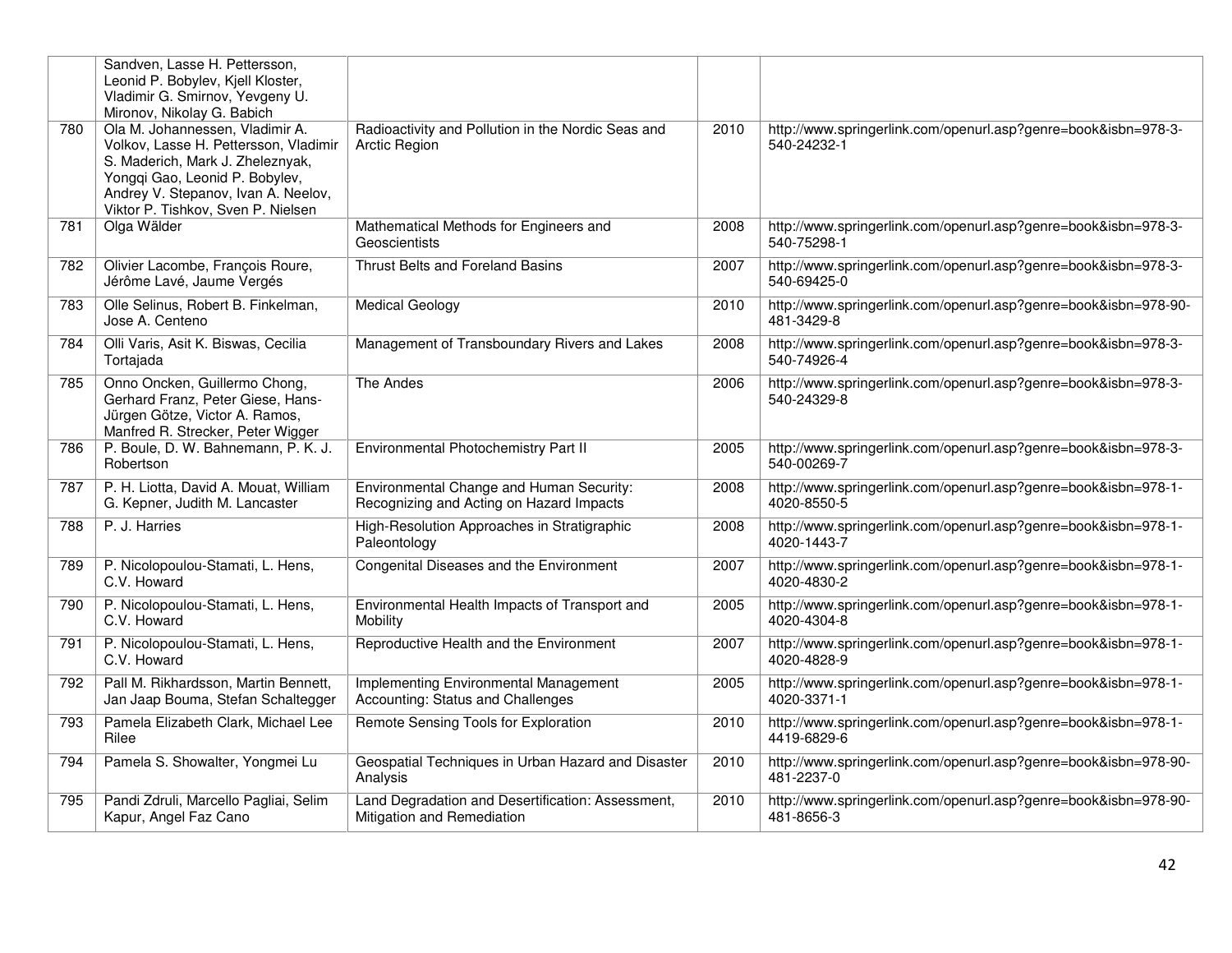| 796 | Paolo F. Ricci                                                                       | Environmental and Health Risk Assessment and<br>Management                                                   | 2006 | http://www.springerlink.com/openurl.asp?genre=book&isbn=978-1-<br>4020-3775-7 |
|-----|--------------------------------------------------------------------------------------|--------------------------------------------------------------------------------------------------------------|------|-------------------------------------------------------------------------------|
| 797 | Paolo Gasparini, Gaetano Manfredi,<br>Jochen Zschau                                  | Earthquake Early Warning Systems                                                                             | 2007 | http://www.springerlink.com/openurl.asp?genre=book&isbn=978-3-<br>540-72240-3 |
| 798 | Patrick Meire, Marleen Coenen,<br>Claudio Lombardo, Michela Robba,<br>Roberto Sacile | Integrated Water Management                                                                                  | 2008 | http://www.springerlink.com/openurl.asp?genre=book&isbn=978-1-<br>4020-6550-7 |
| 799 | Paul D. D. Bons, Daniel Koehn, Mark<br>W. Jessell                                    | Microdynamics Simulation                                                                                     | 2008 | http://www.springerlink.com/openurl.asp?genre=book&isbn=978-3-<br>540-25522-2 |
| 800 | Paul E. Potter, J. Barry Maynard,<br>Pedro J. Depetris                               | <b>Mud and Mudstones</b>                                                                                     | 2005 | http://www.springerlink.com/openurl.asp?genre=book&isbn=978-3-<br>540-22157-9 |
| 801 | Paul J. Thomas, Roland Dean Hicks,<br>Christopher F. Chyba, Christopher P.<br>McKay  | Comets and the Origin and Evolution of Life                                                                  | 2006 | http://www.springerlink.com/openurl.asp?genre=book&isbn=978-3-<br>540-33086-8 |
| 802 | Paul Tregoning, Chris Rizos                                                          | <b>Dynamic Planet</b>                                                                                        | 2007 | http://www.springerlink.com/openurl.asp?genre=book&isbn=978-3-<br>540-49349-5 |
| 803 | Pavel Ya. Groisman, Sergiy V. Ivanov                                                 | Regional Aspects of Climate-Terrestrial-Hydrologic<br>Interactions in Non-boreal Eastern Europe              | 2009 | http://www.springerlink.com/openurl.asp?genre=book&isbn=978-90-<br>481-2241-7 |
| 804 | Peiliang Xu, Jingnan Liu, Athanasios<br>Dermanis                                     | VI Hotine-Marussi Symposium on Theoretical and<br><b>Computational Geodesy</b>                               | 2008 | http://www.springerlink.com/openurl.asp?genre=book&isbn=978-3-<br>540-74583-9 |
| 805 | Per Strand, Malgorzata Sneve,<br>Andrey Pechkurov                                    | Radiation and Environmental Safety in North-West<br>Russia                                                   | 2006 | http://www.springerlink.com/openurl.asp?genre=book&isbn=978-1-<br>4020-4647-6 |
| 806 | Peter A. Kulakow, Valentina V.<br>Pidlisnyuk                                         | Application of Phytotechnologies for Cleanup of<br>Industrial, Agricultural, and Wastewater<br>Contamination | 2010 | http://www.springerlink.com/openurl.asp?genre=book&isbn=978-90-<br>481-3591-2 |
| 807 | Peter Brimblecombe, Hiroshi Hara,<br>Daniel Houle, Martin Novak                      | Acid Rain - Deposition to Recovery                                                                           | 2007 | http://www.springerlink.com/openurl.asp?genre=book&isbn=978-1-<br>4020-5884-4 |
| 808 | Peter C. Chu                                                                         | P-Vector Inverse Method                                                                                      | 2006 | http://www.springerlink.com/openurl.asp?genre=book&isbn=978-3-<br>540-33384-5 |
| 809 | Peter C. Wille                                                                       | Sound Images of the Ocean in Research and<br>Monitorina                                                      | 2005 | http://www.springerlink.com/openurl.asp?genre=book&isbn=978-3-<br>540-24122-5 |
| 810 | Peter Clift, Juan Acosta                                                             | Geophysics of the Canary Islands                                                                             | 2005 | http://www.springerlink.com/openurl.asp?genre=book&isbn=978-1-<br>4020-3325-4 |
| 811 | Peter Eyerer                                                                         | Polymers - Opportunities and Risks I                                                                         | 2010 | http://www.springerlink.com/openurl.asp?genre=book&isbn=978-3-<br>540-88416-3 |
| 812 | Peter Eyerer, Martin Weller, Christof<br>Hübner                                      | Polymers - Opportunities and Risks II                                                                        | 2010 | http://www.springerlink.com/openurl.asp?genre=book&isbn=978-3-<br>642-02796-3 |
| 813 | Peter F. Fisher                                                                      | Developments in Spatial Data Handling                                                                        | 2005 | http://www.springerlink.com/openurl.asp?genre=book&isbn=978-3-<br>540-22610-9 |
| 814 | Peter J. Diggle, Paulo J. Ribeiro                                                    | <b>Model-based Geostatistics</b>                                                                             | 2007 | http://www.springerlink.com/openurl.asp?genre=book&isbn=978-0-<br>387-32907-9 |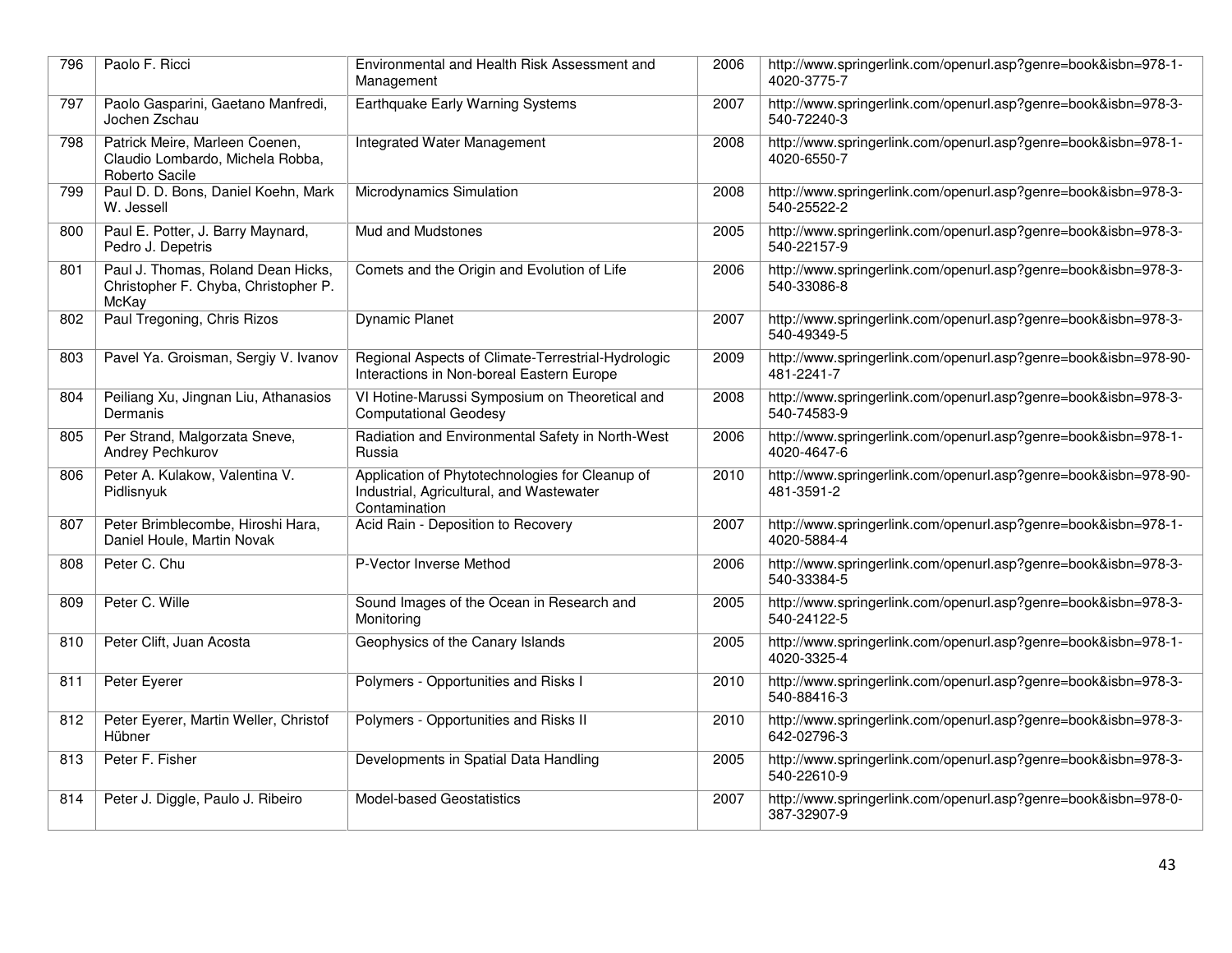| 815 | Peter J. Wangersky                                                                        | Estuaries                                                                             | 2006 | http://www.springerlink.com/openurl.asp?genre=book&isbn=978-3-<br>540-00270-3 |
|-----|-------------------------------------------------------------------------------------------|---------------------------------------------------------------------------------------|------|-------------------------------------------------------------------------------|
| 816 | Peter Knoepfel                                                                            | <b>Environmental Policy Analyses</b>                                                  | 2007 | http://www.springerlink.com/openurl.asp?genre=book&isbn=978-3-<br>540-73148-1 |
| 817 | Peter Laznicka                                                                            | <b>Giant Metallic Deposits</b>                                                        | 2006 | http://www.springerlink.com/openurl.asp?genre=book&isbn=978-3-<br>540-33091-2 |
| 818 | Peter Laznicka                                                                            | <b>Giant Metallic Deposits</b>                                                        | 2010 | http://www.springerlink.com/openurl.asp?genre=book&isbn=978-3-<br>642-12404-4 |
| 819 | Peter O. Baumgartner, Jonathan C.<br>Aitchison, Patrick Wever, Sarah-Jane<br>Jackett      | Radiolaria                                                                            | 2007 | http://www.springerlink.com/openurl.asp?genre=book&isbn=978-3-<br>7643-8343-5 |
| 820 | Peter Oosterom, Sisi Zlatanova, Friso<br>Penninga, Elfriede M. Fendel                     | Advances in 3D Geoinformation Systems                                                 | 2008 | http://www.springerlink.com/openurl.asp?genre=book&isbn=978-3-<br>540-72134-5 |
| 821 | Peter Oosterom, Siyka Zlatanova,<br>Elfriede M. Fendel                                    | Geo-information for Disaster Management                                               | 2005 | http://www.springerlink.com/openurl.asp?genre=book&isbn=978-3-<br>540-24988-7 |
| 822 | Peter Speth, Michael Christoph,<br>Bernd Diekkrüger                                       | Impacts of Global Change on the Hydrological Cycle<br>in West and Northwest Africa    | 2010 | http://www.springerlink.com/openurl.asp?genre=book&isbn=978-3-<br>642-12956-8 |
| 823 | Peter Ulmschneider                                                                        | Intelligent Life in the Universe                                                      | 2006 | http://www.springerlink.com/openurl.asp?genre=book&isbn=978-3-<br>540-32836-0 |
| 824 | Peter Zavialov                                                                            | Physical Oceanography of the Dying Aral Sea                                           | 2005 | http://www.springerlink.com/openurl.asp?genre=book&isbn=978-3-<br>540-22891-2 |
| 825 | Peter-Paul Verbeek, Adriaan Slob                                                          | User Behavior and Technology Development                                              | 2006 | http://www.springerlink.com/openurl.asp?genre=book&isbn=978-1-<br>4020-4433-5 |
| 826 | Petr Hlavinek, Cvetanka Popovska,<br>Jiri Marsalek, Ivana Mahrikova,<br>Tamara Kukharchyk | Risk Management of Water Supply and Sanitation<br>Systems                             | 2009 | http://www.springerlink.com/openurl.asp?genre=book&isbn=978-90-<br>481-2364-3 |
| 827 | Petr Hlavinek, Ongjen Bonacci, Jiri<br>Marsalek, Ivana Mahrikova                          | Dangerous Pollutants (Xenobiotics) in Urban Water<br>Cycle                            | 2008 | http://www.springerlink.com/openurl.asp?genre=book&isbn=978-1-<br>4020-6800-3 |
| 828 | Petr Hlavinek, Tamara Kukharchyk,<br>Jiri Marsalek, Ivana Mahrikova                       | Integrated Urban Water Resources Management                                           | 2006 | http://www.springerlink.com/openurl.asp?genre=book&isbn=978-1-<br>4020-4683-4 |
| 829 | Phil R. Cummins, Kenji Satake, Laura<br>S. L. Kong                                        | Tsunami Science Four Years after the 2004 Indian<br>Ocean Tsunami                     | 2009 | http://www.springerlink.com/openurl.asp?genre=book&isbn=978-3-<br>0346-0056-9 |
| 830 | Phil R. Cummins, Kenji Satake, Laura<br>S. L. Kong                                        | Tsunami Science Four Years after the 2004 Indian<br>Ocean Tsunami                     | 2009 | http://www.springerlink.com/openurl.asp?genre=book&isbn=978-3-<br>0346-0063-7 |
| 831 | Philippe Blondel                                                                          | The Handbook of Sidescan Sonar                                                        | 2009 | http://www.springerlink.com/openurl.asp?genre=book&isbn=978-3-<br>540-42641-7 |
| 832 | Philippe Blondel, Andrea Caiti                                                            | Buried Waste in the Seabed-Acoustic Imaging and<br>Bio-toxicity                       | 2007 | http://www.springerlink.com/openurl.asp?genre=book&isbn=978-3-<br>540-28120-7 |
| 833 | Philippe C. Baveye, Magdeline Laba,<br>Jaroslav Mysiak                                    | Uncertainties in Environmental Modelling and<br><b>Consequences for Policy Making</b> | 2009 | http://www.springerlink.com/openurl.asp?genre=book&isbn=978-90-<br>481-2635-4 |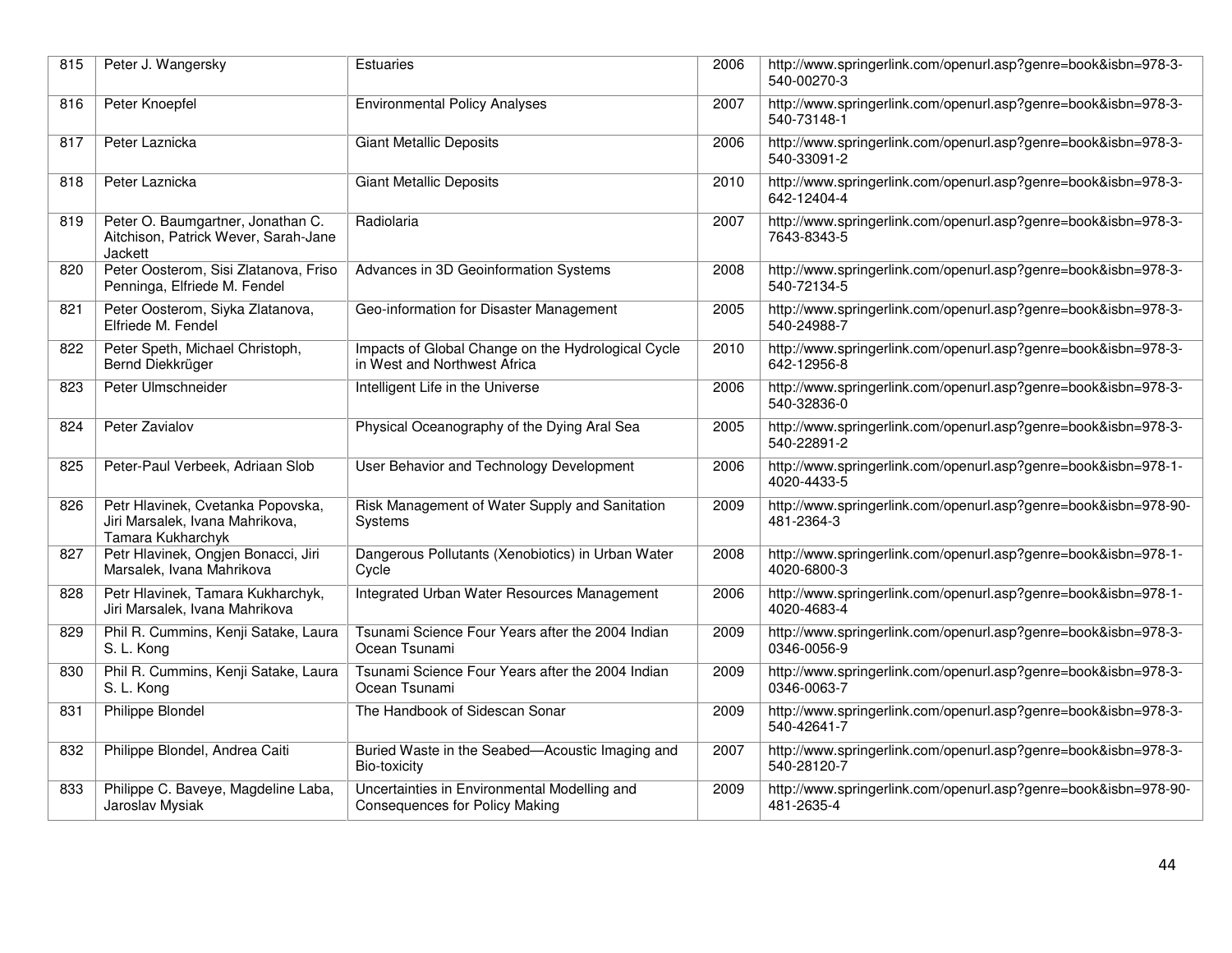| 834 | Philippe Renard, Hélène Demougeot-<br>Renard, Roland Froidevaux | Geostatistics for Environmental Applications                                          | 2005 | http://www.springerlink.com/openurl.asp?genre=book&isbn=978-3-<br>540-26533-7 |
|-----|-----------------------------------------------------------------|---------------------------------------------------------------------------------------|------|-------------------------------------------------------------------------------|
| 835 | <b>Pierre Francus</b>                                           | Image Analysis, Sediments and Paleoenvironments                                       | 2005 | http://www.springerlink.com/openurl.asp?genre=book&isbn=978-1-<br>4020-2061-2 |
| 836 | Pierre Velde, Pierre Barré                                      | Soils, Plants and Clay Minerals                                                       | 2010 | http://www.springerlink.com/openurl.asp?genre=book&isbn=978-3-<br>642-03498-5 |
| 837 | Piet H. Nienhuis                                                | Environmental History of the Rhine-Meuse Delta                                        | 2008 | http://www.springerlink.com/openurl.asp?genre=book&isbn=978-1-<br>4020-8211-5 |
| 838 | Pietro Lunardi                                                  | Design and Construction of Tunnels                                                    | 2008 | http://www.springerlink.com/openurl.asp?genre=book&isbn=978-3-<br>540-73874-9 |
| 839 | Pim De Voogt                                                    | Reviews of Environmental Contamination and<br>Toxicology Volume 208                   | 2010 | http://www.springerlink.com/openurl.asp?genre=book&isbn=978-1-<br>4419-6879-1 |
| 840 | Pinxian Wang, Qianyu Li                                         | The South China Sea                                                                   | 2009 | http://www.springerlink.com/openurl.asp?genre=book&isbn=978-1-<br>4020-9744-7 |
| 841 | Piotr Migon                                                     | Geomorphological Landscapes of the World                                              | 2010 | http://www.springerlink.com/openurl.asp?genre=book&isbn=978-90-<br>481-3054-2 |
| 842 | Plinio Innocenzi, Yuriy L. Zub, Vadim<br>G. Kessler             | Sol-Gel Methods for Materials Processing                                              | 2008 | http://www.springerlink.com/openurl.asp?genre=book&isbn=978-1-<br>4020-8522-2 |
| 843 | Poh C. Lai, Ann S. H. Mak                                       | GIS for Health and the Environment                                                    | 2007 | http://www.springerlink.com/openurl.asp?genre=book&isbn=978-3-<br>540-71317-3 |
| 844 | Polat Gülkan, John G. Anderson                                  | Directions in Strong Motion Instrumentation                                           | 2005 | http://www.springerlink.com/openurl.asp?genre=book&isbn=978-1-<br>4020-3782-5 |
| 845 | Popa Radu                                                       | Between Necessity and Probability: Searching for the<br>Definition and Origin of Life | 2005 | http://www.springerlink.com/openurl.asp?genre=book&isbn=978-3-<br>540-20490-9 |
| 846 | Pradeep K. Aggarwal, Joel R. Gat,<br>Klaus F.O. Froehlich       | Isotopes in the Water Cycle                                                           | 2005 | http://www.springerlink.com/openurl.asp?genre=book&isbn=978-1-<br>4020-3010-9 |
| 847 | Pranab Kumar Parua                                              | The Ganga                                                                             | 2009 | http://www.springerlink.com/openurl.asp?genre=book&isbn=978-90-<br>481-3102-0 |
| 848 | Pratap K. Mohanty                                               | Monitoring and Modelling Lakes and Coastal<br>Environments                            | 2008 | http://www.springerlink.com/openurl.asp?genre=book&isbn=978-1-<br>4020-6645-0 |
| 849 | Pukh Raj Rakhecha, Vijay P. Singh                               | Applied Hydrometeorology                                                              | 2009 | http://www.springerlink.com/openurl.asp?genre=book&isbn=978-1-<br>4020-9843-7 |
| 850 | Qiaoyun Huang, Pan Ming Huang,<br>Antonio Violante              | Soil Mineral Microbe-Organic Interactions                                             | 2008 | http://www.springerlink.com/openurl.asp?genre=book&isbn=978-3-<br>540-77685-7 |
| 851 | Qiming Zhou, Brian Lees, Guo-an<br>Tang                         | Advances in Digital Terrain Analysis                                                  | 2008 | http://www.springerlink.com/openurl.asp?genre=book&isbn=978-3-<br>540-77799-1 |
| 852 | R. Nagarajan                                                    | Drought Assessment                                                                    | 2010 | http://www.springerlink.com/openurl.asp?genre=book&isbn=978-90-<br>481-2499-2 |
| 853 | Rachel J. Baird                                                 | Aspects of Illegal, Unreported and Unregulated<br>Fishing in the Southern Ocean       | 2006 | http://www.springerlink.com/openurl.asp?genre=book&isbn=978-1-<br>4020-5338-2 |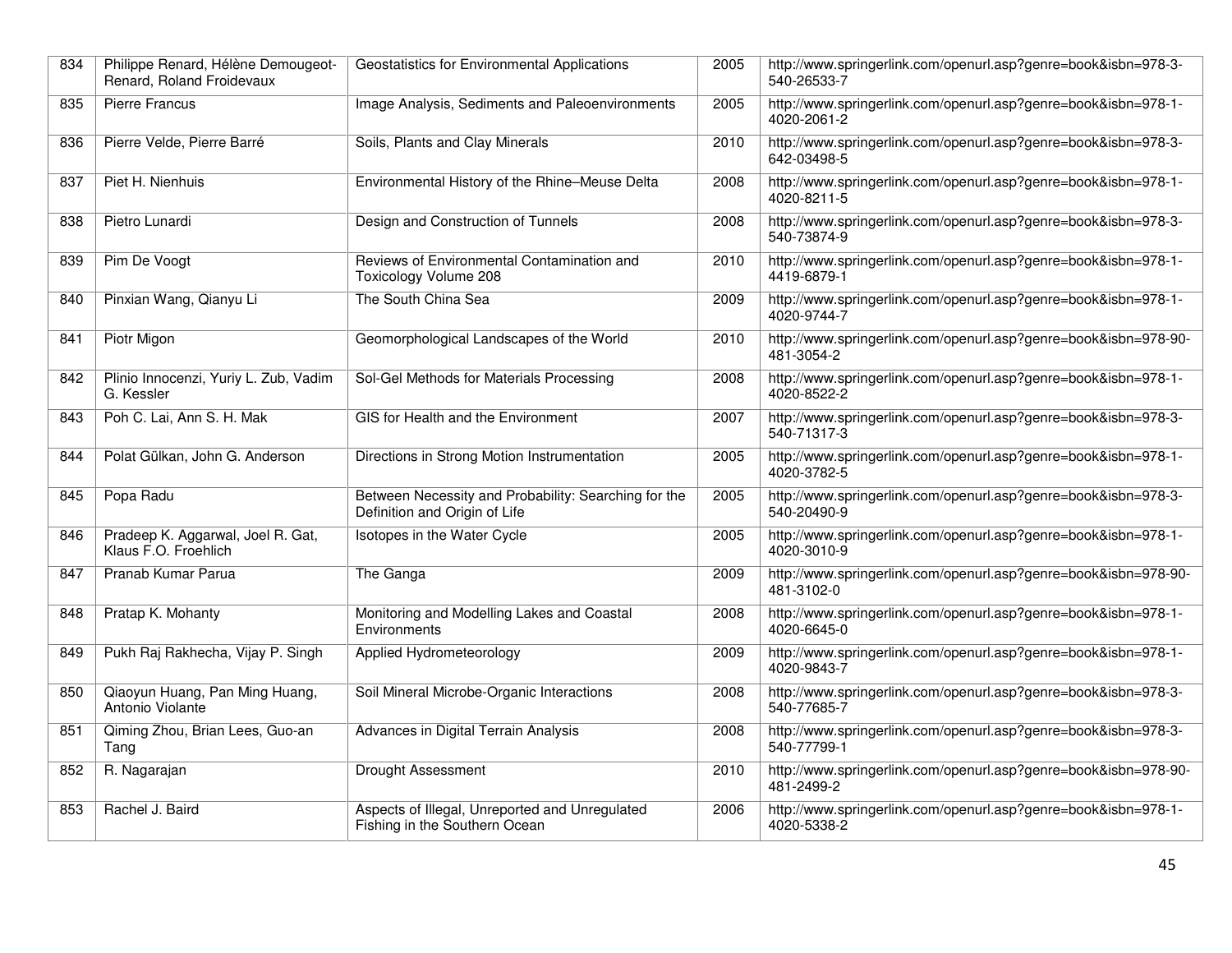| 854 | Rachel Wynberg, Doris Schroeder,<br>Roger Chennells               | Indigenous Peoples, Consent and Benefit Sharing                              | 2009 | http://www.springerlink.com/openurl.asp?genre=book&isbn=978-90-<br>481-3122-8 |
|-----|-------------------------------------------------------------------|------------------------------------------------------------------------------|------|-------------------------------------------------------------------------------|
| 855 | Raffaele De Amicis, Radovan<br>Stojanovic, Giuseppe Conti         | <b>GeoSpatial Visual Analytics</b>                                           | 2009 | http://www.springerlink.com/openurl.asp?genre=book&isbn=978-90-<br>481-2898-3 |
| 856 | Rainer Brüggemann, Lars Carlsen                                   | Partial Order in Environmental Sciences and<br>Chemistry                     | 2006 | http://www.springerlink.com/openurl.asp?genre=book&isbn=978-3-<br>540-33968-7 |
| 857 | Rainer Sandau                                                     | Digital Airborne Camera                                                      | 2010 | http://www.springerlink.com/openurl.asp?genre=book&isbn=978-1-<br>4020-8877-3 |
| 858 | Rainer Sandau, Hans-Peter Roeser,<br>Arnoldo Valenzuela           | Small Satellite Missions for Earth Observation                               | 2010 | http://www.springerlink.com/openurl.asp?genre=book&isbn=978-3-<br>642-03500-5 |
| 859 | Rainer Sandau, Hans-Peter Röser,<br>Arnoldo Valenzuela            | Small Satellites for Earth Observation                                       | 2008 | http://www.springerlink.com/openurl.asp?genre=book&isbn=978-1-<br>4020-6942-0 |
| 860 | Rajmund Przybylak                                                 | The Polish Climate in the European Context: An<br><b>Historical Overview</b> | 2010 | http://www.springerlink.com/openurl.asp?genre=book&isbn=978-90-<br>481-3166-2 |
| 861 | Ralf Greve, Heinz Blatter                                         | Dynamics of Ice Sheets and Glaciers                                          | 2009 | http://www.springerlink.com/openurl.asp?genre=book&isbn=978-3-<br>642-03414-5 |
| 862 | Ralf Littke, Ulf Bayer, Dirk Gajewski,<br>Susanne Nelskamp        | Dynamics of Complex Intracontinental Basins                                  | 2008 | http://www.springerlink.com/openurl.asp?genre=book&isbn=978-3-<br>540-85084-7 |
| 863 | Ralf Weisse, Hans Storch                                          | Marine Climate and Climate Change                                            | 2010 | http://www.springerlink.com/openurl.asp?genre=book&isbn=978-3-<br>540-25316-7 |
| 864 | Ram Sharma                                                        | Cratons and Fold Belts of India                                              | 2010 | http://www.springerlink.com/openurl.asp?genre=book&isbn=978-3-<br>642-01458-1 |
| 865 | Randall W. Myster                                                 | Post-Agricultural Succession in the Neotropics                               | 2008 | http://www.springerlink.com/openurl.asp?genre=book&isbn=978-0-<br>387-33641-1 |
| 866 | Rao S. Govindaraju, Bhabani S. Das                                | Moment Analysis For Subsurface Hydrologic<br>Applications                    | 2007 | http://www.springerlink.com/openurl.asp?genre=book&isbn=978-1-<br>4020-5751-9 |
| 867 | Raphael A. Viscarra Rossel, Alex B.<br>McBratney, Budiman Minasny | <b>Proximal Soil Sensing</b>                                                 | 2010 | http://www.springerlink.com/openurl.asp?genre=book&isbn=978-90-<br>481-8858-1 |
| 868 | Rasmus E. Benestad                                                | Solar Activity and Earth's Climate                                           | 2006 | http://www.springerlink.com/openurl.asp?genre=book&isbn=978-3-<br>540-30620-7 |
| 869 | Raúl Periáñez                                                     | Modelling the Dispersion of Radionuclides in the<br>Marine Environment       | 2005 | http://www.springerlink.com/openurl.asp?genre=book&isbn=978-3-<br>540-24875-0 |
| 870 | Reik V. Donner, Susana M. Barbosa                                 | Nonlinear Time Series Analysis in the Geosciences                            | 2008 | http://www.springerlink.com/openurl.asp?genre=book&isbn=978-3-<br>540-78937-6 |
| 871 | <b>Reinhard Kirsch</b>                                            | <b>Groundwater Geophysics</b>                                                | 2006 | http://www.springerlink.com/openurl.asp?genre=book&isbn=978-3-<br>540-29383-5 |
| 872 | <b>Reinhard Kirsch</b>                                            | <b>Groundwater Geophysics</b>                                                | 2009 | http://www.springerlink.com/openurl.asp?genre=book&isbn=978-3-<br>540-88404-0 |
| 873 | <b>Reint Boer</b>                                                 | Trends in Continuum Mechanics of Porous Media                                | 2005 | http://www.springerlink.com/openurl.asp?genre=book&isbn=978-1-<br>4020-3143-4 |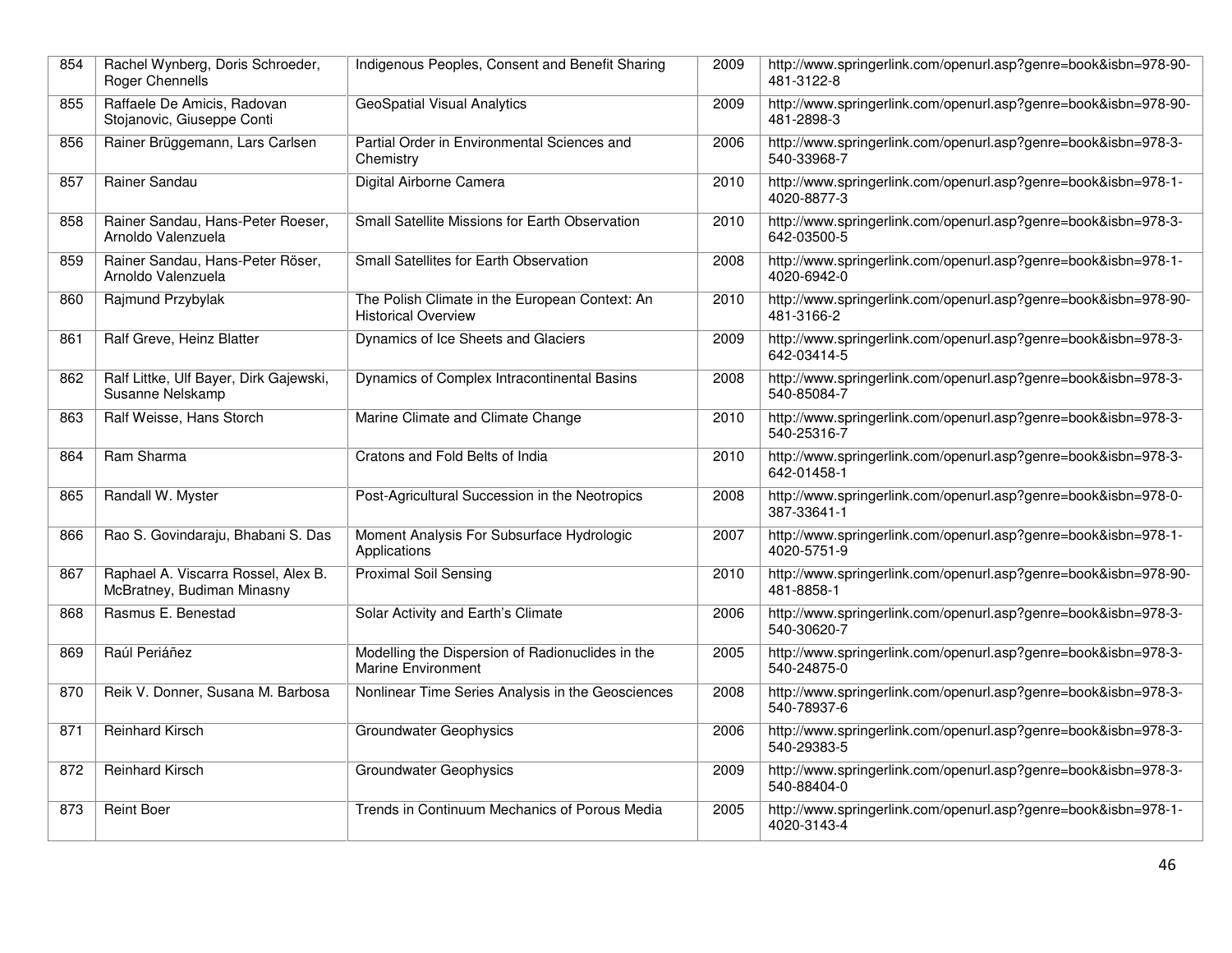| 874 | Richard B. Shepard                                           | Quantifying Environmental Impact Assessments<br>Using Fuzzy Logic | 2005 | http://www.springerlink.com/openurl.asp?genre=book&isbn=978-0-<br>387-24398-6 |
|-----|--------------------------------------------------------------|-------------------------------------------------------------------|------|-------------------------------------------------------------------------------|
| 875 | <b>Richard Greenberg</b>                                     | Europa - The Ocean Moon                                           | 2005 | http://www.springerlink.com/openurl.asp?genre=book&isbn=978-3-<br>540-22450-1 |
| 876 | Richard H. Groshong                                          | 3-D Structural Geology                                            | 2006 | http://www.springerlink.com/openurl.asp?genre=book&isbn=978-3-<br>540-31054-9 |
| 877 | Richard L. Miller, Carlos E. Del<br>Castillo, Brent A. Mckee | Remote Sensing of Coastal Aquatic Environments                    | 2005 | http://www.springerlink.com/openurl.asp?genre=book&isbn=978-1-<br>4020-3099-4 |
| 878 | Richard Loulou, Jean-Philippe<br>Waaub, Georges Zaccour      | <b>Energy and Environment</b>                                     | 2005 | http://www.springerlink.com/openurl.asp?genre=book&isbn=978-0-<br>387-25351-0 |
| 879 | Richard R. Jurin, Donny Roush, K.<br>Jeffrey Danter          | Environmental Communication. Second Edition                       | 2010 | http://www.springerlink.com/openurl.asp?genre=book&isbn=978-90-<br>481-3986-6 |
| 880 | Rob Roggema                                                  | Adaptation to Climate Change: A Spatial Challenge                 | 2009 | http://www.springerlink.com/openurl.asp?genre=book&isbn=978-1-<br>4020-9358-6 |
| 881 | Robert G. V. Baker                                           | <b>Dynamic Trip Modelling</b>                                     | 2006 | http://www.springerlink.com/openurl.asp?genre=book&isbn=978-1-<br>4020-4345-1 |
| 882 | Robert J. Abrahart, Linda M. See,<br>Dimitri P. Solomatine   | <b>Practical Hydroinformatics</b>                                 | 2008 | http://www.springerlink.com/openurl.asp?genre=book&isbn=978-3-<br>540-79880-4 |
| 883 | Robert Joseph Peckham, Gyozo<br>Jordan                       | Digital Terrain Modelling                                         | 2007 | http://www.springerlink.com/openurl.asp?genre=book&isbn=978-3-<br>540-36730-7 |
| 884 | Robert Mason, Nicola Pirrone                                 | Mercury Fate and Transport in the Global<br>Atmosphere            | 2009 | http://www.springerlink.com/openurl.asp?genre=book&isbn=978-0-<br>387-93957-5 |
| 885 | Robert Massom, Dan Lubin                                     | <b>Polar Remote Sensing</b>                                       | 2006 | http://www.springerlink.com/openurl.asp?genre=book&isbn=978-3-<br>540-26101-8 |
| 886 | Robert R. Dickson, Jens Meincke,<br><b>Peter Rhines</b>      | Arctic-Subarctic Ocean Fluxes                                     | 2008 | http://www.springerlink.com/openurl.asp?genre=book&isbn=978-1-<br>4020-6773-0 |
| 887 | Roberto Lanza, Antonio Meloni                                | The Earth's Magnetism                                             | 2006 | http://www.springerlink.com/openurl.asp?genre=book&isbn=978-3-<br>540-27979-2 |
| 888 | Rodney H. Grapes                                             | Pyrometamorphism                                                  | 2006 | http://www.springerlink.com/openurl.asp?genre=book&isbn=978-3-<br>540-29453-5 |
| 889 | Roger H. Charlier, Charles W. Finkl                          | Ocean Energy                                                      | 2009 | http://www.springerlink.com/openurl.asp?genre=book&isbn=978-3-<br>540-77931-5 |
| 890 | <b>Roger Marjoribanks</b>                                    | Geological Methods in Mineral Exploration and<br>Mining           | 2010 | http://www.springerlink.com/openurl.asp?genre=book&isbn=978-3-<br>540-74370-5 |
| 891 | Roger Taylor                                                 | Ore Textures                                                      | 2009 | http://www.springerlink.com/openurl.asp?genre=book&isbn=978-3-<br>642-01782-7 |
| 892 | Roger-Maurice Bonnet, Lodewijk<br>Woltjer                    | Surviving 1,000 Centuries                                         | 2008 | http://www.springerlink.com/openurl.asp?genre=book&isbn=978-0-<br>387-74633-3 |
| 893 | <b>Roland Pusch</b>                                          | Geological Storage of Highly Radioactive Waste                    | 2008 | http://www.springerlink.com/openurl.asp?genre=book&isbn=978-3-<br>540-77332-0 |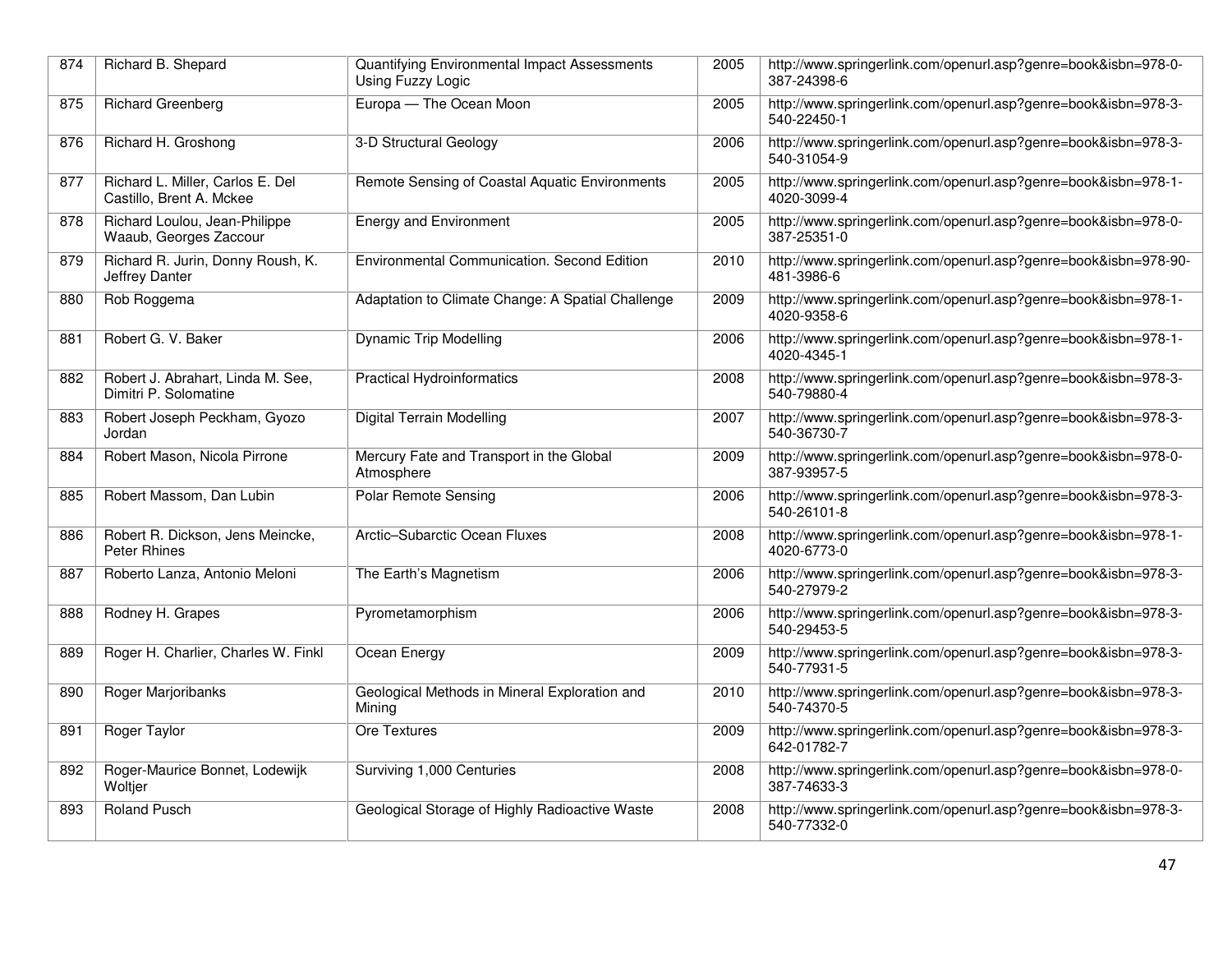| 894 | Roman Teisseyre, Eugeniusz<br>Majewski, Minoru Takeo         | Earthquake Source Asymmetry, Structural Media and<br><b>Rotation Effects</b>       | 2006 | http://www.springerlink.com/openurl.asp?genre=book&isbn=978-3-<br>540-31336-6 |
|-----|--------------------------------------------------------------|------------------------------------------------------------------------------------|------|-------------------------------------------------------------------------------|
| 895 | Roman Teisseyre, Hiroyuki<br>Nagahama, Eugeniusz Majewski    | Physics of Asymmetric Continuum: Extreme and<br><b>Fracture Processes</b>          | 2008 | http://www.springerlink.com/openurl.asp?genre=book&isbn=978-3-<br>540-68354-4 |
| 896 | <b>Romuald Szymkiewicz</b>                                   | Numerical Modeling in Open Channel Hydraulics                                      | 2010 | http://www.springerlink.com/openurl.asp?genre=book&isbn=978-90-<br>481-3673-5 |
| 897 | Ron Hamilton, Vladimir Kucera,<br>Johan Tidblad, John Watt   | The Effects of Air Pollution on Cultural Heritage                                  | 2009 | http://www.springerlink.com/openurl.asp?genre=book&isbn=978-0-<br>387-84892-1 |
| 898 | Ronald A. Hites                                              | Persistent Organic Pollutants in the Great Lakes                                   | 2006 | http://www.springerlink.com/openurl.asp?genre=book&isbn=978-3-<br>540-29168-8 |
| 899 | Rosa Margesin, Franz Schinner                                | Monitoring and Assessing Soil Bioremediation                                       | 2005 | http://www.springerlink.com/openurl.asp?genre=book&isbn=978-3-<br>540-25346-4 |
| 900 | Ross H. Nehm, Ann F. Budd                                    | Evolutionary Stasis and Change in the Dominican<br>Republic Neogene                | 2008 | http://www.springerlink.com/openurl.asp?genre=book&isbn=978-1-<br>4020-8214-6 |
| 901 | Roy Behnke                                                   | The Socio-Economic Causes and Consequences of<br>Desertification in Central Asia   | 2008 | http://www.springerlink.com/openurl.asp?genre=book&isbn=978-1-<br>4020-8543-7 |
| 902 | Rüdiger Mach, Peter Petschek                                 | Visualization of Digital Terrain and Landscape Data                                | 2007 | http://www.springerlink.com/openurl.asp?genre=book&isbn=978-3-<br>540-30490-6 |
| 903 | Rudolph A. J. Trouw, Cees W.<br>Passchier, Dirk J. Wiersma   | Atlas of Mylonites- and related microstructures                                    | 2009 | http://www.springerlink.com/openurl.asp?genre=book&isbn=978-3-<br>642-03607-1 |
| 904 | Russell S. Harmon                                            | The Río Chagres, Panama                                                            | 2005 | http://www.springerlink.com/openurl.asp?genre=book&isbn=978-1-<br>4020-3298-1 |
| 905 | Ruth N. Hull, Constantin-Horia Barbu,<br>Nadezhda Goncharova | Strategies to Enhance Environmental Security in<br><b>Transition Countries</b>     | 2007 | http://www.springerlink.com/openurl.asp?genre=book&isbn=978-1-<br>4020-5994-0 |
| 906 | Ruud J. Schotting, Hans C. J. Duijn,<br>Arnold Verruijt      | Soil Mechanics and Transport in Porous Media                                       | 2006 | http://www.springerlink.com/openurl.asp?genre=book&isbn=978-1-<br>4020-3536-4 |
| 907 | Ryan R. Jensen, Jay D. Gatrell,<br>Daniel D. McLean          | Geo-Spatial Technologies in Urban Environments                                     | 2005 | http://www.springerlink.com/openurl.asp?genre=book&isbn=978-3-<br>540-22263-7 |
| 908 | Ryan R. Jensen, Jay D. Gatrell,<br>Daniel McLean             | Geo-Spatial Technologies in Urban Environments                                     | 2007 | http://www.springerlink.com/openurl.asp?genre=book&isbn=978-3-<br>540-69416-8 |
| 909 | S. Cloetingh, Jorg Negendank                                 | New Frontiers in Integrated Solid Earth Sciences                                   | 2010 | http://www.springerlink.com/openurl.asp?genre=book&isbn=978-90-<br>481-2736-8 |
| 910 | S. David Webb                                                | First Floridians and Last Mastodons: The Page-<br>Ladson Site in the Aucilla River | 2006 | http://www.springerlink.com/openurl.asp?genre=book&isbn=978-1-<br>4020-4325-3 |
| 911 | S. Lombardi, L.K. Altunina, S.E.<br>Beaubien                 | Advances in the Geological Storage of Carbon<br>Dioxide                            | 2006 | http://www.springerlink.com/openurl.asp?genre=book&isbn=978-1-<br>4020-4469-4 |
| 912 | S. N. Singh                                                  | Climate Change and Crops                                                           | 2009 | http://www.springerlink.com/openurl.asp?genre=book&isbn=978-3-<br>540-88245-9 |
| 913 | S. Rauch, G.M. Morrison, Andrés<br>Monzón                    | Highway and Urban Environment                                                      | 2010 | http://www.springerlink.com/openurl.asp?genre=book&isbn=978-90-<br>481-3042-9 |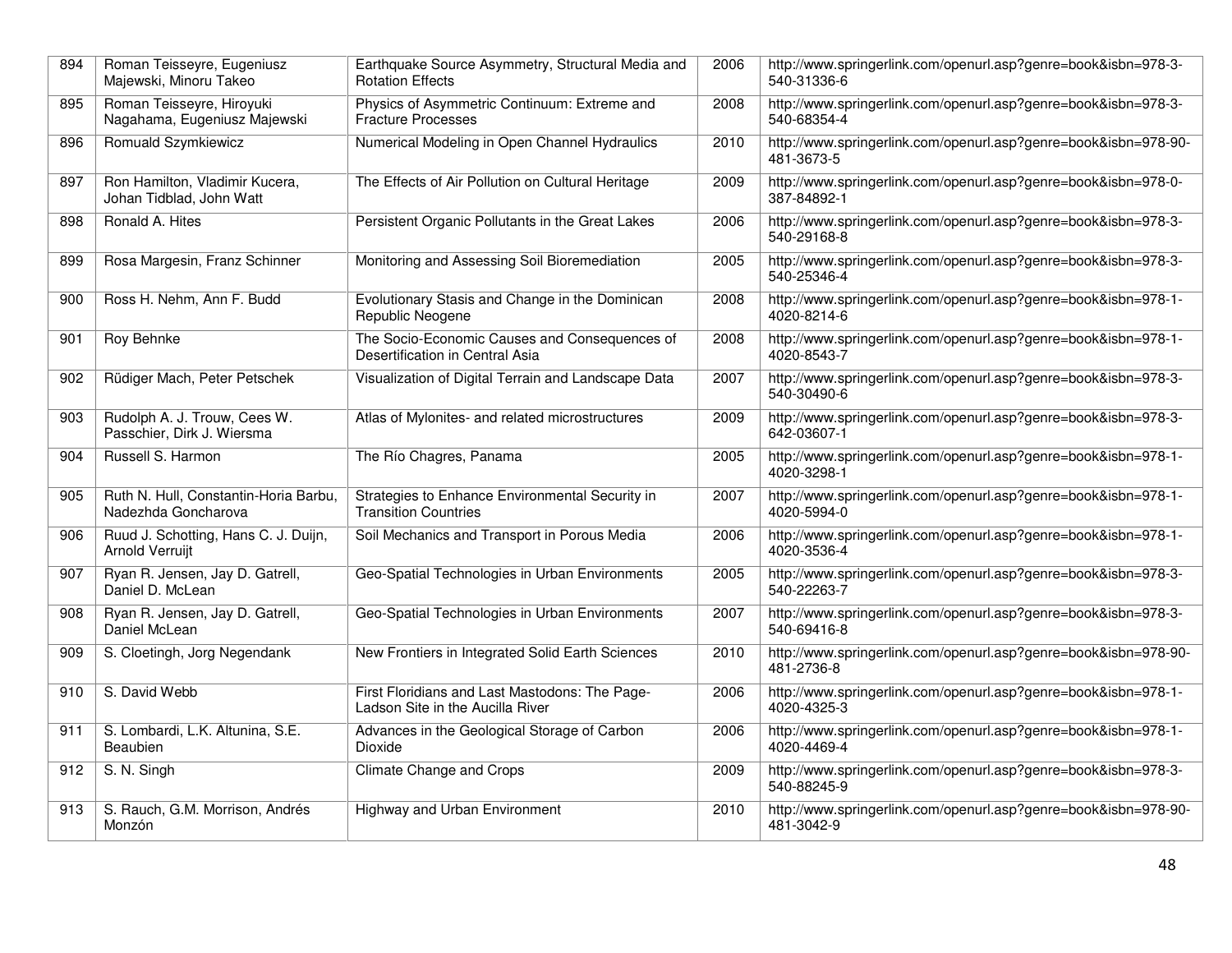| 914 | Sangwon Suh                                                       | Handbook of Input-Output Economics in Industrial<br>Ecology                                 | 2009 | http://www.springerlink.com/openurl.asp?genre=book&isbn=978-1-<br>4020-4083-2 |
|-----|-------------------------------------------------------------------|---------------------------------------------------------------------------------------------|------|-------------------------------------------------------------------------------|
| 915 | Sanjay Rana, Jayant Sharma                                        | Frontiers of Geographic Information Technology                                              | 2006 | http://www.springerlink.com/openurl.asp?genre=book&isbn=978-3-<br>540-25685-4 |
| 916 | Sara Irina Fabrikant, Monica<br>Wachowicz                         | The European Information Society                                                            | 2007 | http://www.springerlink.com/openurl.asp?genre=book&isbn=978-3-<br>540-72384-4 |
| 917 | Sarwar Uddin Ahmed, Keinosuke<br>Gotoh                            | Cost-Benefit Analysis of Environmental Goods by<br>Applying the Contingent Valuation Method | 2006 | http://www.springerlink.com/openurl.asp?genre=book&isbn=978-4-<br>431-28949-4 |
| 918 | Saswati Bandyopadhyay                                             | New Aspects of Mesozoic Biodiversity                                                        | 2010 | http://www.springerlink.com/openurl.asp?genre=book&isbn=978-3-<br>642-10310-0 |
| 919 | Satoshi Takizawa                                                  | Groundwater Management in Asian Cities                                                      | 2008 | http://www.springerlink.com/openurl.asp?genre=book&isbn=978-4-<br>431-78398-5 |
| 920 | Sebastian Lentz                                                   | <b>Restructing Eastern Germany</b>                                                          | 2007 | http://www.springerlink.com/openurl.asp?genre=book&isbn=978-3-<br>540-32077-7 |
| 921 | Selçuk Güçeri, Alexander Fridman,<br>Katie Gibson, Christine Haas | Plasma Assisted Decontamination of Biological and<br><b>Chemical Agents</b>                 | 2008 | http://www.springerlink.com/openurl.asp?genre=book&isbn=978-1-<br>4020-8440-9 |
| 922 | Selim Kapur, Ahmet Mermut,<br>Georges Stoops                      | New Trends in Soil Micromorphology                                                          | 2008 | http://www.springerlink.com/openurl.asp?genre=book&isbn=978-3-<br>540-79133-1 |
| 923 | Selina Begum, Marcel J. F. Stive, Jim<br>W. Hall                  | Flood Risk Management in Europe                                                             | 2007 | http://www.springerlink.com/openurl.asp?genre=book&isbn=978-1-<br>4020-4199-0 |
| 924 | Sena S. Silva, F. Brian Davy                                      | Success Stories in Asian Aquaculture                                                        | 2010 | http://www.springerlink.com/openurl.asp?genre=book&isbn=978-90-<br>481-3085-6 |
| 925 | Seon K. Park, Liang Xu                                            | Data Assimilation for Atmospheric, Oceanic and<br><b>Hydrologic Applications</b>            | 2009 | http://www.springerlink.com/openurl.asp?genre=book&isbn=978-3-<br>540-71055-4 |
| 926 | Serge Lallemand, Francesca<br>Funiciello                          | <b>Subduction Zone Geodynamics</b>                                                          | 2009 | http://www.springerlink.com/openurl.asp?genre=book&isbn=978-3-<br>540-87971-8 |
| 927 | Sergei V. Rasskazov, Sergei B.<br>Brandt, Ivan S. Brandt          | Radiogenic Isotopes in Geologic Processes                                                   | 2010 | http://www.springerlink.com/openurl.asp?genre=book&isbn=978-90-<br>481-2998-0 |
| 928 | Sergey Pulinets, Kirill Boyarchuk                                 | Ionospheric Precursors of Earthquakes                                                       | 2005 | http://www.springerlink.com/openurl.asp?genre=book&isbn=978-3-<br>540-20839-6 |
| 929 | Sergey V. Krivovichev                                             | Minerals as Advanced Materials I                                                            | 2008 | http://www.springerlink.com/openurl.asp?genre=book&isbn=978-3-<br>540-77122-7 |
| 930 | Sergi Sabater, Damià Barceló                                      | Water Scarcity in the Mediterranean                                                         | 2010 | http://www.springerlink.com/openurl.asp?genre=book&isbn=978-3-<br>642-03970-6 |
| 931 | Sérgio R. Dillenburg, Patrick A. Hesp                             | Geology and Geomorphology of Holocene Coastal<br><b>Barriers of Brazil</b>                  | 2009 | http://www.springerlink.com/openurl.asp?genre=book&isbn=978-3-<br>540-25008-1 |
| 932 | Sergio Vinciguerra, Yves Bernabé                                  | Rock Physics and Natural Hazards                                                            | 2009 | http://www.springerlink.com/openurl.asp?genre=book&isbn=978-3-<br>0346-0121-4 |
| 933 | Shailesh Nayak, Sisi Zlatanova                                    | Remote Sensing and GIS Technologies for<br>Monitoring and Prediction of Disasters           | 2008 | http://www.springerlink.com/openurl.asp?genre=book&isbn=978-3-<br>540-79258-1 |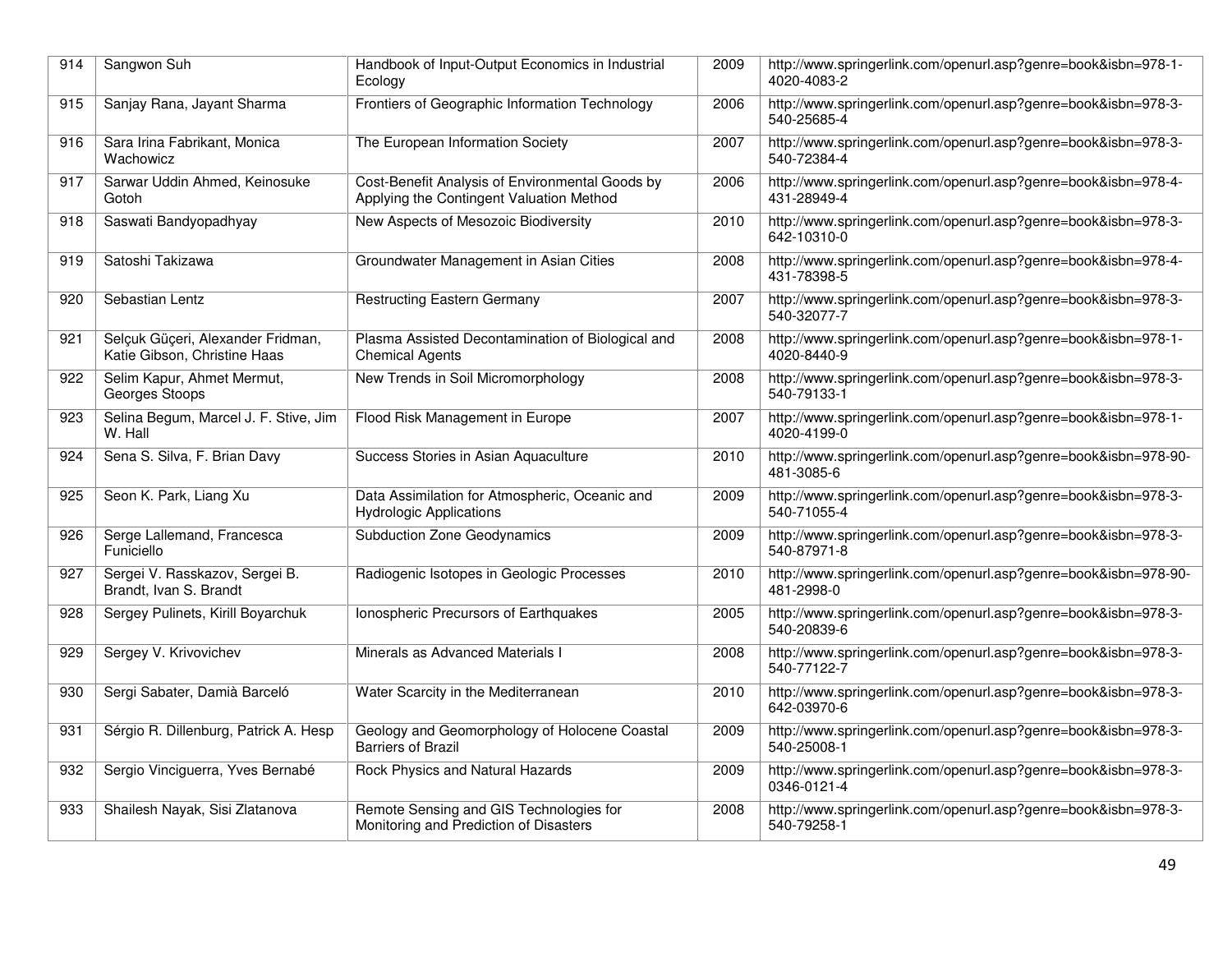| 934 | Shakeel Ahmed, Ramaswamy<br>Jayakumar, Abdin Salih                                                         | Groundwater Dynamics in Hard Rock Aquifers                           | 2008 | http://www.springerlink.com/openurl.asp?genre=book&isbn=978-1-<br>4020-6539-2 |
|-----|------------------------------------------------------------------------------------------------------------|----------------------------------------------------------------------|------|-------------------------------------------------------------------------------|
| 935 | Shalini Srivastava, Pritee Goyal                                                                           | <b>Novel Biomaterials</b>                                            | 2010 | http://www.springerlink.com/openurl.asp?genre=book&isbn=978-3-<br>642-11328-4 |
| 936 | Sharad K. Jain, Pushpendra K.<br>Agarwal, Vijay P. Singh                                                   | Hydrology and Water Resources of India                               | 2007 | http://www.springerlink.com/openurl.asp?genre=book&isbn=978-1-<br>4020-5179-1 |
| 937 | Shinichiro Nakamura, Yasushi Kondo                                                                         | Waste Input-Output Analysis                                          | 2009 | http://www.springerlink.com/openurl.asp?genre=book&isbn=978-1-<br>4020-9901-4 |
| 938 | Shiva P. Pudasaini, Kolumban Hutter                                                                        | <b>Avalanche Dynamics</b>                                            | 2007 | http://www.springerlink.com/openurl.asp?genre=book&isbn=978-3-<br>540-32686-1 |
| 939 | Shouting Gao, Xiaofan Li                                                                                   | Cloud-Resolving Modeling of Convective Processes                     | 2008 | http://www.springerlink.com/openurl.asp?genre=book&isbn=978-1-<br>4020-8275-7 |
| 940 | Shouxin Zhang                                                                                              | Geological Formation Names of China (1866-2000)                      | 2009 | http://www.springerlink.com/openurl.asp?genre=book&isbn=978-3-<br>540-93823-1 |
| 941 | Shree N. Singh, Rudra D. Tripathi                                                                          | <b>Environmental Bioremediation Technologies</b>                     | 2007 | http://www.springerlink.com/openurl.asp?genre=book&isbn=978-3-<br>540-34790-3 |
| 942 | Shuhai Xiao, Alan J. Kaufman                                                                               | Neoproterozoic Geobiology and Paleobiology                           | 2006 | http://www.springerlink.com/openurl.asp?genre=book&isbn=978-1-<br>4020-5201-9 |
| 943 | Shunlin Liang                                                                                              | Advances in Land Remote Sensing                                      | 2008 | http://www.springerlink.com/openurl.asp?genre=book&isbn=978-1-<br>4020-6449-4 |
| 944 | <b>Silas Michaelides</b>                                                                                   | Precipitation: Advances in Measurement, Estimation<br>and Prediction | 2008 | http://www.springerlink.com/openurl.asp?genre=book&isbn=978-3-<br>540-77654-3 |
| 945 | Simon Jones, Karin Reinke                                                                                  | Innovations in Remote Sensing and Photogrammetry                     | 2009 | http://www.springerlink.com/openurl.asp?genre=book&isbn=978-3-<br>540-88265-7 |
| 946 | Somik V. Lall, Mila Freire, Belinda<br>Yuen, Robin Rajack, Jean-Jacques<br>Helluin                         | <b>Urban Land Markets</b>                                            | 2009 | http://www.springerlink.com/openurl.asp?genre=book&isbn=978-1-<br>4020-8861-2 |
| 947 | Soroosh Sorooshian, Kuo-Lin Hsu,<br>Erika Coppola, Barbara Tomassetti,<br>Marco Verdecchia, Guido Visconti | Hydrological Modelling and the Water Cycle                           | 2008 | http://www.springerlink.com/openurl.asp?genre=book&isbn=978-3-<br>540-77842-4 |
| 948 | Sovan Lek, Michele Scardi, Piet F.M.<br>Verdonschot, Jean-Pierre Descy,<br>Young-Seuk Park                 | Modelling Community Structure in Freshwater<br>Ecosystems            | 2005 | http://www.springerlink.com/openurl.asp?genre=book&isbn=978-3-<br>540-23940-6 |
| 949 | <b>Spencer Fleury</b>                                                                                      | Land Use Policy and Practice on Karst Terrains                       | 2009 | http://www.springerlink.com/openurl.asp?genre=book&isbn=978-1-<br>4020-9669-3 |
| 950 | Stanisław R. Massel                                                                                        | Ocean Waves Breaking and Marine Aerosol Fluxes                       | 2007 | http://www.springerlink.com/openurl.asp?genre=book&isbn=978-0-<br>387-36638-8 |
| 951 | Stanisław R. Ostaficzuk                                                                                    | The Current Role of Geological Mapping in<br>Geosciences             | 2005 | http://www.springerlink.com/openurl.asp?genre=book&isbn=978-1-<br>4020-3549-4 |
| 952 | Stefan Brönnimann, Jürg<br>Luterbacher, Tracy Ewen, Henry F.<br>Diaz, Richard S. Stolarski, Urs Neu        | Climate Variability and Extremes during the Past 100<br>Years        | 2007 | http://www.springerlink.com/openurl.asp?genre=book&isbn=978-1-<br>4020-6765-5 |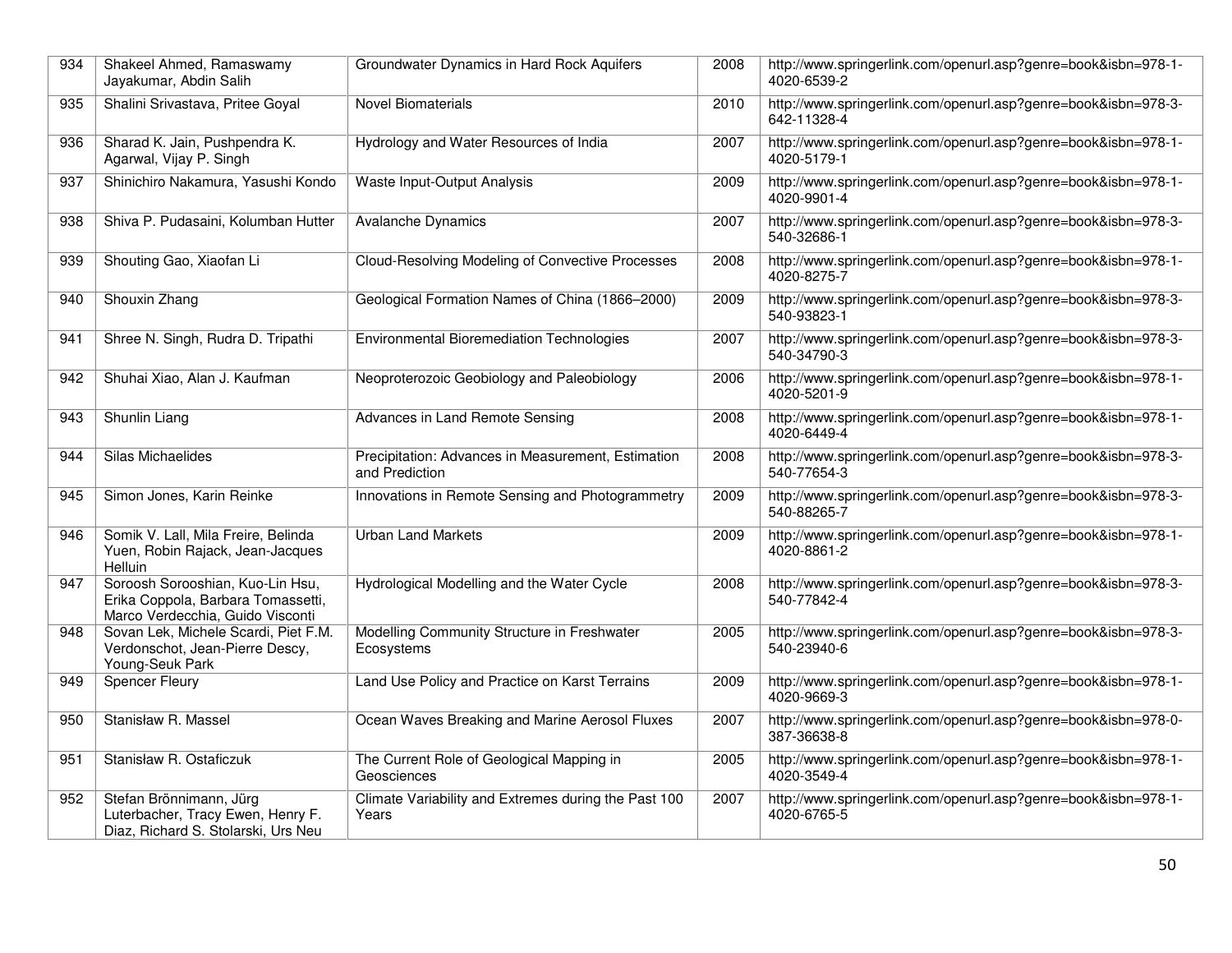| 953 | <b>Stefan Reis</b>                                                                         | Costs of Air Pollution Control                                   | 2005 | http://www.springerlink.com/openurl.asp?genre=book&isbn=978-3-<br>540-43934-9 |
|-----|--------------------------------------------------------------------------------------------|------------------------------------------------------------------|------|-------------------------------------------------------------------------------|
| 954 | Stefan Schaltegger, Martin Bennett,<br><b>Roger Burritt</b>                                | Sustainability Accounting and Reporting                          | 2006 | http://www.springerlink.com/openurl.asp?genre=book&isbn=978-1-<br>4020-4079-5 |
| 955 | <b>Steffen Kiel</b>                                                                        | The Vent and Seep Biota                                          | 2010 | http://www.springerlink.com/openurl.asp?genre=book&isbn=978-90-<br>481-9571-8 |
| 956 | Stelios P. Mertikas                                                                        | Gravity, Geoid and Earth Observation                             | 2010 | http://www.springerlink.com/openurl.asp?genre=book&isbn=978-3-<br>642-10633-0 |
| 957 | Stephan Gollasch, Bella S. Galil,<br>Andrew N. Cohen                                       | <b>Bridging Divides</b>                                          | 2006 | http://www.springerlink.com/openurl.asp?genre=book&isbn=978-1-<br>4020-5046-6 |
| 958 | Stephen A. Hubbs                                                                           | <b>Riverbank Filtration Hydrology</b>                            | 2006 | http://www.springerlink.com/openurl.asp?genre=book&isbn=978-1-<br>4020-3936-2 |
| 959 | Stephen C. Trombulak, Robert F.<br><b>Baldwin</b>                                          | Landscape-scale Conservation Planning                            | 2010 | http://www.springerlink.com/openurl.asp?genre=book&isbn=978-90-<br>481-9574-9 |
| 960 | Stephen G. Evans, Gabriele<br>Scarascia Mugnozza, Alexander<br>Strom, Reginald L. Hermanns | Landslides from Massive Rock Slope Failure                       | 2006 | http://www.springerlink.com/openurl.asp?genre=book&isbn=978-1-<br>4020-4035-1 |
| 961 | Stephen Stec, Besnik Baraj                                                                 | Energy and Environmental Challenges to Security                  | 2009 | http://www.springerlink.com/openurl.asp?genre=book&isbn=978-1-<br>4020-9451-4 |
| 962 | Stephen T. Dye                                                                             | Neutrino Geophysics: Proceedings of Neutrino<br>Sciences 2005    | 2007 | http://www.springerlink.com/openurl.asp?genre=book&isbn=978-0-<br>387-70766-2 |
| 963 | Steven H. Ferguson, Lisa L. Loseto,<br>Mark L. Mallory                                     | A Little Less Arctic                                             | 2010 | http://www.springerlink.com/openurl.asp?genre=book&isbn=978-90-<br>481-9120-8 |
| 964 | Steven M. De Jong, Freek D. Van der<br>Meer                                                | Remote Sensing Image Analysis: Including The<br>Spatial Domain   | 2006 | http://www.springerlink.com/openurl.asp?genre=book&isbn=978-1-<br>4020-2559-4 |
| 965 | Stig S. Gezelius, Jesper Raakjær                                                           | Making Fisheries Management Work                                 | 2008 | http://www.springerlink.com/openurl.asp?genre=book&isbn=978-1-<br>4020-8627-4 |
| 966 | Sue Ellen Haupt, Antonello Pasini,<br>Caren Marzban                                        | Artificial Intelligence Methods in the Environmental<br>Sciences | 2009 | http://www.springerlink.com/openurl.asp?genre=book&isbn=978-1-<br>4020-9117-9 |
| 967 | Supping Peng, Jincai Zhang                                                                 | <b>Engineering Geology for Underground Rocks</b>                 | 2007 | http://www.springerlink.com/openurl.asp?genre=book&isbn=978-3-<br>540-73294-5 |
| 968 | Susan Barr, Cornelia Luedecke                                                              | The History of the International Polar Years (IPYs)              | 2010 | http://www.springerlink.com/openurl.asp?genre=book&isbn=978-3-<br>642-12401-3 |
| 969 | Susan L. Brantley, James D. Kubicki,<br>Art F. White                                       | Kinetics of Water-Rock Interaction                               | 2008 | http://www.springerlink.com/openurl.asp?genre=book&isbn=978-0-<br>387-73562-7 |
| 970 | Susanne Stollkleemann, Martin Welp                                                         | Stakeholder Dialogues in Natural Resources<br>Management         | 2006 | http://www.springerlink.com/openurl.asp?genre=book&isbn=978-3-<br>540-36916-5 |
| 971 | Suzanne Wetzel, Luc C. Duchesne,<br>Michael F. Laporte                                     | Bioproducts from canada's forests                                | 2006 | http://www.springerlink.com/openurl.asp?genre=book&isbn=978-1-<br>4020-4991-0 |
| 972 | Sven Nussbaum, Gunter Menz                                                                 | Object-Based Image Analysis and Treaty Verification              | 2008 | http://www.springerlink.com/openurl.asp?genre=book&isbn=978-1-<br>4020-6960-4 |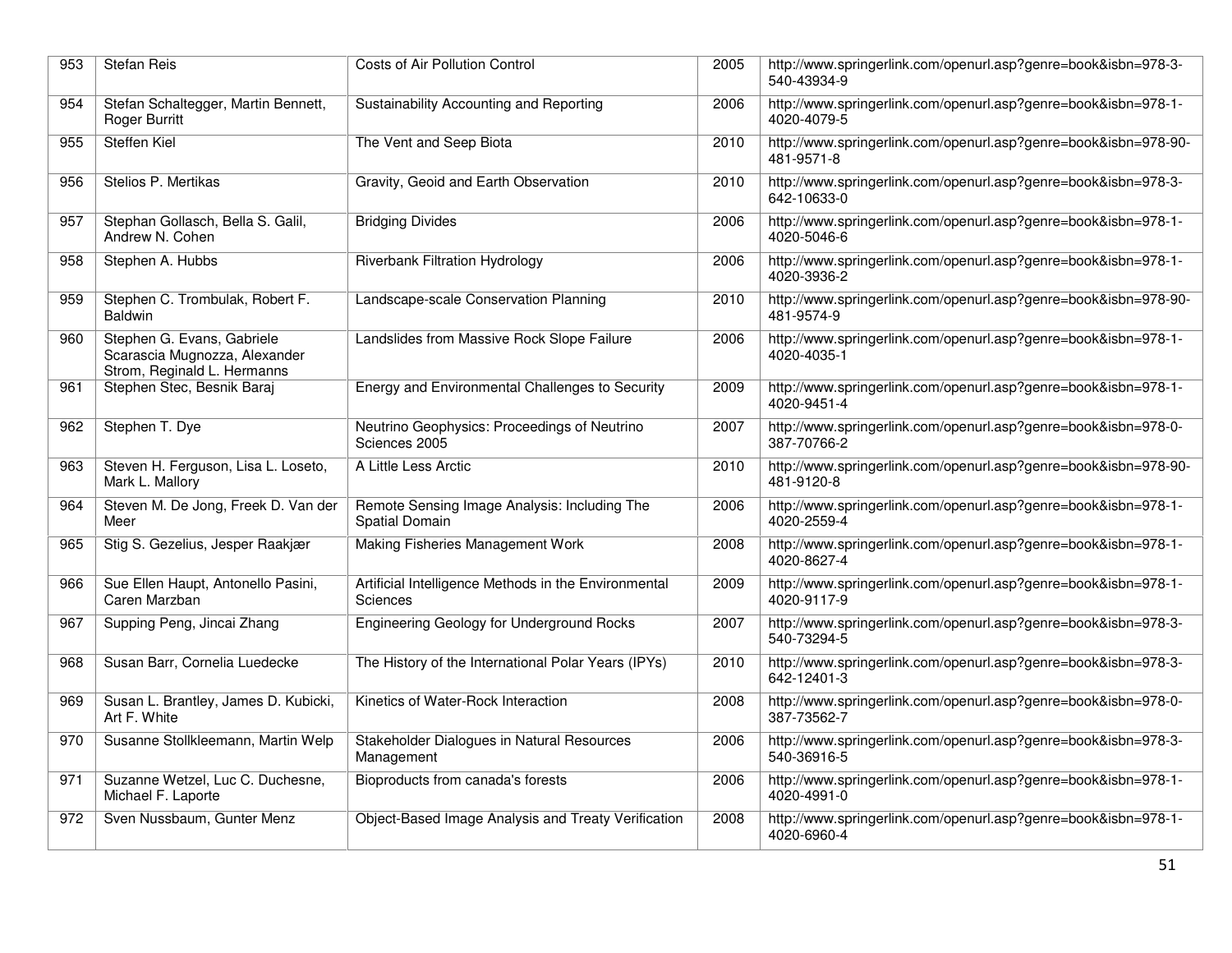| 973 | Sylvie Nail                                                                                                   | Forest Policies and Social Change in England                  | 2008 | http://www.springerlink.com/openurl.asp?genre=book&isbn=978-1-<br>4020-8364-8 |
|-----|---------------------------------------------------------------------------------------------------------------|---------------------------------------------------------------|------|-------------------------------------------------------------------------------|
| 974 | T. N. Krishnamurti, V. M. Hardiker, H.<br>S. Bedi, L. Ramaswamy                                               | An Introduction to Global Spectral Modeling                   | 2006 | http://www.springerlink.com/openurl.asp?genre=book&isbn=978-0-<br>387-30254-6 |
| 975 | Tai-Chee Wong, Belinda Yuen,<br>Charles Goldblum                                                              | Spatial Planning for a Sustainable Singapore                  | 2008 | http://www.springerlink.com/openurl.asp?genre=book&isbn=978-1-<br>4020-6541-5 |
| 976 | Takaomi Arai, Hiroya Harino, Madoka<br>Ohji, William John Langston                                            | Ecotoxicology of Antifouling Biocides                         | 2009 | http://www.springerlink.com/openurl.asp?genre=book&isbn=978-4-<br>431-85708-2 |
| 977 | Tamer Afifi, Jill Jäger                                                                                       | Environment, Forced Migration and Social<br>Vulnerability     | 2010 | http://www.springerlink.com/openurl.asp?genre=book&isbn=978-3-<br>642-12415-0 |
| 978 | Tarek A. Kassim                                                                                               | <b>Water Pollution</b>                                        | 2005 | http://www.springerlink.com/openurl.asp?genre=book&isbn=978-3-<br>540-23587-3 |
| 979 | Tarek A. Kassim                                                                                               | <b>Water Pollution</b>                                        | 2005 | http://www.springerlink.com/openurl.asp?genre=book&isbn=978-3-<br>540-23585-9 |
| 980 | Tarek A. Kassim, Damià Barceló                                                                                | <b>Contaminated Sediments</b>                                 | 2009 | http://www.springerlink.com/openurl.asp?genre=book&isbn=978-3-<br>540-88013-4 |
| 981 | Tarek A. Kassim, Damià Barceló                                                                                | Environmental Consequences of War and Aftermath               | 2009 | http://www.springerlink.com/openurl.asp?genre=book&isbn=978-3-<br>540-87961-9 |
| 982 | Tarek A. Kassim, Kenneth J.<br>Williamson                                                                     | <b>Water Pollution</b>                                        | 2005 | http://www.springerlink.com/openurl.asp?genre=book&isbn=978-3-<br>540-00268-0 |
| 983 | Tarek Rashed, Carsten Jürgens                                                                                 | Remote Sensing of Urban and Suburban Areas                    | 2010 | http://www.springerlink.com/openurl.asp?genre=book&isbn=978-1-<br>4020-4371-0 |
| 984 | Tatjana P. Ilyina                                                                                             | The Fate of Persistent Organic Pollutants in the North<br>Sea | 2007 | http://www.springerlink.com/openurl.asp?genre=book&isbn=978-3-<br>540-68162-5 |
| 985 | <b>Ted Trainer</b>                                                                                            | Renewable Energy Cannot Sustain A Consumer<br>Society         | 2007 | http://www.springerlink.com/openurl.asp?genre=book&isbn=978-1-<br>4020-5548-5 |
| 986 | Teja Tscharntke, Christoph<br>Leuschner, Edzo Veldkamp, Heiko<br>Faust, Edi Guhardja, Arifuddin Bidin         | Tropical Rainforests and Agroforests under Global<br>Change   | 2010 | http://www.springerlink.com/openurl.asp?genre=book&isbn=978-3-<br>642-00492-6 |
| 987 | Teja Tscharntke, Christoph<br>Leuschner, Manfred Zeller, Edi<br>Guhardja, Arifuddin Bidin                     | <b>Stability of Tropical Rainforest Margins</b>               | 2007 | http://www.springerlink.com/openurl.asp?genre=book&isbn=978-3-<br>540-30289-6 |
| 988 | Terje Aven, Ortwin Renn                                                                                       | Risk Management and Governance                                | 2010 | http://www.springerlink.com/openurl.asp?genre=book&isbn=978-3-<br>642-13925-3 |
| 989 | Tetsuo Kidokoro, Junichiro Okata,<br>Shuichi Matsumura, Norihisa Shima                                        | Vulnerable Cities: Realities, Innovations and<br>Strategies   | 2008 | http://www.springerlink.com/openurl.asp?genre=book&isbn=978-4-<br>431-78148-6 |
| 990 | Tetsuo Kidokoro, Noboru Harata,<br>Leksono Probo Subanu, Johann<br>Jessen, Alain Motte, Ethan Paul<br>Seltzer | Sustainable City Regions:                                     | 2008 | http://www.springerlink.com/openurl.asp?genre=book&isbn=978-4-<br>431-78146-2 |
| 991 | Tetsuya Tokano                                                                                                | Water on Mars and Life                                        | 2005 | http://www.springerlink.com/openurl.asp?genre=book&isbn=978-3-<br>540-20624-8 |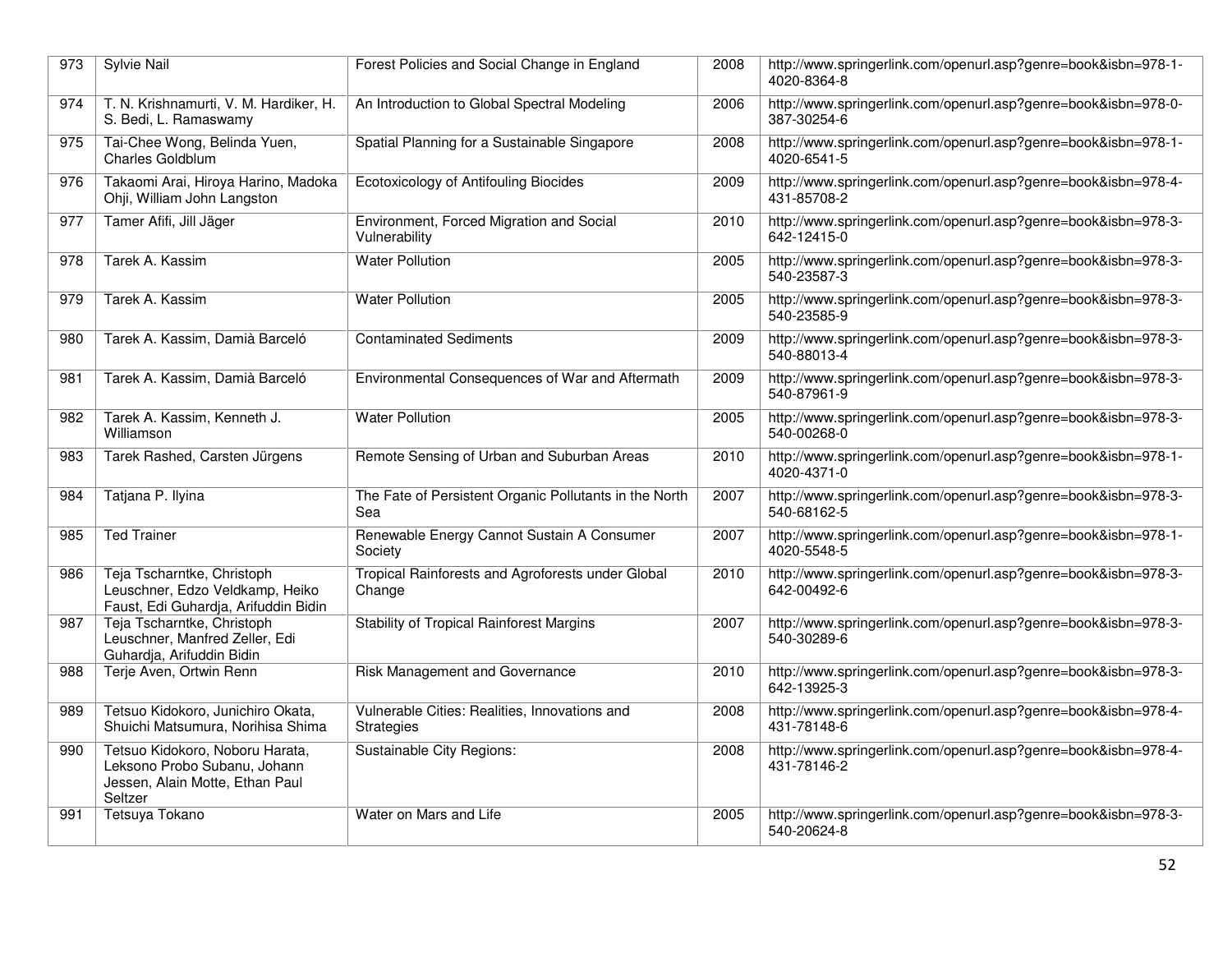| 992  | The BACC Author Team                                         | Assessment of Climate Change for the Baltic Sea<br>Basin                            | 2008 | http://www.springerlink.com/openurl.asp?genre=book&isbn=978-3-<br>540-72785-9 |
|------|--------------------------------------------------------------|-------------------------------------------------------------------------------------|------|-------------------------------------------------------------------------------|
| 993  | Thomas Blaschke, Stefan Lang,<br>Geoffrey J. Hay             | <b>Object-Based Image Analysis</b>                                                  | 2008 | http://www.springerlink.com/openurl.asp?genre=book&isbn=978-3-<br>540-77057-2 |
| 994  | Thomas Flüeler                                               | Decision Making for Complex Socio-Technical<br>Systems                              | 2006 | http://www.springerlink.com/openurl.asp?genre=book&isbn=978-1-<br>4020-3480-0 |
| 995  | Thomas Foken                                                 | Micrometeorology                                                                    | 2008 | http://www.springerlink.com/openurl.asp?genre=book&isbn=978-3-<br>540-74665-2 |
| 996  | Thomas P. Knepper                                            | The Rhine                                                                           | 2006 | http://www.springerlink.com/openurl.asp?genre=book&isbn=978-3-<br>540-29393-4 |
| 997  | Thomas Schlüter                                              | Geological Atlas of Africa                                                          | 2006 | http://www.springerlink.com/openurl.asp?genre=book&isbn=978-3-<br>540-29144-2 |
| 998  | Thomas Schlüter                                              | Geological Atlas of Africa                                                          | 2008 | http://www.springerlink.com/openurl.asp?genre=book&isbn=978-3-<br>540-76324-6 |
| 999  | Tijs Neutens, Philippe Maeyer                                | Developments in 3D Geo-Information Sciences                                         | 2010 | http://www.springerlink.com/openurl.asp?genre=book&isbn=978-3-<br>642-04790-9 |
| 1000 | <b>Tilman Grune</b>                                          | Reactions, Processes                                                                | 2005 | http://www.springerlink.com/openurl.asp?genre=book&isbn=978-3-<br>540-22423-5 |
| 1001 | Timo Koivurova, E. Carina H.<br>Keskitalo, Nigel Bankes      | Climate Governance in the Arctic                                                    | 2009 | http://www.springerlink.com/openurl.asp?genre=book&isbn=978-1-<br>4020-9541-2 |
| 1002 | Tissa H. Illangasekare, Katarina<br>Mahutova, John J. Barich | Decision Support for Natural Disasters and<br>Intentional Threats to Water Security | 2009 | http://www.springerlink.com/openurl.asp?genre=book&isbn=978-90-<br>481-2712-2 |
| 1003 | <b>Todor Stanev</b>                                          | <b>High Energy Cosmic Rays</b>                                                      | 2010 | http://www.springerlink.com/openurl.asp?genre=book&isbn=978-3-<br>540-85147-9 |
| 1004 | Tom Beer                                                     | <b>Geophysical Hazards</b>                                                          | 2010 | http://www.springerlink.com/openurl.asp?genre=book&isbn=978-90-<br>481-3235-5 |
| 1005 | Tony Waltham, Fred G. Bell, Martin<br>G. Culshaw             | Sinkholes and Subsidence                                                            | 2005 | http://www.springerlink.com/openurl.asp?genre=book&isbn=978-3-<br>540-20725-2 |
| 1006 | Toyoo Abe, Takeshi Imamura, Naoki<br>Izutsu, Nobuyuki Yajima | Scientific Ballooning                                                               | 2009 | http://www.springerlink.com/openurl.asp?genre=book&isbn=978-0-<br>387-09725-1 |
| 1007 | Uli M. Huber, Harald K. M. Bugmann,<br>Mel A. Reasoner       | Global Change and Mountain Regions                                                  | 2005 | http://www.springerlink.com/openurl.asp?genre=book&isbn=978-1-<br>4020-3506-7 |
| 1008 | Ülo Mander, Hubert Wiggering,<br>Katharina Helming           | Multifunctional Land Use                                                            | 2007 | http://www.springerlink.com/openurl.asp?genre=book&isbn=978-3-<br>540-36762-8 |
| 1009 | <b>Ulrich Bundi</b>                                          | <b>Alpine Waters</b>                                                                | 2010 | http://www.springerlink.com/openurl.asp?genre=book&isbn=978-3-<br>540-88274-9 |
| 1010 | Ulrich Foelsche, Gottfried<br>Kirchengast, Andrea Steiner    | Atmosphere and Climate                                                              | 2006 | http://www.springerlink.com/openurl.asp?genre=book&isbn=978-3-<br>540-34116-1 |
| 1011 | Ulrich Harms, Christian Koeberl,<br>Mark D. Zoback           | <b>Continental Scientific Drilling</b>                                              | 2007 | http://www.springerlink.com/openurl.asp?genre=book&isbn=978-3-<br>540-68777-1 |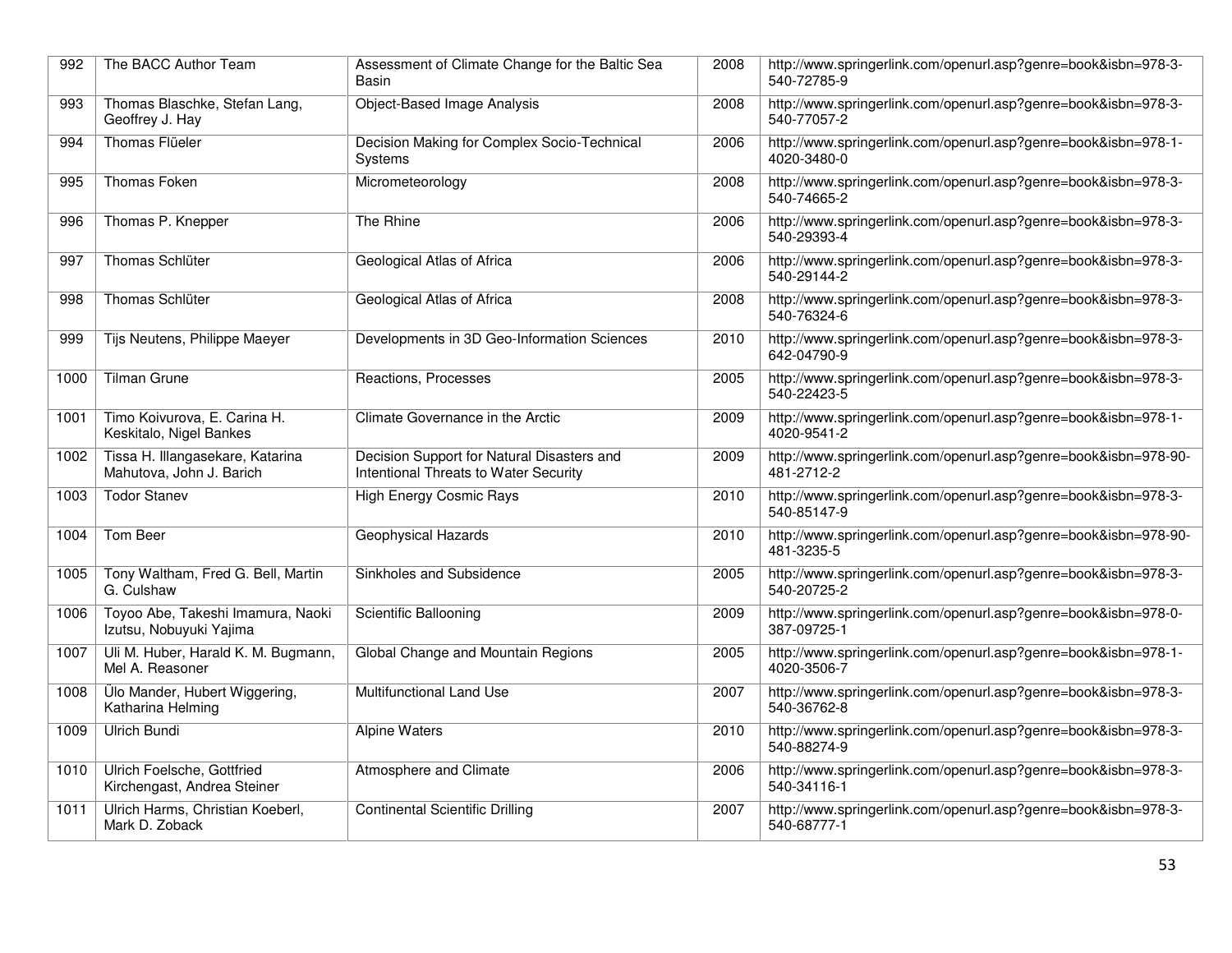| 1012 | Ulrich Platt, Jochen Stutz                                                            | Differential Optical Absorption Spectroscopy                                             | 2008 | http://www.springerlink.com/openurl.asp?genre=book&isbn=978-3-<br>540-21193-8 |
|------|---------------------------------------------------------------------------------------|------------------------------------------------------------------------------------------|------|-------------------------------------------------------------------------------|
| 1013 | Ulrike Pröbstl, Veronika Wirth, Birgit<br>H. M. Elands, Simon Bell                    | Management of Recreation and Nature Based<br>Tourism in European Forests                 | 2010 | http://www.springerlink.com/openurl.asp?genre=book&isbn=978-3-<br>642-03144-1 |
| 1014 | Uri Kafri, Yoseph Yechieli                                                            | Groundwater Base Level Changes and Adjoining<br><b>Hydrological Systems</b>              | 2010 | http://www.springerlink.com/openurl.asp?genre=book&isbn=978-3-<br>642-13943-7 |
| 1015 | Uwe Meierhenrich                                                                      | Amino Acids and the Asymmetry of Life                                                    | 2008 | http://www.springerlink.com/openurl.asp?genre=book&isbn=978-3-<br>540-76885-2 |
| 1016 | Uwe Soergel                                                                           | Radar Remote Sensing of Urban Areas                                                      | 2010 | http://www.springerlink.com/openurl.asp?genre=book&isbn=978-90-<br>481-3750-3 |
| 1017 | V. B. H. (Gini) Ketelaar                                                              | Satellite Radar Interferometry                                                           | 2009 | http://www.springerlink.com/openurl.asp?genre=book&isbn=978-1-<br>4020-9427-9 |
| 1018 | V. I. Ferronsky, S.V. Ferronsky                                                       | Dynamics of the Earth                                                                    | 2010 | http://www.springerlink.com/openurl.asp?genre=book&isbn=978-90-<br>481-8722-5 |
| 1019 | V. P. Dimri                                                                           | Fractal Behaviour of the Earth System                                                    | 2005 | http://www.springerlink.com/openurl.asp?genre=book&isbn=978-3-<br>540-26532-0 |
| 1020 | V. Pisarenko, M. Rodkin                                                               | Heavy-Tailed Distributions in Disaster Analysis                                          | 2010 | http://www.springerlink.com/openurl.asp?genre=book&isbn=978-90-<br>481-9170-3 |
| 1021 | V.I. Djunin, A. V. Korzun                                                             | Hydrogeodynamics of Oil and Gas Basins                                                   | 2010 | http://www.springerlink.com/openurl.asp?genre=book&isbn=978-90-<br>481-2846-4 |
| 1022 | Valentin Crastan                                                                      | Global Energy Economics and Climate Protection<br>Report 2009                            | 2010 | http://www.springerlink.com/openurl.asp?genre=book&isbn=978-3-<br>642-11872-2 |
| 1023 | Valentina Yanko-Hombach, Allan S.<br>Gilbert, Nicolae Panin, Pavel M.<br>Dolukhanov   | The Black Sea Flood Question: Changes in<br>Coastline, Climate, and Human Settlement     | 2007 | http://www.springerlink.com/openurl.asp?genre=book&isbn=978-1-<br>4020-4774-9 |
| 1024 | Valerio Faraoni                                                                       | <b>Exercises in Environmental Physics</b>                                                | 2006 | http://www.springerlink.com/openurl.asp?genre=book&isbn=978-0-<br>387-33912-2 |
| 1025 | Valerio Rubeis, Zbigniew<br>Czechowski, Roman Teisseyre                               | Synchronization and Triggering: from Fracture to<br>Earthquake Processes                 | 2010 | http://www.springerlink.com/openurl.asp?genre=book&isbn=978-3-<br>642-12299-6 |
| 1026 | Vasilis Lykousis, Dimitris Sakellariou,<br>Jacques Locat                              | Submarine Mass Movements and Their<br>Consequences                                       | 2007 | http://www.springerlink.com/openurl.asp?genre=book&isbn=978-1-<br>4020-6511-8 |
| 1027 | Vasily V. Popovich, Christophe<br>Claramunt, Manfred Schrenk, Kyrill V.<br>Korolenko  | Information Fusion and Geographic Information<br>Systems                                 | 2009 | http://www.springerlink.com/openurl.asp?genre=book&isbn=978-3-<br>642-00303-5 |
| 1028 | Vasily V. Popovich, Manfred Schrenk,<br>Kyrill V. Korolenko                           | Information Fusion and Geographic Information<br>Systems                                 | 2007 | http://www.springerlink.com/openurl.asp?genre=book&isbn=978-3-<br>540-37628-6 |
| 1029 | Vesselin Alexandrov, Martin Felix<br>Gajdusek, C. Gregory Knight,<br>Antoaneta Yotova | Global Environmental Change: Challenges to<br>Science and Society in Southeastern Europe | 2010 | http://www.springerlink.com/openurl.asp?genre=book&isbn=978-90-<br>481-8694-5 |
| 1030 | Victor I. Danilov-Danil'yan, Kim S.<br>Losev, Igor E. Reyf                            | Sustainable Development and the Limitation of<br>Growth                                  | 2009 | http://www.springerlink.com/openurl.asp?genre=book&isbn=978-3-<br>540-75249-3 |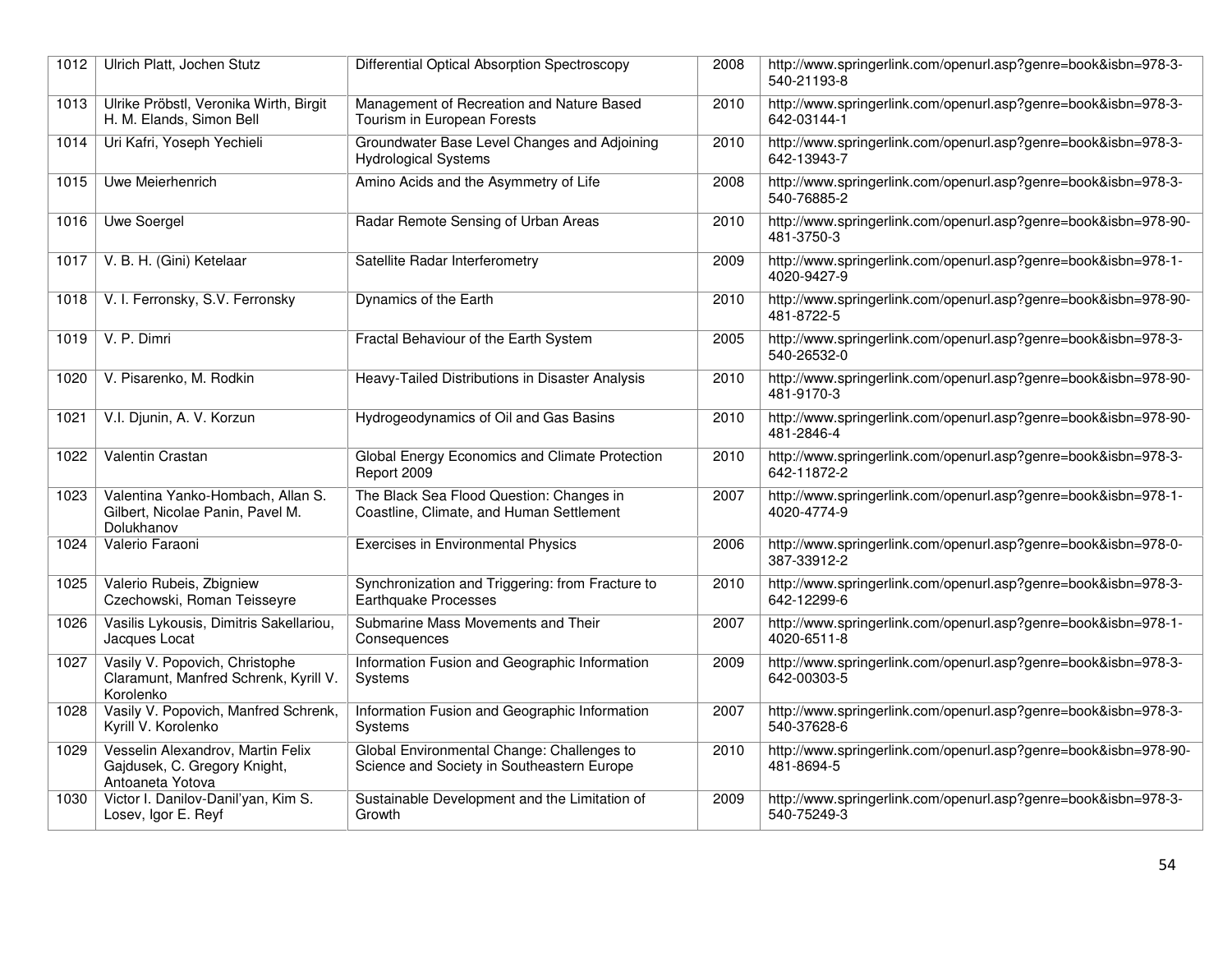| 1031 | Viktor Lagutov                                                  | Rescue of Sturgeon Species in the Ural River Basin                              | 2008 | http://www.springerlink.com/openurl.asp?genre=book&isbn=978-1-<br>4020-8923-7 |
|------|-----------------------------------------------------------------|---------------------------------------------------------------------------------|------|-------------------------------------------------------------------------------|
| 1032 | Vincenzo Levizzani, Peter Bauer, F.<br>Joseph Turk              | <b>Measuring Precipitation From Space</b>                                       | 2007 | http://www.springerlink.com/openurl.asp?genre=book&isbn=978-1-<br>4020-5834-9 |
| 1033 | Viorel Badescu, Richard B. Cathcart,<br>Roelof D. Schuiling     | Macro-Engineering                                                               | 2006 | http://www.springerlink.com/openurl.asp?genre=book&isbn=978-1-<br>4020-3739-9 |
| 1034 | Virginia H. Dale et.al                                          | Hypoxia in the Northern Gulf of Mexico                                          | 2010 | http://www.springerlink.com/openurl.asp?genre=book&isbn=978-0-<br>387-89685-4 |
| 1035 | Vishal Shah                                                     | <b>Emerging Environmental Technologies</b>                                      | 2008 | http://www.springerlink.com/openurl.asp?genre=book&isbn=978-1-<br>4020-8785-1 |
| 1036 | Vishal Shah                                                     | Emerging Environmental Technologies, Volume II                                  | 2010 | http://www.springerlink.com/openurl.asp?genre=book&isbn=978-90-<br>481-3351-2 |
| 1037 | Vittorio Barale, J.F.R. Gower, L.<br>Alberotanza                | Oceanography from Space                                                         | 2010 | http://www.springerlink.com/openurl.asp?genre=book&isbn=978-90-<br>481-8680-8 |
| 1038 | Vittorio Barale, Martin Gade                                    | Remote Sensing of the European Seas                                             | 2008 | http://www.springerlink.com/openurl.asp?genre=book&isbn=978-1-<br>4020-6771-6 |
| 1039 | <b>Vivien Gornitz</b>                                           | Encyclopedia of Paleoclimatology and Ancient<br>Environments                    | 2009 | http://www.springerlink.com/openurl.asp?genre=book&isbn=978-1-<br>4020-4551-6 |
| 1040 | Vladimir Bychkov, Gennady<br>Golubkov, Anatoly Nikitin          | The Atmosphere and lonosphere                                                   | 2010 | http://www.springerlink.com/openurl.asp?genre=book&isbn=978-90-<br>481-3211-9 |
| 1041 | Vladimir F. Krapivin, Costas A.<br>Varotsos                     | Biogeochemical Cycles in Globalization and<br>Sustainable Development           | 2008 | http://www.springerlink.com/openurl.asp?genre=book&isbn=978-3-<br>540-75439-8 |
| 1042 | Vladimir F. Krapivin, Costas A.<br>Varotsos                     | Globalization and Sustainable Development                                       | 2007 | http://www.springerlink.com/openurl.asp?genre=book&isbn=978-3-<br>540-70661-8 |
| 1043 | Vladislav Yu. Khomich, Anatoly I.<br>Semenov, Nicolay N. Shefov | Airglow as an Indicator of Upper Atmospheric<br><b>Structure and Dynamics</b>   | 2008 | http://www.springerlink.com/openurl.asp?genre=book&isbn=978-3-<br>540-75832-7 |
| 1044 | Voichita Bucur                                                  | <b>Urban Forest Acoustics</b>                                                   | 2006 | http://www.springerlink.com/openurl.asp?genre=book&isbn=978-3-<br>540-30783-9 |
| 1045 | Voula Mega                                                      | Sustainable Development, Energy and the City                                    | 2005 | http://www.springerlink.com/openurl.asp?genre=book&isbn=978-0-<br>387-24354-2 |
| 1046 | Voula P. Mega                                                   | Sustainable Cities for the Third Millennium: The<br>Odyssey of Urban Excellence | 2010 | http://www.springerlink.com/openurl.asp?genre=book&isbn=978-1-<br>4419-6036-8 |
| 1047 | W. Bruce Saunders, Neil H. Landman                              | <b>Nautilus</b>                                                                 | 2010 | http://www.springerlink.com/openurl.asp?genre=book&isbn=978-90-<br>481-3298-0 |
| 1048 | W. Duncan Wood, Derek M.<br>Robinson                            | International Approaches to Securing Radioactive<br>Sources Against Terrorism   | 2009 | http://www.springerlink.com/openurl.asp?genre=book&isbn=978-1-<br>4020-9284-8 |
| 1049 | W. F. Davidson, K. Lee, A. Cogswell                             | Oil Spill Response: A Global Perspective                                        | 2008 | http://www.springerlink.com/openurl.asp?genre=book&isbn=978-1-<br>4020-8564-2 |
| 1050 | Waltina Scheumann, Susanne<br>Neubert, Martin Kipping           | Water Politics and Development Cooperation                                      | 2008 | http://www.springerlink.com/openurl.asp?genre=book&isbn=978-3-<br>540-76706-0 |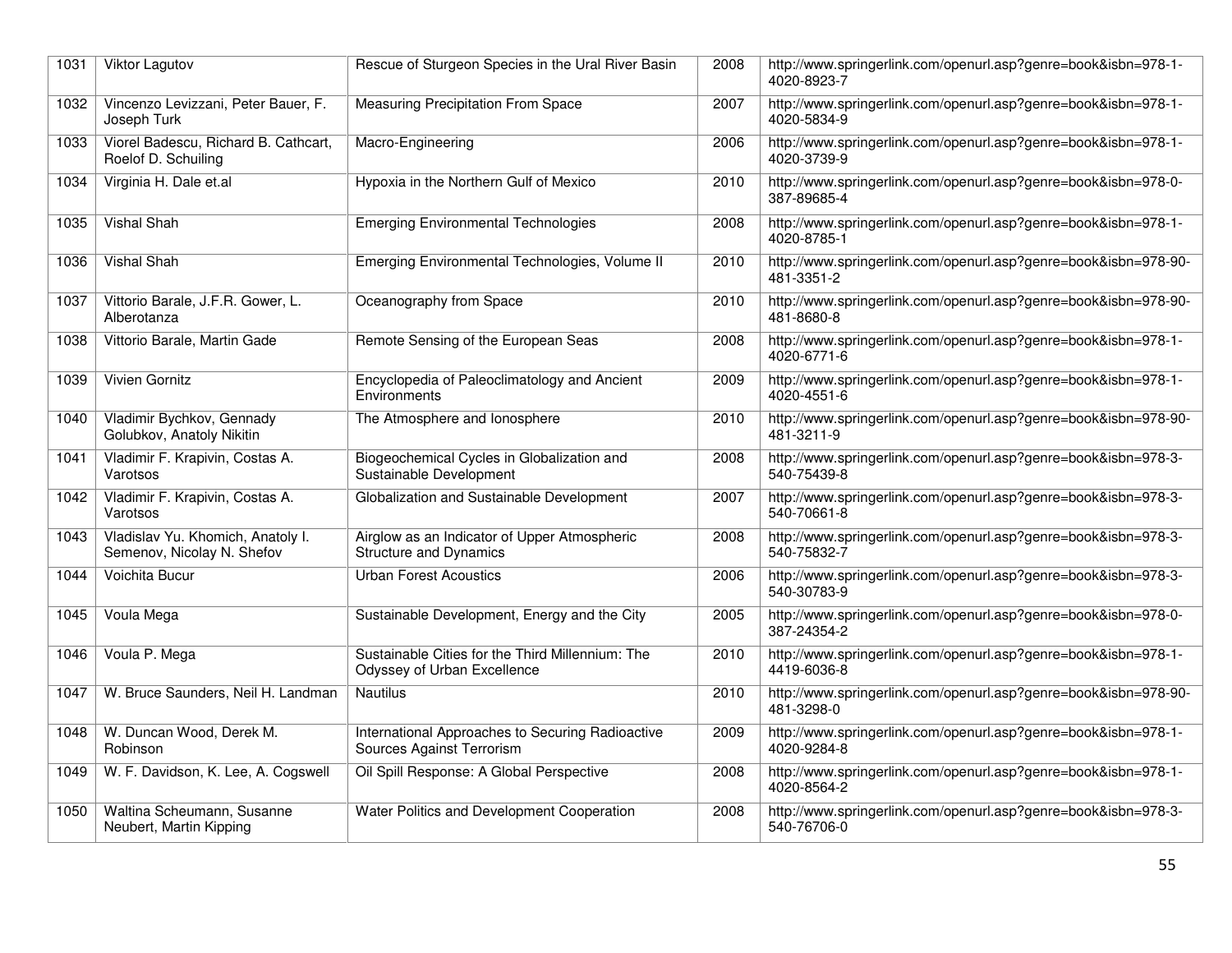| 1051 | <b>Ward Chesworth</b>                                                                                                                                                                              | Encyclopedia of Soil Science                                                 | 2008 | http://www.springerlink.com/openurl.asp?genre=book&isbn=978-1-<br>4020-3994-2 |
|------|----------------------------------------------------------------------------------------------------------------------------------------------------------------------------------------------------|------------------------------------------------------------------------------|------|-------------------------------------------------------------------------------|
| 1052 | Wayne L. Myers, Ganapati P. Patil                                                                                                                                                                  | Pattern-Based Compression of Multi-Band Image<br>Data for Landscape Analysis | 2006 | http://www.springerlink.com/openurl.asp?genre=book&isbn=978-0-<br>387-44434-5 |
| 1053 | Wei Gao, James R. Slusser, Daniel<br>L. Schmoldt                                                                                                                                                   | UV Radiation in Global Climate Change                                        | 2010 | http://www.springerlink.com/openurl.asp?genre=book&isbn=978-3-<br>642-03312-4 |
| 1054 | <b>Wendelin Strubelt</b>                                                                                                                                                                           | Guiding Principles for Spatial Development in<br>Germany                     | 2009 | http://www.springerlink.com/openurl.asp?genre=book&isbn=978-3-<br>540-88838-3 |
| 1055 | Wendy Jepson, Andrew Millington                                                                                                                                                                    | Land Change Science in the Tropics                                           | 2008 | http://www.springerlink.com/openurl.asp?genre=book&isbn=978-0-<br>387-78863-0 |
| 1056 | Wen-Hsing Chiang                                                                                                                                                                                   | 3D-Groundwater Modeling with PMWIN                                           | 2005 | http://www.springerlink.com/openurl.asp?genre=book&isbn=978-3-<br>540-27590-9 |
| 1057 | <b>Wilfried Linder</b>                                                                                                                                                                             | <b>Digital Photogrammetry</b>                                                | 2006 | http://www.springerlink.com/openurl.asp?genre=book&isbn=978-3-<br>540-29152-7 |
| 1058 | <b>Wilfried Linder</b>                                                                                                                                                                             | <b>Digital Photogrammetry</b>                                                | 2009 | http://www.springerlink.com/openurl.asp?genre=book&isbn=978-3-<br>540-92724-2 |
| 1059 | Will Steffen, Angelina Sanderson,<br>Peter Tyson, Jill Jäger, Pamela<br>Matson, Berrien Moore, Frank<br>Oldfield, Katherine Richardson, H.<br>John Schellnhuber, B. L. Turner,<br>Robert J. Wasson | Global Change and the Earth System                                           | 2005 | http://www.springerlink.com/openurl.asp?genre=book&isbn=978-3-<br>540-26594-8 |
| 1060 | <b>Willard Wells</b>                                                                                                                                                                               | Apocalypse When?                                                             | 2009 | http://www.springerlink.com/openurl.asp?genre=book&isbn=978-0-<br>387-09836-4 |
| 1061 | <b>Willem Renema</b>                                                                                                                                                                               | Biogeography, Time, and Place: Distributions,<br>Barriers, and Islands       | 2007 | http://www.springerlink.com/openurl.asp?genre=book&isbn=978-1-<br>4020-6373-2 |
| 1062 | Willi Freeden, Michael Schreiner                                                                                                                                                                   | Spherical Functions of Mathematical Geosciences                              | 2009 | http://www.springerlink.com/openurl.asp?genre=book&isbn=978-3-<br>540-85111-0 |
| 1063 | Willi Gujer                                                                                                                                                                                        | Systems Analysis for Water Technology                                        | 2008 | http://www.springerlink.com/openurl.asp?genre=book&isbn=978-3-<br>540-77277-4 |
| 1064 | William Cartwright, Michael P.<br>Peterson, Georg Gartner                                                                                                                                          | Multimedia Cartography                                                       | 2007 | http://www.springerlink.com/openurl.asp?genre=book&isbn=978-3-<br>540-36650-8 |
| 1065 | William G. Kepner, Jose L. Rubio,<br>David A. Mouat, Fausto Pedrazzini                                                                                                                             | Desertification in the Mediterranean Region. A<br>Security Issue             | 2006 | http://www.springerlink.com/openurl.asp?genre=book&isbn=978-1-<br>4020-3758-0 |
| 1066 | William I. Woods, Wenceslau G.<br>Teixeira, Johannes Lehmann,<br>Christoph Steiner, Antoinette<br>WinklerPrins, Lilian Rebellato                                                                   | Amazonian Dark Earths: Wim Sombroek's Vision                                 | 2009 | http://www.springerlink.com/openurl.asp?genre=book&isbn=978-1-<br>4020-9030-1 |
| 1067 | William K. M. Lau, Duane E. Waliser                                                                                                                                                                | Intraseasonal Variability in the Atmosphere-Ocean<br><b>Climate System</b>   | 2005 | http://www.springerlink.com/openurl.asp?genre=book&isbn=978-3-<br>540-22276-7 |
| 1068 | William Lahoz, Boris Khattatov,<br><b>Richard Menard</b>                                                                                                                                           | Data Assimilation                                                            | 2010 | http://www.springerlink.com/openurl.asp?genre=book&isbn=978-3-<br>540-74702-4 |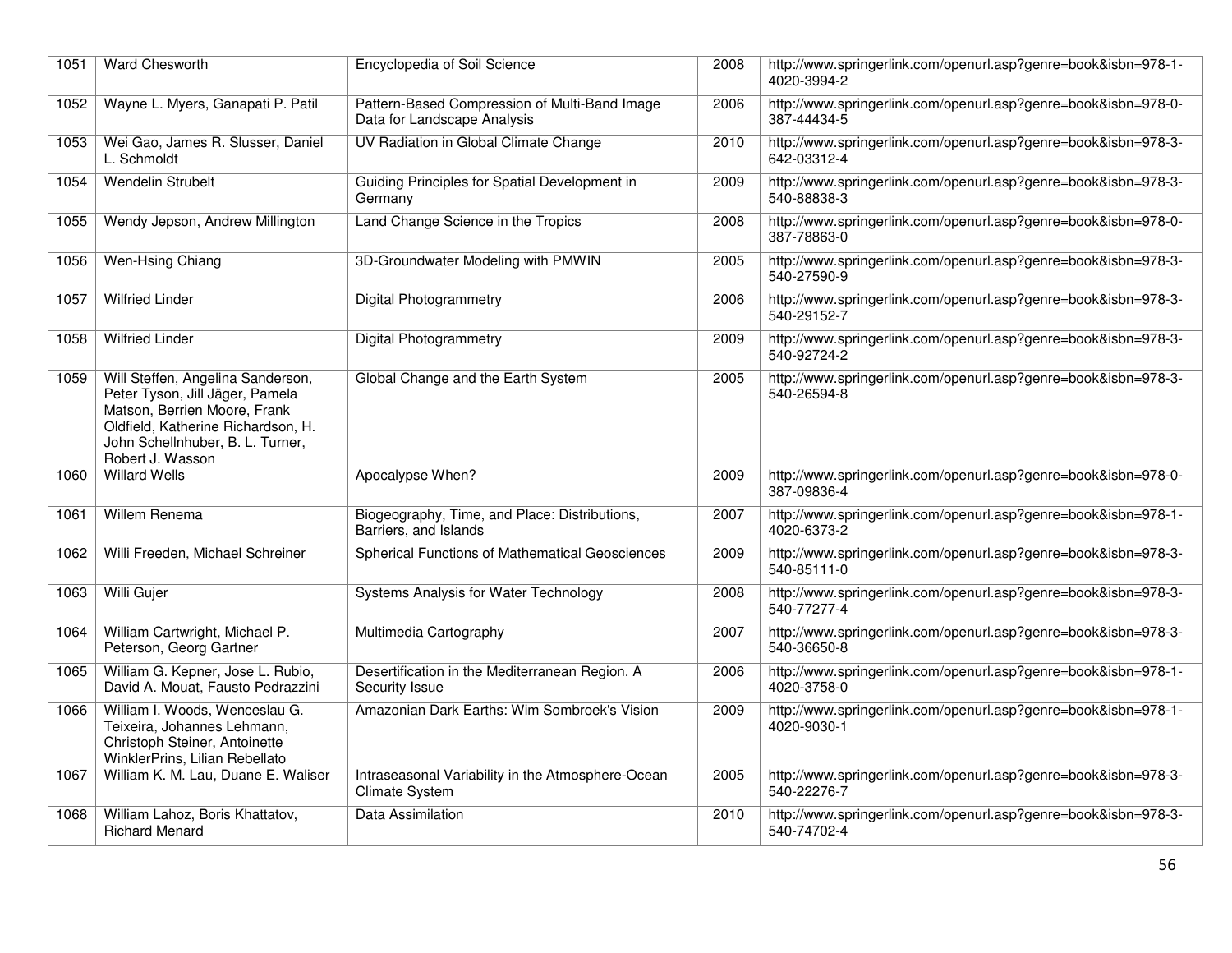| 1069 | Wolf Uwe Reimold, Roger L. Gibson                                   | Meteorite Impact!                                                                             | 2010 | http://www.springerlink.com/openurl.asp?genre=book&isbn=978-3-<br>642-10463-3 |
|------|---------------------------------------------------------------------|-----------------------------------------------------------------------------------------------|------|-------------------------------------------------------------------------------|
| 1070 | Wolfgang Jacoby Johannes, Peter L.<br>Smilde                        | <b>Gravity Interpretation</b>                                                                 | 2009 | http://www.springerlink.com/openurl.asp?genre=book&isbn=978-3-<br>540-85328-2 |
| 1071 | Wolfgang P. W. Spyra, Kay<br>Winkelmann                             | The Conversion of Liquid Rocket Fuels                                                         | 2005 | http://www.springerlink.com/openurl.asp?genre=book&isbn=978-1-<br>4020-2380-4 |
| 1072 | Wolfgang Spyra, Michael Katzsch                                     | <b>Environmental Security and Public Safety</b>                                               | 2007 | http://www.springerlink.com/openurl.asp?genre=book&isbn=978-1-<br>4020-5642-0 |
| 1073 | Woodrow W. Clark                                                    | <b>Sustainable Communities</b>                                                                | 2009 | http://www.springerlink.com/openurl.asp?genre=book&isbn=978-1-<br>4419-0218-4 |
| 1074 | Xander Olsthoorn, Anna J. Wieczorek                                 | Understanding Industrial Transformation                                                       | 2006 | http://www.springerlink.com/openurl.asp?genre=book&isbn=978-1-<br>4020-3755-9 |
| 1075 | Xiang-chu Yin, Peter Mora, Andrea<br>Donnellan, Mitsuhiro Matsu'ura | Computational Earthquake Physics: Simulations,<br>Analysis and Infrastructure, Part I         | 2006 | http://www.springerlink.com/openurl.asp?genre=book&isbn=978-3-<br>7643-7991-9 |
| 1076 | Xiang-chu Yin, Peter Mora, Andrea<br>Donnellan, Mitsuhiro Matsu'ura | Computational Earthquake Physics: Simulations,<br>Analysis and Infrastructure, Part II        | 2007 | http://www.springerlink.com/openurl.asp?genre=book&isbn=978-3-<br>7643-8130-1 |
| 1077 | Xiaojing Zheng                                                      | Mechanics of Wind-blown Sand Movements                                                        | 2009 | http://www.springerlink.com/openurl.asp?genre=book&isbn=978-3-<br>540-88253-4 |
| 1078 | Xiaojun Yang                                                        | Remote Sensing and Geospatial Technologies for<br>Coastal Ecosystem Assessment and Management | 2009 | http://www.springerlink.com/openurl.asp?genre=book&isbn=978-3-<br>540-88182-7 |
| 1079 | Xin Wang                                                            | The Dawn Angiosperms                                                                          | 2010 | http://www.springerlink.com/openurl.asp?genre=book&isbn=978-3-<br>642-01160-3 |
| 1080 | Xinhao Wang, Rainer Hofe                                            | Research Methods in Urban and Regional Planning                                               | 2007 | http://www.springerlink.com/openurl.asp?genre=book&isbn=978-3-<br>540-49657-1 |
| 1081 | Xuhui Lee, William Massman,<br><b>Beverly Law</b>                   | Handbook of Micrometeorology                                                                  | 2005 | http://www.springerlink.com/openurl.asp?genre=book&isbn=978-1-<br>4020-2264-7 |
| 1082 | Y. Fujino, T. Noguchi                                               | Stock Management for Sustainable Urban<br>Regeneration                                        | 2009 | http://www.springerlink.com/openurl.asp?genre=book&isbn=978-4-<br>431-74092-6 |
| 1083 | Yair Sharan, Abraham Tal, Harry<br>Coccossis                        | Water Supply in Emergency Situations                                                          | 2007 | http://www.springerlink.com/openurl.asp?genre=book&isbn=978-1-<br>4020-6304-6 |
| 1084 | Yaping Shao                                                         | Physics and Modelling of Wind Erosion                                                         | 2009 | http://www.springerlink.com/openurl.asp?genre=book&isbn=978-1-<br>4020-8894-0 |
| 1085 | Yassine Charabi                                                     | Indian Ocean Tropical Cyclones and Climate Change                                             | 2010 | http://www.springerlink.com/openurl.asp?genre=book&isbn=978-90-<br>481-3108-2 |
| 1086 | Yasuo Onishi, Oleg V. Voitsekhovich,<br>Mark J. Zheleznyak          | Chernobyl - What Have We Learned?                                                             | 2007 | http://www.springerlink.com/openurl.asp?genre=book&isbn=978-1-<br>4020-5348-1 |
| 1087 | Yehuda Ben-Zion, Charles Sammis                                     | Mechanics, Structure and Evolution of Fault Zones                                             | 2010 | http://www.springerlink.com/openurl.asp?genre=book&isbn=978-3-<br>0346-0137-5 |
| 1088 | Yevgeny A. Gayev, Julian C.R. Hunt                                  | Flow and Transport Processes with Complex<br>Obstructions                                     | 2007 | http://www.springerlink.com/openurl.asp?genre=book&isbn=978-1-<br>4020-5383-2 |